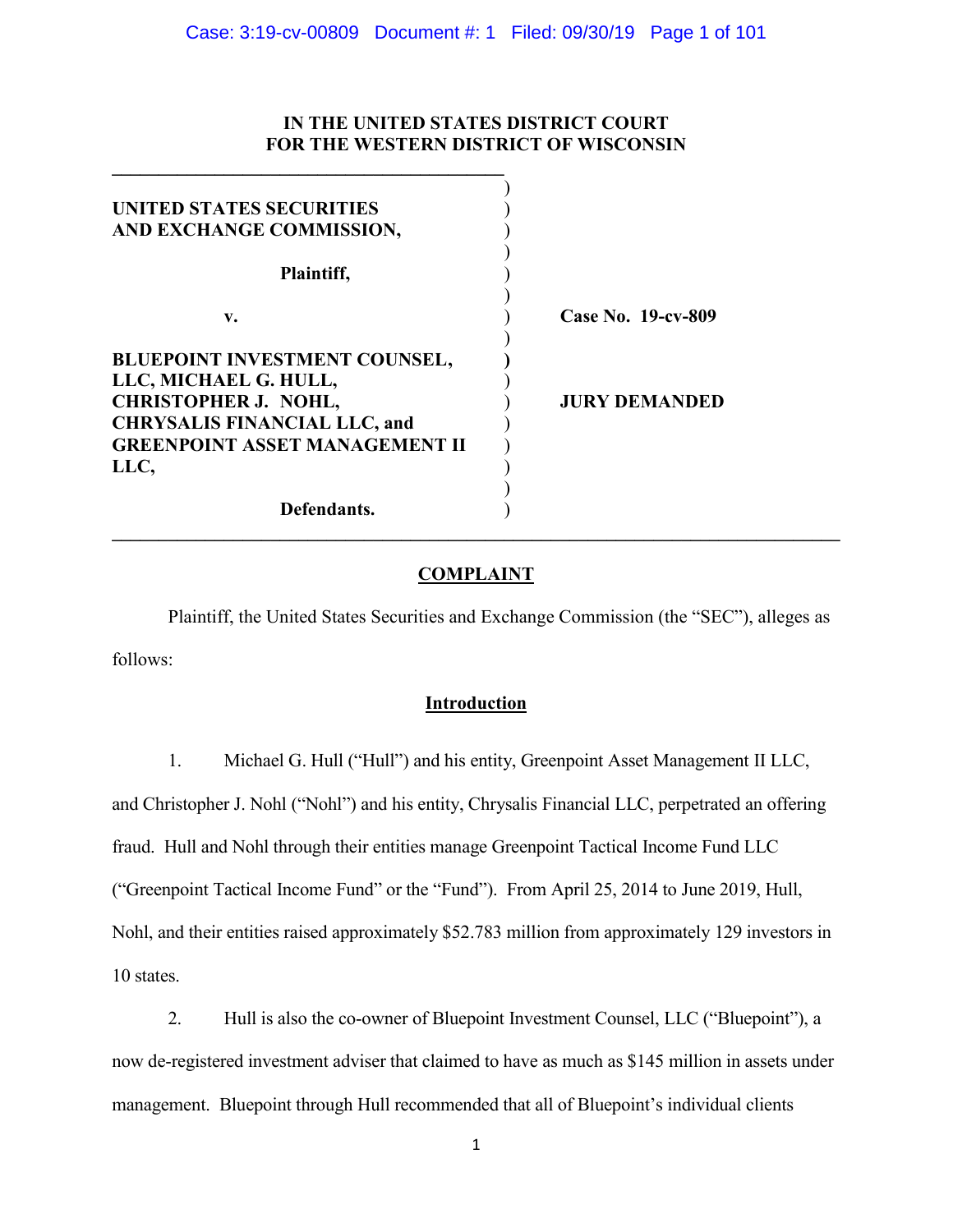### Case: 3:19-cv-00809 Document #: 1 Filed: 09/30/19 Page 2 of 101

invest in the Greenpoint Tactical Income Fund and other affiliated Greenpoint Funds. Hull made these recommendations without regard for each individual investor's needs and circumstances.

3. Hull, Nohl, and their entities are investment advisers to Greenpoint Tactical Income Fund and owe fiduciary duties to the Fund including a duty of loyalty.

4. In the offering materials for Greenpoint Tactical Income Fund, Hull, Nohl, and their entities made false and misleading statements to the investors. Hull, Nohl, and their entities have represented to investors that Greenpoint Tactical Income Fund is an "income" fund. However, the Fund's holdings are almost entirely non-income-generating and illiquid assets. As of June 30, 2018—the last date for which the Fund has financial statements—52% of the Fund's purported value is its gem and mineral collection and 46% of the Fund's purported value is a portfolio of debt and equity securities of private companies, primarily consisting of a now defunct and worthless environmental remediation company ("Private Company 1").

5. According to the Fund, as of June 30, 2018, it had a net asset value of \$135 million based almost entirely on unrealized gains. Indeed, 95% of the purported gains are unrealized. These gains are largely fictitious.

6. Hull, Nohl, and their entities have misled the investors as to how they have been operating the Fund and valuing its assets.

7. For 2014, Hull, Nohl, and their entities claim that Greenpoint Tactical Income Fund had a return on investment of 65.68%. For 2015, they claim that the Fund had a return on investment of "just in excess of 50%." For 2016, they claim that the Fund had a return on investment of 25.48%. For the first two quarters of 2018, they claim that the Fund had a return on investment of 16.11%. The purported returns come from Hull and Nohl improperly inflating the value of Private Company 1 and from the valuations of the gems and minerals that, amongst other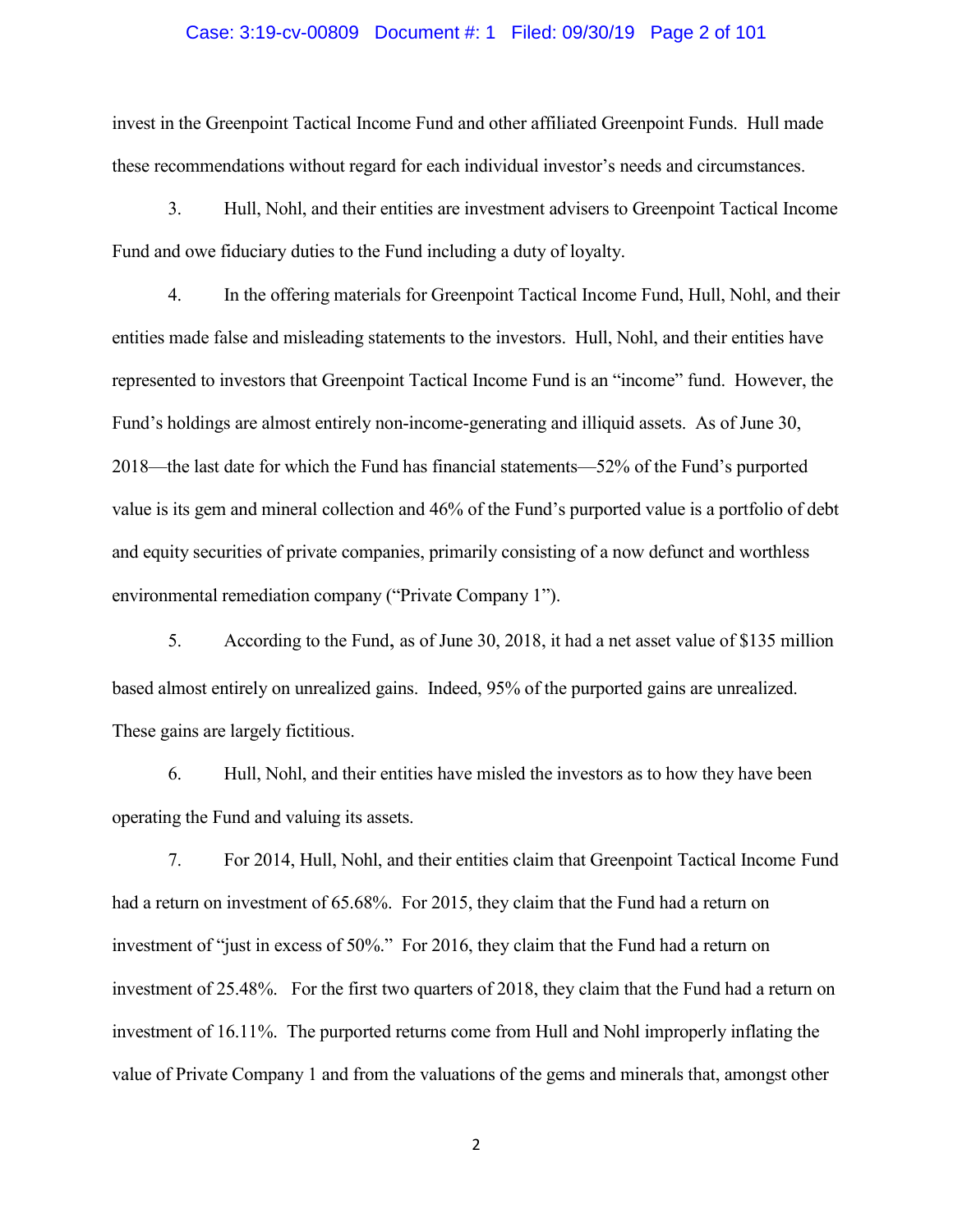## Case: 3:19-cv-00809 Document #: 1 Filed: 09/30/19 Page 3 of 101

things, failed to comply with the minimal valuation procedures contained in the Fund's operating agreements.

8. Hull, Nohl, and their entities initially valued the Fund's interest in Private Company 1 at over \$4.2 million as of December 31, 2015 and increased the value of the Fund's interest to over \$46 million as of June 30, 2018. Hull, Nohl, and their entities more than doubled the value from the fourth quarter of 2017 to the first quarter of 2018 while knowing that the primary subsidiary of Private Company 1 was in default on a line of credit secured by all of the subsidiary's assets and guaranteed by Private Company 1. Private Company 1 is now defunct and worthless.

9. Hull, Nohl, and their entities used their misleading and improperly determined valuations to charge the Fund excessive management and other fees and payments. From April 25, 2014 through approximately the first quarter of 2019, they charged the Fund approximately \$13.71 million in fees and payments. Since 2017, Hull, Nohl, and their entities have charged the Fund more than \$5.9 million. At the same time, many investors have been told the Fund has no liquidity to meet investor redemption requests. Hull, Nohl, and their entities continue to sell interests in the Fund, the proceeds of which are largely used to pay their management fees, repay debt, and to pay some investor redemptions.

10. Additionally, Hull, Nohl, and their entities have unlawfully enriched themselves at the expense of investors by engaging in undisclosed self-dealing and related party transactions. After paying management fees, Greenpoint Tactical Income Fund has frequently lacked cash to pay its obligations and make investments including paying its funding commitments to Private Company 1 and making installment payments on minerals the Fund purchased. Hull and Nohl made numerous short-term loans to the Fund. For a number of the loans, Hull and Nohl charged the Fund interest exceeding 100% annual percentage rate. Hull and Nohl also caused the Fund to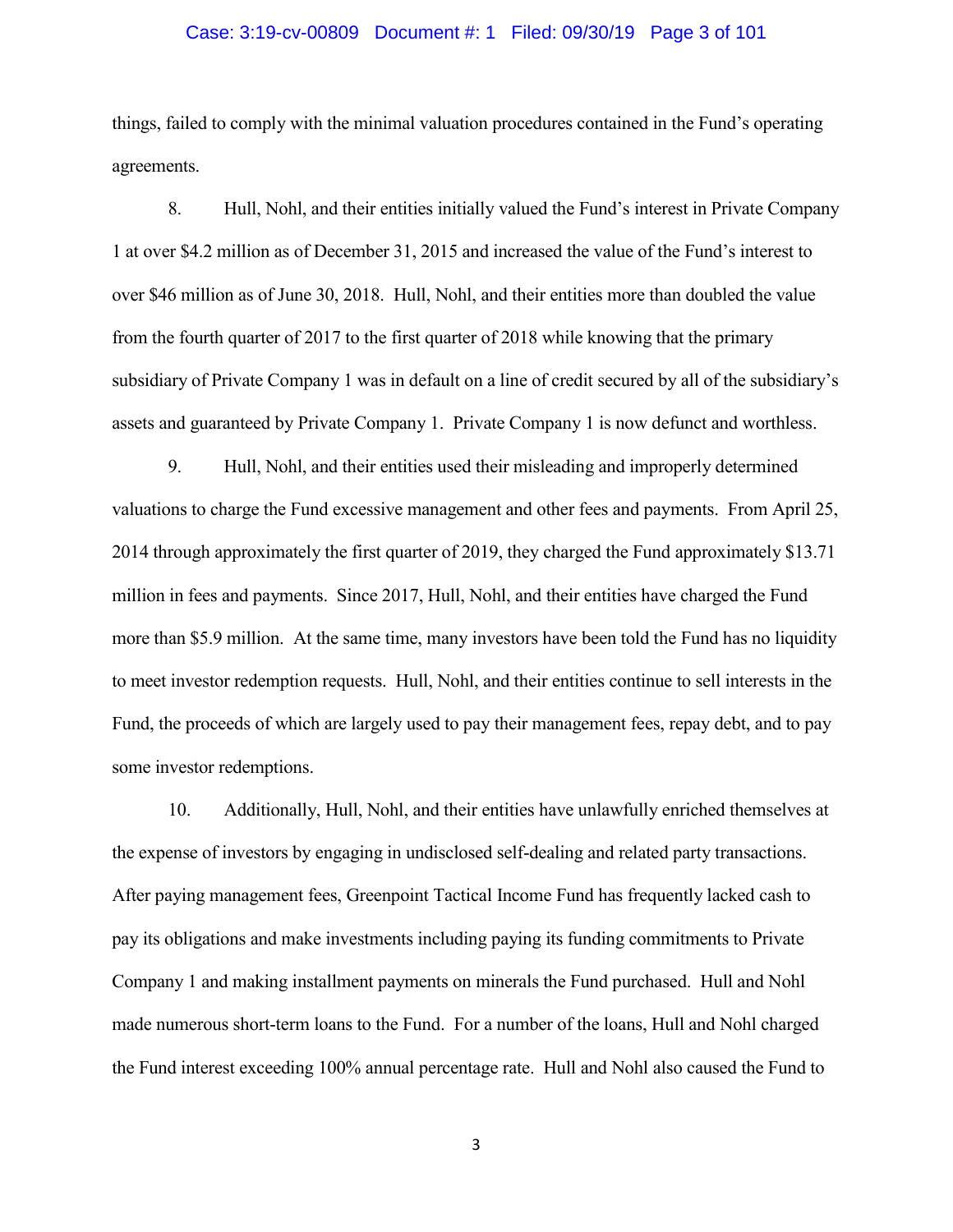#### Case: 3:19-cv-00809 Document #: 1 Filed: 09/30/19 Page 4 of 101

borrow money from investors in the Fund. Hull, Nohl, and their entities did not disclose these loans, which were related party transactions, to the Fund's investors or auditor.

11. Moreover, Hull, Nohl, and their entities represented to the Fund's investors and auditor that the gem and mineral valuations were determined in an objective manner; that the appraisers were independent; and that the gems and minerals were valued at the purchase price during the year they were acquired. To the contrary, Nohl repeatedly interfered in the appraisals of the gems and minerals owned by the Fund in order to obtain and report higher values and thereby obtain higher management fees. Nohl's interference includes purchasing minerals from an appraiser contemporaneously with the appraiser appraising the Fund's gems and minerals; leaning on appraisers to assign higher appraised values; rejecting appraisals he deemed too low and instead using older, higher appraised values; and cherry-picking higher appraised values. Also, Hull and Nohl acted in violation of the Fund's operating agreement by not using the purchase prices as the value of the gems and minerals during the year the Fund acquired them.

#### **Jurisdiction And Venue**

12. The SEC brings this action pursuant to Section 20(b) of the Securities Act of 1933 ("Securities Act") [15 U.S.C. § 77t(b)], Section 21(d) of the Securities Exchange Act of 1934 ("Exchange Act") [15 U.S.C. § 78u(d)], and Section 209(d) of the Investment Advisers Act of 1940 ("Advisers Act") [15 U.S.C. § 80b-9(d)]. This Court has jurisdiction over this action pursuant to Section 22(a) of the Securities Act [15 U.S.C. § 77v], Section 27(a) of the Exchange Act [15 U.S.C. § 78aa], and Section 214(a) of the Advisers Act [15 U.S.C. § 80b-14(a)].

13. Venue is proper in the Western District of Wisconsin pursuant to Section 22(a) of the Securities Act [15 U.S.C. § 77v], Section 27(a) of the Exchange Act [15 U.S.C. § 78aa], and Section 214(a) of the Advisers Act [15 U.S.C. § 80b-14(a)] because Defendant Bluepoint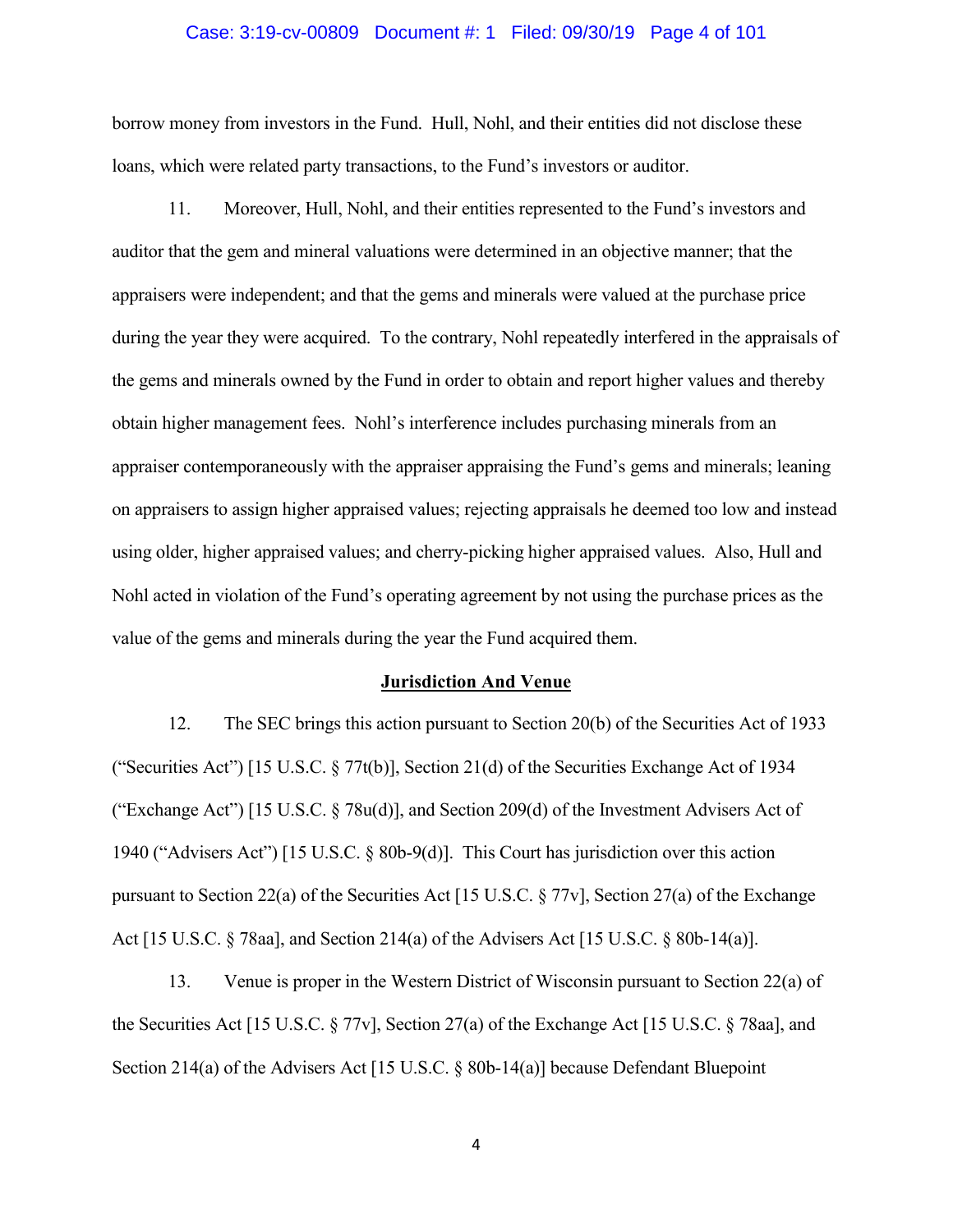### Case: 3:19-cv-00809 Document #: 1 Filed: 09/30/19 Page 5 of 101

Investment Counsel's office and Defendant Greenpoint Asset Management II's office are in this District and the acts, practices, and courses of business constituting the violations alleged in this Complaint have occurred within this District and elsewhere.

#### **Defendants**

14. **Michael G. Hull ("Hull")** is a resident of Oconomowoc, Wisconsin. He was a Principal and investment adviser representative of Bluepoint Investment Counsel, LLC from June 2012 through March 2019. Hull, through various entities, is co-manager of Greenpoint Tactical Income Fund, Greenpoint Global Mittelstand Fund I, and Greenpoint Fine Art Fund. He previously held Series 3, 6, 7, 63, and 65 licenses and was a registered representative and investment advisory representative of several firms. He is 51 years old.

15. **Christopher J. Nohl ("Nohl")** is a resident of Milwaukee, Wisconsin. Nohl, through Chrysalis Financial LLC, is co-manager of the Greenpoint Tactical Income Fund. He is 44 years old.

16. **Bluepoint Investment Counsel, LLC ("Bluepoint")** is a Wisconsin limited liability company. Bluepoint's principal place of business is in Madison, Wisconsin. Bluepoint is owned by Michael Hull and his brother. Bluepoint is controlled by Hull. Bluepoint was registered with the SEC as an investment adviser from June 2012 through March 2019. Bluepoint is no longer registered with the Commission or any state as an investment adviser. In its most recent Form ADV, dated March 30, 2018, Bluepoint reported 162 accounts and \$124.5 million in assets under management.

17. **Chrysalis Financial LLC ("Chrysalis")** is a Wisconsin limited liability company located in Milwaukee, Wisconsin. Chrysalis is owned and controlled by Nohl. Chrysalis is one of two Managing Members of Greenpoint Tactical Income Fund.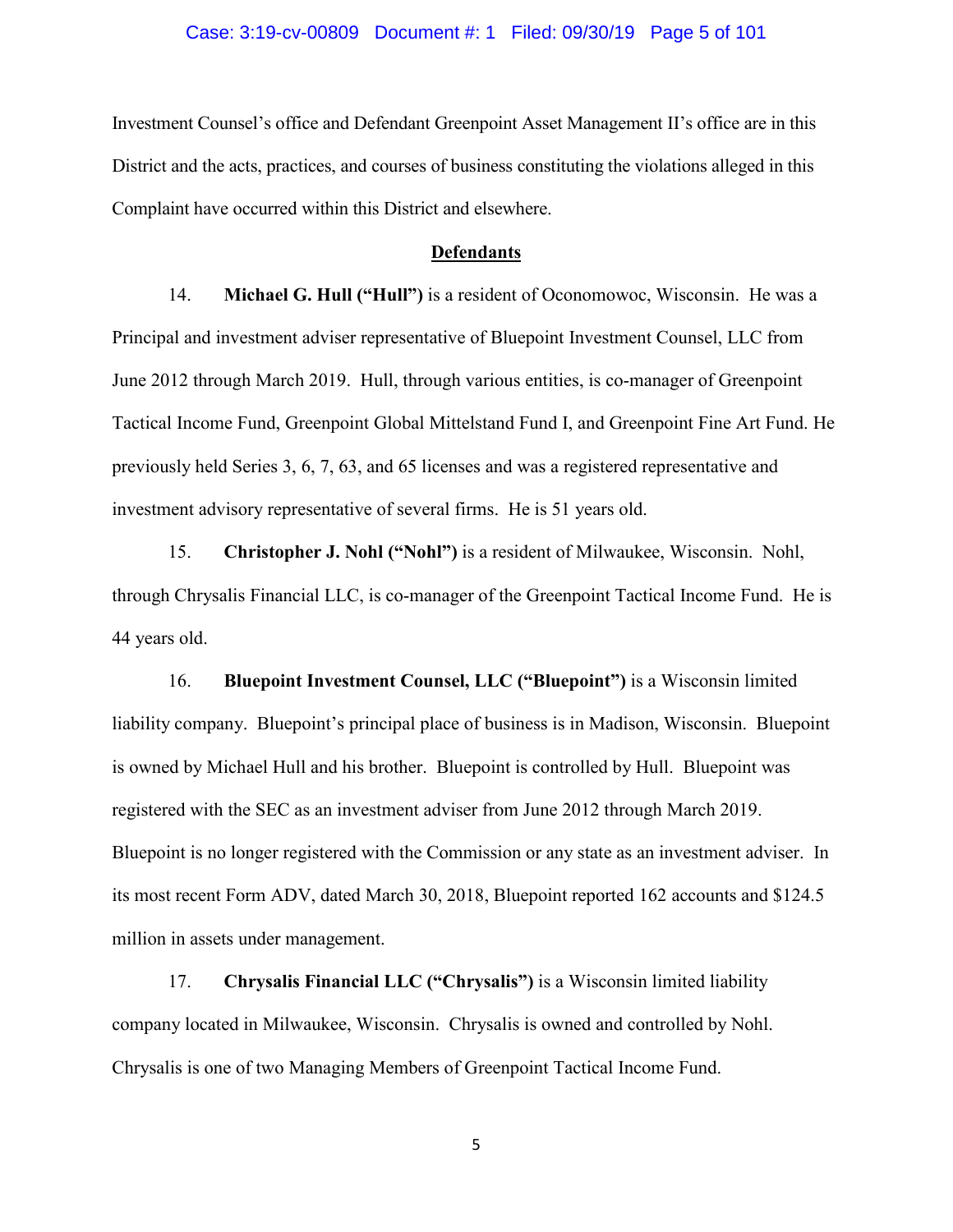#### Case: 3:19-cv-00809 Document #: 1 Filed: 09/30/19 Page 6 of 101

18. **Greenpoint Asset Management II LLC ("Greenpoint Management II")** is a Wisconsin limited liability company. Greenpoint Management II's principal place of business located in Madison, Wisconsin. Greenpoint Management II is owned by Greenpoint Asset Management LLC, which is owned by Hull and his brother. Greenpoint Management II is

controlled by Hull. Greenpoint Management II is one of two Managing Members of Greenpoint Tactical Income Fund.

19. Hull, Nohl, Bluepoint, Chrysalis, and Greenpoint Management II are collectively referred to as the "Defendants."

20. The Defendants, directly or indirectly, made use of means or instruments of transportation or communication in interstate commerce, or of the mails, or of any facility of a national securities exchange in connection with the acts, practices, and courses of business alleged in this Complaint.

21. There is a reasonable likelihood that the Defendants will, unless enjoined, continue to engage in the transactions, acts, practices, and courses of business set forth in this Complaint, and transactions, acts, practices and courses of business of similar purport and object.

22. By engaging in the conduct alleged in this Complaint, Hull violated Sections 17(a)(1), (2), and (3) of the Securities Act [15 U.S.C.  $\S 77q(a)(1)$ , (2), and (3)]; Section 10(b) of the Exchange Act [15 U.S.C.  $\S 78j(b)$ ] and Rule 10b-5(a), (b), and (c) thereunder [17 C.F.R. 240.10b-5(a), (b), and (c)]; and Sections 206(1), 206(2), and 206(4) of the Advisers Act [15 U.S.C §§ 80b-6(1), 80b-6(2), 80b-6(4)] and Rule 206(4)-8 thereunder [17 C.F.R. § 275.206(4)-8]. Pursuant to Section 209(f) of the Advisers Act [15 U.S.C. § 80b-9(f)], Hull also aided and abetted Bluepoint's and Greenpoint Management II's violations of Sections 206(1) and 206(2) of the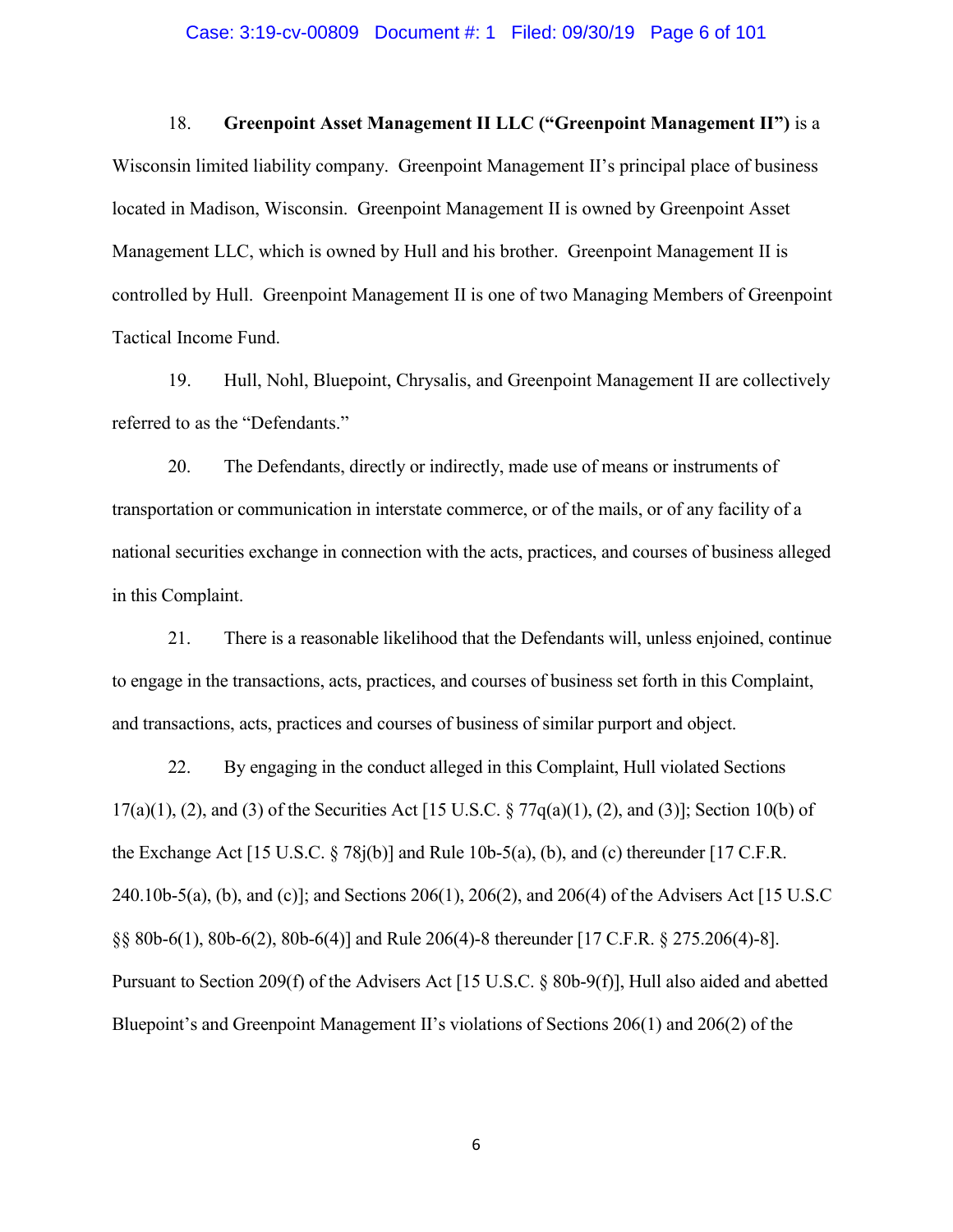#### Case: 3:19-cv-00809 Document #: 1 Filed: 09/30/19 Page 7 of 101

Advisers Act and Greenpoint Management II's violations of Section 206(4) of the Advisers Act and Rule 206(4)-8 thereunder.

23. By engaging in the conduct alleged in this Complaint, Nohl violated Sections  $17(a)(1)$ , (2), and (3) of the Securities Act [15 U.S.C. § 77q(a)(1), (2), and (3)]; Section 10(b) of the Exchange Act [15 U.S.C.  $\S 78j(b)$ ] and Rule 10b-5(a), (b), and (c) thereunder [17 C.F.R. 240.10b-5(a), (b), and (c)]; and Sections 206(1), 206(2), and 206(4) of the Advisers Act [15 U.S.C §§ 80b-6(1), 80b-6(2), 80b-6(4)] and Rule 206(4)-8 thereunder [17 C.F.R. § 275.206(4)-8]. Pursuant to Section 209(f) of the Advisers Act [15 U.S.C. § 80b-9(f)], Nohl also aided and abetted Chrysalis' violations of Sections 206(1), 206(2), and 206(4) of the Advisers Act and Rule 206(4)-8 thereunder.

24. By engaging in the conduct alleged in this Complaint, Bluepoint violated Sections  $17(a)(1)$ , (2), and (3) of the Securities Act [15 U.S.C. § 77 $q(a)(1)$ , (2), and (3)]; Section 10(b) of the Exchange Act [15 U.S.C.  $\S 78j(b)$ ] and Rule 10b-5(a), (b), and (c) thereunder [17 C.F.R. 240.10b-5(a), (b), and (c)], and Sections 206(1) and 206(2) of the Advisers Act [15 U.S.C §§ 80b-6(1), 80b-6(2)].

25. By engaging in the conduct alleged in this Complaint, Chrysalis violated Sections  $17(a)(1)$ , (2), and (3) of the Securities Act [15 U.S.C. § 77 $q(a)(1)$ , (2), and (3)]; Section 10(b) of the Exchange Act [15 U.S.C.  $\S$  78j(b)] and Rule 10b-5(a), (b), and (c) thereunder [17 C.F.R. 240.10b-5(a), (b), and (c)]; and Sections 206(1), 206(2), and 206(4) of the Advisers Act [15 U.S.C §§ 80b-6(1), 80b-6(2), and 80b-6(4)] and Rule 206(4)-8 thereunder [17 C.F.R. § 275.206(4)-8].

26. By engaging in the conduct alleged in this Complaint, Greenpoint Management II violated Sections 17(a)(1), (2), and (3) of the Securities Act [15 U.S.C.  $\S 77q(a)(1)$ , (2), and (3)]; Section 10(b) of the Exchange Act [15 U.S.C. § 78j(b)] and Rule 10b-5(a), (b), and (c) thereunder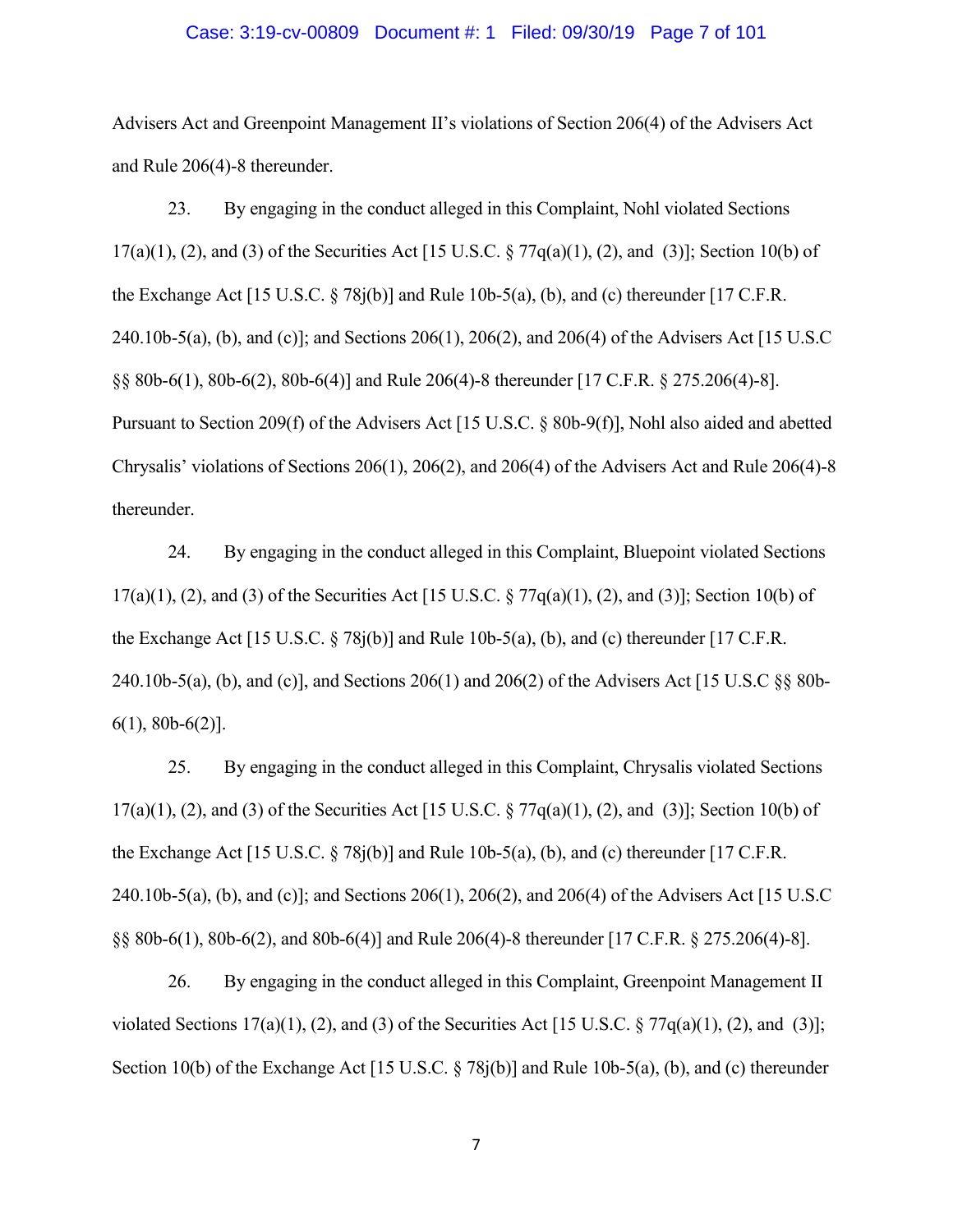[17 C.F.R. 240.10b-5(a), (b), and (c)]; and Sections 206(1), 206(2), and 206(4) of the Advisers Act [15 U.S.C §§ 80b-6(1), 80b-6(2), and 80b-6(4)] and Rule 206(4)-8 thereunder [17 C.F.R. § 275.206(4)-8].

### **Other Relevant Entities**

# 27. **Greenpoint Tactical Income Fund LLC ("Greenpoint Tactical Income Fund"**

**or the "Fund")** is a Wisconsin limited liability company with its principal place of business in Madison, Wisconsin. Greenpoint Tactical Income Fund is a private investment fund managed by Greenpoint Management II, Chrysalis, Hull, and Nohl. The Fund has a stated investment strategy of "generating a strong, stable balance of current cash flow and capital gains."

#### 28. **Greenpoint Global Mittelstand Fund I LLC ("Greenpoint Global Mittelstand**

**Fund")** is a Wisconsin limited liability company with its principal place of business in Madison, Wisconsin. Greenpoint Global Mittelstand Fund is managed by Hull and two other individuals. It has a stated investment strategy of investing in Korean companies. As of December 31, 2016, Greenpoint Global Mittelstand Fund claimed it had net assets of approximately \$4.1 million.

29. **Greenpoint Fine Art Fund LLC ("Greenpoint Fine Art Fund")** is a Wisconsin limited liability company with its principal place of business in Madison, Wisconsin. Greenpoint Fine Art Fund is managed by Hull and two other individuals. It has a stated strategy of investing in artwork. As of December 31, 2016, Greenpoint Fine Art Fund claimed it had net assets of approximately \$4.3 million.

30. **GP Chemical LLC ("GP Chemical")** is a wholly owned subsidiary of Greenpoint Tactical Income Fund. It is a Wisconsin limited liability company. GP Chemical is the entity that holds securities issued by Private Company 1 and purchased by the Fund.

31. **GP Rare Earth Trading Account LLC ("GP Rare Earth")** is a wholly owned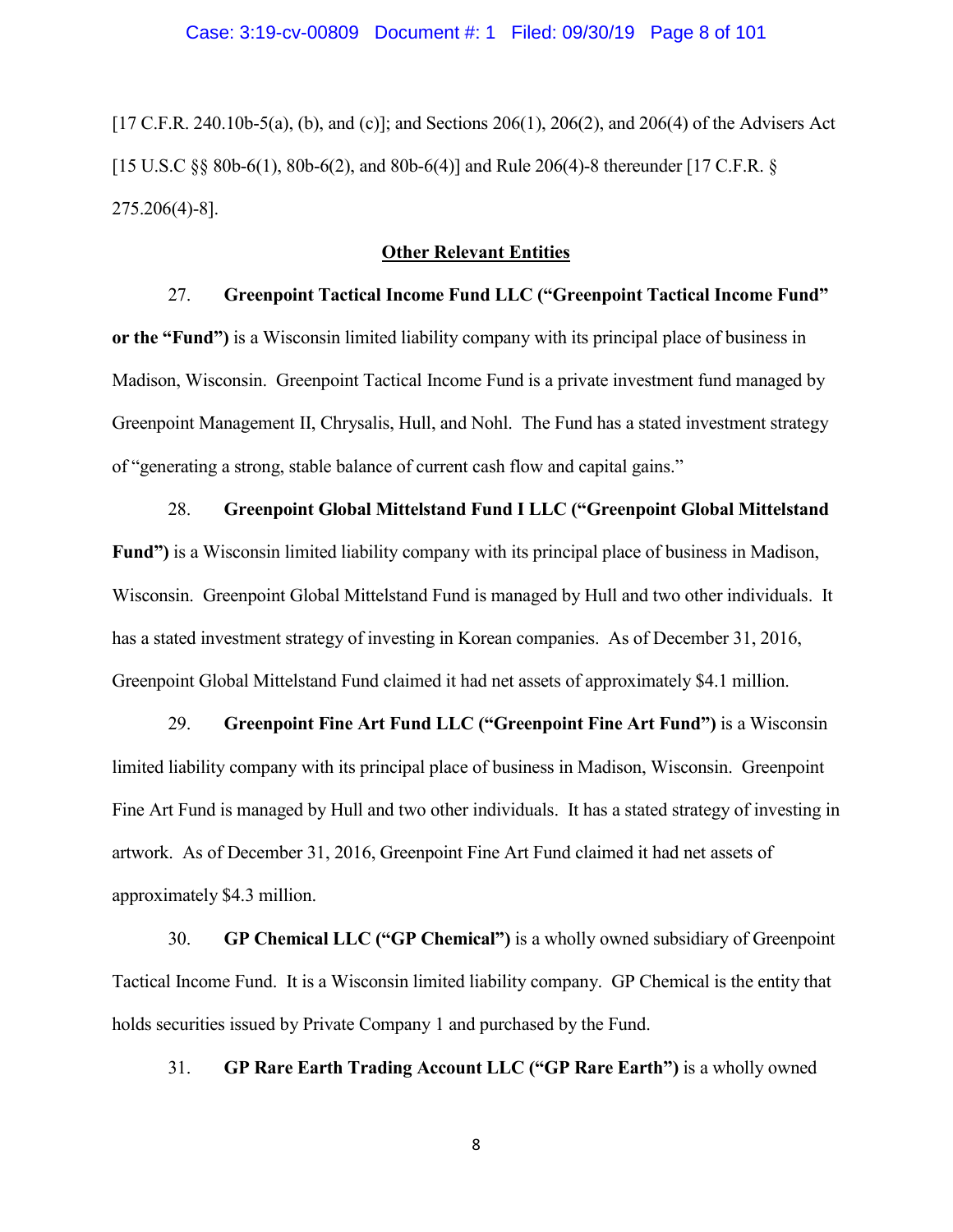### Case: 3:19-cv-00809 Document #: 1 Filed: 09/30/19 Page 9 of 101

subsidiary of Greenpoint Tactical Income Fund. It is a Wisconsin limited liability company. GP Rare Earth is the entity that holds the gems and minerals.

32. **H Informatics LLC ("H Informatics")** is owned by Hull and an investor in Greenpoint Tactical Income Fund. On or about January 1, 2018, the managers of the Fund retained H Informatics to provide information to the Fund's investors. The Fund has paid and continues to pay H Informatics a fee of 0.85% of the Fund's net assets.

33. **Alt Asset Portfolio Services LLC ("Alt Asset Portfolio Services")** is owned by Hull and Nohl. The accountant for Greenpoint Tactical Income Fund was employed by Alt Asset Portfolio Services.

**I. FACTS**

## **A. Hull Created The Greenpoint Funds After He Was Terminated By Another Firm**

34. In June 2012, Hull co-founded Bluepoint following his termination by another investment advisory firm. At all relevant times, Hull has controlled and continues to control Bluepoint. In 2013, Hull created a series of private investment funds, including Greenpoint Tactical Income Fund, Greenpoint Global Mittelstand Fund, and Greenpoint Fine Art Fund (collectively, the "Greenpoint Funds").

35. Greenpoint Tactical Income Fund is the largest of the Greenpoint Funds. Greenpoint Tactical Income Fund's most recent financial statements are for the quarter ended June 30, 2018. Those financial statements have not been audited. From its inception date of February 2, 2013 through June 30, 2018, the Fund reported gains of approximately \$93 million. Over 95% of these reported gains were unrealized gains based on the Defendants' improper valuations described throughout the Complaint.

36. As of June 30, 2018, Greenpoint Tactical Income Fund reported assets with a cost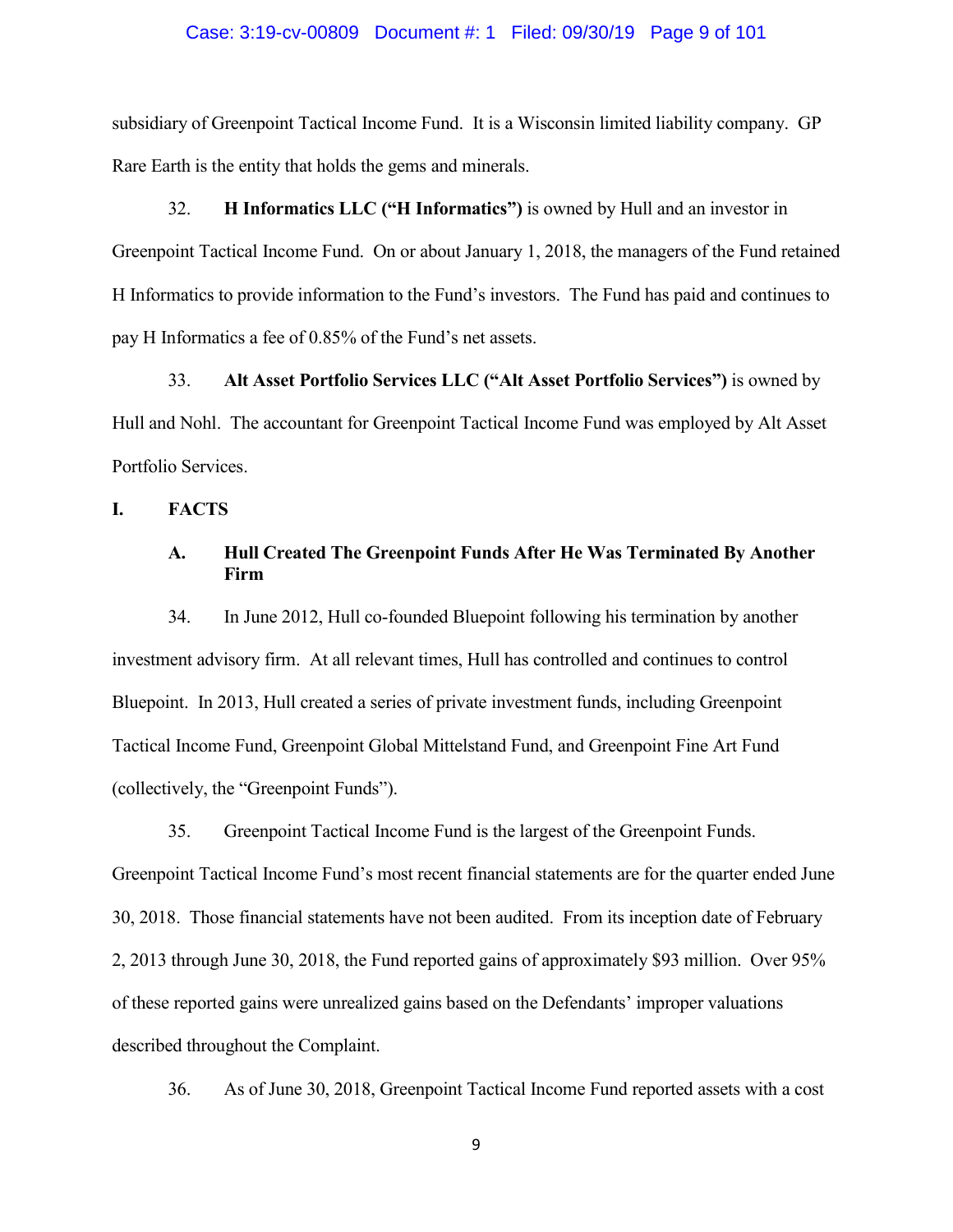### Case: 3:19-cv-00809 Document #: 1 Filed: 09/30/19 Page 10 of 101

basis of \$40.1 million and a fair market value of \$135.3 million. These purported remarkable returns were derived primarily from two sources. The Fund reported that as of June 30, 2018, its collection of gems and minerals was worth \$68.3 million, composed of \$21.9 million in original cost and \$46.4 million in unrealized gains. The Fund also reported that its shares in Private Company 1 were worth \$46.2 million, similarly composed of \$9 million in original cost and \$37.2 million in unrealized gains.

37. Hull, Nohl, Chrysalis, and Greenpoint Management II have portrayed Greenpoint Tactical Income Fund as an "income" fund. A fact sheet distributed to the investors entitled "Income Strategy Q4 2015" states that the Fund:

Seeks to Provide total return through a combination of current income, capital gains, and capital appreciation.

Invests primarily in assets that produce investment return through interest payments, trading profits, or operational cash flow.

Takes positions in operating businesses for cash flow, but also to secure the lending opportunities related to the company.

38. Contrary to these representations, the Fund's holdings are almost entirely nonincome-generating and illiquid assets.

39. At all relevant times, Bluepoint has been an investment adviser, and Hull has been an investment adviser representative of Bluepoint. As an investment adviser, Bluepoint advises others on investing in securities in exchange for compensation. Bluepoint through Hull recommended to all of Bluepoint's individual clients that they invest in the Greenpoint Funds. Hull made these recommendations without regard for the individual investor's needs and circumstances. Hull recommended to the majority of Bluepoint's individual clients that they invest all assets managed by Bluepoint in the Greenpoint Funds.

40. Hull and, through him, Bluepoint made verbal false and misleading representations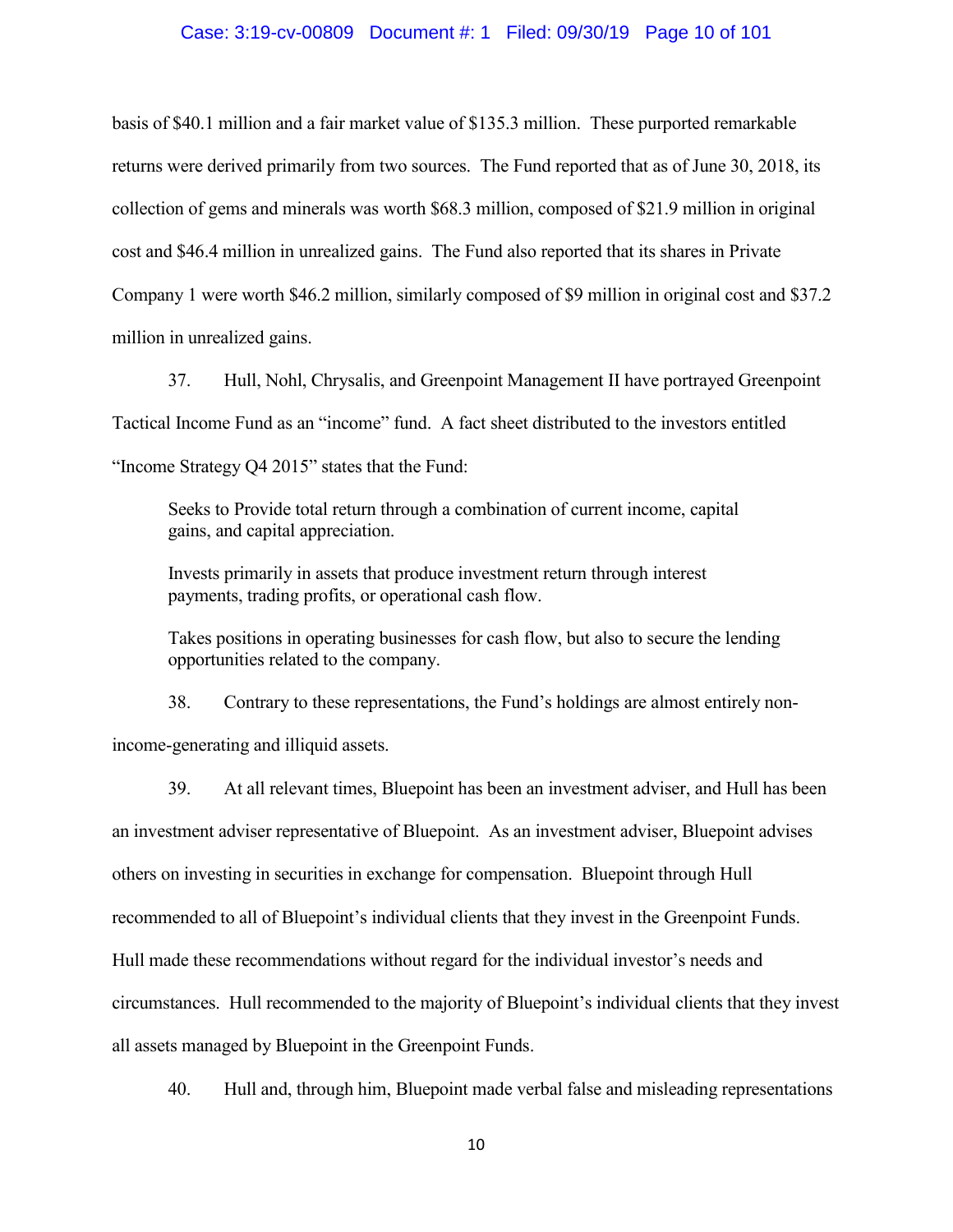### Case: 3:19-cv-00809 Document #: 1 Filed: 09/30/19 Page 11 of 101

to Bluepoint's individual clients. Hull falsely stated that investments in Greenpoint Tactical Income Fund (1) were safe, (2) would generate high returns, and (3) could be withdrawn as needed. These were material misrepresentations and omissions by Hull and Bluepoint because the investments were not safe and the reported returns were inflated. Furthermore, the investors' funds could not be withdrawn as needed. Redemption requests by investors have been delayed or unfulfilled, and when they are fulfilled, it is when funds are received from new investors.

41. Hull also falsely represented to Bluepoint's clients that Greenpoint Tactical Income Fund was actively selling minerals and often had arranged a sale of the mineral before the Fund even committed to purchase the mineral. Greenpoint Tactical Income Fund did not often have sales arranged before even committing to a purchase.

42. Bluepoint and Hull had ultimate authority over the referenced representations because Bluepoint is the investment advisory firm and Hull was the investment adviser for the investors and signed the investment management agreements as Bluepoint's director.

43. Hull convinced some investors to invest their entire life savings in the Greenpoint Funds. These investors include people on fixed incomes, older individuals, and others for whom risky illiquid investments were not appropriate. Hull also convinced the board of directors of a small public library to invest in the Greenpoint Funds.

44. Hull and Bluepoint obtained money by means of the false statements and omissions because the investors paid 1% of assets under management to Bluepoint. Hull received a portion of the management fees because he controls Bluepoint and co-owns it.

## **B. Chrysalis, Greenpoint Management II, Hull, and Nohl Are Investment Advisers To Greenpoint Tactical Income Fund**

45. Greenpoint Tactical Income Fund is managed by two managing members, namely Chrysalis and Greenpoint Management II. Chrysalis and Greenpoint Management II have received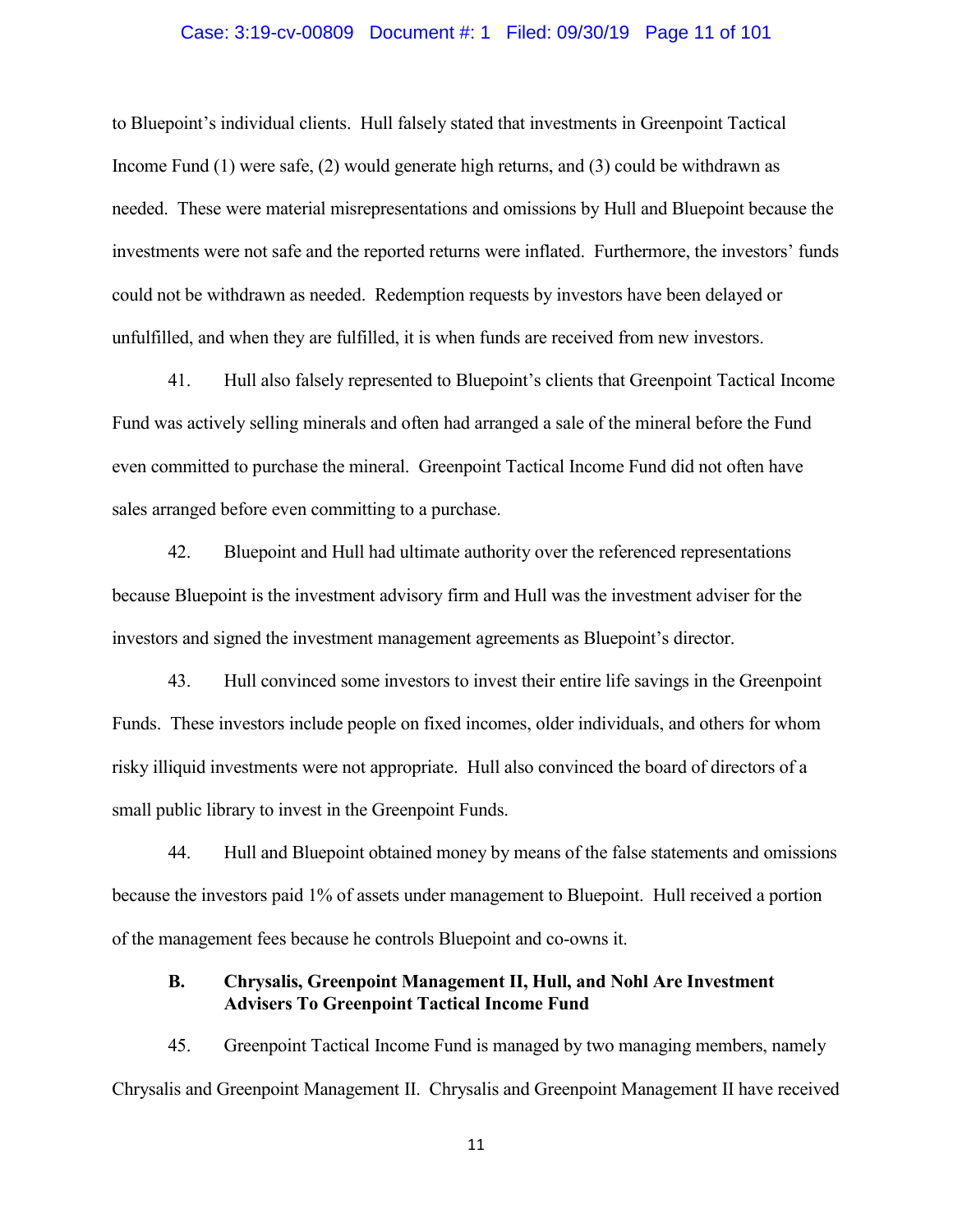### Case: 3:19-cv-00809 Document #: 1 Filed: 09/30/19 Page 12 of 101

and continue to receive management fees from Greenpoint Tactical Income Fund.

46. Chrysalis is controlled and owned by Nohl.

47. Greenpoint Management II is controlled by Hull and co-owned by Hull.

48. Hull and Nohl jointly make investment decisions for Greenpoint Tactical Income Fund. The investment decisions include, but are not limited to, determining whether Greenpoint Tactical Income Fund would purchase, hold, and sell securities in the form of distressed commercial notes and stocks and notes issued by private companies. The Fund invested in such securities.

49. Nohl is primarily responsible for operations of the Fund. Hull is primarily responsible for dealing with investors in the Fund and locating new investors for the Fund.

50. Because of their ownership of Chrysalis and Greenpoint Management II respectively, Nohl and Hull have received and continue to receive a portion of the management fees and incentive fees the Fund pays to Chrysalis and Greenpoint Management II as well as of other payments to other entities owned and controlled by Hull and Nohl.

51. As Greenpoint Tactical Income Fund's managing members, Chrysalis and Greenpoint Management II are investment advisers to Greenpoint Tactical Income Fund. As owners of the managing member entities, Hull and Nohl are investment advisers to Greenpoint Tactical Income Fund.

52. Hull is also an investment adviser to Greenpoint Tactical Income Fund because he effectively controls Greenpoint Management II.

53. Nohl is also an investment adviser to Greenpoint Tactical Income Fund because he controls Chrysalis.

54. Hull also received compensation from Greenpoint Tactical Income Fund in the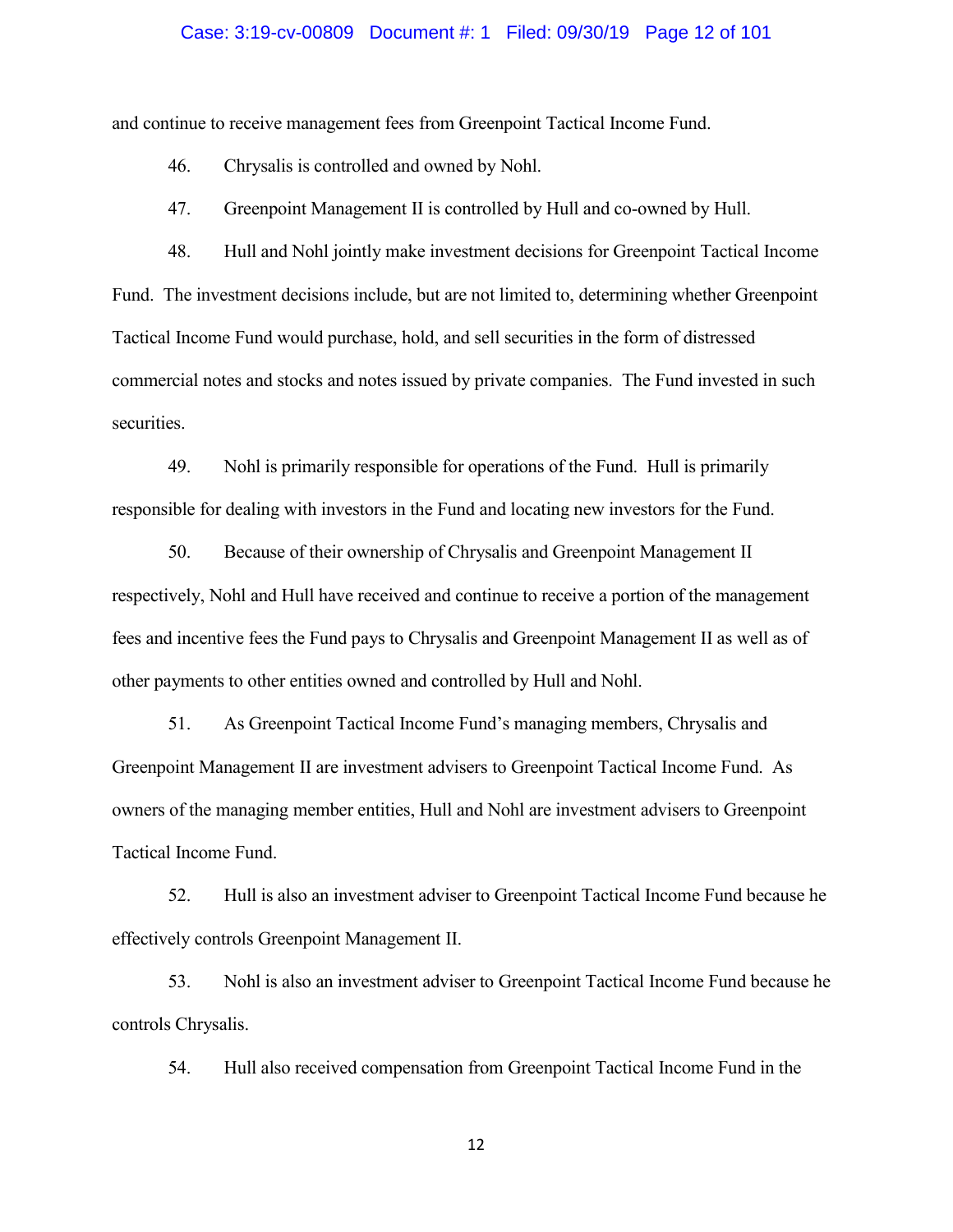### Case: 3:19-cv-00809 Document #: 1 Filed: 09/30/19 Page 13 of 101

form of a \$265,000 loan from the Fund on August 22, 2013 at a favorable interest rate. Nohl also received compensation from Greenpoint Tactical Income Fund in the form of a purported \$7,424 origination and underwriting fee on the loan from the Fund to Hull.

55. As an investment adviser to Greenpoint Tactical Income Fund, Hull owes fiduciary duties including the duty of loyalty to the Fund.

56. As an investment adviser to Greenpoint Tactical Income Fund, Nohl owes fiduciary duties including the duty of loyalty to the Fund.

57. Hull through Greenpoint Asset Management V, LLC is an investment adviser to Geenpoint Global Mittelstand Fund. Hull through Greenpoint Asset Management IV, LLC is also an investment adviser to Greenpoint Fine Art Fund. As an investment adviser to these funds, Hull owes fiduciary duties including the duty of loyalty to the funds.

**C. Greenpoint Tactical Income Fund Purchased Gems And Fine Minerals**

58. Between mid-2013 and early 2015, Nohl committed \$21.9 million from the Greenpoint Tactical Income Fund to purchase gems and fine mineral specimens. Thirty-eight of the specimens were purchased for at least \$100,000 each.

59. There are approximately 3,000 gems and minerals in the Fund's collection. Most of the reported value of the collection comes from approximately 30 specimens.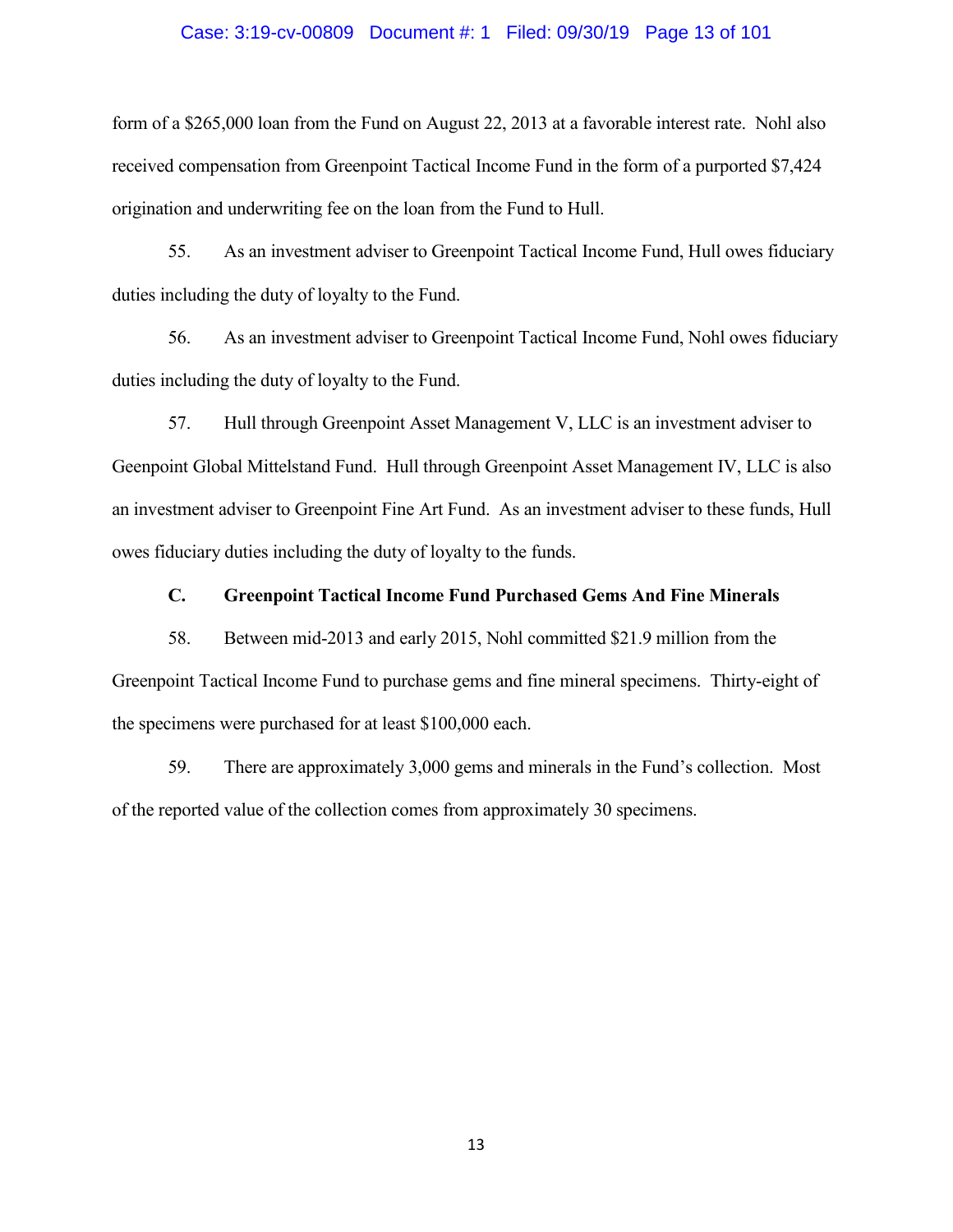60. An example of a mineral in the collection is pictured below:



61. The three most expensive specimens were purchased from a dealer ("Dealer Number 1") for a combined price of \$6.8 million. The written contract with Dealer Number 1 dated February 18, 2015 required the following installments to be paid:

- \$1,000,000 due now [February 18, 2015]
- \$1,450,000 due April 15, 2015
- \$1,450,000 due June 15, 2015
- \$1,450,000 due August 15, 2015
- \$1,450,000 due October 15, 2015.

62. Greenpoint Tactical Income Fund through GP Rare Earth failed to make the required payments to Dealer Number 1. After the Fund through GP Rare Earth made partial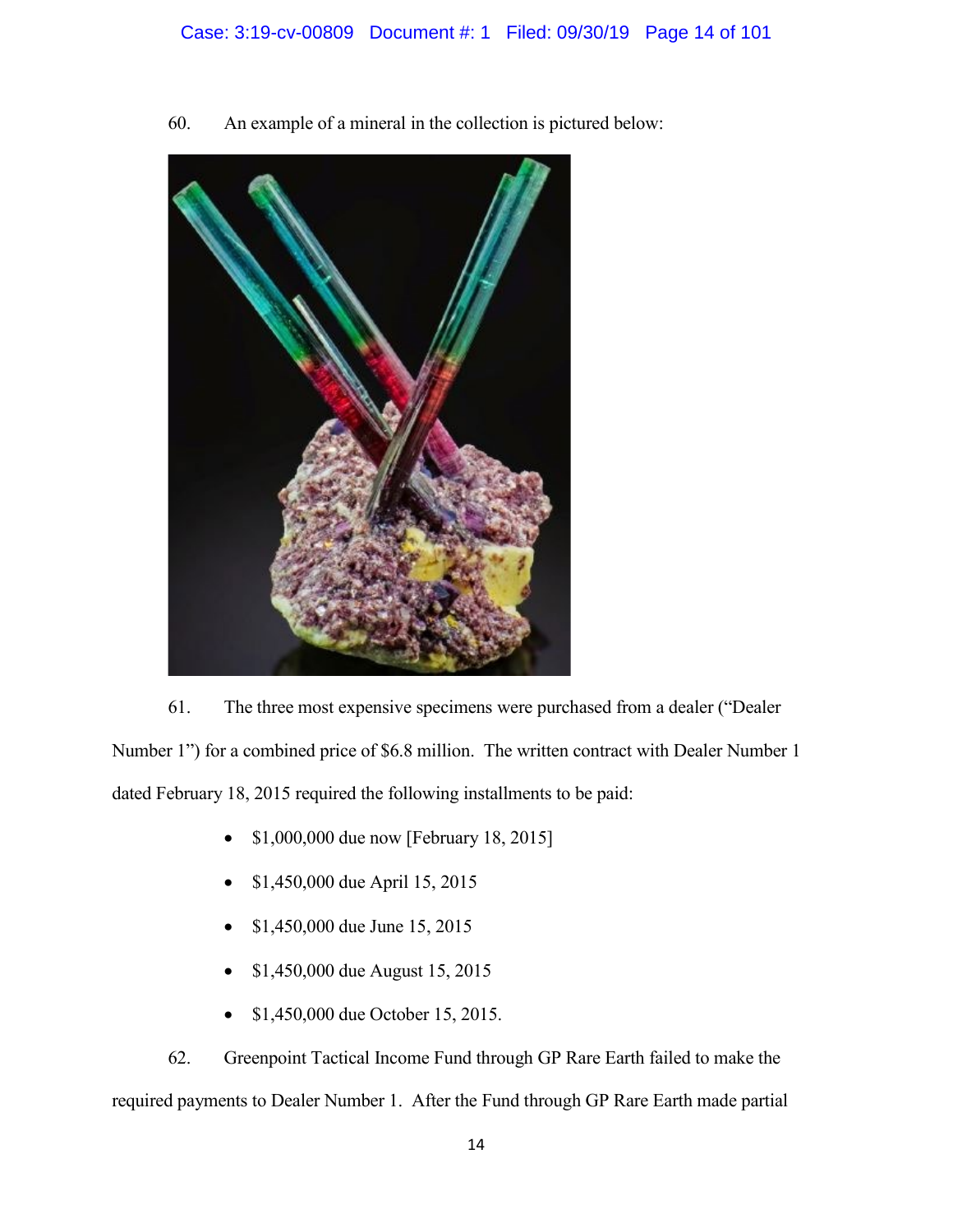#### Case: 3:19-cv-00809 Document #: 1 Filed: 09/30/19 Page 15 of 101

payments, Dealer Number 1 delivered two of the three specimens to the Fund. After the Fund through GP Rare Earth still had not fully paid Dealer Number 1, Dealer Number 1 threatened to sue. The Fund then paid most of what it owed Dealer Number 1 plus a \$500,000 late fee between December 2018 and February 2019. The Fund did not take possession of the third piece, which is an emerald named the "Emperor," until February 2019 after it paid most of what it owed. The Fund still owes \$100,000 to Dealer Number 1.

63. Nohl created a false contract with Dealer Number 1. The false contract is the same as the actual contract with Dealer Number 1, but has handwritten on it "time is not of the essence and all payments are best efforts." The false contract also has a signature on it. Dealer Number 1 did not sign the false contract.

64. Nohl recorded large, unrealized gains on the three specimens even though the Fund through GP Rare Earth did not make the payments according to schedule; still has not completely paid for them; did not have possession of two of the pieces until months after the contract date; and did not have possession of the third specimen until February 2019.

### **D. The Offerings For Greenpoint Tactical Income Fund**

### **1. The First Offering**

65. The Greenpoint Tactical Income Fund had its first offering from May 17, 2013 through September 26, 2013. The Fund reported that it raised approximately \$9,250,000 through the sale of securities to investors during that period.

### **2. The Second Offering And Second Confidential Investment Letter**

66. Hull, Nohl, Chrysalis, and Greenpoint Management II conducted the Second Offering for Greenpoint Tactical Income Fund from September 2013 through April 29, 2016 ("Second Offering"). The Fund represented to prospective investors and investors that it raised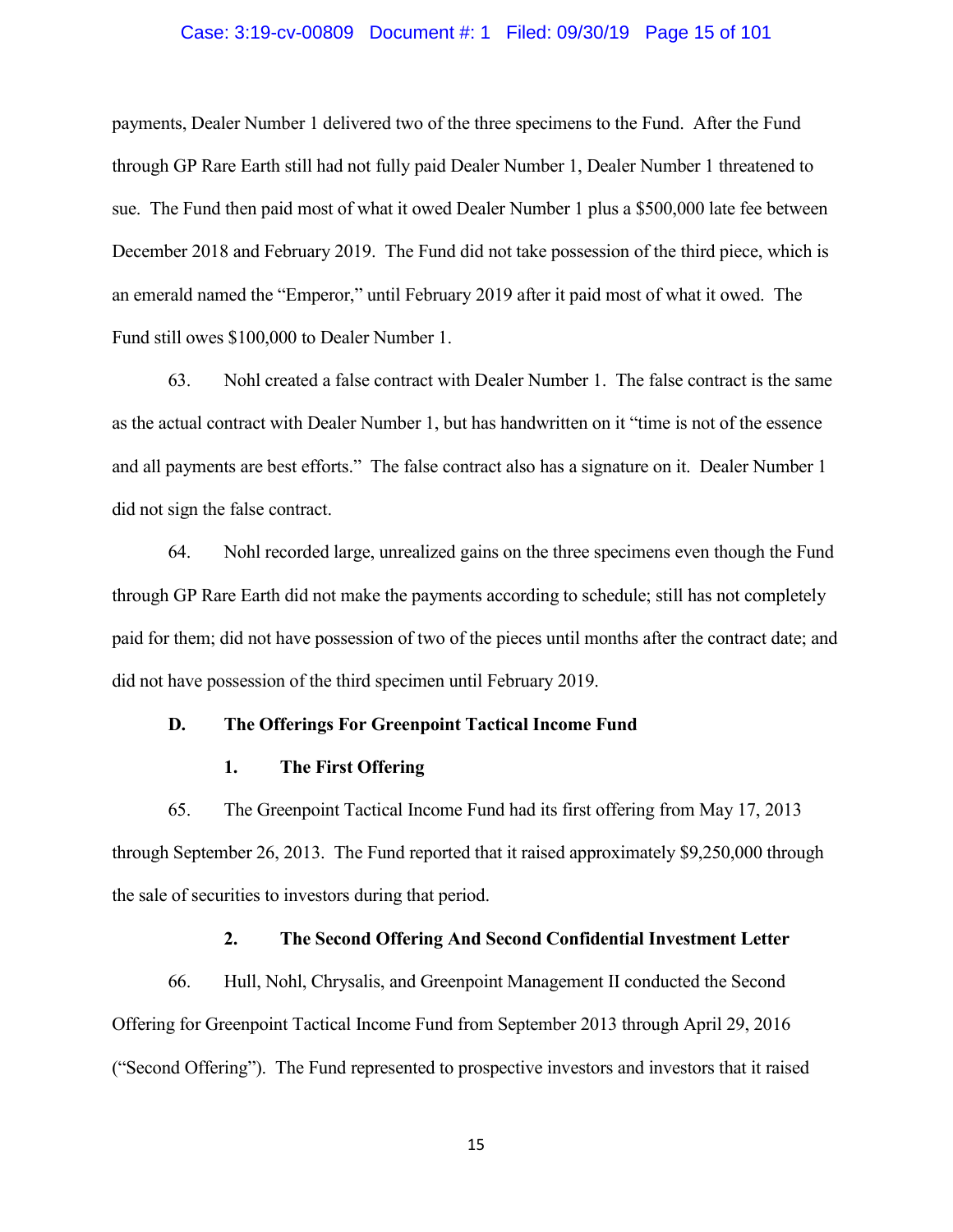\$32,495,504.57 during the Second Offering.

67. The primary offering document for the Second Offering was entitled "Confidential Investment Letter." The Confidential Investment Letter for the Second Offering ("Second Confidential Investment Letter") was distributed to prospective investors and investors from September 2013 through at least April 29, 2016.

68. For the Second Offering, the Fund sold securities to investors. The Second Confidential Investment Letter states that the type of offering is "Class A Units at \$25,000 per Unit." The Second Confidential Investment Letter states the units are securities and that "the offering is being made in reliance upon an exemption from registration under the Securities Act of 1933 . . ." An attachment to the Second Confidential Investment Letter entitled Exhibit K-Subscription Agreement and Signature Page states, "THE SECURITIES REPRESENTED BY THIS INSTRUMENT . . ."

69. The Second Confidential Investment Letter for Greenpoint Tactical Income Fund was drafted jointly by Hull and Nohl. The Second Confidential Investment Letter was authored by Nohl as President of Chrysalis and Hull as Managing Director of Greenpoint Management II.

70. Hull, Nohl, Chrysalis, and Greenpoint Management II manage Greenpoint Tactical Income Fund. Hull, Nohl, Chrysalis, and Greenpoint Management II made the statements in the Second Confidential Investment Letter because they all had ultimate authority over the statements including the content and made the decision to make the statements.

71. The Second Confidential Investment Letter states, "Chrysalis will be responsible for implementation of the Company's strategy, identifying properties and assets for purchase, negotiating transactions, ensuring accurate reporting, cash flow management, and leverage management."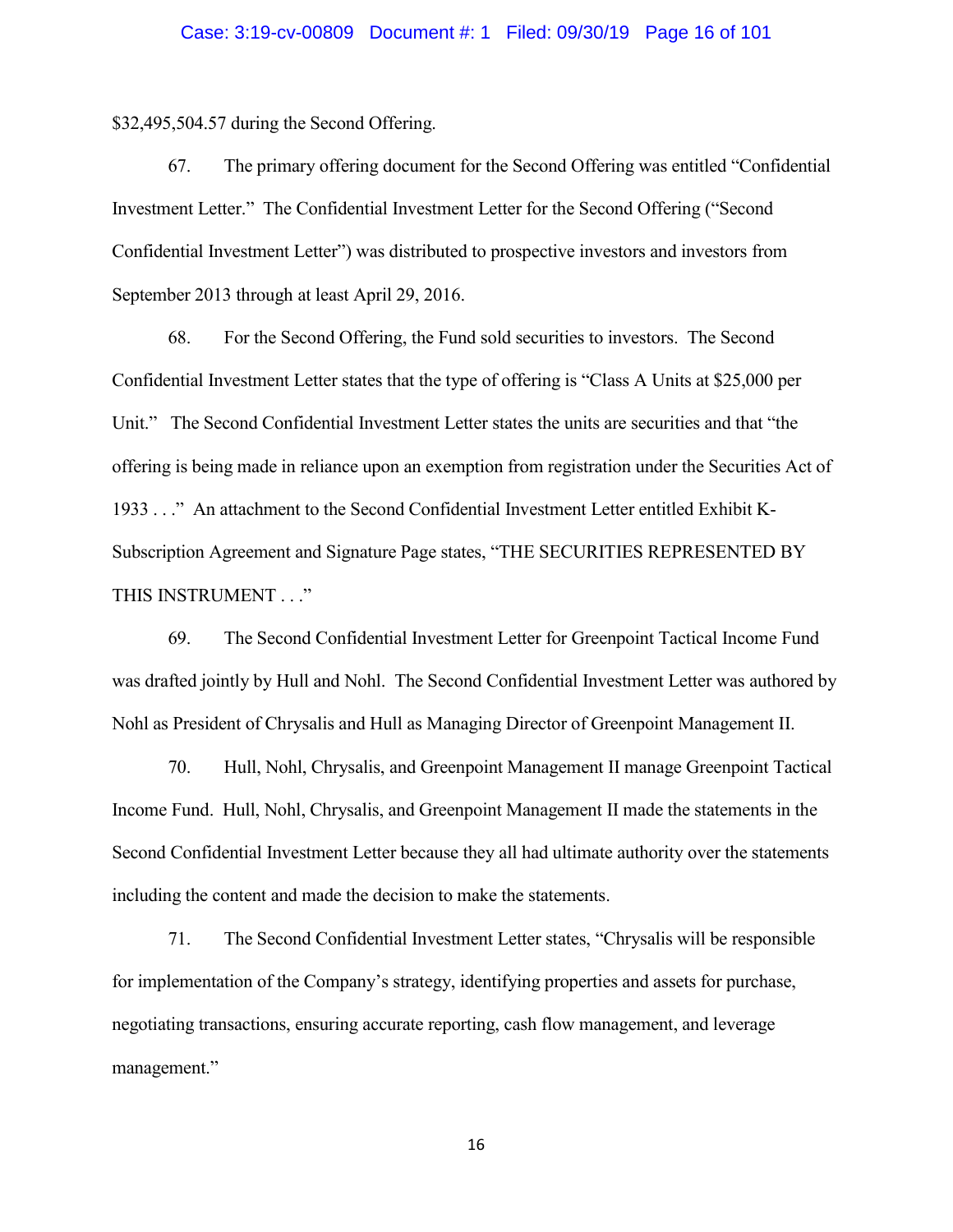### Case: 3:19-cv-00809 Document #: 1 Filed: 09/30/19 Page 17 of 101

72. The Second Confidential Investment Letter states that Greenpoint Management II "will be responsible for raising capital for the Company, handling investor relations, performance reporting, evaluating acquisitions and divestitures, managing risk and regulatory oversight."

73. The Second Confidential Investment Letter falsely and misleadingly represents to investors that "[f]unds will be used primarily [sic] acquisition of investments in three arenas: (1) distressed real estate assets, specifically in the petroleum, oil markets, but may also include multifamily and commercial markets; and (2) mining, minerals and precious stones; and (3) intellectual property." As of June 30, 2018, the gem and mineral collection represented approximately 52% of the Fund's purported value, and a portfolio of debt and equity securities of private companies represented approximately 46% of the Fund's purported value.

74. The Second Confidential Investment Letter also falsely and misleadingly represents to investors that "[t]he Company's goal is to achieve a high level of current income through purchases of distressed real estate notes and other assets of a distressed nature." To the contrary, the Fund's holdings have been largely composed of non-income-generating assets and illiquid assets.

75. The Second Confidential Investment Letter falsely and misleadingly represents to investors that "[f]urther the fund has made investments in the gem and mineral markets. Many of these transactions are short term in nature and provide strong cash flow as well." The vast majority of the gem and mineral transactions were not short term in nature and did not provide strong cash flow.

76. With respect to gems and minerals, the Second Confidential Investment Letter falsely and misleadingly represents to investors that "[t]he Company is working on a number of large acquisitions, in some cases entire collections from some of the most respected collectors in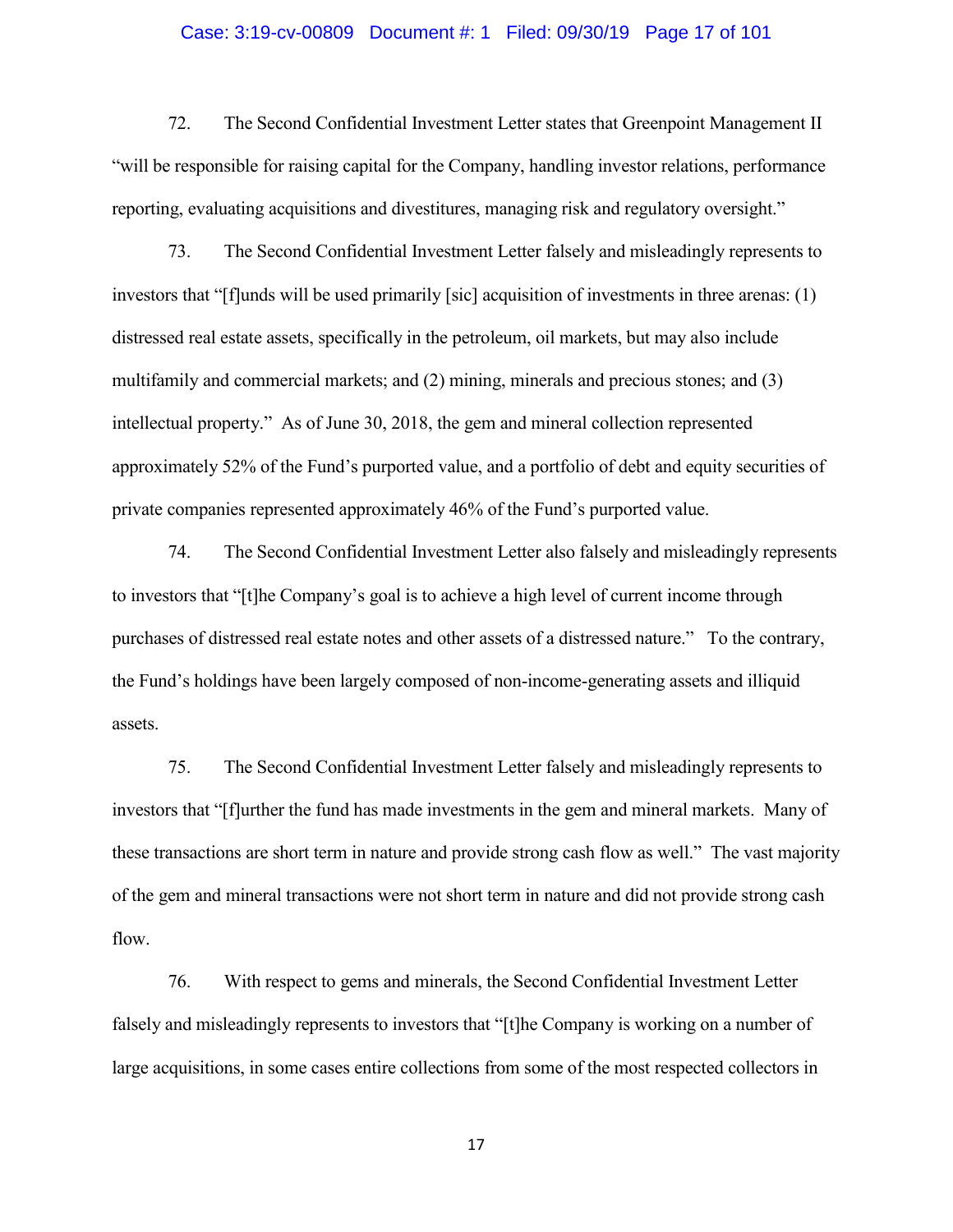#### Case: 3:19-cv-00809 Document #: 1 Filed: 09/30/19 Page 18 of 101

the world. The company will acquire these collections at a fraction of their current value . . . The global demand for world class specimens cannot be overstated." The Fund had no reasonable expectation of acquiring, and did not acquire, large acquisitions and entire collections at a fraction of their current value.

77. The "Greenpoint Tactical Income Fund, LLC Business Plan" ("Business Plan") was attached to the Second Confidential Investment Letter and distributed to potential investors and investors.

78. The Business Plan falsely and misleadingly represents to investors "[d]emand for the finest mineral specimens is spreading like a wild-fire throughout the world and it is imperative to acquire these assets now before truly unique, utterly rare and beautiful things are locked up in private collections completely where they are nearly impossible to acquire. . . . The upper or tip-top of mineral specimens, those being represented by less than 0.0005% of total salable specimens by quality and size, are the most sound investment as possessors get whatever price they demand for the very best in existence and get the same without delay or negotiation. It is truly a seller's market." The Fund had no reasonable expectation of getting, and has not gotten, "whatever price they demand[ed]" "without delay or negotiation" in the sale of mineral specimens.

79. The Business Plan also falsely and misleadingly represents to investors that "[t]he second stance includes an allocation of fund assets to serve as a revolving line upon which the fund will arbitrage mid-range minerals in rapid succession. Typical returns of 'fast-moving' material (transactions within hours or days) realize returns of  $10 - 30\%$  but may, when purchased most advantageously, yield 100 – 300% IRR within 30 days of inception for each respective instance." The Fund rarely, if ever, sold gems and minerals in "rapid succession," in "fast-moving transactions" "within hours or days," or for profits of 100-300% within 30 days of acquiring them.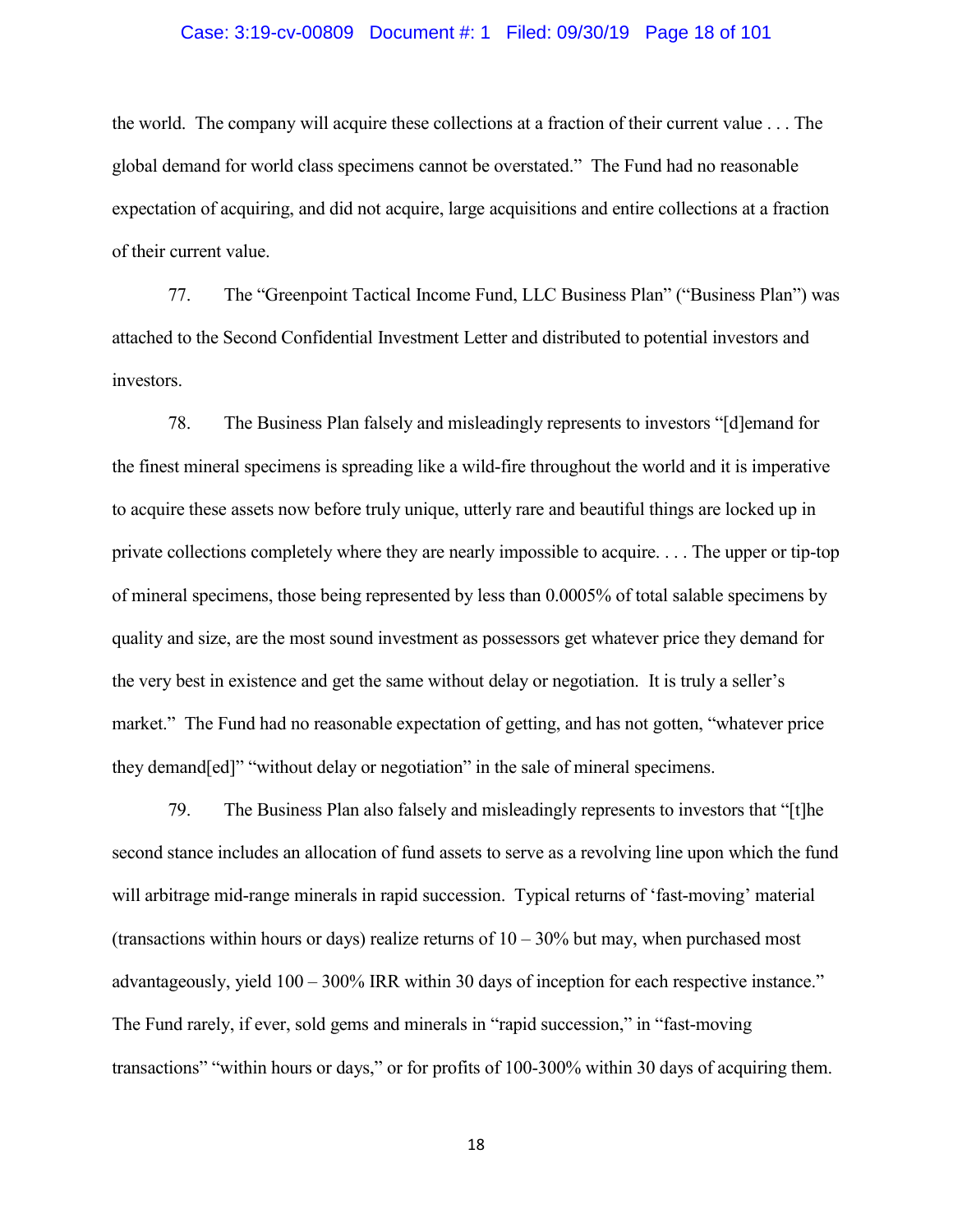### Case: 3:19-cv-00809 Document #: 1 Filed: 09/30/19 Page 19 of 101

80. The Business Plan additionally falsely and misleadingly represents to investors that "[b]y far the greatest returns on midlevel specimens can be realized through sales to collectors and dealers in China and other southeast Asian countries which currently exist in a non-contiguous bubble from American dealers (even at the very top). The fund will seek to rapidly build a database of Chinese collectors and dealers to make pieces available where no other American dealer is doing business although it is the place of highest and most rapidly increasing demand." The Fund never did any work to build a database of Chinese collectors and dealers.

81. The Business Plan further falsely and misleadingly represents to investors that [t]o facilitate the trading and acquisition goals of this stance the Fund will, once cash flow supports it, open a small sorting and clearing house operation in the Milwaukee, Wisconsin area. Contained within that space will be vaults for security, as well as a phone bank for deal coordination." The Fund never opened a sorting and clearing house. The Fund never opened a phone bank for deal coordination.

82. Exhibit  $E - R$  isk Factors, which was attached to the Second Confidential Investment Letter and distributed to potential investors, represents to potential investors that "[t]he Company's financial statements have been internally prepared and audited by an external auditor subject to oversight by the Public Company Audit Oversight Board (PCAOB)."

## **3. The Third Offering And Third Confidential Investment Letter**

83. Hull, Nohl, Chrysalis, and Greenpoint Management II conducted the Third Offering for Greenpoint Tactical Income Fund from May 1, 2016 through the present ("Third Offering"). During this period, the Fund has raised approximately \$21,723,038.87. Of that amount, \$4.1 million was raised from new and existing investors from July 1, 2018 to May 29, 2019. Hull, Nohl, Chrysalis, and Greenpoint Management II continue to raise money for Greenpoint Tactical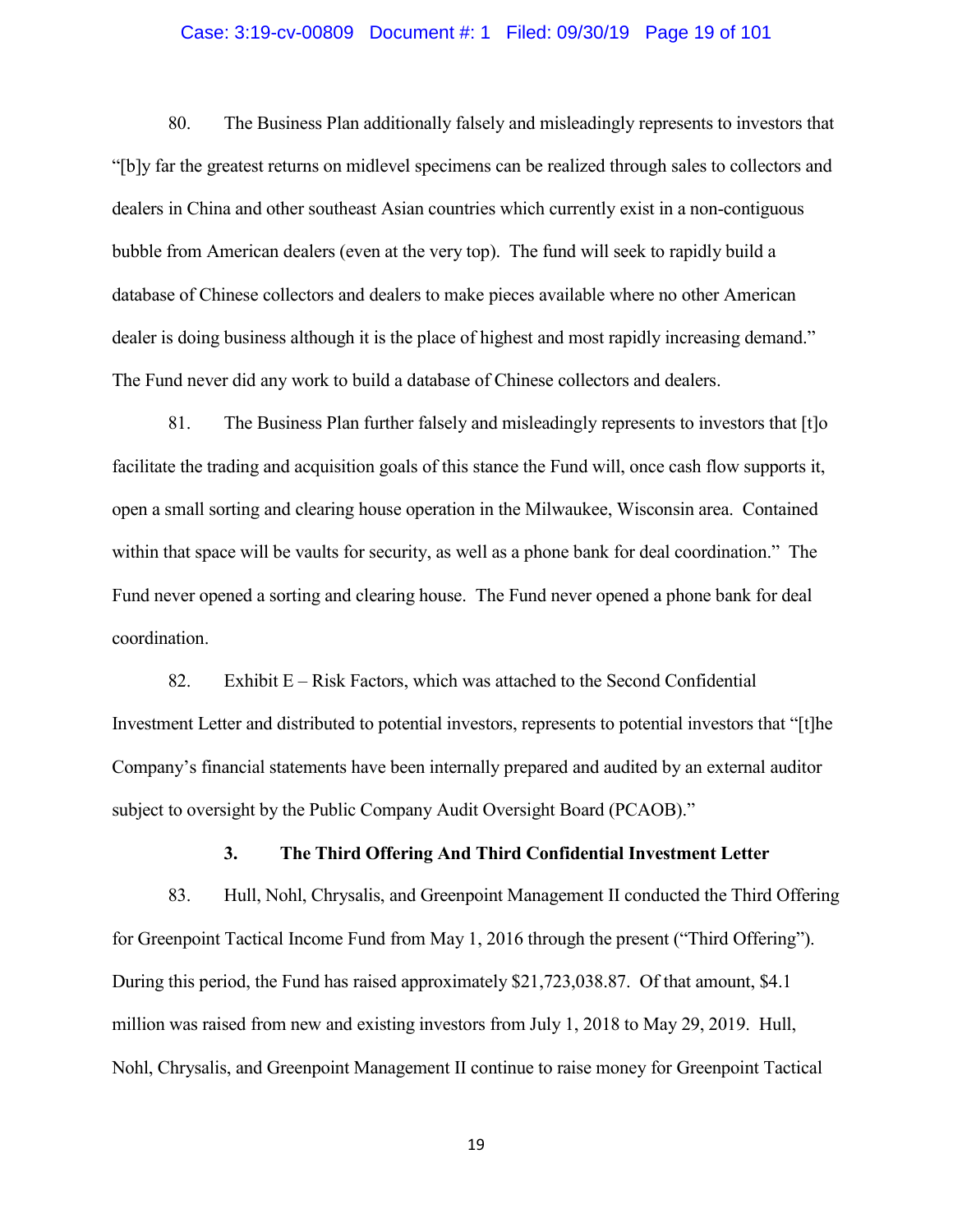#### Case: 3:19-cv-00809 Document #: 1 Filed: 09/30/19 Page 20 of 101

Income Fund.

84. The Confidential Investment Letter for the Third Offering has been distributed to prospective investors and investors from at least May 1, 2016 through the present ("Third Confidential Investment Letter").

85. For the Third Offering, Greenpoint Tactical Income Fund sold securities to investors. The cover page to the Third Confidential Investment Letter states, "THE SECURITIES OFFERED HEREBY . . ."

86. The Third Confidential Investment Letter is dated May 1, 2016.

87. The Third Confidential Investment Letter for Greenpoint Tactical Income Fund was drafted jointly by Hull and Nohl. The Third Confidential Investment Letter was authored by Nohl as President of Chrysalis and Hull as Managing Director of Greenpoint Management II.

88. The cover page to The Third Confidential Investment Letter lists Nohl, President of Chrysalis, as a Manager. The cover page also lists Hull, Managing Director of Greenpoint Management II, as a Manager.

89. Hull, Nohl, Chrysalis, and Greenpoint Management II manage Greenpoint Tactical Income Fund. Hull, Nohl, Chrysalis, and Greenpoint Management II made the statements in the Third Confidential Investment Letter because they all had ultimate authority over the statements including the content and made the decision to make the statements.

90. The Third Confidential Investment Letter falsely and misleadingly represents to prospective investors and investors:

Proceeds of the Offering will be used primarily for the acquisition of investments in the Company's four asset categories: 1) purchasing real assets, possibly of a distressed nature, improving and then subsequently leasing or reselling them, 2) investing in private businesses that have either high net income or the potential for high net income, 3) advancing and/or lending money secured by purchase orders (known as production factoring) and/or participating in commercial lending of other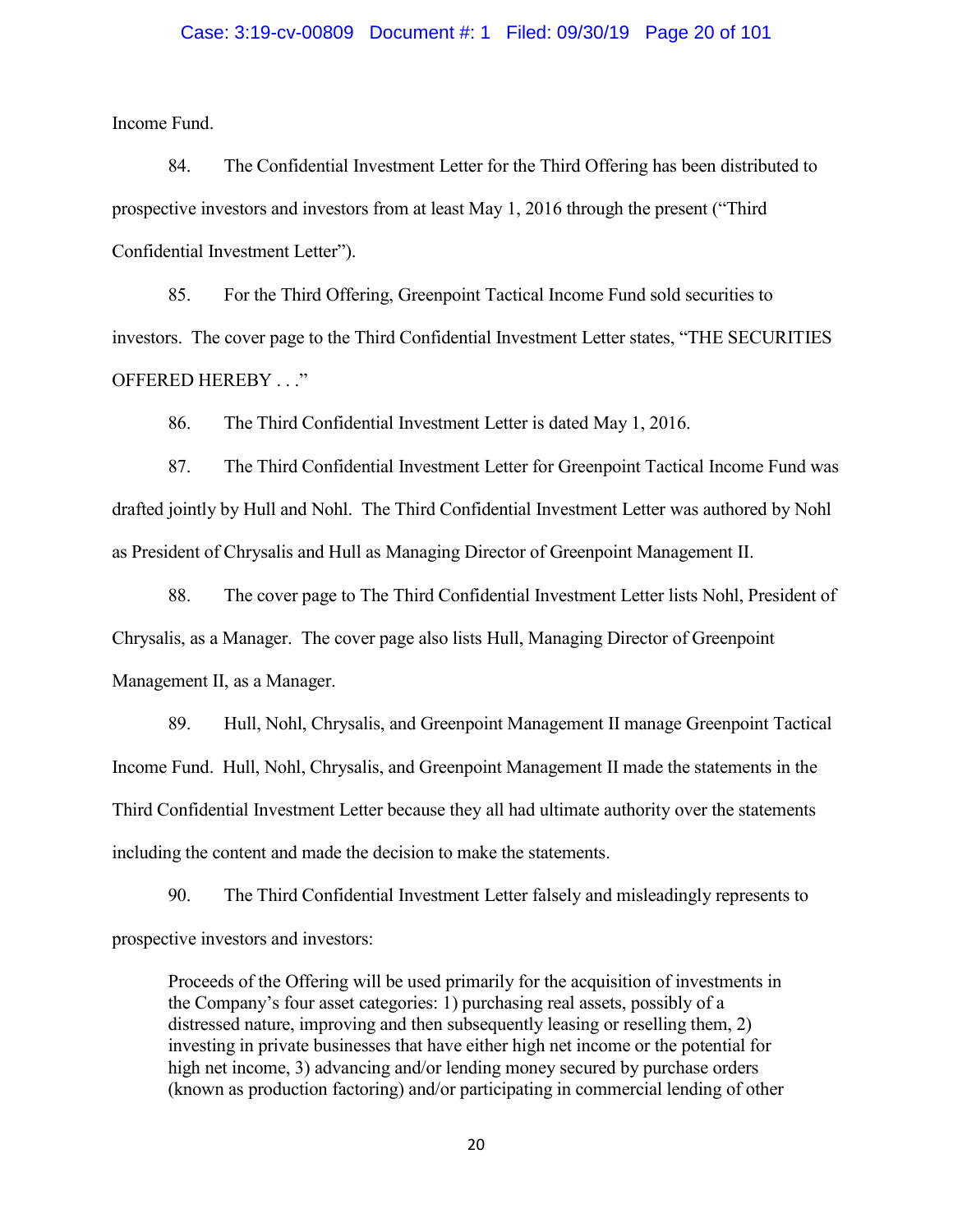types of lending or debt transactions that are likely to produce net interest income, (4) acquiring rare minerals and precious gemstones.

As of June 30, 2018, the gem and mineral collection was approximately 52% of the Fund's purported value, and a portfolio of debt and equity securities of private companies, including a now-worthless position in Private Company 1, was approximately 46% of the Fund's purported value.

91. The Third Confidential Investment Letter represents to investors that Chrysalis is specifically tasked with locating suitable investment opportunities that will lead to a return on investment for all Members. Chrysalis is responsible for managing operational risks associated with the Company's investment activities. Chrysalis is also responsible for monitoring cash flow and identifying buyers for certain assets of the Company.

92. The Third Confidential Investment Letter also represents to investors that Greenpoint Management II "is responsible for evaluating acquisitions and divestitures, managing risk for the Company, providing regulatory oversight and conducting performance reporting."

93. The Third Confidential Investment Letter falsely and misleadingly represents to prospective investors and investors "[t]he current \$40MM evaluation on [Private Company 1] was set by [Private Company 1] prior to engagement with the [Fund] and by all calculations is well below the current value given contracts, approvals and opportunities realized by [Private Company 1] in the last 6 months." "Contracts, approvals and opportunities realized by [Private Company 1] in the last 6 months" did not by all calculations show that a \$40 million valuation of Private Company 1 was well below its current value.

94. The Third Confidential Investment Letter falsely and misleadingly represents to prospective investors and investors "the [Fund] has made investments in the precious stone and very fine mineral markets and has amassed one of the top 5 collections of fine minerals in the world public or private according to numerous experts. Many of these transactions are short term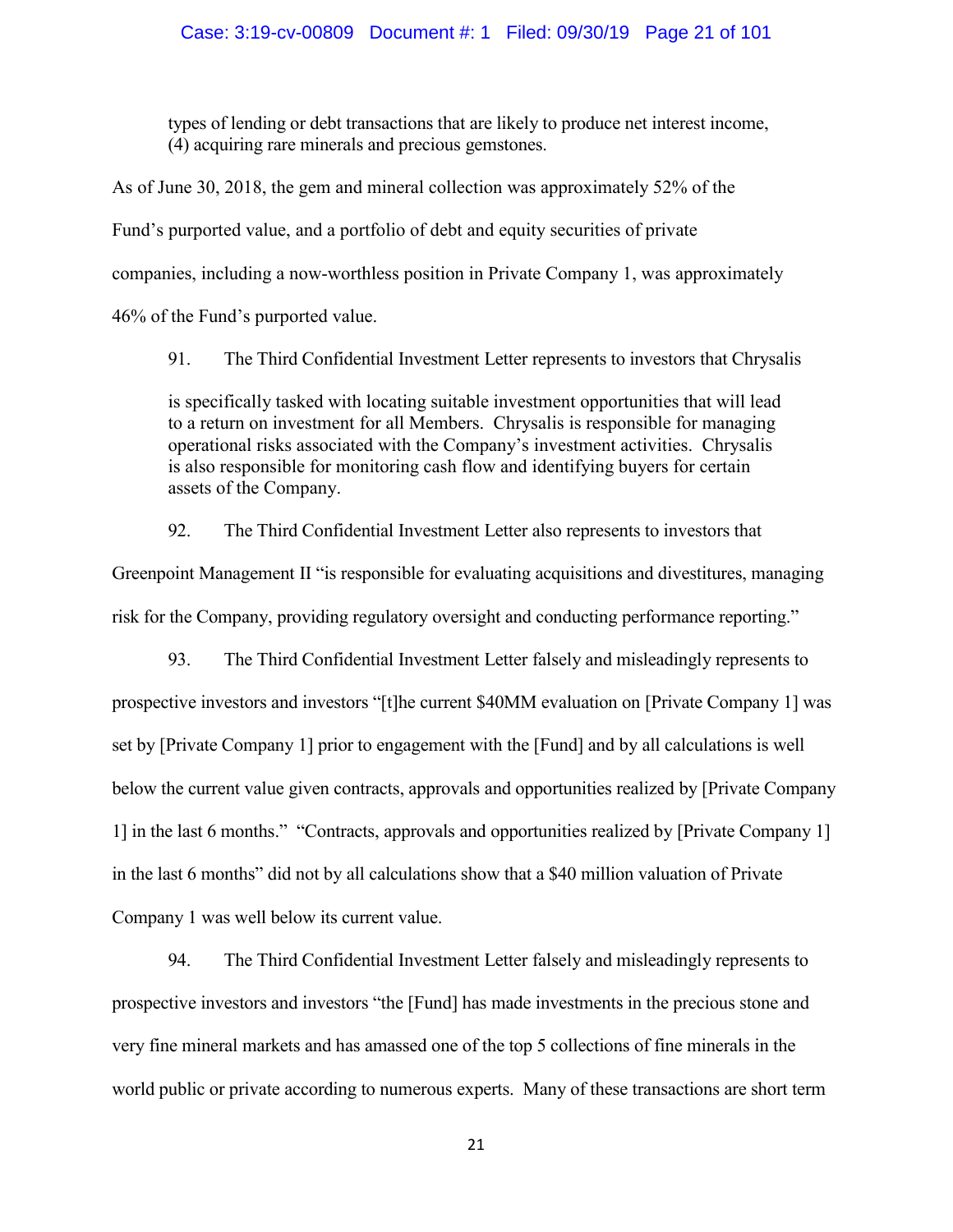### Case: 3:19-cv-00809 Document #: 1 Filed: 09/30/19 Page 22 of 101

in nature and provide cash flow as well." Few of the transactions were short term in nature and few, if any, provided significant cash flow.

95. The Third Confidential Investment Letter falsely and misleadingly represents to prospective investors and investors that "[d]iscussions are underway to sell somewhere between \$10MM and \$30MM of the collection on a 3-7 year amortized terms to the most prominent dealer in the world who is New York City based." The Third Confidential Investment Letter is dated May 1, 2016. As of May 1, 2016, Greenpoint Tactical Income Fund had no reasonable expectation of selling between \$10 million to \$30 million of minerals from its collection to one person.

96. The Third Confidential Investment Letter falsely and misleadingly represents to prospective investors and investors that "[r]elationships have been developed to capitalize upon the Company's well-developed catalogue for conversion to an internet sales format within the near future." The Fund's collection was not converted to an internet sales format "within the near future." Significant pieces were never offered for sale in an internet sales format.

97. The Third Confidential Investment Letter falsely and misleadingly represents to prospective investors and investors that "[a]ll of the [Fund's] portfolio companies are exhibiting strong growth." As of the date of the Third Confidential Investment Letter, Private Company 1 was not exhibiting strong growth. Private Company 1's actual 2015 revenues were approximately \$3.98 million, and its net income was \$100,000. For the first quarter of 2016, Private Company 1's revenue was \$84,990 and losses were \$995,438. Through the second quarter of 2016, Private Company 1's revenue was \$430,049 and losses were \$1,361,719.

98. The Third Confidential Investment Letter represents to prospective investors and investors that "[t]he Company's financial statements have been internally prepared and audited by an external auditor subject to oversight by the Public Company Audit Oversight Board (PCAOB)."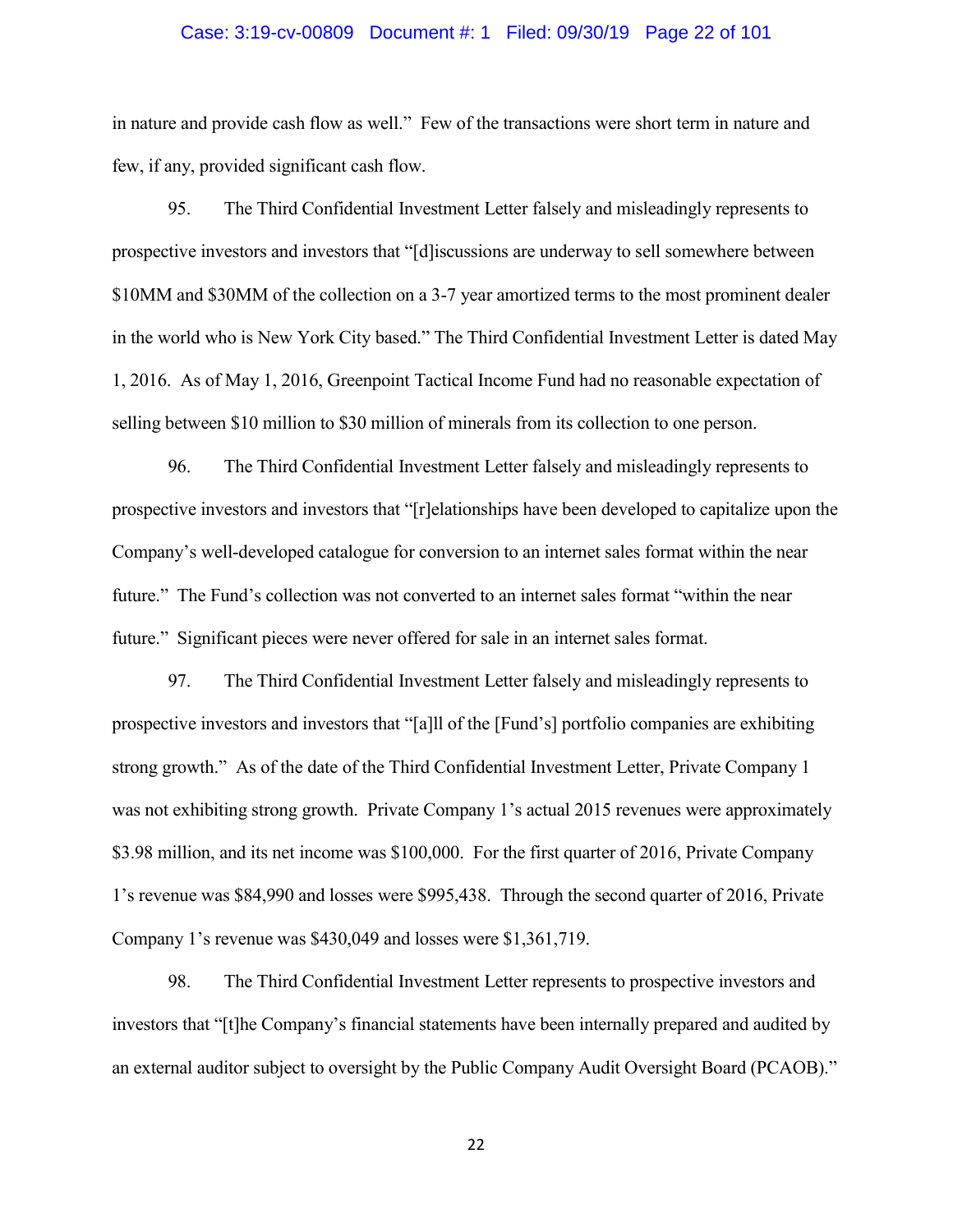### Case: 3:19-cv-00809 Document #: 1 Filed: 09/30/19 Page 23 of 101

The Third Confidential Investment Letter further represents to investors "[t]he financial statements attached hereto as Exhibit G . . . were prepared by the Managing Members."

99. "Exhibit C – Valuation of Assets" to the Third Confidential Investment Letter has been distributed to prospective investors and investors. With respect to fine minerals, Exhibit C – Valuation of Assets represents to investors "[n]o other business other than the business of appraising may be entered with the respective appraisers."

## **E. The Managers Have Charged The Fund \$13.71 Million in Fees Based On Fictitious Gains**

100. Greenpoint Tactical Income Fund has paid and continues to pay Chrysalis and Greenpoint Management II each a management fee equal to 1% of assets under management, for a total of 2% of assets under management. The management fees are paid quarterly based on the net asset value determined for each respective quarter. The net asset value includes unrealized gains.

101. As owners of Chrysalis and Greenpoint Management II, Nohl and Hull respectively received and continue to receive a portion of these fees.

102. Greenpoint Tactical Income Fund has reimbursed and continues to reimburse Chrysalis and Greenpoint Management II for out-of-pocket expenses.

103. The Fund also pays Chrysalis and Greenpoint Management II incentive fees of 30% of the Fund's profits, which are calculated on both realized and unrealized gains.

104. In addition, Bluepoint charged its individual clients a fee which was typically 1% of assets under management. This fee arrangement concluded at the end of 2017. On January 1, 2018, the managers of Greenpoint Tactical Income Fund retained a new entity, H Informatics LLC, which also uses the name H Family Office, to purportedly provide information to the Fund's investors. The Fund has paid and continues to pay H Informatics a fee of 0.85% of net assets. H Informatics is owned by Hull and an investor in the Fund ("Investor Number 1"). This fee and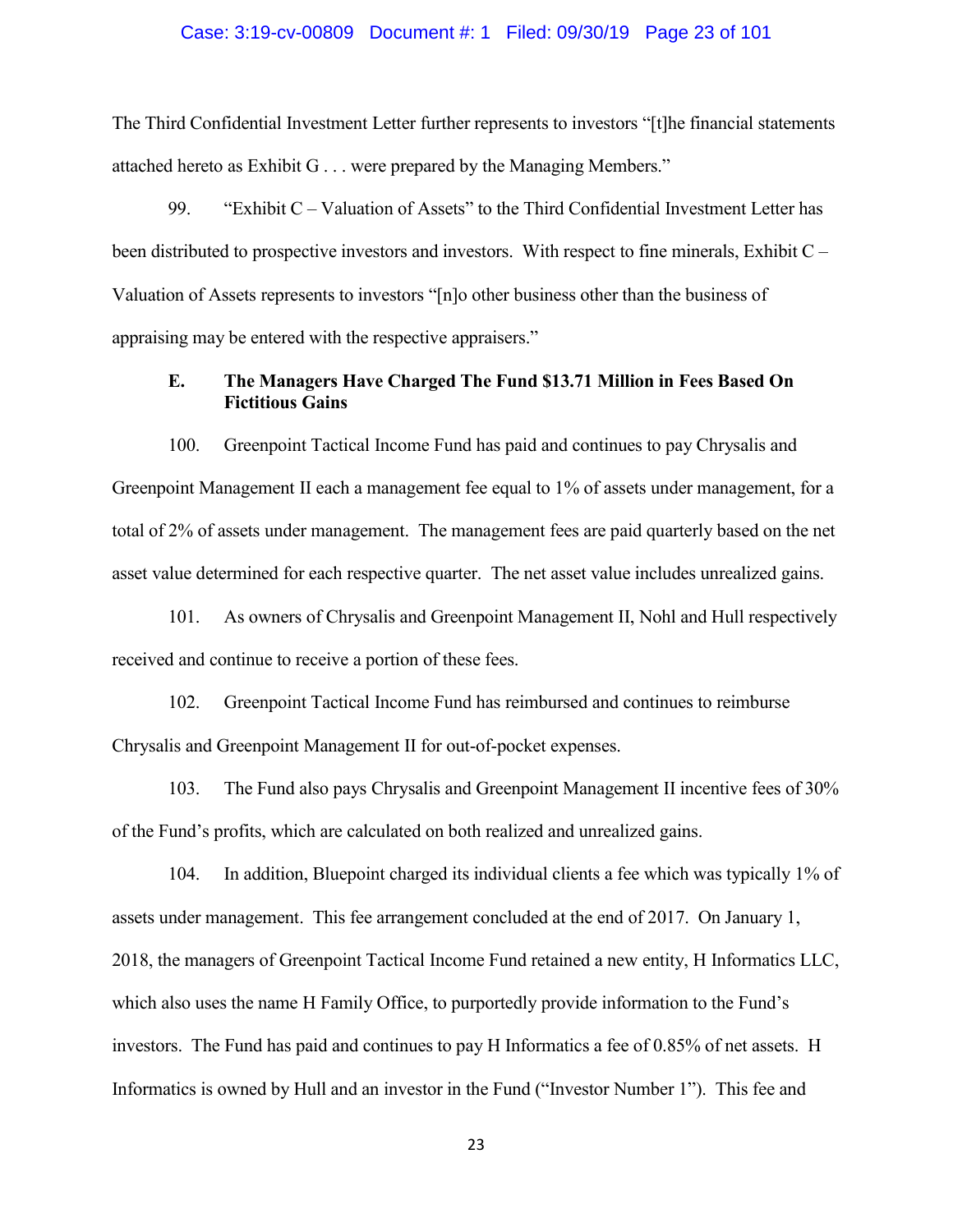### Case: 3:19-cv-00809 Document #: 1 Filed: 09/30/19 Page 24 of 101

ownership of H Informatics by Hull and an investor have not been disclosed to the investors.

105. The H Informatics contract was approved by Nohl and another investor in the Fund ("Investor Number 2"). Investor Number 2 was designated as Greenpoint Tactical Income Fund's "Conflicts Committee Chair." Investor Number 2 is also the father of Investor Number 1.

106. Hull and Nohl own Alt Asset Portfolio Services. Until approximately the beginning of March 2019 the accountant for Greenpoint Tactical Income Fund was employed by Alt Asset Portfolio Services. Hull and Nohl through Alt Asset Portfolio Services charged the Fund approximately \$100,000 more than the accountant received in compensation. In 2016, 2017, and 2018, Hull and Nohl together through Alt Asset Portfolio Services pocketed the approximately \$100,000 over the accountant's compensation that Alt Asset Portfolio Services charged the Fund. Chrysalis, Greenpoint Management II, Hull, and Nohl did not disclose to investors that the Fund was paying \$100,000 in excess of the accountant's salary or that Hull and Nohl pocketed the \$100,000.

107. Since the inception of the Fund, Greenpoint Tactical Income Fund has paid approximately \$14.5 million in fees and redemptions to entities controlled or owned by Hull or Nohl, including Chrysalis, Greenpoint Management II, H Informatics, and Alt Asset Portfolio Services.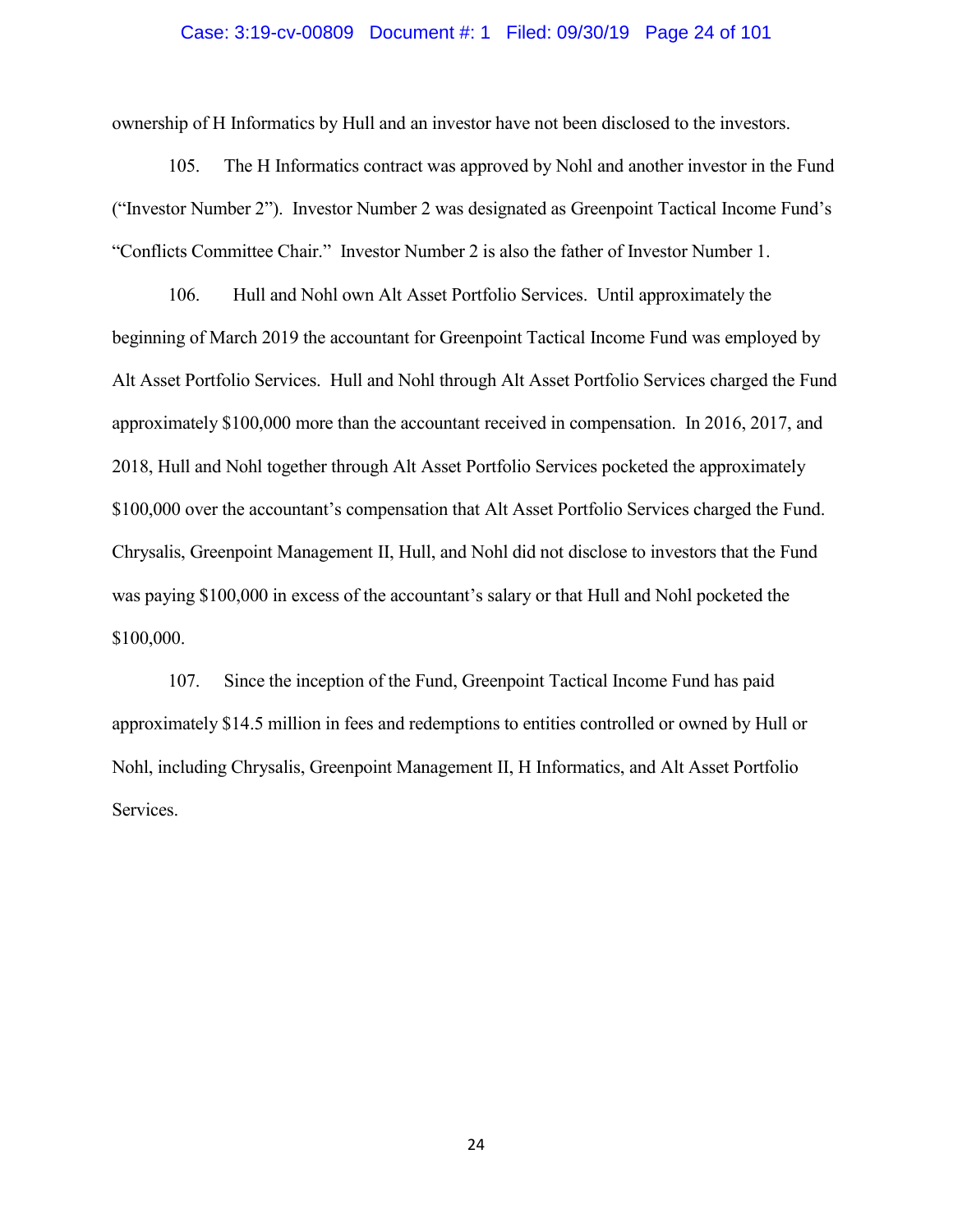#### Case: 3:19-cv-00809 Document #: 1 Filed: 09/30/19 Page 25 of 101

108. From April 29, 2014 to approximately March 12, 2019, over \$13.7 million has been paid to entities controlled or owned by Hull or Nohl, including Chrysalis, Greenpoint Management II, Bluepoint, H Informatics, and Alt Asset Portfolio Services. A table of the fees is below:

| <b>ENTITY</b>                       | <b>FEES AND</b> |
|-------------------------------------|-----------------|
|                                     | <b>PAYMENTS</b> |
| Chrysalis Financial                 | \$5,455,027     |
| Greenpoint Asset Management II      | \$5,898,747     |
| <b>Bluepoint Investment Counsel</b> | \$1,772,155     |
| Alt Asset Portfolio Services        | \$384,977       |
| H Family Office & H Informatics     | \$199,171       |

109. Almost all of the money Greenpoint Tactical Income Fund paid to Hull, Nohl, Chrysalis, Greenpoint Management II, and H Informatics came from funds invested by investors because less than 5% of the Fund's returns were realized gains providing cash income for the Fund.

110. Greenpoint Tactical Income Fund has two classes of shares. All investors are issued Unit A shares. Chrysalis and Greenpoint Management II have contributed almost no capital to the Fund. Despite this, Chrysalis and Greenpoint Management II own 30% of the Fund in the form of Unit B shares. When new Unit A shares are issued upon the receipt of investor funds, Chrysalis and Greenpoint Management II are simultaneously issued Unit B shares. The ratio of Unit A shares to Unit B shares is maintained at 70 to 30 regardless of investments and redemptions.

111. By virtue of the ownership of Unit B shares, Chrysalis and Greenpoint Management II share in 30% of the profits. The managers have monetized those gains by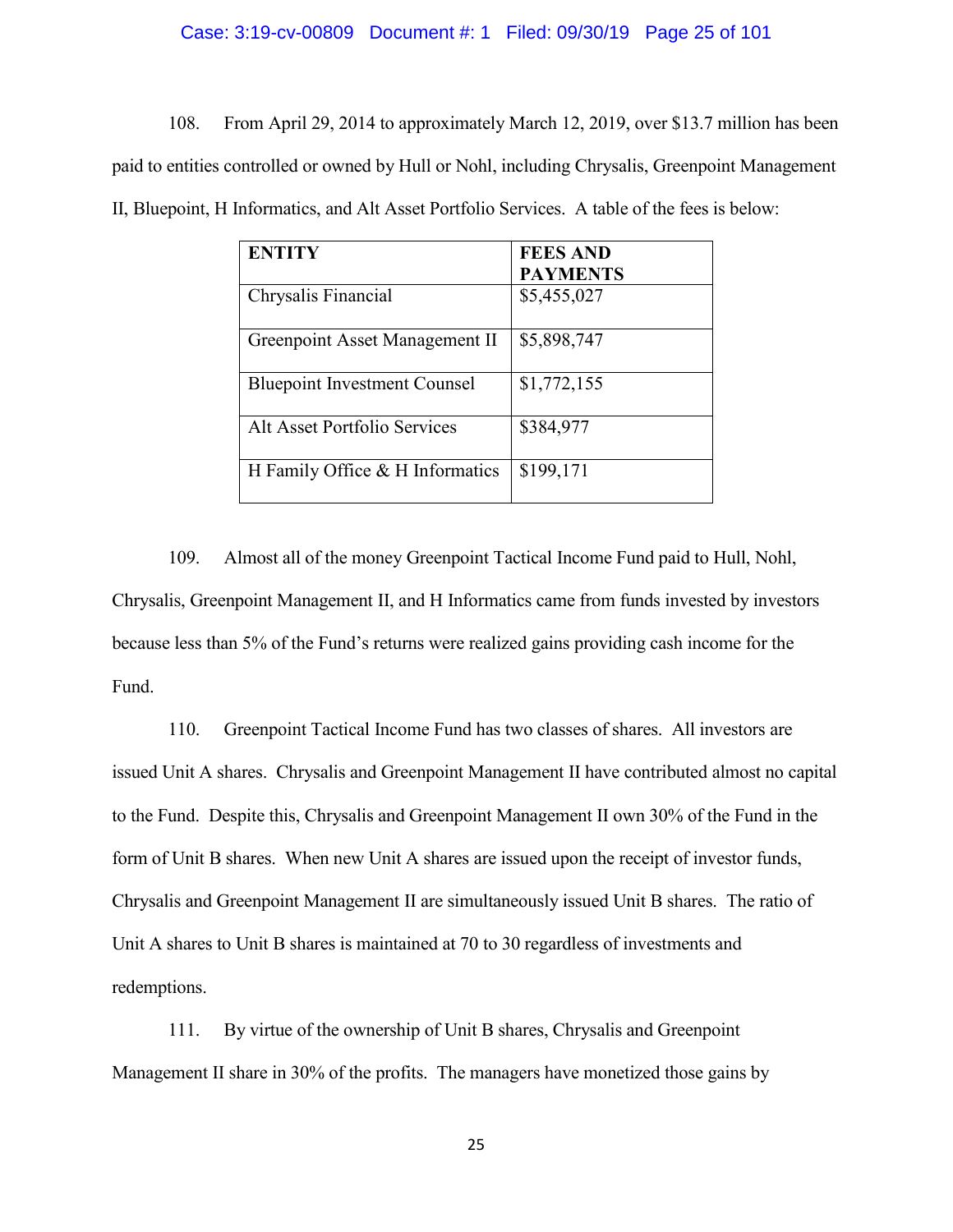### Case: 3:19-cv-00809 Document #: 1 Filed: 09/30/19 Page 26 of 101

redeeming funds from the capital accounts associated with those Unit B shares. Chrysalis and Greenpoint Management II have taken redemptions from the Unit B capital accounts. They have not taken redemptions since 2016 because Greenpoint Tactical Income Fund has not had adequate liquidity.

112. As of June 30, 2018, the combined reported value of the capital accounts associated with the outstanding Unit B shares held by Chrysalis, which is controlled by Nohl, and Greenpoint Management II, which is controlled by Hull, was \$30.0 million.

### **F. Greenpoint Tactical Income Fund's Financial Statements**

# **1. Greenpoint Tactical Income Fund's Financial Statements for the Year Ended December 31, 2015**

113. On July 29, 2016, the Independent Auditor's Report was issued. The Fund's auditor audited the financial statements of Greenpoint Tactical Income Fund which consists of "the statement of assets and liabilities, including the schedule of investment as of December 31, 2015, and the related statements of operations, changes in members' capital, and cash flows for the period February 6, 2013 through December 31, 2015, and the related notes to the financial statements."

114. The July 29, 2016 Audit Report was distributed to investors in the Greenpoint Tactical Income Fund.

115. The July 29, 2016 Audit Report states, "[m]anagement is responsible for the preparation and fair presentation of these financial statements in accordance with accounting principles generally accepted in the United States of America; this includes the design, implementation, and maintenance of internal control relevant to the preparation and fair presentation of financial statements that are free from material misstatement, whether due to fraud or error."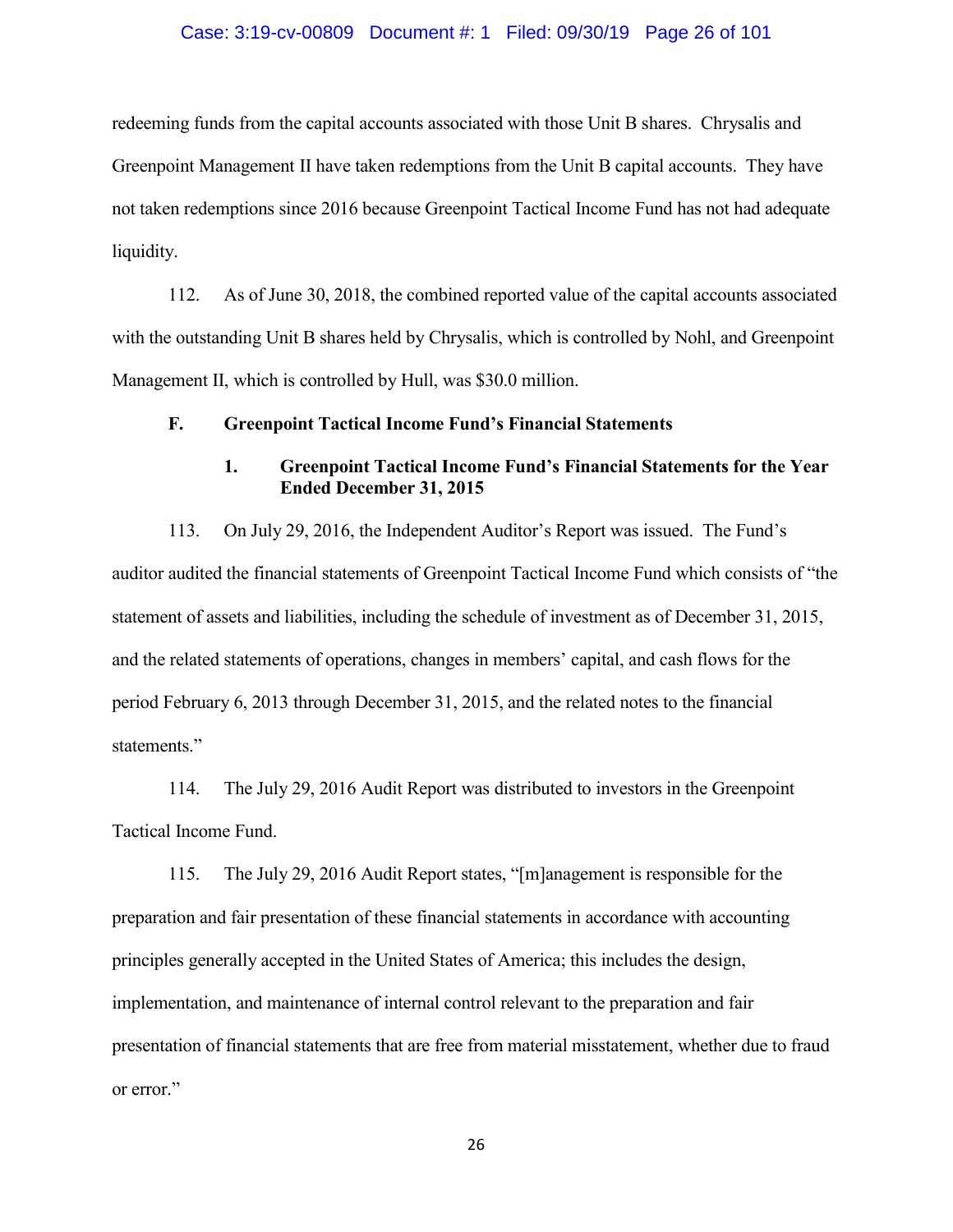### Case: 3:19-cv-00809 Document #: 1 Filed: 09/30/19 Page 27 of 101

116. The Schedule of Operations for the period February 6, 2013 through December 31,

2015 reported realized gain on investments of \$310,035. It reported net unrealized appreciation on

investments of \$43,179,994. It reported management fees of \$1,821,381; professional fees of

\$271,180; and other expenses of \$292,605.

117. Note 3 to the Financial Statements for the period ended December 31, 2015 falsely

states:

Fine minerals and gems are valued using third party appraisals based on underlying market driven events. . . . Observable data is generally available at market driven sales shows and special events typically in the first quarter of each year. These events provide public and semi-public transactions that utilized in development estimates of fair value for the portfolio of the Fund. The valuations of these investments are further evaluated throughout the year and as of the reporting date based on other market data available, generally the Fund's own transactions or semi-public information used by appraisal experts of large scale market participants.

118. "Note 5 – Management Fee and Related Parties" to the Financial Statements for the

period ended December 31, 2015 states in its entirety:

The Fund pays an annual management fee, payable in quarterly installments, one percent (1%) of assets under management ("AUM") to each of the General Members. All reasonable and customary out-of-pocket expenses incurred by the General Members in connection with the Fund's business will be paid by the Fund or reimbursed to the General Members by the Fund.

119. No mention is made in Note 5 of the loans between the Fund and related parties or

the material terms of such loans.

# **2. Greenpoint Tactical Income Fund's Financial Statements for the Year Ended December 31, 2016**

120. On July 14, 2017, the Independent Auditor's Report for the period ended December

31, 2016 was issued. The auditor audited the financial statements of Greenpoint Tactical Income

Fund which consist of "the statement of assets and liabilities, including the schedule of investment

as of December 31, 2016, and the related statements of operations, changes in members' capital,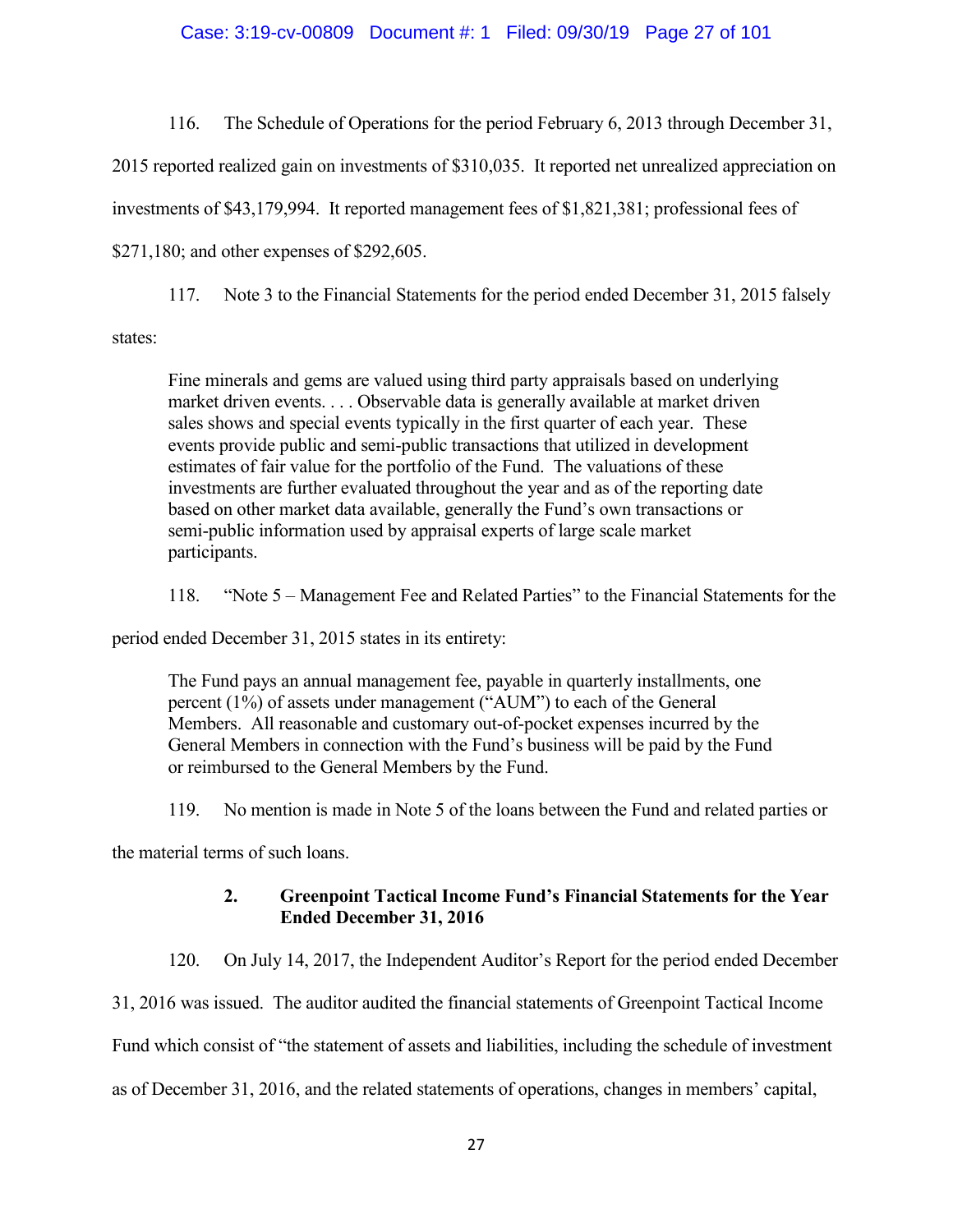### Case: 3:19-cv-00809 Document #: 1 Filed: 09/30/19 Page 28 of 101

and cash flows for the year then ended, and the related notes to the financial statements."

121. The July 14, 2017 Audit Report was distributed to investors in the Greenpoint Tactical Income Fund.

122. The July 14, 2017 Audit Report states "[m]anagement is responsible for the preparation and fair presentation of these financial statements in accordance with accounting principles generally accepted in the United States of America; this includes the design, implementation, and maintenance of internal control relevant to the preparation and fair presentation of financial statements that are free from material misstatement, whether due to fraud or error."

123. The Schedule of Operations as of and for the year ended December 31, 2016 reported realized gain on investments of \$0. It reported net unrealized appreciation on investments of \$24,132,862. It reported management fees of \$1,627,957; professional fees of \$789,860; interest expense of \$329,965; and other expenses of \$92,306.

124. Note 3 to the Financial Statements for the period ended December 31, 2016 falsely states:

Fine minerals and gems are valued using third party appraisals based on underlying market driven events. . . . Observable data is generally available at market driven sales shows and special events. These events provide public and semi-public transactions that utilized in development estimates of fair value for the portfolio of the Fund. The valuations of these investments are further evaluated throughout the year and as of the reporting date based on other market data available, generally the Fund's own transactions or semi-public information used by appraisal experts of large scale market participants.

125. "Note 5 – Management Fee and Related Parties" to the Financial Statements for the

period ended December 31, 2016 states in its entirety:

The Fund pays an annual management fee, payable in quarterly installments, one percent (1%) of assets under management ("AUM") to each of the General Members. All reasonable and customary out-of-pocket expenses incurred by the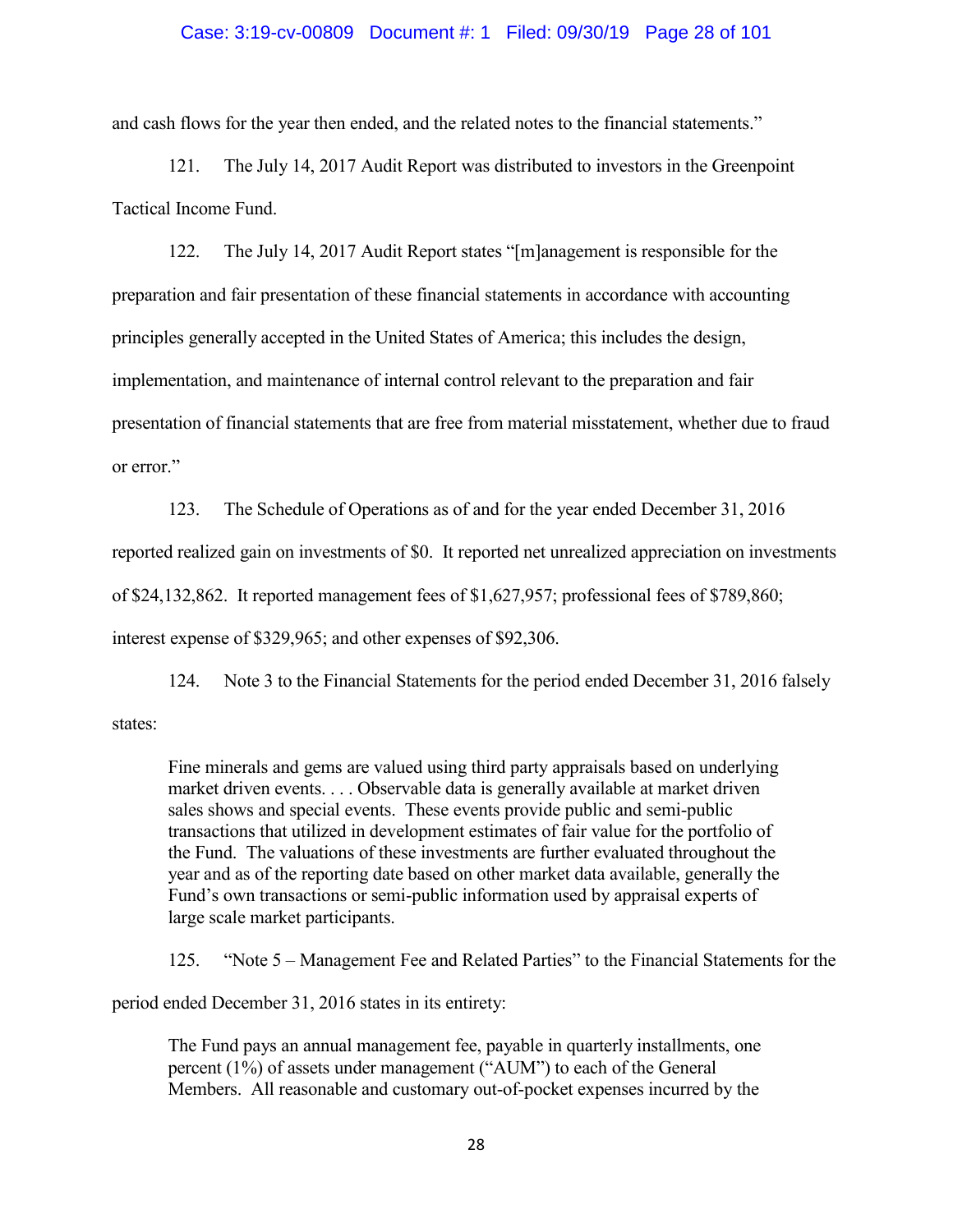## Case: 3:19-cv-00809 Document #: 1 Filed: 09/30/19 Page 29 of 101

General Members in connection with the Fund's business will be paid by the Fund or reimbursed to the General Members by the Fund.

The Fund has \$1,025,000 in outstanding notes payable to Greenpoint Global Mittelstand Fund I LLC, a separate investment fund managed by one of the General Members.

126. No mention is made in Note 5 of the material terms of the loans from Greenpoint

Global Mittelstand Fund or of the loans between the Fund and other related parties or the material terms of such loans.

# **3. Greenpoint Tactical Income Fund's Unaudited Financial Statements for the First Quarter of 2017**

127. Greenpoint Tactical Income Fund's financial statements for the year ended December 31, 2017 have not been audited.

128. The Accountant's Compilation Report for the quarter ended March 31, 2017 is dated August 10, 2017 ("First Quarter 2017 Unaudited Financials"). The First Quarter 2017 Unaudited Financials state that "[m]anagement is responsible for the accompanying financial statements of Greenpoint Tactical Income Fund LLC . . . which is comprised of the balance sheet as of March 31, 2017, and the related statement of operations for the quarter then ended and calendar year to date, and the statement of changes in members' equity (net asset value) for the quarter then ended in accordance with accounting principles generally accepted in the United States of America."

129. The First Quarter 2017 Unaudited Financials also state that "[m]anagement has elected to omit substantially all of the disclosures and the statement of cash flows required by accounting principles generally accepted in the United States of America."

130. The Statement of Operations for the quarter ended March 31, 2017 reports net realized gain from investments of \$0. It reports management fees to managing members of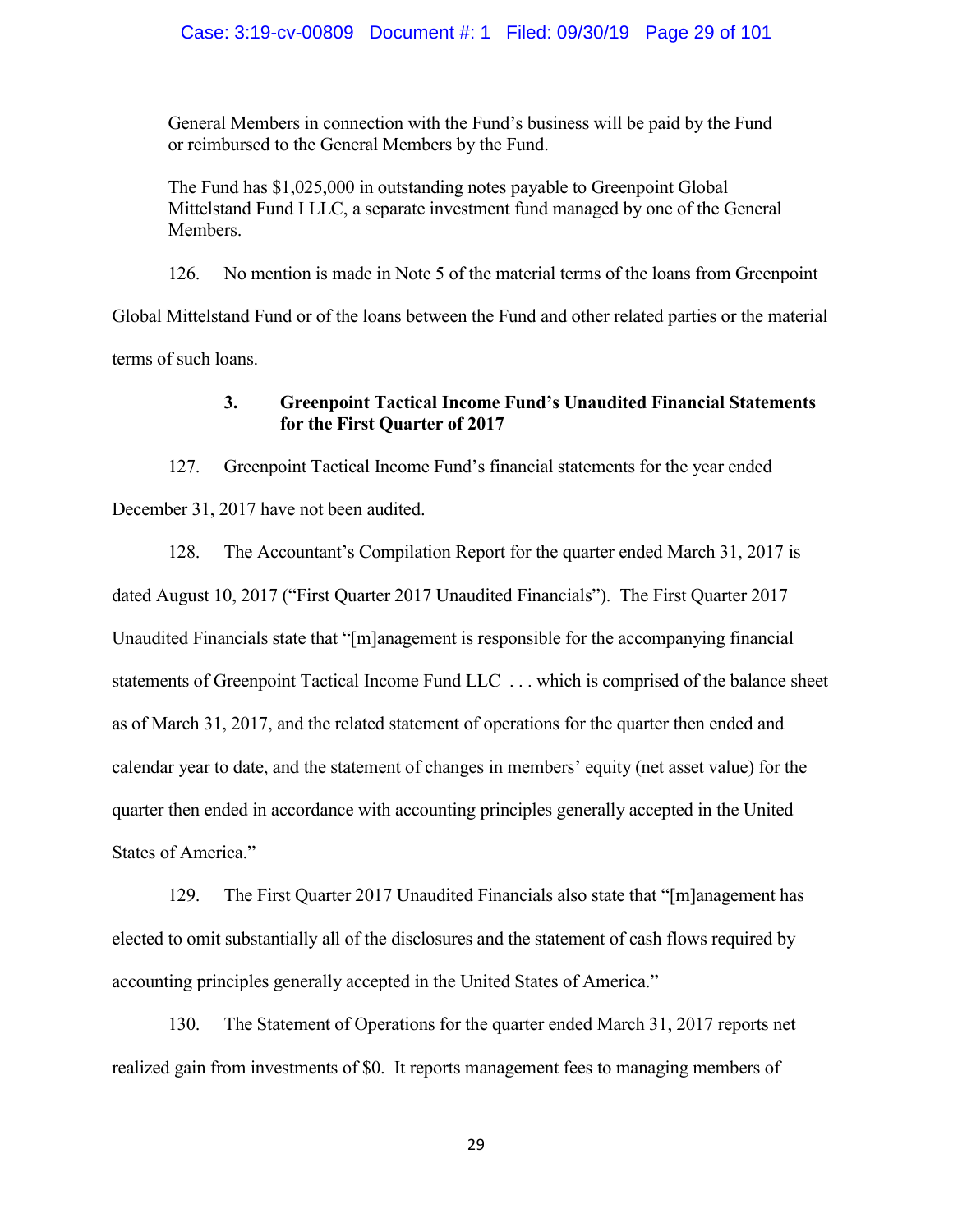#### Case: 3:19-cv-00809 Document #: 1 Filed: 09/30/19 Page 30 of 101

\$434,904.50; professional fees of \$166,104.43; operating expenses of \$52,870.49; and net loss on investments of \$500,143.91.

# **4. Greenpoint Tactical Income Fund's Unaudited Financial Statements for the Second Quarter of 2017**

131. The Accountant's Compilation Report for the quarter ended June 30, 2017 is dated October 24, 2017 ("Second Quarter 2017 Unaudited Financials"). The Second Quarter 2017 Unaudited Financials state that "[m]anagement is responsible for the accompanying financial statements of Greenpoint Tactical Income Fund LLC . . . which is comprised of the balance sheet as of June 30, 2017, and the related statement of operations for the quarter then ended and calendar year to date, and the statement of changes in members' equity (net asset value) for the quarter then ended in accordance with accounting principles generally accepted in the United States of America."

132. The Second Quarter 2017 Unaudited Financials also state that "[m]anagement has elected to omit substantially all of the disclosures and the statement of cash flows required by accounting principles generally accepted in the United States of America."

133. The Statement of Operations for the quarter ended June 30, 2017 reports net realized gain from investments of \$0. It reports management fees to managing members of \$433,755.73; professional fees of \$570,762.23; and operating expenses of \$19,341.89.

## **5. Greenpoint Tactical Income Fund's Unaudited Financial Statements for the Third Quarter of 2017**

134. The Accountant's Compilation Report for the quarter ended September 30, 2017 is dated March 2, 2018 ("Third Quarter 2017 Unaudited Financials"). The Third Quarter 2017 Unaudited Financials state that "[m]anagement is responsible for the accompanying financial statements of Greenpoint Tactical Income Fund LLC . . . which is comprised of the balance sheet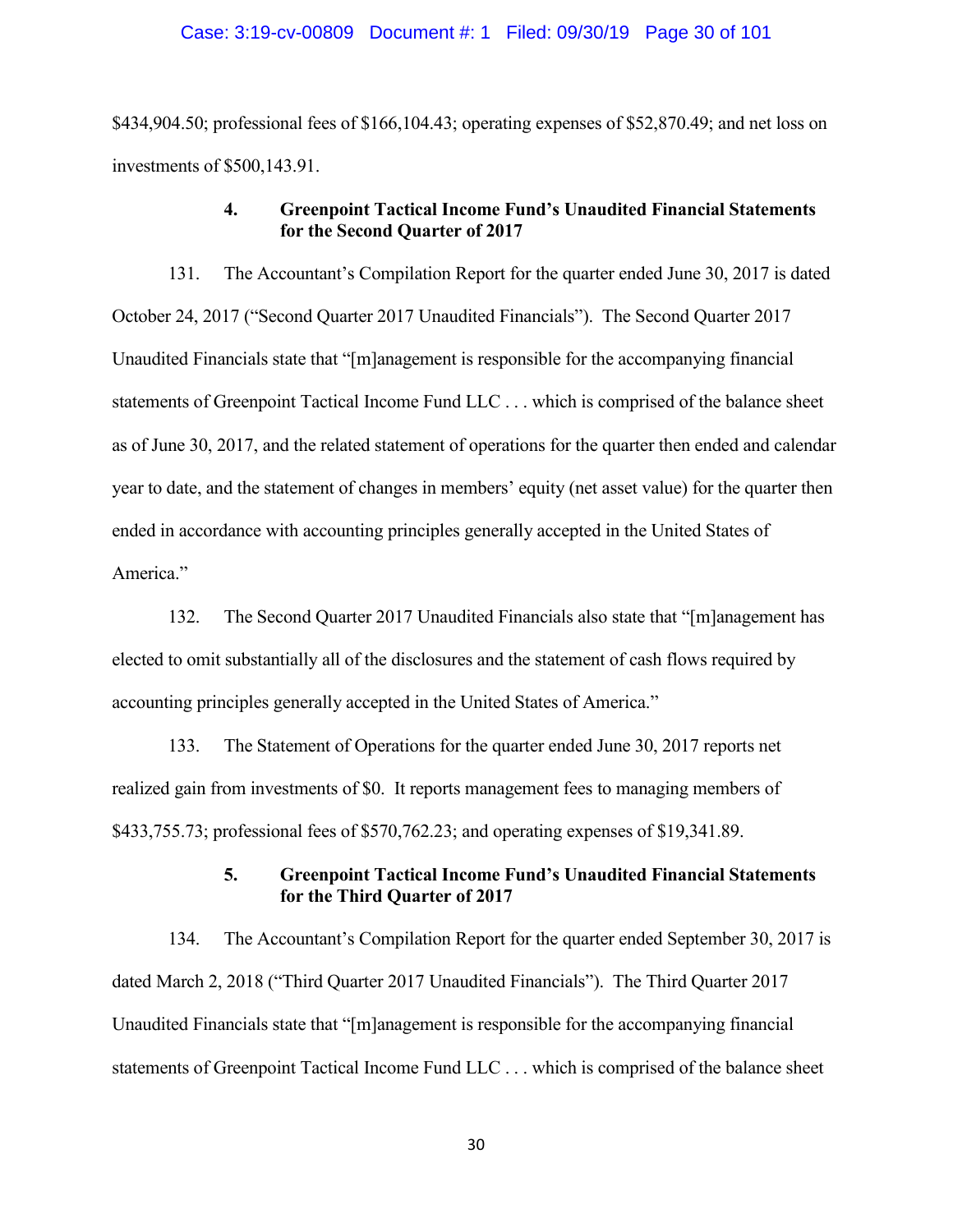### Case: 3:19-cv-00809 Document #: 1 Filed: 09/30/19 Page 31 of 101

as of September 30, 2017, and the related statement of operations for the quarter then ended and calendar year to date, and the statement of changes in members' equity (net asset value) for the quarter then ended in accordance with accounting principles generally accepted in the United States of America."

135. The Third Quarter 2017 Unaudited Financials also state that "[m]anagement has elected to omit substantially all of the disclosures and the statement of cash flows required by accounting principles generally accepted in the United States of America."

136. The Statement of Operations for the quarter ended September 30, 2017 reports net realized gain from investments of \$0. It reports management fees to managing members of \$417,584.43; professional fees of \$79,800.19; and operating expenses of \$8,797.57.

## **6. Greenpoint Tactical Income Fund's Unaudited Financial Statements for the Fourth Quarter of 2017**

137. The Accountant's Compilation Report for the quarter ended December 31, 2017 is dated March 13, 2018 ("Fourth Quarter 2017 Unaudited Financials"). The Fourth Quarter 2017 Unaudited Financials state that "[m]anagement is responsible for the accompanying financial statements of Greenpoint Tactical Income Fund LLC . . . which is comprised of the balance sheet as of December 31, 2017, and the related statement of operations for the quarter then ended and calendar year to date, and the statement of changes in members' equity (net asset value) for the quarter then ended in accordance with accounting principles generally accepted in the United States of America."

138. The Fourth Quarter 2017 Unaudited Financials also state that "[m]anagement has elected to omit substantially all of the disclosures and the statement of cash flows required by accounting principles generally accepted in the United States of America."

139. The Statement of Operations for the quarter ended December 31, 2017 reports net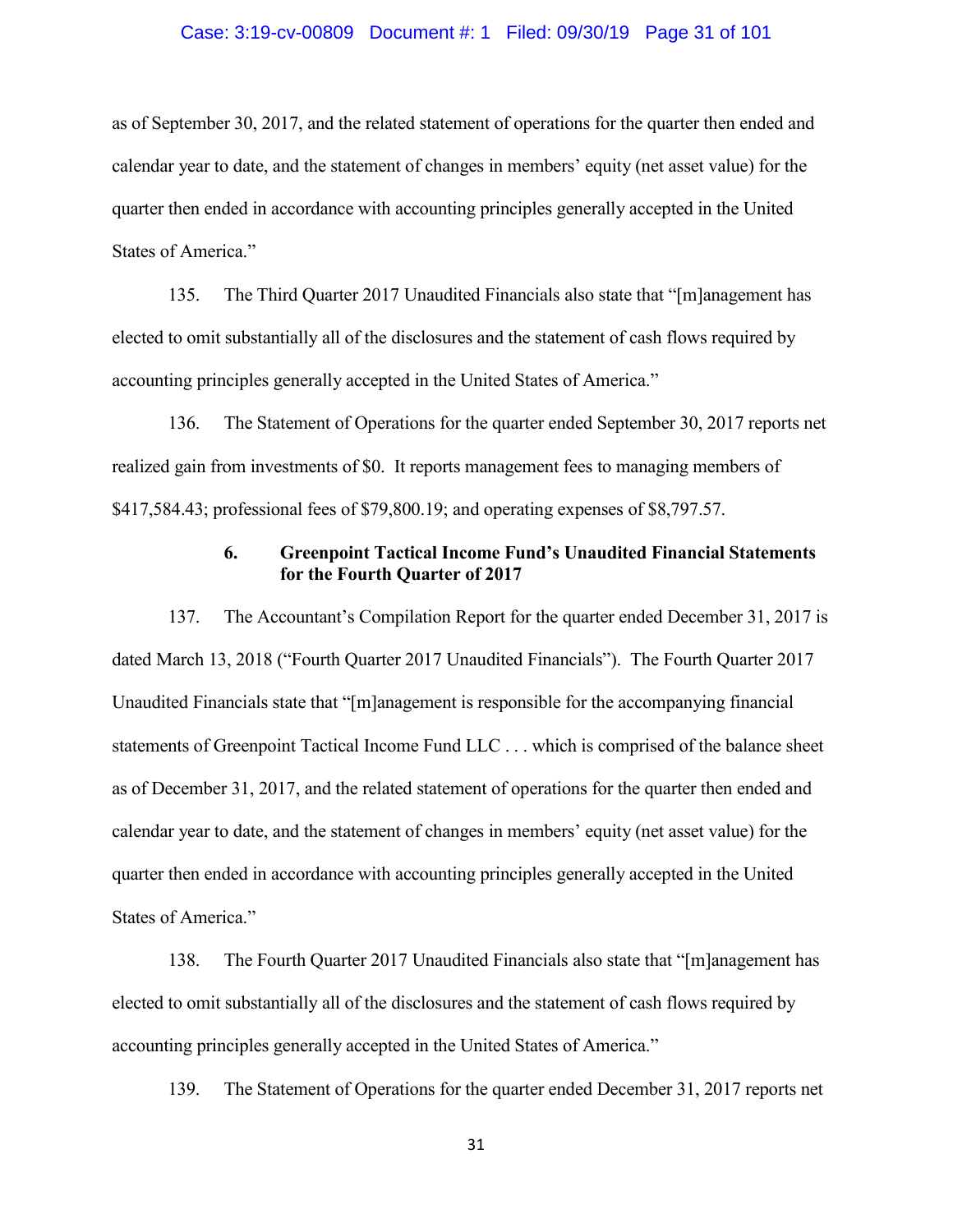### Case: 3:19-cv-00809 Document #: 1 Filed: 09/30/19 Page 32 of 101

realized gain from investments of \$0. It reports management fees to managing members of \$425,493.64; professional fees of \$188,880.30; and operating expenses of \$10,987.59.

# **7. Greenpoint Tactical Income Fund's Unaudited Financial Statements for the First Quarter of 2018**

140. Greenpoint Tactical Income Fund's financial statements for the year ended December 31, 2018 have not been audited.

141. The Fund's most recent unaudited financial statements are for the quarter ending June 30, 2018.

142. The Accountant's Compilation Report for the quarter ended March 31, 2018 is dated August 21, 2018 ("First Quarter 2018 Unaudited Financials"). The First Quarter 2018 Unaudited Financials state that "[m]anagement is responsible for the accompanying financial statements of Greenpoint Tactical Income Fund LLC . . . which is comprised of the balance sheet as of March 31, 2018, and the related statement of operations for the quarter then ended and calendar year to date, and the statement of changes in members' equity (net asset value) for the quarter then ended in accordance with accounting principles generally accepted in the United States of America."

143. The First Quarter 2018 Unaudited Financials also state that "[m]anagement has elected to omit substantially all of the disclosures and the statement of cash flows required by accounting principles generally accepted in the United States of America."

144. The Statement of Operations for the quarter ended March 31, 2018 reports net realized gain from investments of \$0. The Statement of Operations reports management fees to managing members of \$483,347.32; professional fees of \$250,647.02; H Informatics fee of \$203,931.31; and operating expenses of \$35,907.35. It also reports unrealized gains from investments of \$18,525,689.44.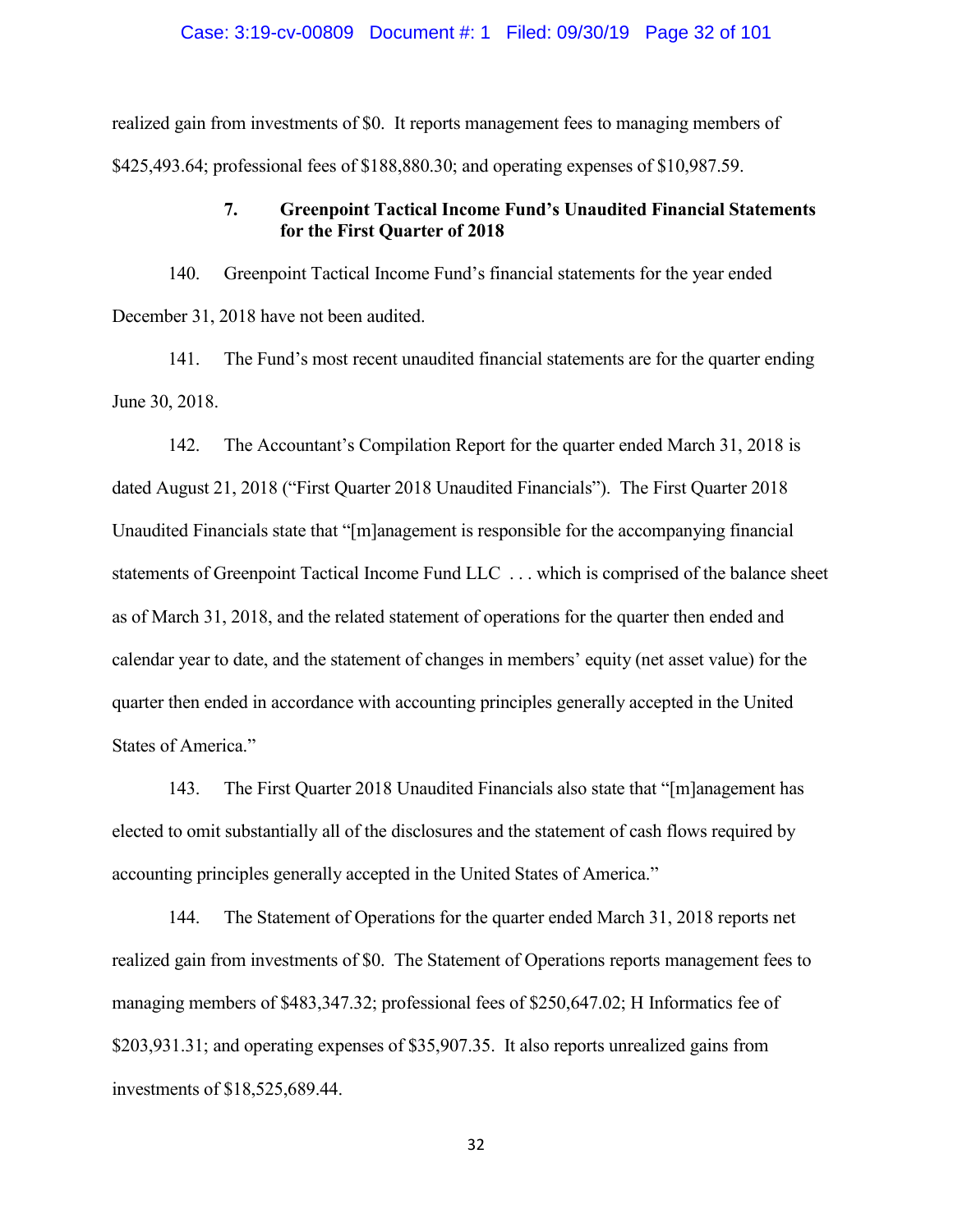# **8. Greenpoint Tactical Income Fund's Unaudited Financial Statements for the Second Quarter of 2018**

145. The Accountant's Compilation Report for the quarter ended June 30, 2018 is dated August 22, 2018 ("Second Quarter 2018 Unaudited Financials"). The Second Quarter 2018 Unaudited Financials state that "[m]anagement is responsible for the accompanying financial statements of Greenpoint Tactical Income Fund LLC . . . which is comprised of the balance sheet as of June 30, 2018, and the related statement of operations for the quarter then ended and calendar year to date, and the statement of changes in members' equity (net asset value) for the quarter then ended in accordance with accounting principles generally accepted in the United States of America."

146. The Second Quarter 2018 Unaudited Financials also state that "[m]anagement has elected to omit substantially all of the disclosures and the statement of cash flows required by accounting principles generally accepted in the United States of America."

147. The Statement of Operations for the quarter ended June 30, 2018 reports net realized gain from investments of \$0. It also reports change in unrealized gains of \$8,338,707.23. The Statement of Operations reports management fees to managing members of \$512,771.23; professional fees of \$189,839.36; H Informatics fee of \$216,354.62; and operating expenses of \$3,655.19.

148. The Defendants have not provided the investors with any financial statements after the second quarter of 2018.

# **G. Hull and Nohl Engaged In Self-Dealing And Did Not Disclose Related Party Transactions And Conflicts Of Interest To The Fund's Investors Or To The Fund's Auditor**

149. Hull and Nohl engaged in extensive undisclosed self-dealing that enriched them and their entities. Hull and Nohl received millions of dollars of investor funds but did not disclose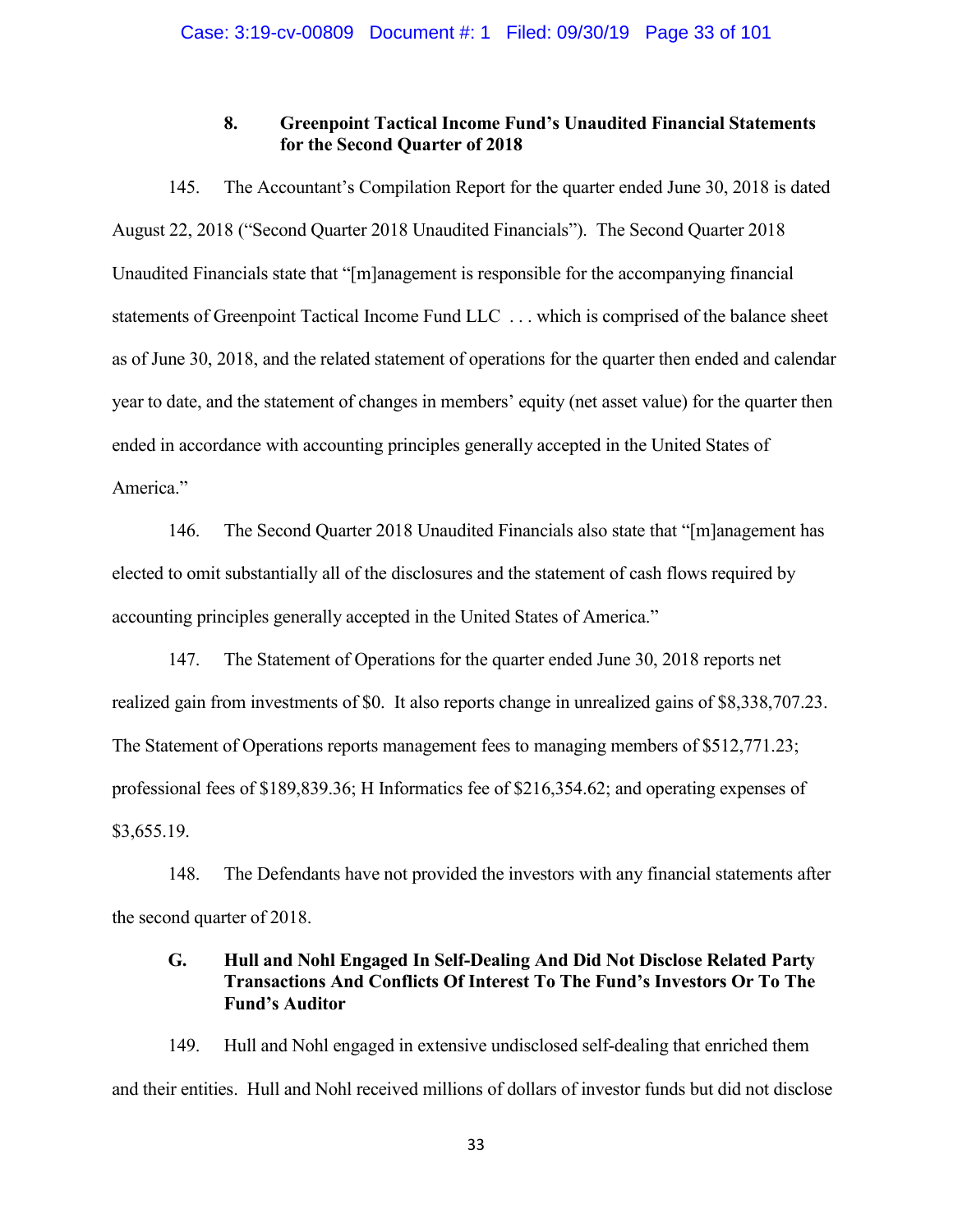### Case: 3:19-cv-00809 Document #: 1 Filed: 09/30/19 Page 34 of 101

to the investors in the Fund their conflicts of interest and related party transactions in either the Confidential Investment Letters, financial statements, or other offering materials.

150. By engaging in the below described related party transactions and conflicts of interest Hull, Nohl, Chrysalis, and Greenpoint Management II breached their fiduciary duties to Greenpoint Tactical Income Fund. Hull also breached his fiduciary duties to Greenpoint Mittelstand Fund and Greenpoint Fine Art Fund.

## **1. Nohl Approved a Loan of Investor Funds to Hull and Hull Approved a Commission Fee Arrangement For Nohl**

151. On or about July 30, 2013, Greenpoint Fine Art Fund purchased a painting with investor funds. Nohl had a commission agreement with the sellers. Nohl was paid a \$580,000 commission, which was 20% of the amount Greenpoint Fine Art Fund paid for the painting. Nohl then gave \$200,000 of the commission to Bluepoint, which is controlled and co-owned by Hull. Hull, Nohl, Chrysalis, and Greenpoint Management II did not disclose this commission agreement to the investors in Greenpoint Fine Art Fund, the investors in Greenpoint Tactical Income Fund, or the Fund's auditor.

152. On August 22, 2013, Hull borrowed \$265,000 of investor funds from Greenpoint Tactical Income Fund. The loan was repayable over five years. It was repaid in late 2018, primarily with a credit against Greenpoint Management II's fees. Nohl approved the loan on behalf of the Fund. Nohl, through one of his entities, was paid \$7,424 from investor funds as an origination and underwriting fee on the loan to Hull. Neither this loan to Hull nor Nohl's \$7,424 origination and underwriting fee was disclosed to the investors.

153. On August 22, 2013, the same day that Nohl approved the \$265,000 loan to Hull, Hull signed an agreement entitled Finder's Fee Agreement for Greenpoint Fine Art Fund to pay Nohl a finder's fee for locating artwork that is purchased by and then resold by Greenpoint Fine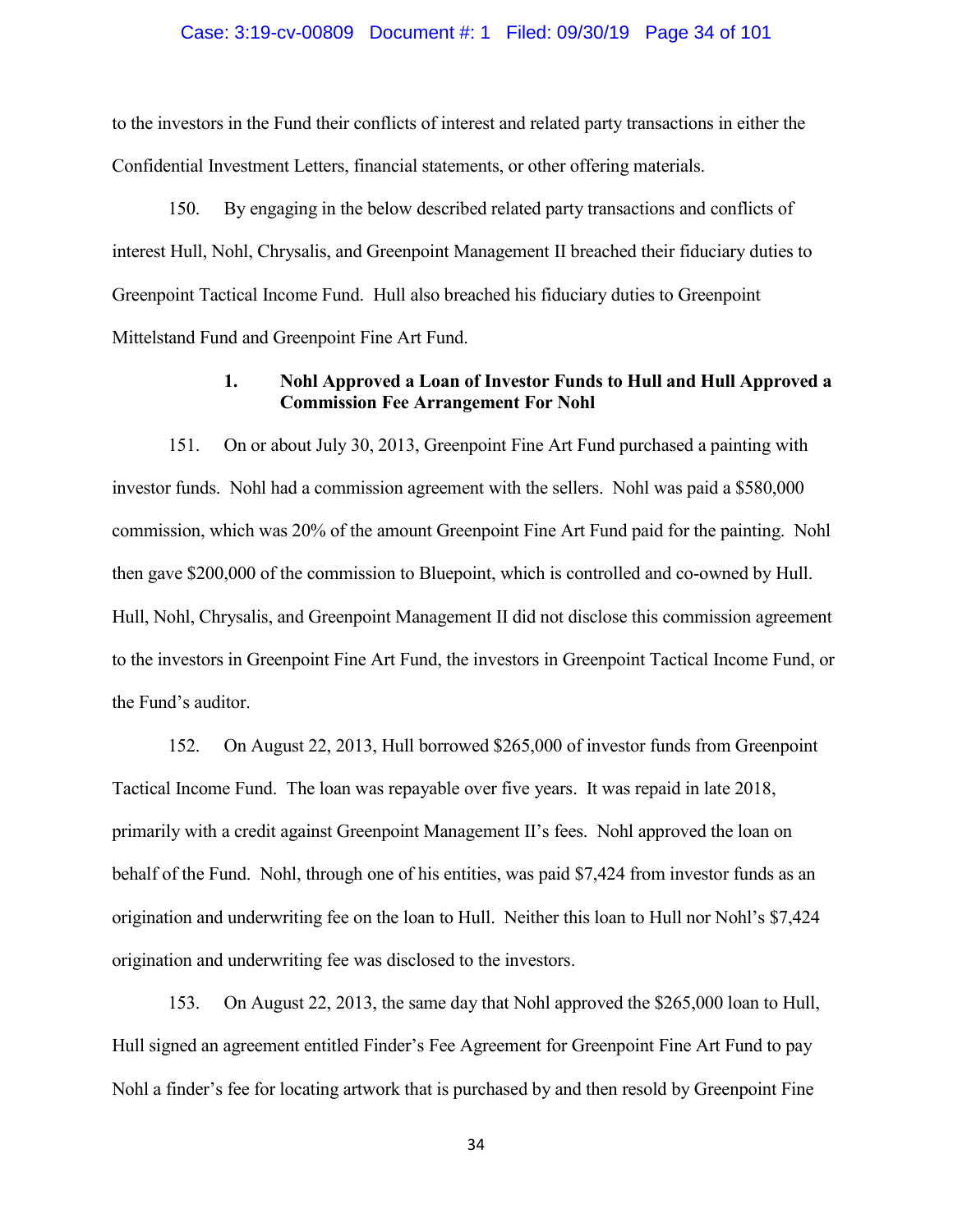### Case: 3:19-cv-00809 Document #: 1 Filed: 09/30/19 Page 35 of 101

Art Fund. Under that agreement, Nohl receives 20% of any profits Greenpoint Fine Art Fund makes on the sale of any painting that Nohl found for Greenpoint Fine Art Fund. This 20% commission is in addition to the \$580,000 commission Nohl received for the painting the Greenpoint Fine Art Fund purchased on July 30, 2013. Hull, Nohl, Chrysalis, and Greenpoint Management II did not disclose this commission agreement to the investors or the Fund's auditor. Neither the \$265,000 loan to Hull nor the Finder's Fee Agreement for Nohl are disclosed in the July 29, 2016 Audit Report despite the transactions taking place during the February 6, 2013 through December 31, 2015 period covered by the July 29, 2016 Audit Report.

# **2. Hull and Nohl Loaned Money to the Fund and Charged Exorbitant Interest Rates Without Disclosure to the Investors**

154. Greenpoint Tactical Income Fund often did not have sufficient cash to pay all of its obligations. Whenever cash was available Chrysalis and Greenpoint Management II, through Nohl and Hull, respectively, paid themselves management and other fees.

155. On numerous occasions the Fund was behind on investment commitments including payments due on the Emperor emerald and money that was due to be invested in Private Company 1. When the Fund had not received funds from new investors, Hull and Nohl loaned money to the Fund and charged the Fund high interest rates. The effective annual percentage rate on several of these loans exceeded 100%.

156. On November 7, 2016, Nohl loaned Greenpoint Tactical Income Fund \$100,000. The Fund repaid the loan on November 18, 2016. Nohl received interest of \$7,500 for this 11-day loan to the Fund he co-manages. The effective annual percentage rate on this loan was 249%. Hull signed the loan agreement as the manager of the Greenpoint Tactical Income Fund. Hull, Nohl, Chrysalis, and Greenpoint Management II did not disclose this loan, its terms, amount, and interest rate to the investors or the Fund's auditor.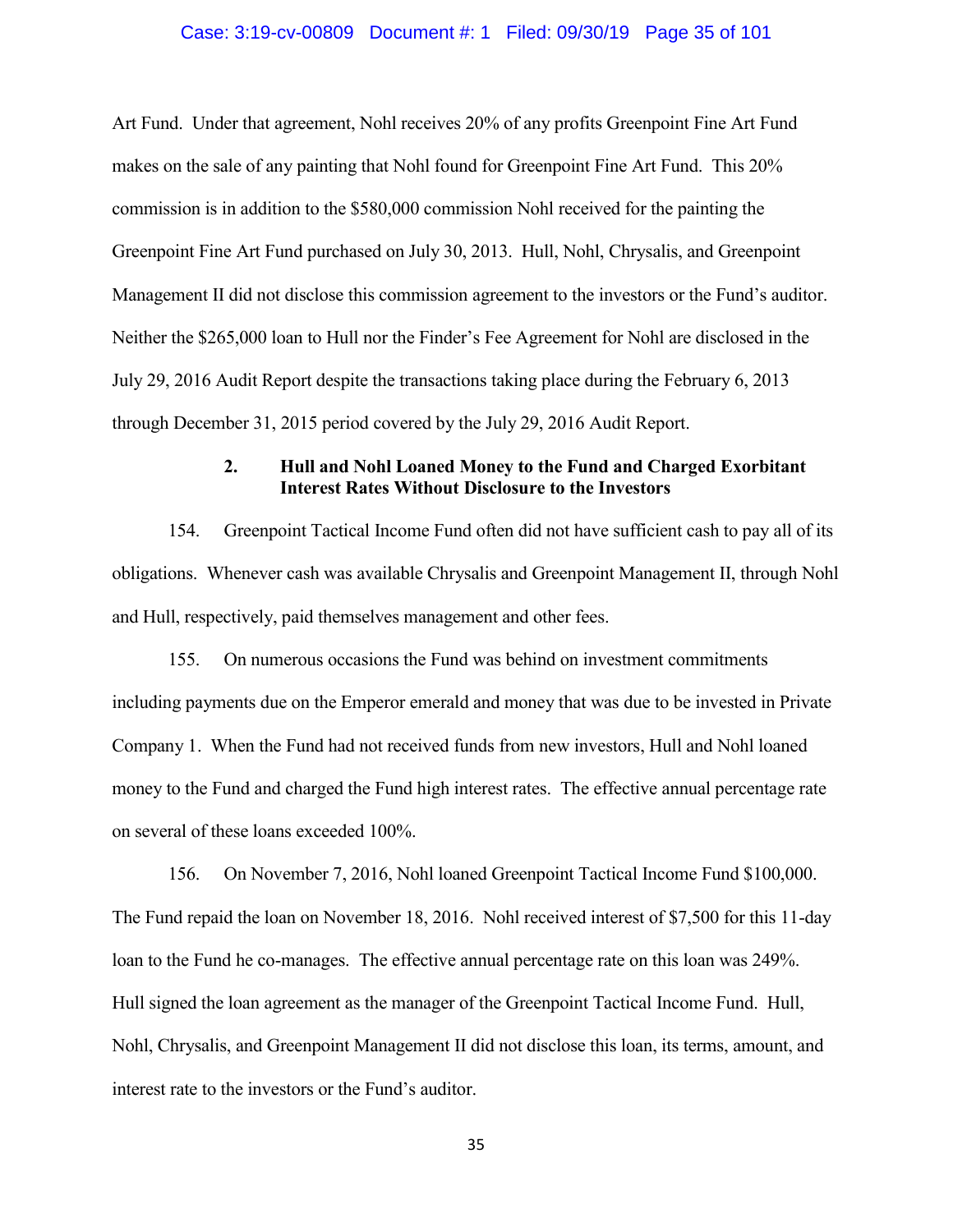#### Case: 3:19-cv-00809 Document #: 1 Filed: 09/30/19 Page 36 of 101

157. On November 23, 2016, Hull loaned Greenpoint Tactical Income Fund \$25,000. The Fund repaid the loan on December 22, 2016. The Fund paid Hull interest of \$1,500 for this 29-day loan to the Fund he co-manages. The effective annual percentage rate on this loan was 76%. Hull, Nohl, Chrysalis, and Greenpoint Management II did not disclose this loan, its terms, amount, and interest rate to the investors or the Fund's auditor. Hull loaned money to Greenpoint Tactical Income Fund at a higher interest rate than he was paying on a personal loan he took from the Fund at a time when he had not repaid the loan to the Fund. The annual percentage rate Hull was paying to the Fund was 14% while Hull charged the Fund a 76% annual percentage rate.

158. On December 7, 2016, Nohl loaned Greenpoint Tactical Income Fund \$105,000. The Fund repaid the loan on December 22, 2016. The Fund paid Nohl interest of \$15,000 for this 15-day loan to the Fund he co-manages. The effective annual percentage rate on this loan was 348%. Hull signed the loan agreement as the manager of Greenpoint Tactical Income Fund. Hull, Nohl, Chrysalis, and Greenpoint Management II did not disclose this loan, its terms, amount, and interest rate to the investors or the Fund's auditor.

159. On December 1, 2017, Nohl loaned Greenpoint Tactical Income Fund \$100,000. The Fund repaid the loan on December 11, 2017. The Fund paid Nohl interest of \$2,867 for this 10-day loan to the Fund he co-manages. The effective annual percentage rate on this loan was 104%. Hull signed the loan agreement as the manager of the Greenpoint Tactical Income Fund. Hull, Nohl, Chrysalis, and Greenpoint Management II did not disclose this loan, its terms, amount, and interest rate to the investors. The Fund has not had its financial statements for 2017 audited.

160. On March 26, 2018, Nohl and his wife loaned Greenpoint Tactical Income Fund \$150,000. The Fund repaid the loan on April 18, 2018. Nohl charged the Fund interest of \$1,000 for this 23-day loan to the Fund that he co-manages. The effective annual percentage rate on this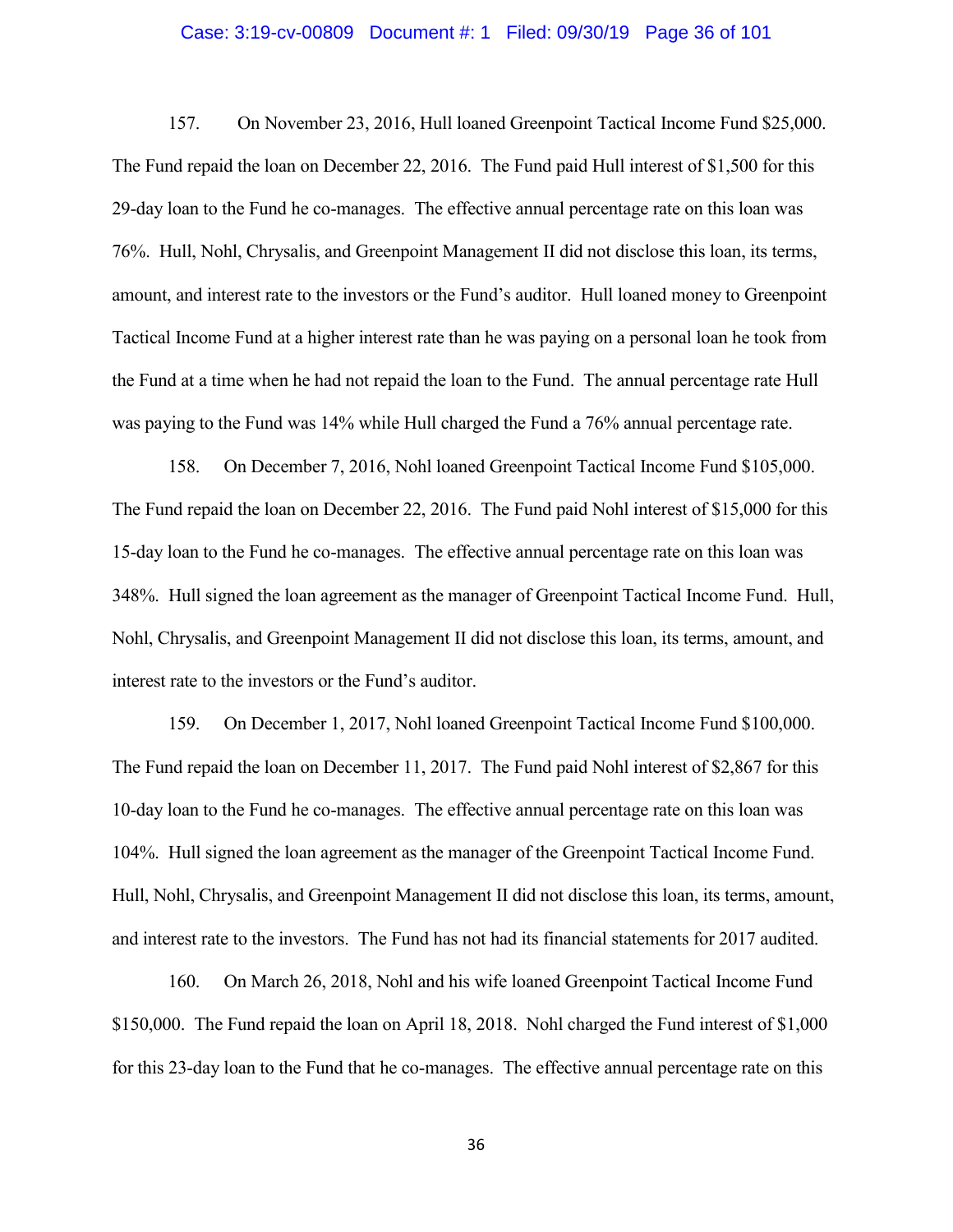#### Case: 3:19-cv-00809 Document #: 1 Filed: 09/30/19 Page 37 of 101

loan was 11%. Hull signed the loan agreement as the manager of Greenpoint Tactical Income Fund. Hull, Nohl, Chrysalis, and Greenpoint Management II did not disclose this loan, its terms, amount, and interest rate to the investors. The Fund has not had its financial statements for 2018 audited.

161. On June 29, 2018, Chrysalis loaned Greenpoint Tactical Income Fund \$120,000. The Fund repaid the loan on October 24, 2018. Chrysalis charged the Fund interest of \$12,905.66 for this 117-day loan to the Fund it co-manages. The effective annual percentage rate on this loan was 34%. Hull signed the loan agreement as the manager of Greenpoint Tactical Income Fund. Hull, Nohl, Chrysalis, and Greenpoint Management II did not disclose this loan, its terms, amount, and interest rate to the investors.

162. On July 25, 2018, Nohl loaned Greenpoint Tactical Income Fund \$18,250. The Fund repaid the loan on October 2, 2018. Nohl charged the Fund interest of \$2,500 for this 69-day loan to the Fund that he co-manages. The effective annual percentage rate on this loan was 72%. Hull, Nohl, Chrysalis, and Greenpoint Management II did not disclose this loan, its terms, amount, and interest rate to the investors.

163. On July 25, 2018, Nohl loaned Greenpoint Tactical Income Fund approximately \$38,000 to \$40,000. The Fund repaid the loan on October 2, 2018. Nohl charged the Fund interest of \$5,459.81 to \$7,459.81 for this 69-day loan to the Fund that he co-manages. The effective annual percentage rate on this loan was 72% to 104%. Hull, Nohl, Chrysalis, and Greenpoint Management II did not disclose this loan and interest rate to the investors.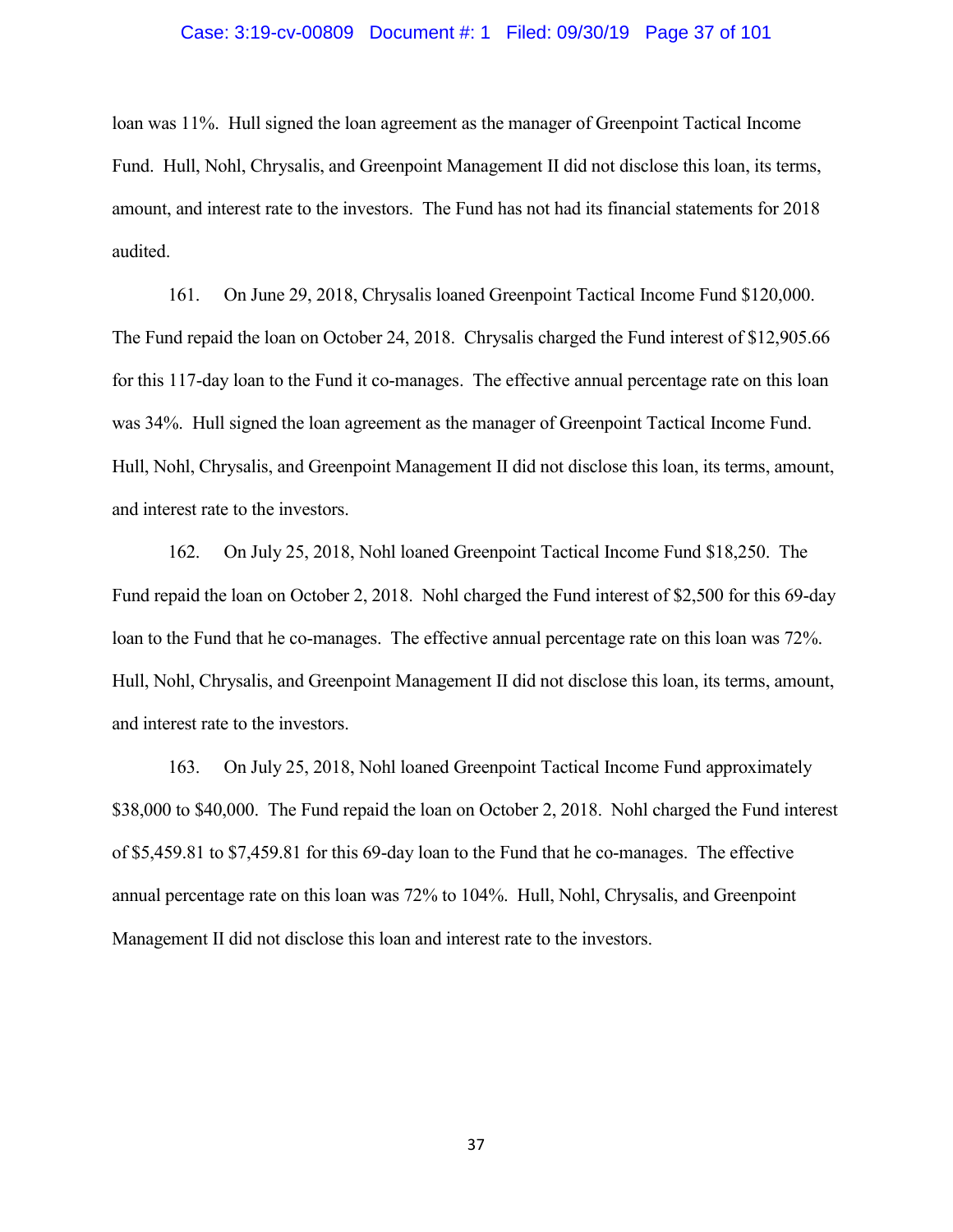| <b>Date</b> | <b>Manager</b><br>Lender | Loan<br>Amount          | <b>Repayment</b><br>Date (Term)  | <b>Interest Paid</b><br>to Manager | <b>Effective</b><br><b>APR</b> |
|-------------|--------------------------|-------------------------|----------------------------------|------------------------------------|--------------------------------|
| 11/7/16     | Nohl                     | \$100,000               | 11/18/16<br>$(11 \text{ days})$  | \$7,500                            | 249%                           |
| 11/23/16    | Hull                     | \$25,000                | 12/22/16<br>$(29 \text{ days})$  | \$1,500                            | 76%                            |
| 12/7/16     | Nohl                     | \$105,000               | 12/22/16<br>$(15 \text{ days})$  | \$15,000                           | 348%                           |
| 12/1/17     | <b>Nohl</b>              | \$100,000               | 12/11/17<br>$(10 \text{ days})$  | \$2,867                            | 104%                           |
| 3/26/18     | <b>Nohl</b>              | \$150,000               | 4/18/18<br>$(23 \text{ days})$   | \$1,000                            | 11%                            |
| 6/29/18     | Chrysalis                | \$120,000               | 10/24/18<br>$(117 \text{ days})$ | \$12,905.66                        | 34%                            |
| 7/25/18     | Nohl                     | \$18,250                | 10/2/18<br>$(69 \text{ days})$   | \$2,500                            | 72%                            |
| 7/25/18     | <b>Nohl</b>              | \$38,000 to<br>\$40,000 | 10/2/18<br>$(69 \text{ days})$   | $$5,459.81$ -<br>\$7,459.81        | 72\% to 104\%                  |

164. This chart summarizes the undisclosed loans from managers to the Fund:

# **3. Hull and Nohl Caused the Fund to Borrow Money from Another Greenpoint Fund at High Interest Rates Without Adequate Disclosure to Investors**

165. Hull and Nohl caused Greenpoint Tactical Income Fund to borrow money from other Greenpoint Funds.

166. On or about December 23, 2015, an investor invested \$400,000 in Greenpoint Global Mittelstand Fund. On or about December 28, 2015 another investor invested \$500,000 in Greenpoint Global Mittelstand Fund.

167. On or about January 19, 2016, the Fund borrowed \$750,000 from Greenpoint Global Mittelstand Fund. Hull was a manager of the Greenpoint Global Mittelstand Fund. The loan was due on February 29, 2016. The amount of interest to be paid was \$50,000. On or about February 29, 2016, the due date was extended to July 31, 2016. On or about July 31, 2016, the due date was extended to November 30, 2016. On or about November 30, 2016, the due date was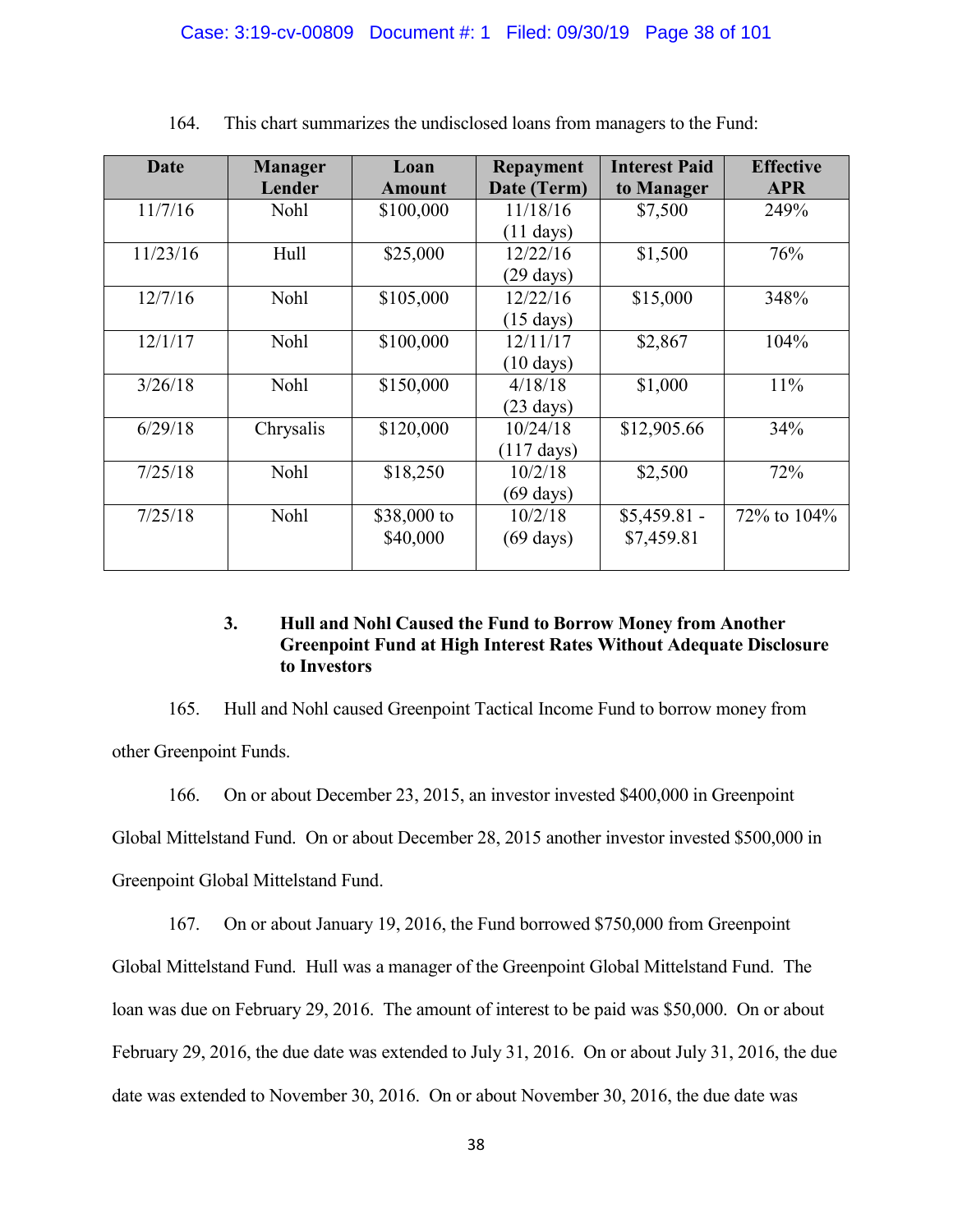#### Case: 3:19-cv-00809 Document #: 1 Filed: 09/30/19 Page 39 of 101

extended to May 31, 2017. Hull signed the loan agreements and extensions on behalf of Greenpoint Global Mittelstand Fund. Nohl signed the loan agreements and extensions on behalf of Greenpoint Tactical Income Fund. Hull, Nohl, Chrysalis, and Greenpoint Management II did not adequately disclose this loan, its terms, and the extensions to the Greenpoint Tactical Income Fund investors or the Fund's auditor.

168. Hull did not disclose to the two investors in Greenpoint Global Mittelstand Fund that their funds would be loaned to Greenpoint Tactical Income Fund.

169. Hull made this \$750,000 loan without the consent or approval of all of the managers of Greenpoint Global Mittelstand Fund. This \$750,000 loan to Greenpoint Tactical Income Fund was contrary to Greenpoint Global Mittelstand Fund's stated investment strategy of investing in Korean companies.

170. On or about September 14, 2016, the Fund borrowed an additional \$275,000 from Greenpoint Global Mittelstand Fund. Hull was a manager of the Greenpoint Global Mittelstand Fund. The loan was due on October 31, 2016. The amount of interest to be paid was \$10,000. On or about October 31, 2016, the due date of the loan was extended to November 30, 2016. On or about November 30, 2016, the due date of the loan was extended to May 31, 2017. Hull signed the loan agreements and extensions on behalf of Greenpoint Global Mittelstand Fund. Nohl signed the loan agreements and extensions on behalf of Greenpoint Tactical Income Fund. Hull, Nohl, Chrysalis, and Greenpoint Management II did not adequately disclose this loan, its terms, and the extensions to the Greenpoint Tactical Income Fund investors or the Fund's auditor.

171. On February 24, 2017, Greenpoint Tactical Income Fund made a partial payment on the loans of \$100,000 to Greenpoint Global Mittelstand Fund.

172. On May 31, 2017, Hull on behalf of Greenpoint Global Mittelstand Fund and Nohl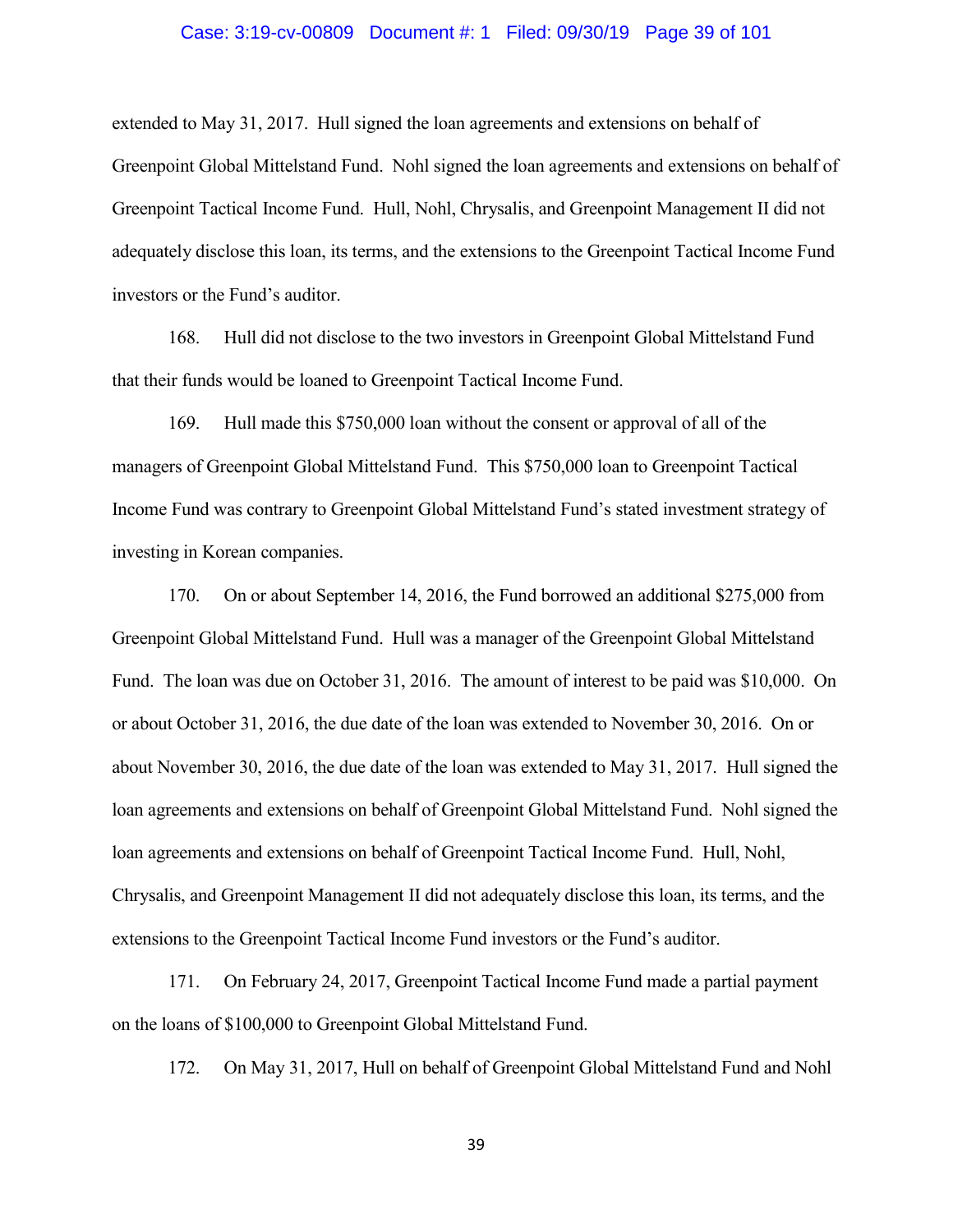### Case: 3:19-cv-00809 Document #: 1 Filed: 09/30/19 Page 40 of 101

on behalf of Greenpoint Tactical Income Fund entered into an agreement to create a third loan in the amount of \$995,000 to ostensibly pay off the \$750,000 loan and \$275,000 loan. However, Greenpoint Tactical Income Fund did not pay \$995,000 to Greenpoint Global Mittelstand Fund. The \$995,000 includes the \$935,000 that was still due on the \$750,000 and \$275,000 loans plus interest of \$60,000. This third loan and the fact that the original two loans in the amounts \$750,000 and \$275,000 had not been paid by the due dates were not disclosed to the investors.

173. Greenpoint Tactical Income Fund eventually repaid the loans on or about November 20, 2018. The \$750,000 loan was originally due on February 29, 2016 and thus was finally paid more than two years and eight months after it was due. The \$275,000 loan was originally due on October 31, 2016 and thus was finally paid more than two years after it was due.

## **4. Hull and Nohl Caused the Fund to Borrow Money from Certain Investors Without Disclosure to Other Investors**

174. On April 14, 2016, Investor Number 2 loaned the Fund \$1,000,000. Investor Number 2 charged the Fund \$100,000 in interest. The loan was to be repaid in three months. The effective annual percentage rate on this loan was supposed to be 40%. However, on July 1, 2016, the loan and interest were converted to \$1,100,000 in equity. Hull, Nohl, Chrysalis, and Greenpoint Management II did not disclose this loan, its terms, interest rate, or its eventual conversion to equity to the investors or the Fund's auditor.

175. On December 7, 2016, Investor Number 2 loaned the Fund \$250,000. The Fund repaid the loan on January 6, 2017. The Fund paid \$30,000 in interest for this 30-day loan. The effective annual percentage rate on this loan was 146%. Hull and Nohl signed the loan agreement as managers of the Fund. Hull, Nohl, Chrysalis, and Greenpoint Management II did not disclose this loan, its terms, and interest rate to the investors or the Fund's auditor.

176. On February 10, 2017, Investor Number 2 loaned the Fund \$250,000. The loan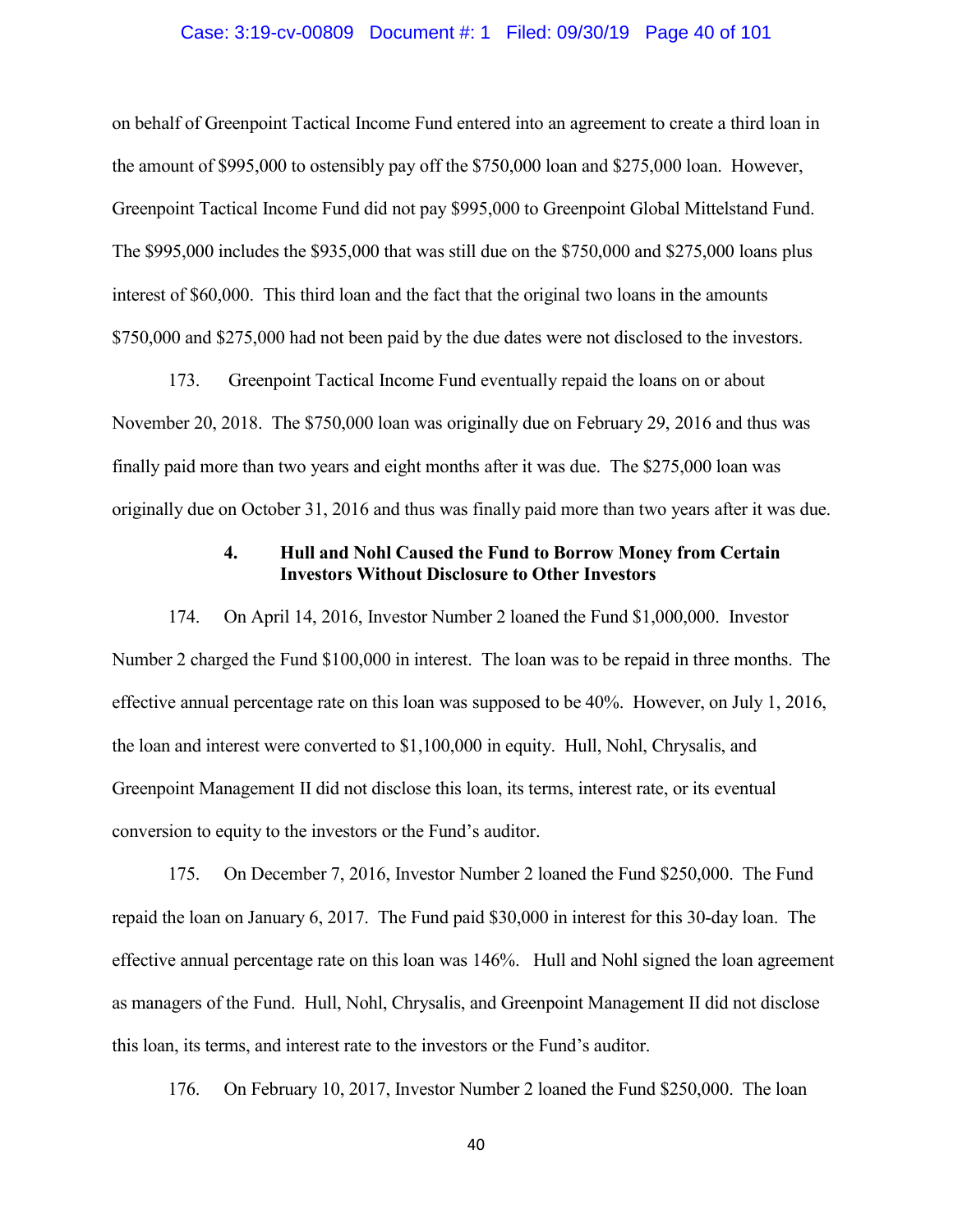### Case: 3:19-cv-00809 Document #: 1 Filed: 09/30/19 Page 41 of 101

was due to be repaid on April 17, 2017 with \$50,000 in interest. On April 17, 2017, the Fund and Investor Number 2 extended the due date of the loan to June 19, 2017. Hull signed the loan agreement and extensions as manager of the Fund. On June 19, 2017, the due date of the loan was again extended until September 30, 2017 in exchange for a \$25,000 interest payment. Investor Number 2 then gifted the \$25,000 to his son, who is Investor Number 1. Investor Number 1 then directed the Fund to pay the \$25,000 to one of Nohl's entities in exchange for a diamond for an engagement ring. Nohl wrote a check to his entity from Greenpoint Tactical Income Fund's bank account thus using investor funds to repay a personal debt Investor Number 1 owed to Nohl's entity.

177. On September 30, 2017, the due date of the loan was again extended. The Fund finally repaid the loan on November 30, 2018. Thus, the term of the loan including the extensions was 658 days. The Fund paid \$100,000 in interest for a 658-day loan from an investor, of which \$25,000 was paid to Nohl's entity. Hull, Nohl, Chrysalis, and Greenpoint Management II did not disclose to the investors this loan, its terms, its interest rate, the extensions of the due date, that \$25,000 was paid to extend the loan, or that \$25,000 went to Nohl's entity.

### **5. Nohl's and Hull's Entities Have Engaged in Transactions with the Fund That Were Not Disclosed to Investors**

178. Nohl has and continues to own and operate his own gem and mineral business while managing Greenpoint Tactical Income Fund, which also buys and sells gems and minerals. Nohl's gem and mineral business has engaged in transactions with GP Rare Earth, which is the wholly-owned subsidiary of Greenpoint Tactical Income Fund that holds the Fund's gems and minerals. On June 25, 2014, an entity owned by Nohl purchased 14 minerals from the Fund for \$93,671. On October 11, 2016, GP Rare Earth gave Chrysalis a mineral in exchange for a credit of \$12,110 against Chrysalis' management fees. On February 23, 2018, GP Rare Earth and Nohl's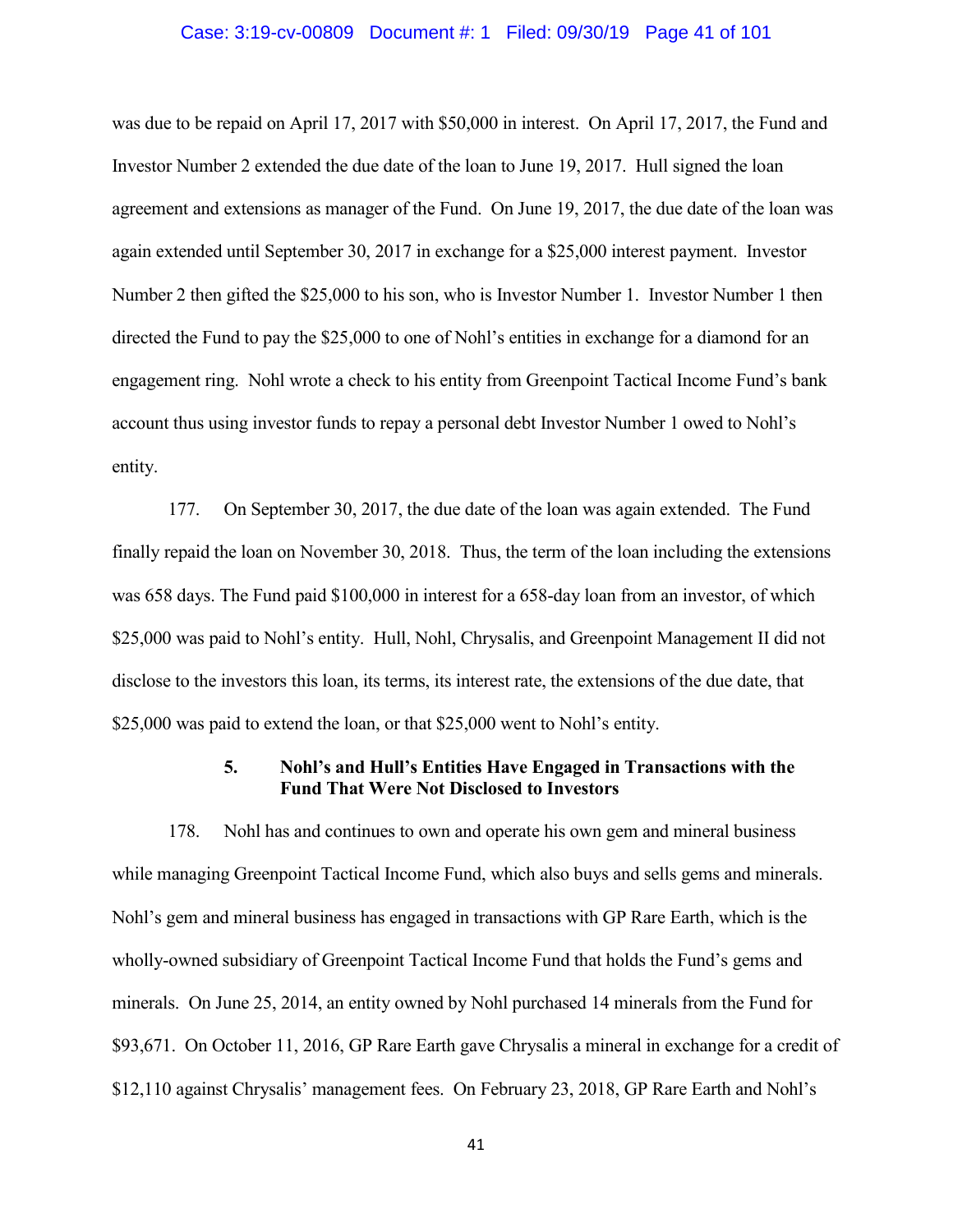### Case: 3:19-cv-00809 Document #: 1 Filed: 09/30/19 Page 42 of 101

entity engaged in another mineral transaction. On May 23, 2018, GP Rare Earth gave Nohl's entity two minerals in exchange for a \$4,750 credit. Hull, Nohl, Chrysalis, and Greenpoint Management II did not disclose these transactions to the investors or the Fund's auditor.

179. On September 15, 2014, an entity co-owned by Hull acquired a piano from Greenpoint Tactical Income Fund for \$58,000. On September 22, 2014, an entity co-owned by Hull purchased a sapphire from GP Rare Earth for \$58,000. The piano went to Hull's residence. The sapphire was put into jewelry that Hull's wife wears. Hull, Nohl, Chrysalis, and Greenpoint Management II did not disclose these transactions to the investors or the Fund's auditor.

# **H. Hull And Nohl Improperly Increased The Value Of Some Of The Minerals And Acted In Violation Of Greenpoint Tactical Income Fund's Operating Agreements**

# **1. The Fund Was Obligated to Value the Gems and Minerals at the Purchase Price During the Year the Fund Acquired Them**

180. The Amended and Restated Operating Agreement of Greenpoint Tactical Income Fund, LLC ("Amended Operating Agreement") became effective on November 7, 2013. It was effective until January 1, 2016.

181. The Amended Operating Agreement defines Fair Market Value as "the value of non-current assets determined by appraisal. Provided, however, the value of any assets shall be its purchase price for the year within which it is acquired."

# **2. Hull and Nohl Reported to the Investors Higher Values Than the Purchase Prices**

182. Hull and Nohl as managers of the Fund repeatedly violated Greenpoint Tactical Income Fund's Amended Operating Agreement's requirement that the Fund value its gems and minerals at cost during the year the Fund acquired them. Hull and Nohl had 22 of the minerals that the Fund purchased in 2014 appraised in 2014 rather than being valued at the purchase prices as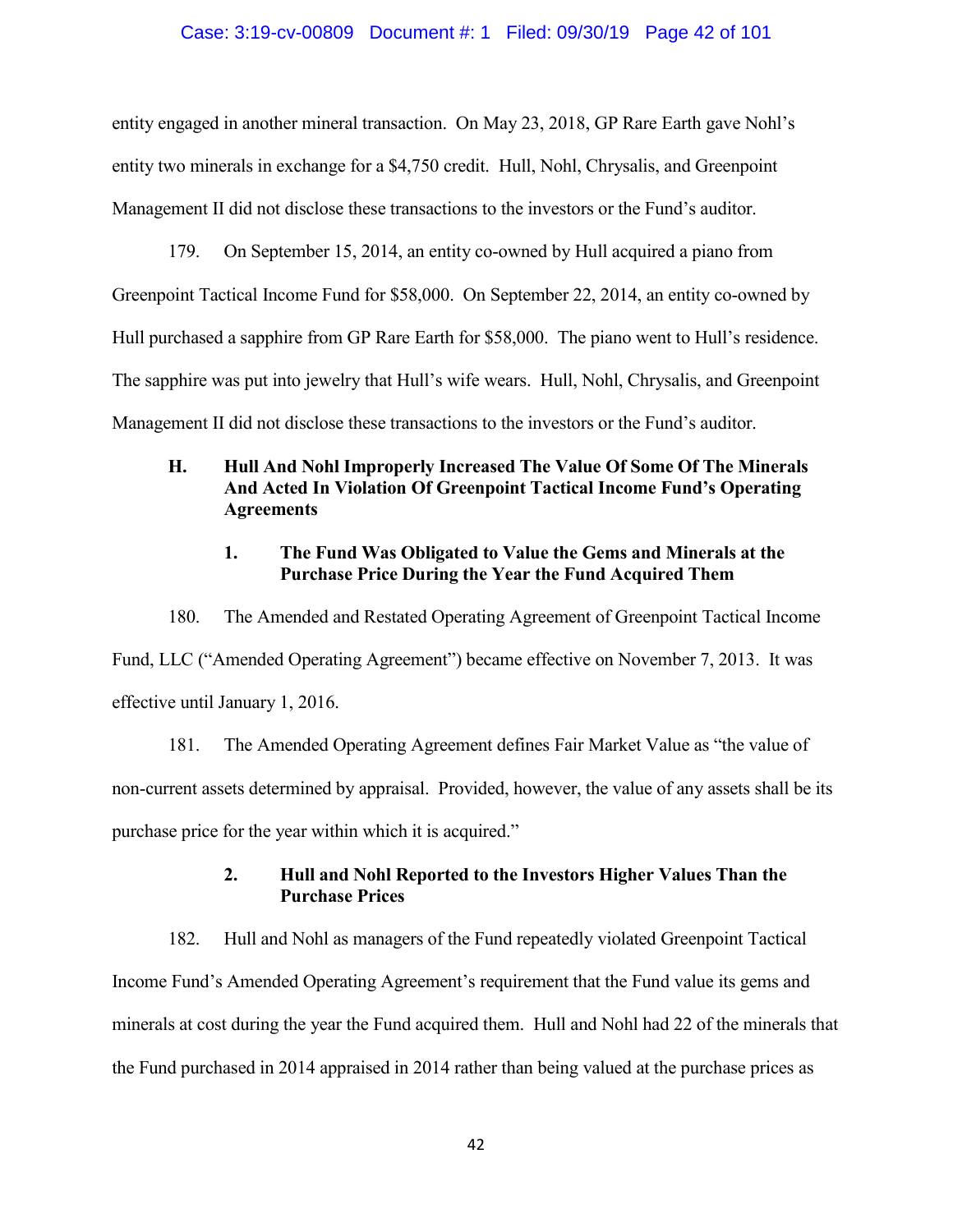### Case: 3:19-cv-00809 Document #: 1 Filed: 09/30/19 Page 43 of 101

required by the Amended Operating Agreement. The appraisals for 21 of the 22 mineral specimens assigned a higher value than the purchase price. Hull and Nohl had the Fund report the higher appraised values in the Fund's financial statements.

183. Using the appraised values rather than the purchase prices in violation of the Amended Operating Agreement resulted in unrealized gains of \$4.4 million on the 21 minerals, yielding a reported return on investment of 111.9% through unrealized gains. Hull and Nohl through Greenpoint Management II and Chrysalis, respectively, received increased management fees by using the appraised values rather than the purchase prices as required by the Amended Operating Agreement.

184. In 2015, the Fund purchased approximately 175 mineral specimens that were improperly revalued later in 2015. Hull and Nohl had them appraised in 2015 and used the appraised values rather than valuing them at the purchase price as required by the Amended Operating Agreement. Hull and Nohl had the Fund report the higher appraised values in the Fund's financial statements.

185. Included in the 175 minerals were the three mineral specimens Nohl agreed to purchase for \$6.8 million from Dealer Number 1. Just weeks after the Fund agreed to purchase the three mineral specimens, but before the Fund paid for them or took possession, Hull and Nohl had them appraised for \$14 million. Hull and Nohl had the Fund record \$14 million as the value, rather than the \$6.8 million purchase price. Hull's and Nohl's actions resulted in \$7.2 million in unrealized gains on the three mineral specimens.

186. Hull and Nohl's use of the appraised values, rather than the purchase prices, in violation of the Amended Operating Agreement, resulted in unrealized gains of \$14.8 million on the 175 minerals, yielding a reported return on investment of 133.8% through unrealized gains on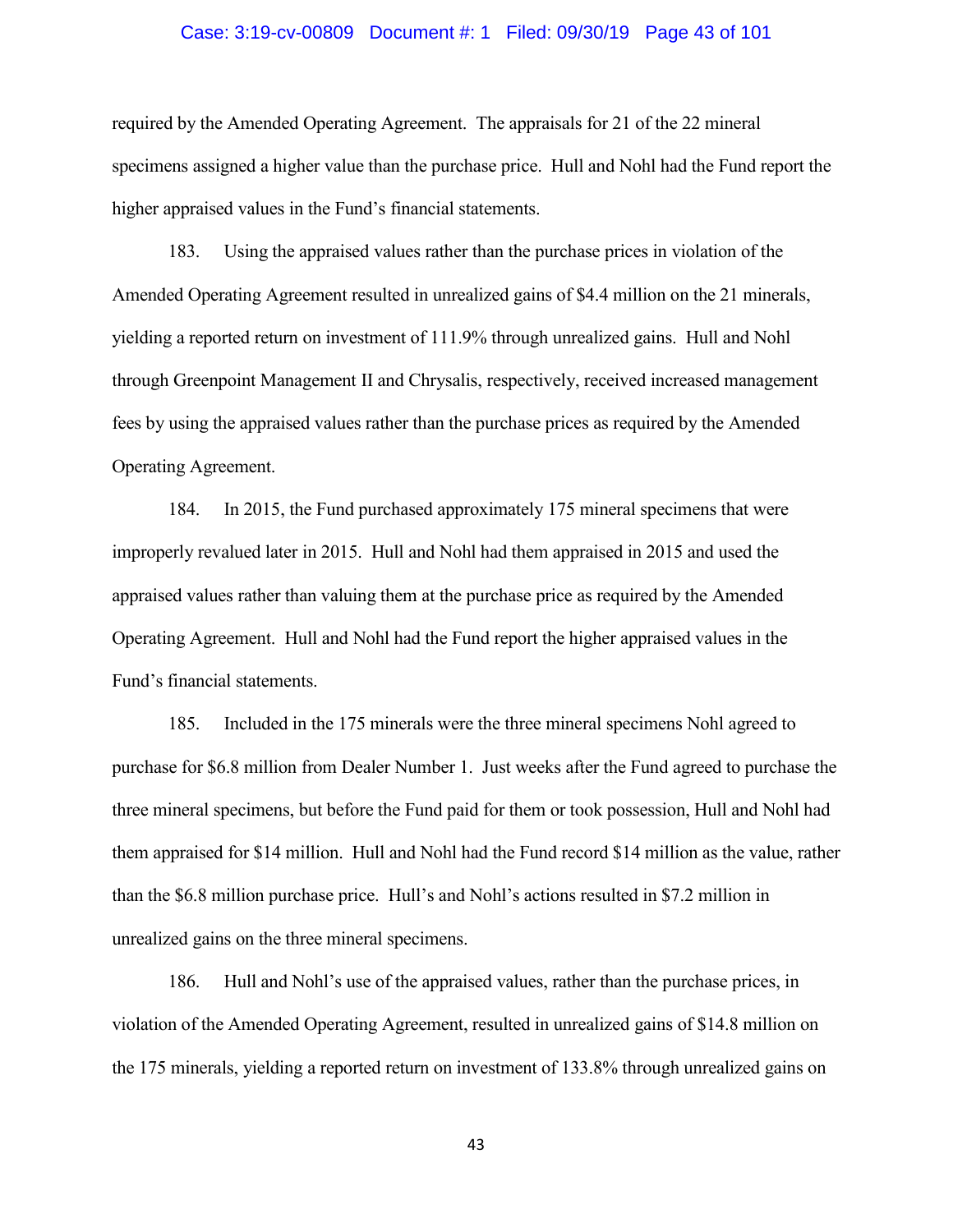those minerals. Hull and Nohl through Greenpoint Management II and Chrysalis, respectively,

received increased management fees by using the appraised values rather than the purchase prices

as required by the Amended Operating Agreement.

# **I. Nohl Misrepresented the Appraisal Process To The Investors And The Fund's Auditor**

187. Note 3 to Greenpoint Tactical Income Fund's Financial Statements as of December

31, 2015 and for the Period February 6, 2013 through December 31, 2105 states:

Fine minerals and gems are valued using third party appraisals based on underlying market driven events. Sales occur throughout the year but generally will occur in low volumes and are based on private third party transactions of which information may not and generally is not readily available to market participants. Observable data is generally available at market driven sales shows and special events typically in the first quarter of each year. These events provide public and semi-public transactions that utilized in development estimates of fair value for the portfolio of the Fund. The valuations of these investments are further evaluated throughout the year as of the reporting date based on other market data available, generally the Fund's own transactions or semi-public information used by appraisal experts of large scale market participants.

188. Nohl provided this information about the appraisal process to the Fund's auditor.

189. Nohl's representations about the appraisal process for the gems and minerals are false and misleading. The third party appraisals were not based on underlying market driven events. Observable data from market driven sales shows was not used in the appraisals. The appraisals were not evaluated throughout the year based on other available market data.

190. Nohl hired Appraiser Number 1 to perform most of the appraisals for the minerals owned by the Fund. Appraiser Number 1's appraisals were not based on underlying market driven events. Appraiser Number 1 did not collect and use sales data from sales shows in performing the appraisals of the Fund's minerals. Appraiser Number 1 did not further evaluate the valuations throughout the year. Appraiser Number 1's appraisal process was to look at a specimen for a few seconds and write down a value. Nohl knew this was Appraiser Number 1's process. Nohl knew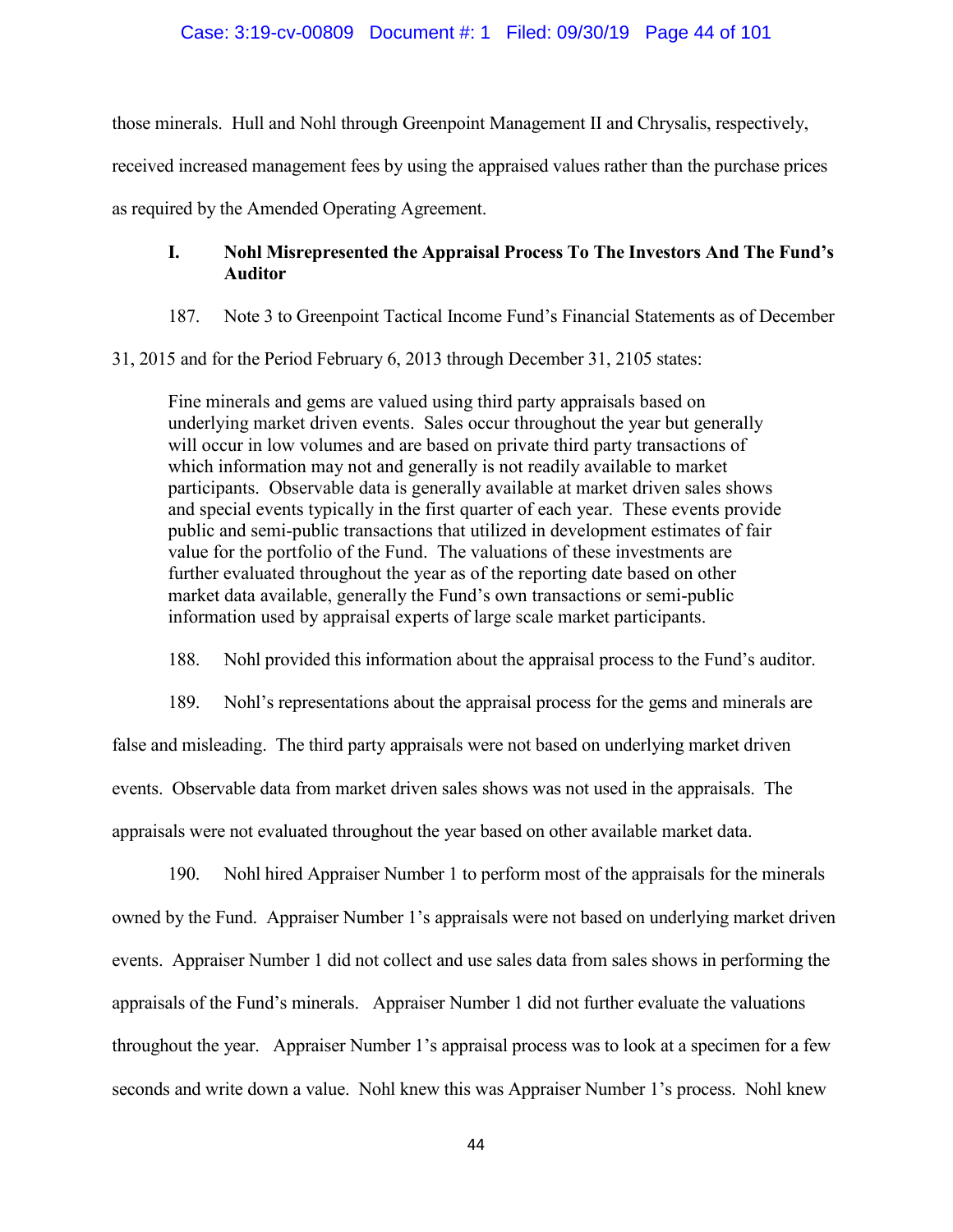### Case: 3:19-cv-00809 Document #: 1 Filed: 09/30/19 Page 45 of 101

the appraisal process for the Fund's minerals was subjective, not the objective process he represented to the Fund's investors and auditors.

# **J. Nohl Improperly Interfered In The Appraisal Process to Generate Higher Appraised Values**

191. Nohl improperly meddled in the appraisals of the Fund's minerals in several ways. Nohl engaged in undisclosed purchases of minerals from Appraiser Number 2; rejected appraised values that he deemed too low; cherry-picked higher appraisals of the minerals; had appraised values changed; and pressured appraisers over the values they reported.

192. Hull, Nohl, Chrysalis, and Greenpoint Management II did not disclose Nohl's interference in the appraisal process to Greenpoint Tactical Income Fund's investors or auditor.

# **1. Nohl Engaged in Prohibited Transactions With Appraiser Number 2 and Did Not Disclose Them to the Fund's Investors or Auditor**

193. On April 7, 2015, Nohl agreed that the Fund would purchase several minerals from Appraiser Number 2 for \$275,000. Part of the agreement was that Appraiser Number 2 would appraise some of the Fund's minerals. On April 8 and 9, 2015, Nohl had Appraiser Number 2 appraise eight mineral specimens. Five of the specimens, including the three minerals in the \$6.8 million set, had been purchased by the Fund two months earlier. Hull and Nohl reporting appraised values rather than the purchase prices was therefore improper and in violation of the Amended Operating Agreement.

194. Hull and Nohl had the Fund record unrealized gains of \$13.7 million based on the eight appraisals done by Appraiser Number 2.

195. The Fund did not initially pay Appraiser Number 2 the full \$275,000.

196. On December 2, 2015, Nohl sent an email to Appraiser Number 2 stating, "[o]ur auditors want your signature on the appraisals you did for us in the summer. Can you sign and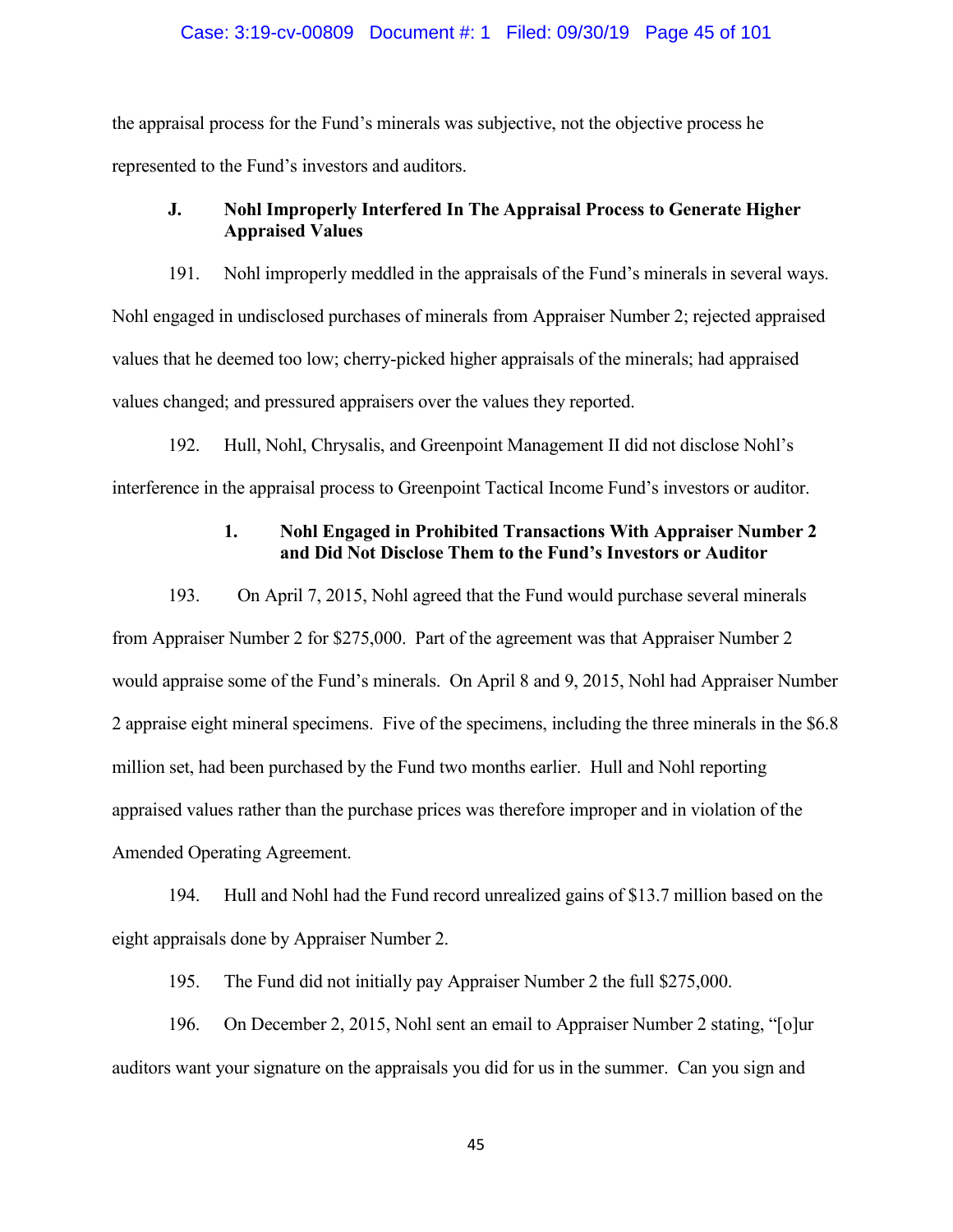### Case: 3:19-cv-00809 Document #: 1 Filed: 09/30/19 Page 46 of 101

send them through?" Appraiser Number 2 refused to sign the appraisals until Nohl paid him the remaining balance of \$125,000 either in cash or in minerals.

197. The Second Amended and Restated Operating Agreement of Greenpoint Tactical Income Fund, LLC ("Second Amended Operating Agreement") became effective on January 1, 2016.

198. For fine minerals, the Second Amended Operating Agreement states, "No other business other than the business of appraising may be entered with respective appraisers."

199. In June 2016, after the Second Amended Operating Agreement became effective, Nohl paid Appraiser Number 2 the remaining \$125,000 that the Fund owed for the minerals it had purchased from Appraiser Number 2. On or about June 13, 2016, Appraiser Number 2 sent a Facebook message to Nohl stating, "I know we can figure out a trade on the remaining balance of the collection you got from me . . . and I can sign those appraisals finally." Later that same day, Nohl gave Appraiser Number 2 a check for \$125,000 and insisted Appraiser Number 2 conduct more appraisals of the Fund's minerals. The same day that he received the check, Appraiser Number 2 appraised ten of the Fund's mineral specimens.

200. Nohl and Hull recorded unrealized gains of \$7.6 million based on the appraisals of the ten mineral specimens by Appraiser Number 2.

201. Hull and Nohl's use of the appraisals by Appraiser Number 2 was improper because the Fund purchased minerals from him.

202. Nohl falsely represented to the Fund's auditor that the Fund did not have a relationship with Appraiser Number 2 other than as an appraiser.

203. Hull, Nohl, Chrysalis, and Greenpoint Management II did not disclose to the Fund's investors or to the auditor that the Fund was purchasing minerals from Appraiser Number 2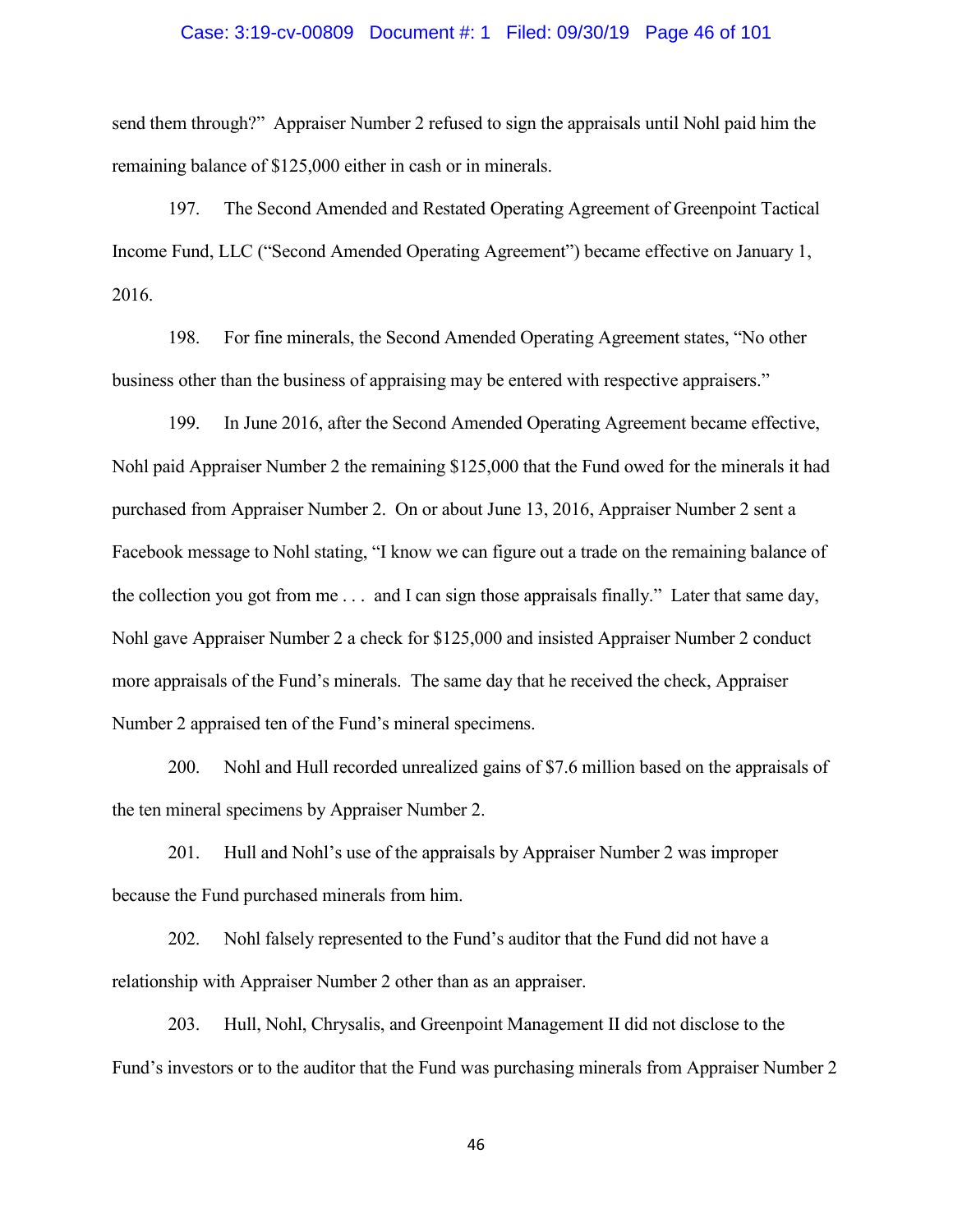### Case: 3:19-cv-00809 Document #: 1 Filed: 09/30/19 Page 47 of 101

and that purchases and payments occurred contemporaneously with the two sets of appraisals conducted by Appraiser Number 2.

204. Hull, Nohl, Chrysalis, and Greenpoint Management II obtained money by not disclosing the mineral purchase to the investors. Hull, Nohl, Chrysalis, and Greenpoint Management II obtained increased management fees resulting from recording the unrealized gains of \$13.7 million based on the appraisals of the eight mineral specimens in 2015 and from recording the unrealized gains of \$7.6 million based on the appraisals of the ten mineral specimens in 2016.

## **2. Nohl Rejected Appraisals He Deemed Too Low And Accepted Higher Appraisals On the Same Gems and Minerals**

### **a. March 2015 Appraisal of Set of Tourmalines**

205. On two different occasions, Nohl rejected appraisals of a set of tourmaline gemstones. The Fund purchased the set of tourmaline gemstones in October 2013 for \$1.2 million.

206. In March 2015, a gemologist ("Appraiser Number 3") appraised the set of tourmaline gemstones for approximately \$3 million, which was \$1.8 million more than the Fund paid for the tourmalines.

207. Nohl told Appraiser Number 3 that the appraisals were unreasonably low.

Appraiser Number 3's boss told her to keep the customer happy. Appraiser Number 3 then increased the appraised value of the set of tourmaline gemstones to \$6,340,730. Based on the revised appraisals, Hull and Nohl had the Fund record approximately \$5.1 million (\$6.3 million minus \$1.2 million) in unrealized gains.

208. Hull, Nohl, Chrysalis, and Greenpoint Management II did not disclose to the Fund's investors or auditor that Appraiser Number 3 appraised the set of tourmaline gemstones for approximately \$3 million and changed the appraised value to \$6,340,730 after Nohl complained that the \$3 million was too low.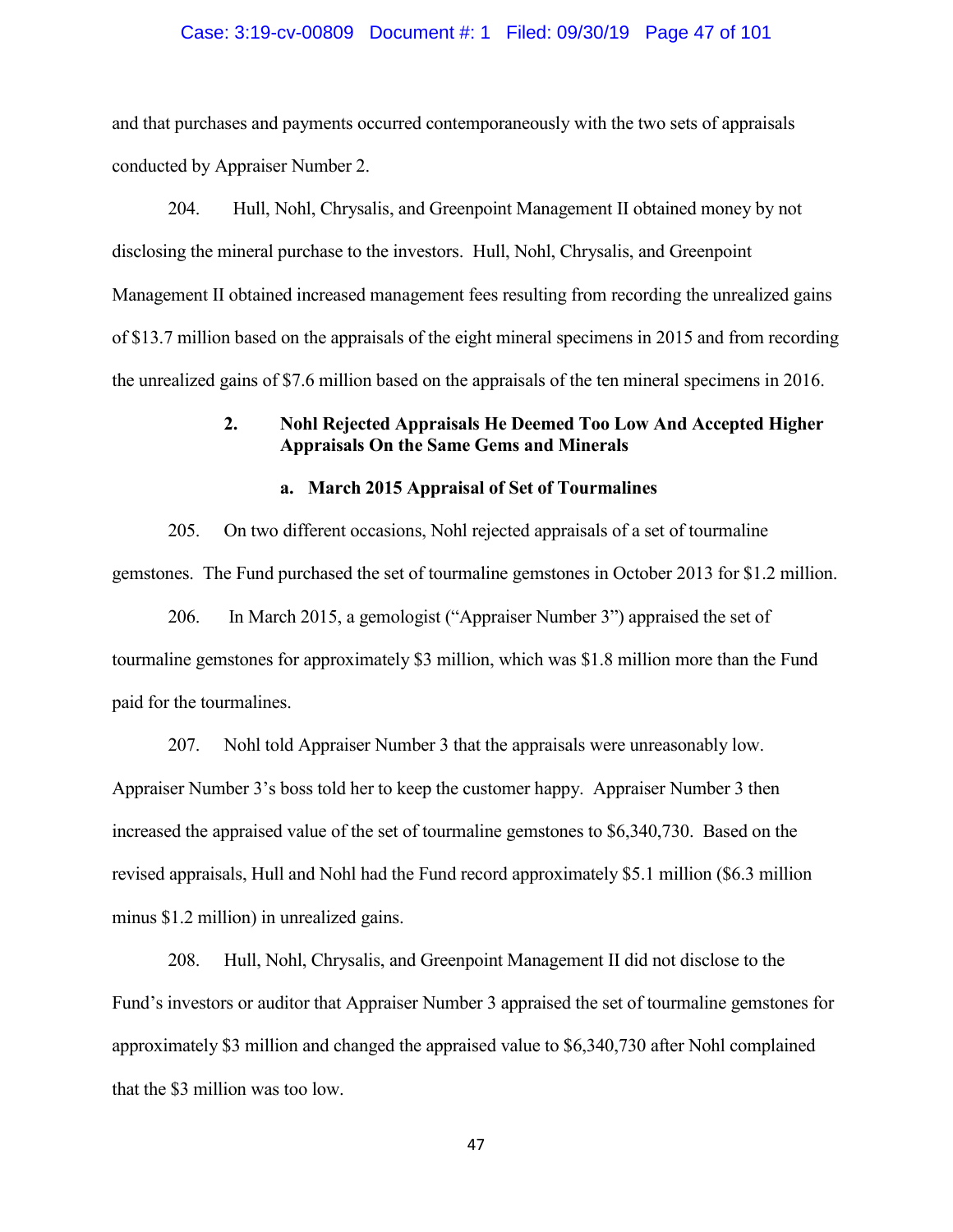### Case: 3:19-cv-00809 Document #: 1 Filed: 09/30/19 Page 48 of 101

209. Nohl falsely represented to the Fund's auditor that Appraiser Number 3's process was to compare the gems to others that have been sold to determine fair market. Nohl falsely represented to the Fund's auditor that there was no impairment to Appraiser Number 3's objectivity. Nohl did not disclose his interference in the appraisal process.

210. Hull, Nohl, Chrysalis, and Greenpoint Management obtained money as a result of Nohl misrepresenting the appraisal process and failing to disclose his interference in the appraisal process. Hull, Nohl, Chrysalis, and Greenpoint Management obtained increased management fees by recording the unrealized gains of approximately \$5.1 million based on the revised appraisals of the set of tourmaline gemstones.

### **b. August 2017 Appraisal of Set of Tourmalines**

211. In August 2017, another gemologist ("Appraiser Number 4") appraised the same set of tourmaline gemstones discussed above for \$1,546,251. In March 2015, Appraiser Number 3 had appraised the same set of tourmaline gemstones for \$6,340,730 after Nohl influenced the appraisals. In June 2016, Appraiser Number 2 had appraised the same set of tourmaline gemstones for \$8,156,100. This set of appraisals was performed at the same time Appraiser Number 2 received the \$125,000 from Nohl.

212. Hull and Nohl had the Fund record unrealized gains based on the \$8,156,100 appraised value assigned by Appraiser Number 2 in 2016.

213. Nohl rejected the \$1,546,251 appraised value from Appraiser Number 4 in 2017. Hull and Nohl continued to use the \$8,156,100 appraised value from 2016.

214. Hull, Nohl, Chrysalis, and Greenpoint Management II charged higher management fees based on the \$8,156,100 appraised value rather than the \$1,546,251 appraised value.

215. Hull, Nohl, Chrysalis, and Greenpoint Management II did not disclose to the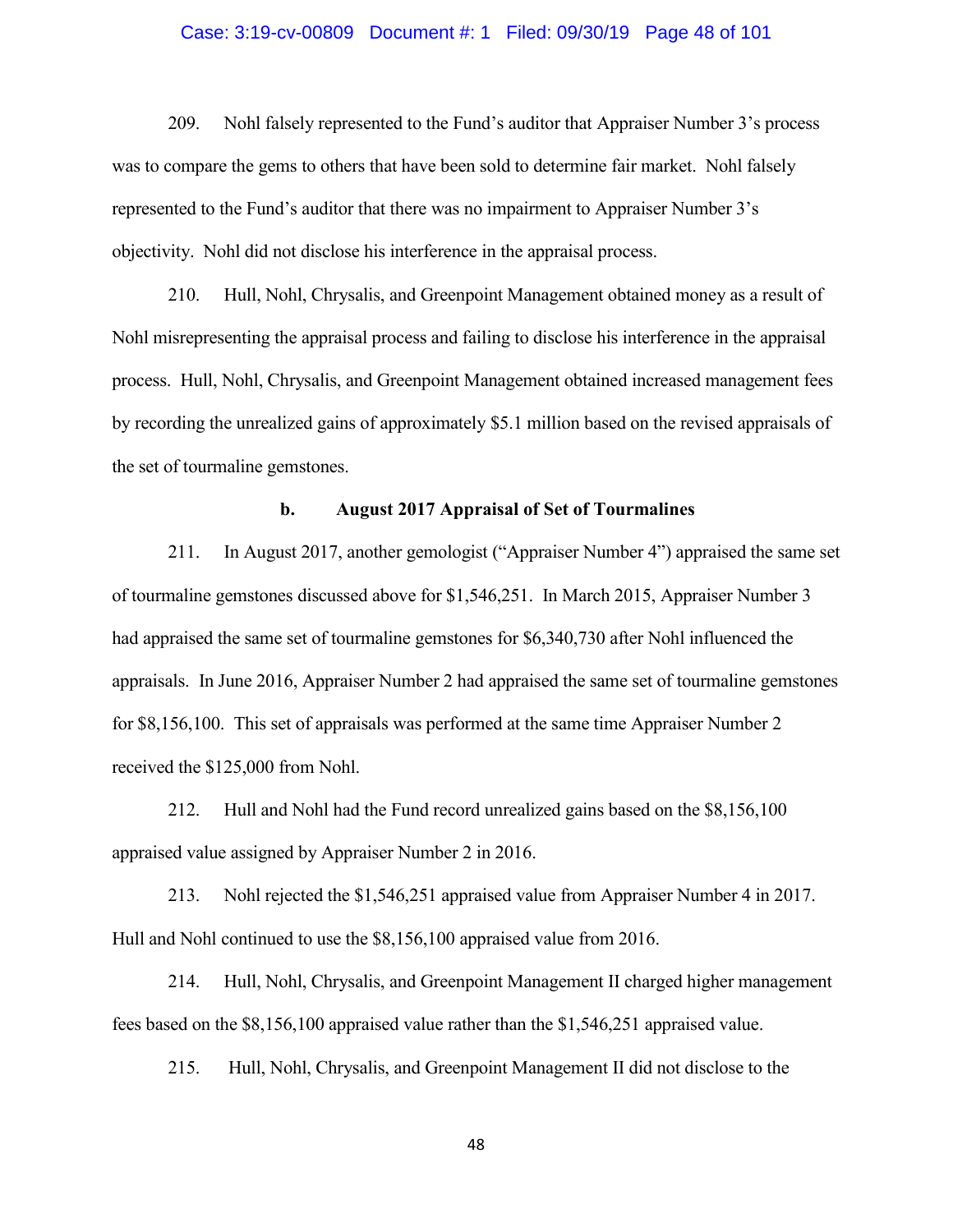#### Case: 3:19-cv-00809 Document #: 1 Filed: 09/30/19 Page 49 of 101

Fund's investors that Nohl rejected the \$1,546,251 appraised value and continued to use the \$8,156,100 appraised value for the set of tourmaline gemstones.

216. Hull, Nohl, Chrysalis, and Greenpoint Management II obtained money by means of falsely representing the appraised value of the set of tourmaline gemstones. Hull, Nohl, Chrysalis, and Greenpoint Management obtained increased management fees by using the old appraised value of \$8,156,100.

### **3. Nohl Cherry-Picked Higher Appraised Values**

217. In April 2015, Nohl had several fine mineral specimens appraised by both Appraiser Number 1 and Appraiser Number 2. Appraiser Number 2 emailed Nohl values for all 14 of the specimens he was appraising. Nohl told Appraiser Number 2 not to complete appraisals for six of the 14 specimens. Just days earlier, Appraiser Number 1 had given Nohl higher appraised values for those six specimens than Appraiser Number 2 had emailed to Nohl. The eight appraisals that Nohl told Appraiser Number 2 to complete were for specimens that Appraiser Number 1 had given lower values or had not appraised.

218. Nohl cherry-picked higher values from Appraiser Number 1 and Appraiser Number 2. By using a combination of the higher appraised values from the two appraisers, Nohl caused the Fund to record the value of the set of 14 specimens as \$1.75 million more than if he had used Appraiser Number 2's values for all of the 14 specimens.

219. Hull, Nohl, Chrysalis, and Greenpoint Management II did not disclose to the Fund's investors or the auditor that Nohl had certain specimens appraised by two different appraisers and selected the higher appraised values; nor did they disclose the lower appraised values to the Fund's investors or auditor.

220. Hull, Nohl, Chrysalis, and Greenpoint Management II obtained money by means of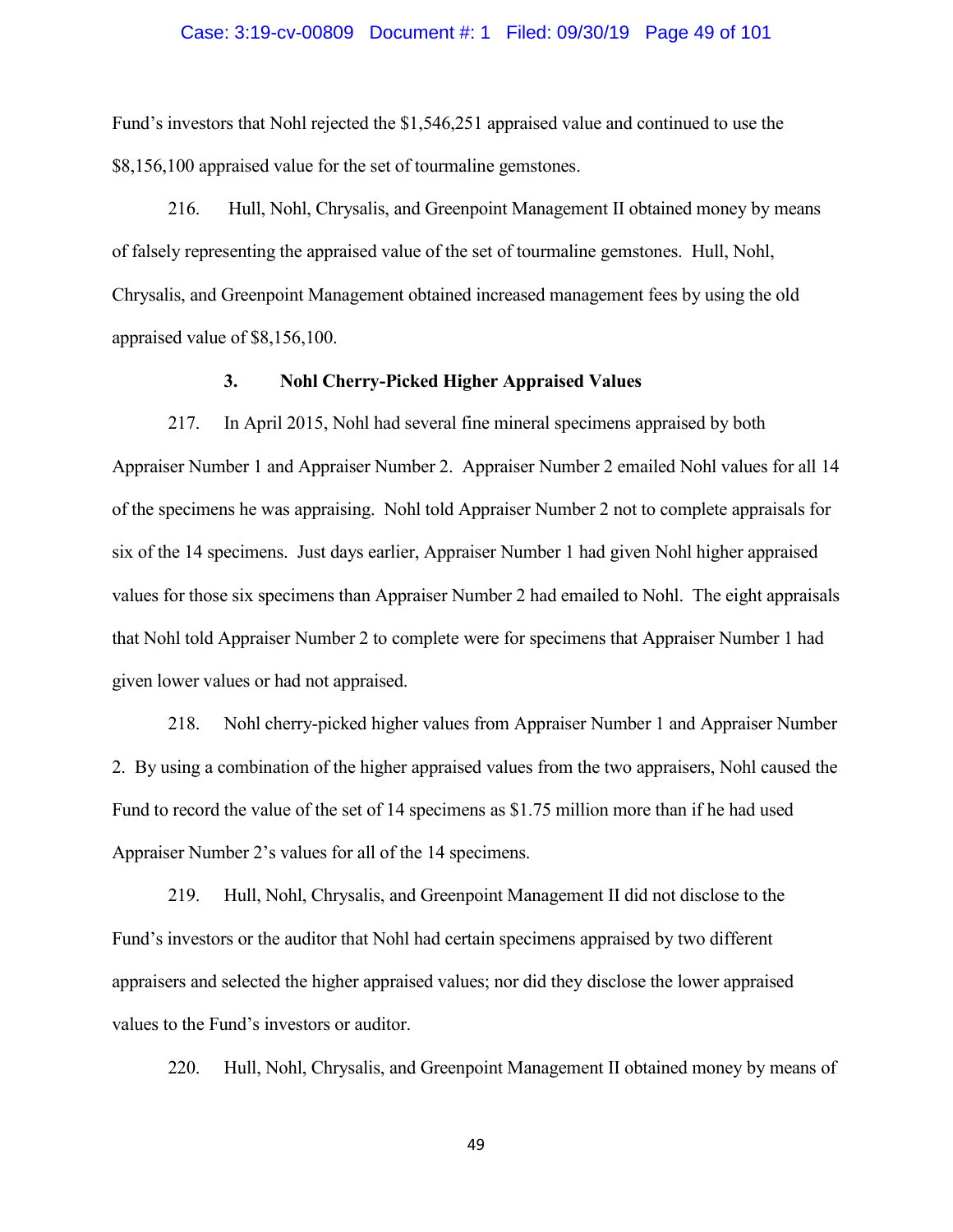## Case: 3:19-cv-00809 Document #: 1 Filed: 09/30/19 Page 50 of 101

Nohl failing to disclose that he cherry-picked higher appraised values. Hull, Nohl, Chrysalis, and Greenpoint Management obtained increased management fees by using the higher cherry-picked appraised values.

### **4. Nohl Relied on Altered Appraised Values**

221. Appraiser Number 1 conducted his first appraisals of the Fund's gem and mineral specimens in March 2014. Appraiser Number 1 emailed an initial list of appraised values to a mineral dealer working for Nohl. The mineral dealer working for Nohl responded via email and sent a list of changes increasing the appraised values of 29 of the specimens. The mineral dealer working for Nohl wrote "I printed out and added some changes that we need to have for certain specimens." A screenshot of the email and one of the three pages of value changes are below:

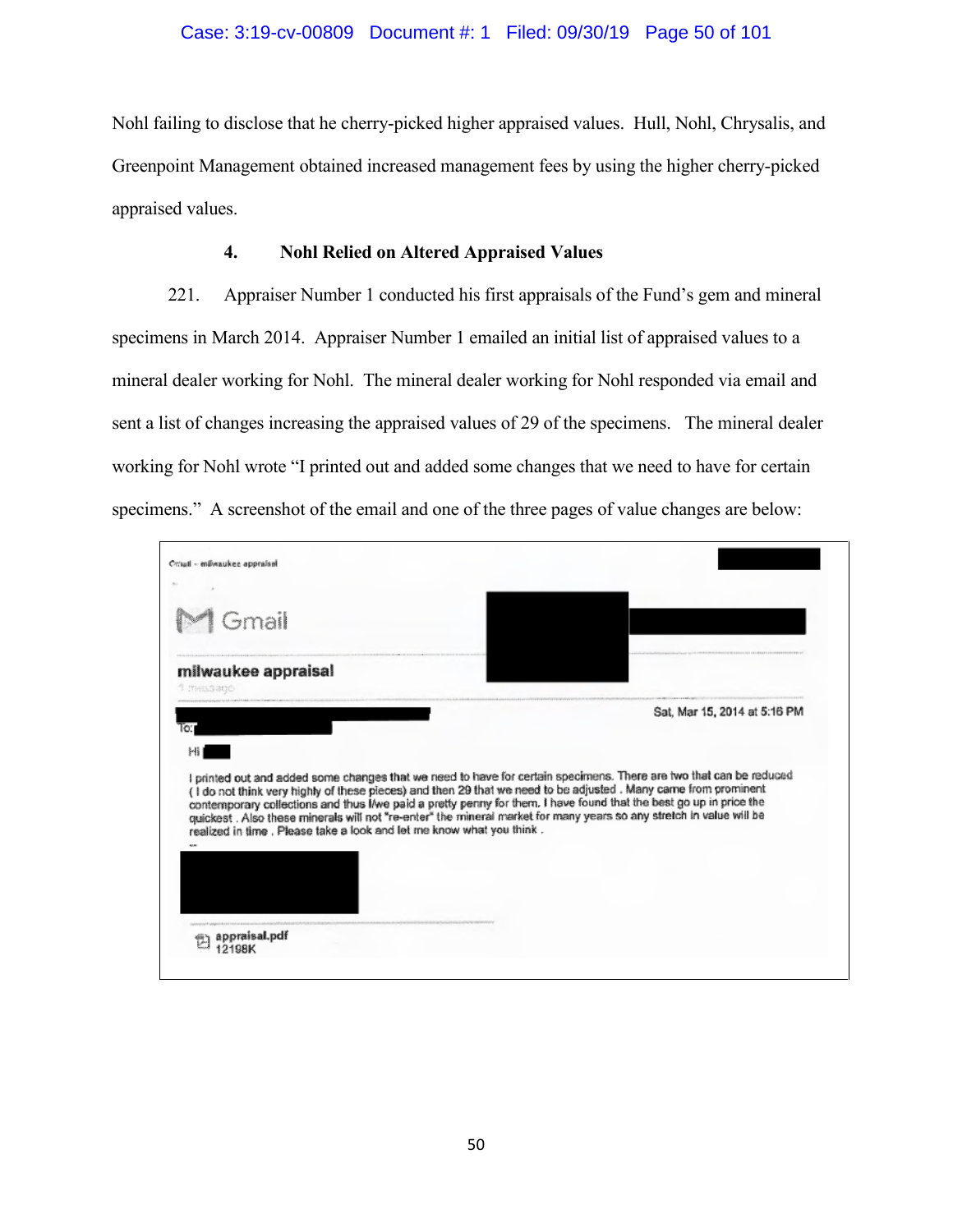## Case: 3:19-cv-00809 Document #: 1 Filed: 09/30/19 Page 51 of 101

TABLE #3 18888826<br>1231130011 Amethyst \$4500 =  $(9, 00\%00)$ 1231130011 Amethyst \$4500  $\sqrt{900}$   $\sqrt{1231130012}$  Amethyst \$4000 1231130012 Allengst 340000 1231130014 Beryl \$45000 -- 2 1231130015 Tourmaline \$225000 - 250,000 1231130016 Tourmaline \$60000 ~ % S. cross 1231130017 Beryl \$200000 - 250,000 1231130017 Beryl \$200000<br>1231130018 Tourmaline \$35000<br>1231130019 Topaz \$150000 1231130020 Surprise \$20000 \$ 30.000 1231130023 Fluorite \$3500 => Exsensives 15,000 00 1231130024 Tourmaline \$10000 -> 30,000 -0 1231130025 Tourmaline \$35000 => Sa, www a som George USK ON FLOOR 506130002 Gold \$175000 - 200,000 506130002 Gold \$175000<br>506130003 Tourmaline \$150000 - 250,000 603130001 Beryl \$35000 - 4, 000 00 **IN SAEE** PCCOMOTO1007130001 Tourmaline 29.13ct \$12,000/ct FCCOMOTO1007130001 Tourmaline 198.46ct \$25,000/ct FCCOMOTO1007130004 Tourmaline 83.37ct \$22,000/ct FCCOMOTO1007130002 Tourmaline 34.40ct \$12,000/ct FCCOMOTO1007130002 Tournaline 44.59ct \$12,000/ct FCCOMOT01007130003 Tourmaline 44.5900312,000700<br>FCCOBREU31113004 Euclase 3.2800 \$300/00 7 Book 4 / Dudley A Wester C<br>FCCOBREU31113003 Euclase 15.7200 \$350/00 24.000 \$4.000 \$4.000 \$4.000 \$4.000 \$4.000 \$ Lubelevak FCCOBREUS1113003 Butlese 337 Ethele 2.45ct \$325/ct<br>FCCOCARH718130032 Rhodochrosite 2.72ct \$325/ct FCCOCARH718130031 Rhodochrosite 2.72ct \$325/ct<br>FCCOCARH718130031 Rhodochrosite 2.72ct \$325/ct FCCOCARH718130031 Rhodochrosite 2.72ct \$525/ct<br>FCCOCARH718130033 Rhodochrosite 6.26ct \$500/ct FLUOLARD 10150000 Records 17.10ct \$50/ct AT COLLECTOR'S EDGE Large gold Australia \$675,000

222. The total of the increases was \$577,864, a 34% increase.

223. The final version of Appraiser Number 1's appraisal report that is contained in the Fund's auditor's work papers includes all of the increased values provided by the mineral dealer working for Nohl without any indication that the original values provided by Appraiser Number 1 had been changed.

224. Hull, Nohl, Chrysalis, and Greenpoint Management II did not disclose to the

Fund's investors or auditor that the values had been increased.

225. Hull, Nohl, Chrysalis, and Greenpoint Management II obtained money by failing to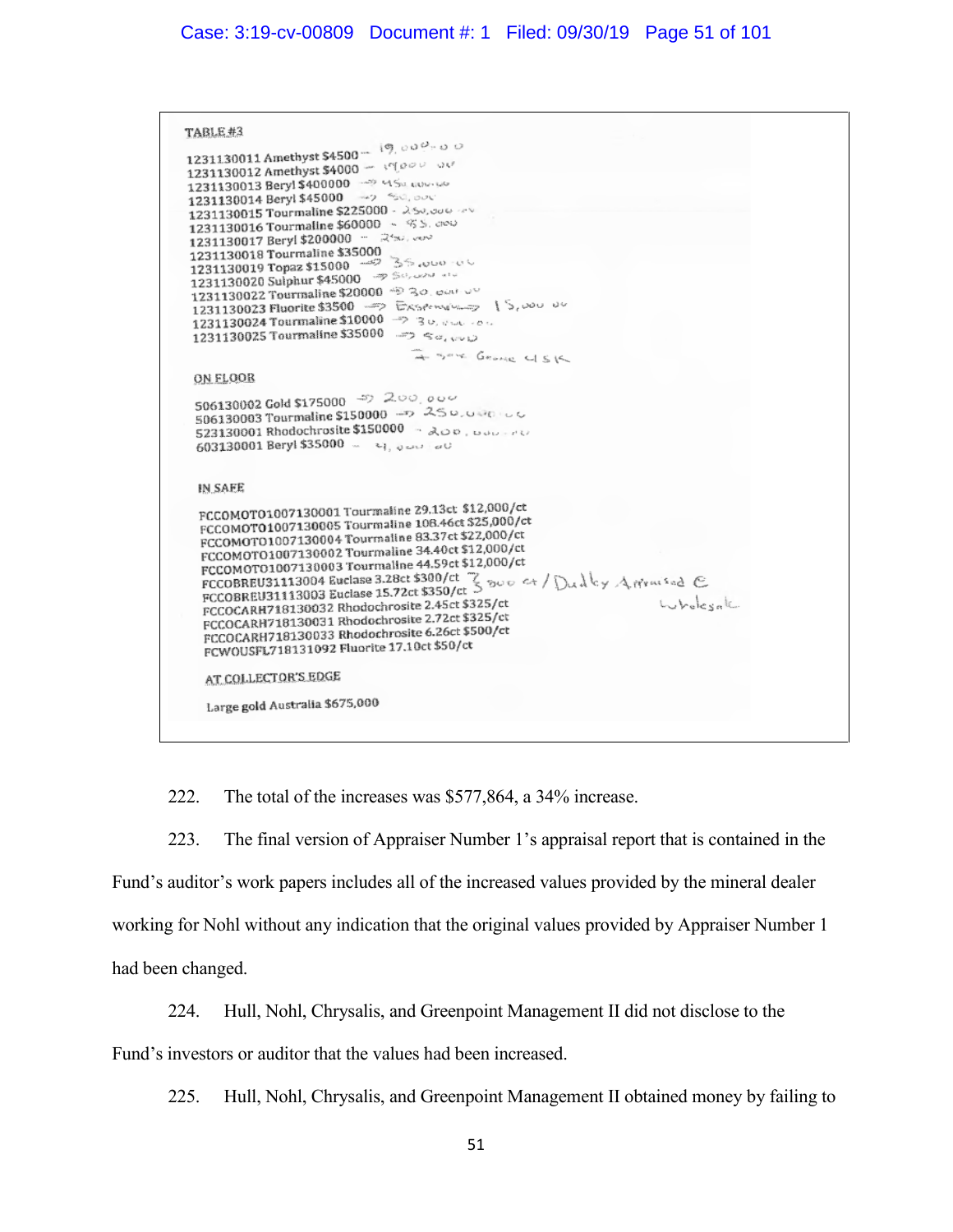### Case: 3:19-cv-00809 Document #: 1 Filed: 09/30/19 Page 52 of 101

disclose that the appraised values were increased. Hull, Nohl, Chrysalis, and Greenpoint Management obtained increased management fees by using the increased appraised values.

## **5. Nohl Asked Appraisers to Increase Values Without an Objective Basis for Doing So**

226. In April 2015, Nohl asked Appraiser Number 2 to increase a specimen's appraised value from \$7 million to \$10 million. Appraiser Number 2 refused to increase the value.

227. In 2017, Nohl called Appraiser Number 1 and asked him to reconsider an appraised value of \$5 million that he had assigned a specimen. Appraiser Number 1 changed the value to \$7.5 million.

228. Hull, Nohl, Chrysalis, and Greenpoint Management II did not disclose to the investors or auditors that Nohl asked Appraiser Number 1 to change the value from \$5 million to \$7.5 million and asked Appraiser Number 2 to increase a value from \$7 million to \$10 million.

229. Hull, Nohl, Chrysalis, and Greenpoint Management II obtained money as a result failing to disclose that Nohl asked for appraised values to be increased. Hull, Nohl, Chrysalis, and Greenpoint Management obtained increased management fees by using the increased appraised values.

# **K. Hull and Nohl Drastically Increased the Valuation of Private Company 1 Despite Knowing That It Was in Serious Financial Trouble**

230. Between October 2015 and June 30, 2018, Greenpoint Tactical Income Fund, through its wholly owned subsidiary GP Chemical, invested approximately \$9.0 million (including a mineral that the Fund valued at \$2.5 million) in stock, options, and convertible notes to acquire approximately 42% of Private Company 1. Hull and Nohl recorded large, unreasonable unrealized gains on the investment in Private Company 1. As of June 30, 2018, Hull and Nohl valued the Fund's 42% interest in Private Company 1 at \$46.2 million, composed of approximately \$37.2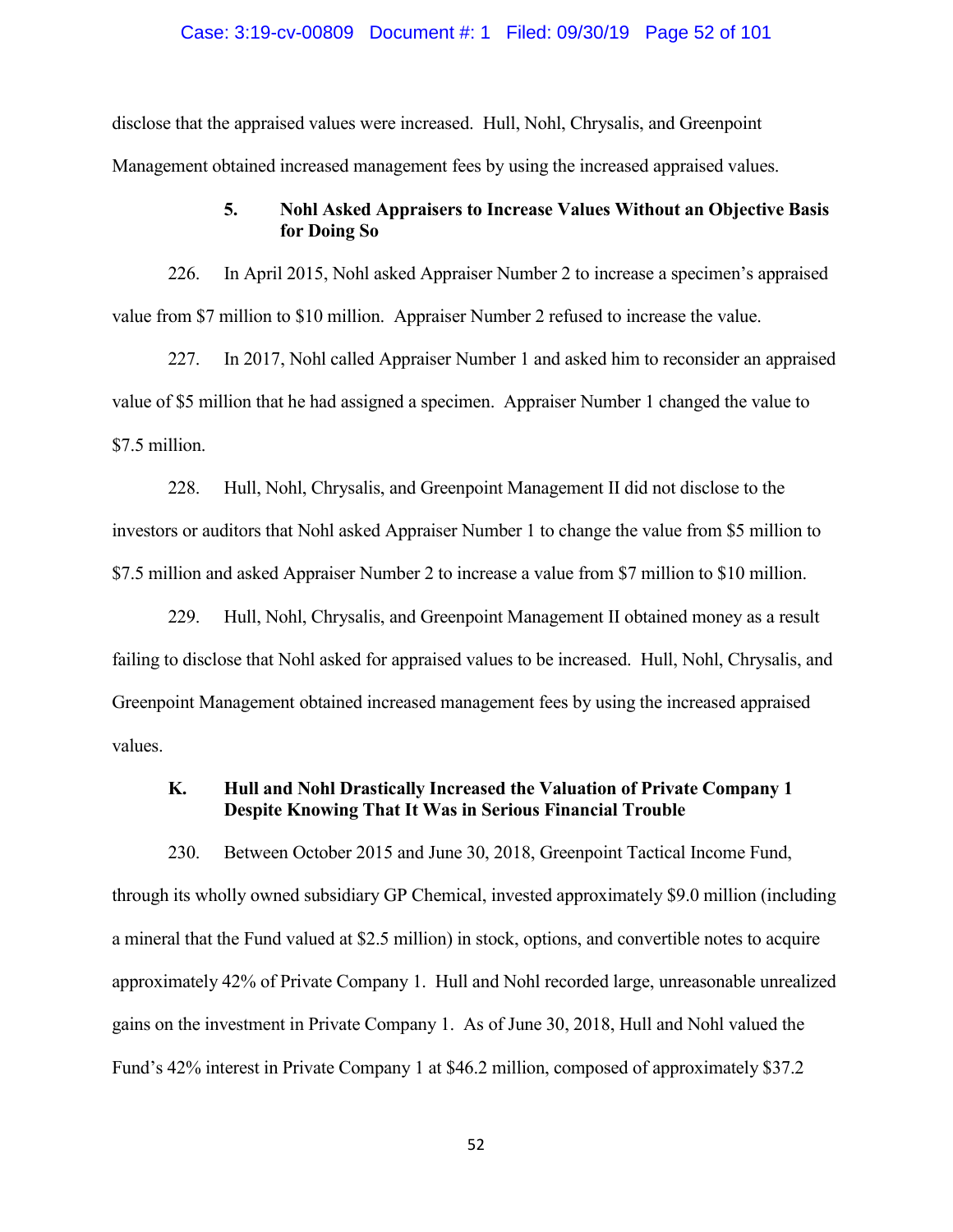### Case: 3:19-cv-00809 Document #: 1 Filed: 09/30/19 Page 53 of 101

million in unrealized gains and \$9 million in cost. Hull and Nohl's valuations of Private Company 1 were misleading, unreasonable, lacked an objective basis, and ignored significant negative facts.

231. Private Company 1 was an environmental remediation company that had its principal place of business in Wisconsin. It is now defunct. Both Hull and Nohl were members of Private Company 1's Board of Directors from at least the third quarter of 2016.

232. Nohl, as President and Director of managing member Chrysalis, drafted or validated the valuation reports for Private Company 1. At all relevant times, Nohl was responsible for determining the value of Private Company 1 and the Fund's position in Private Company 1. At all relevant times, Hull, as Managing Director of managing member Greenpoint Management II, and Nohl, as President and Director of managing member Chrysalis, shared authority for the valuations.

# **1. At the End of 2015, Hull and Nohl Made Material Misrepresentations About The Value Of Private Company 1, Withheld Negative Facts, and Valued the Company at \$40 Million, Which was Misleading and Unreasonable**

233. By the fourth quarter of 2015, when Greenpoint Tactical Income Fund through GP Chemical first invested in Private Company 1, the company's primary business was participating as a subcontractor on a pilot program to remediate oil pollution in Kuwait.

234. On September 30, 2015, Greenpoint Tactical Income Fund through GP Chemical agreed to invest \$2 million in Private Company 1 by purchasing securities issued by Private Company 1. By December 31, 2015, the Fund through GP Chemical had paid only \$1 million of the \$2 million it had agreed to pay. Hull and Nohl knew that Private Company 1 needed the money GP Chemical was investing in order to operate.

235. Greenpoint Tactical Income Fund's Financial Statements for the year ended December 31, 2015 represented that the Fund's interest in Private Company 1 was valued at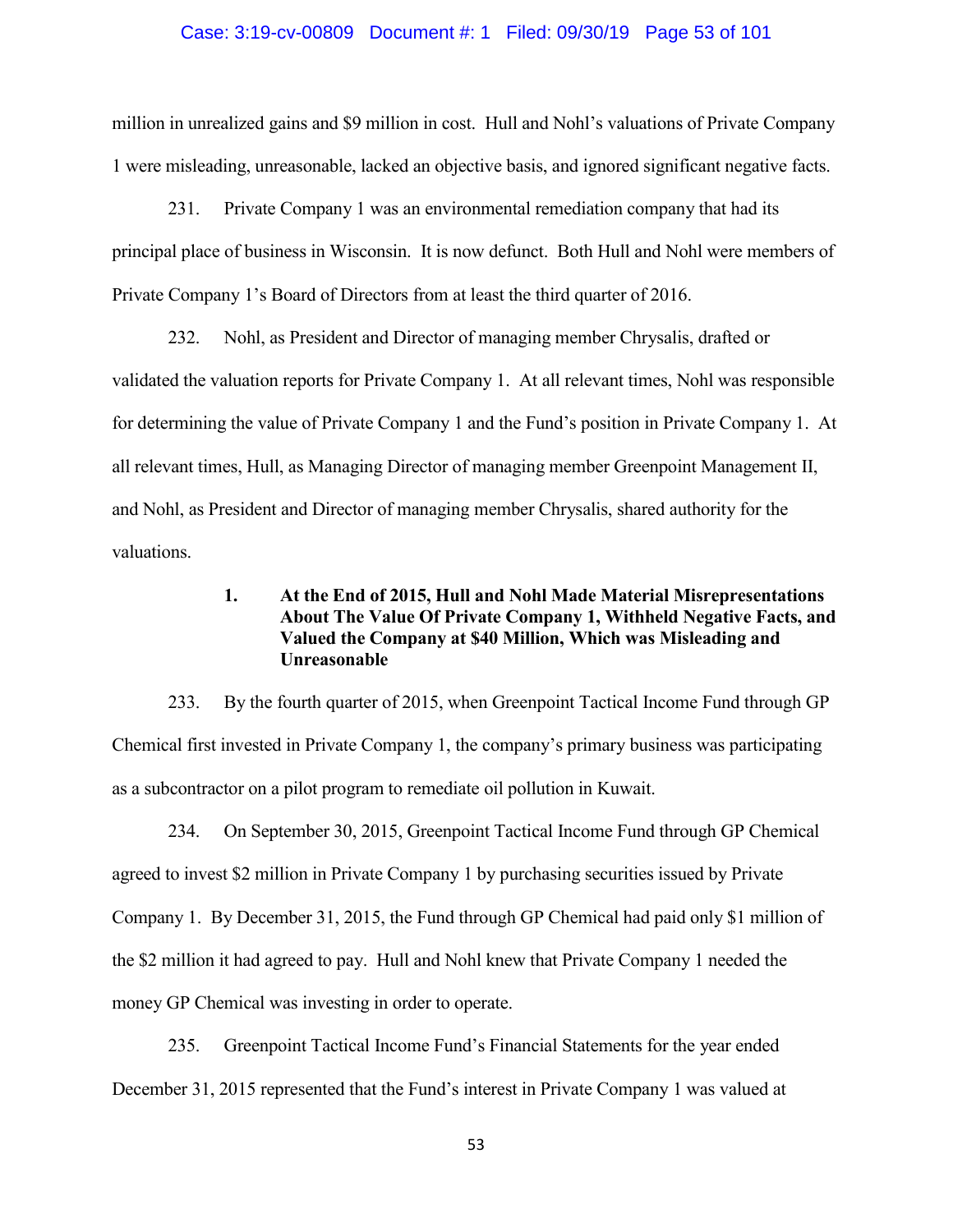#### Case: 3:19-cv-00809 Document #: 1 Filed: 09/30/19 Page 54 of 101

\$4,260,564. Hull and Nohl through Greenpoint Management II and Chrysalis, respectively, shared authority for the valuation. Hull and Nohl's \$4,260,564 valuation was misleading, unreasonable, and lacked an objective basis.

236. The Fund's Financial Statements for the year ended December 31, 2015 were distributed to investors and used to attract new investors and new investments from existing investors in the Fund.

237. Hull and Nohl derived the \$4,260,564 value from the Quarterly Valuation for Private Company 1 with an evaluation effective date of December 31, 2015 ("December 31, 2015 Quarterly Valuation Report"). The December 31, 2015 Quarterly Valuation Report was Hull and Nohl's first valuation of Private Company 1. Nohl authored the December 31, 2015 Quarterly Valuation Report. Nohl certified that "[t]his report has been made completely to the best of my ability considering all factors known to me at the time of its creation." Hull and Nohl through Greenpoint Management II and Chrysalis, respectively, shared authority for the December 31, 2015 Quarterly Valuation Report and valuations.

238. The December 31, 2015 Quarterly Valuation Report was distributed to and/or made available to investors.

239. In the December 31, 2015 Quarterly Valuation Report, Hull and Nohl stated that Private Company 1 as a whole was valued at \$40,390,533.06. Hull and Nohl further stated that the Fund's investment in Private Company 1 was valued at \$4,270,840.45. Hull and Nohl's \$40,390,533.06 valuation of the company as a whole and the \$4,270,840.45 valuation of the Fund's interest in Private Company 1 were misleading, unreasonable, and lacked an objective basis.

240. For the fourth quarter of 2015, Hull and Nohl caused the Fund to record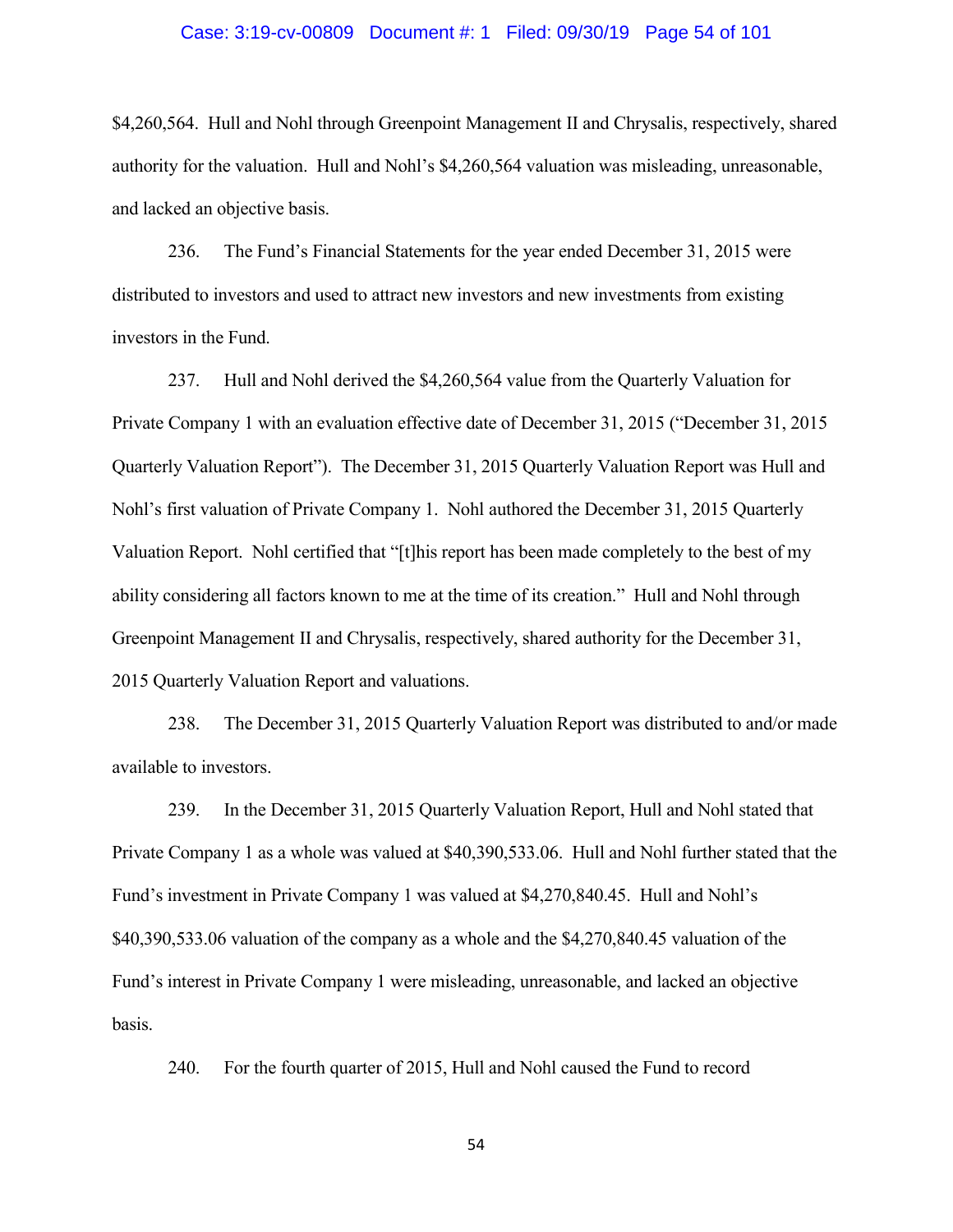### Case: 3:19-cv-00809 Document #: 1 Filed: 09/30/19 Page 55 of 101

approximately \$760,564 in unrealized gains on Private Company 1's securities that GP Chemical had purchased.

241. Hull and Nohl based the \$40 million valuation on a limited offering of Private Company 1's stock that happened in 2010 ("2010 Offering"). The 2010 Offering was conducted in anticipation of Private Company 1 receiving a \$220 million contract from the United States Environmental Protection Agency ("EPA").

242. For the 2010 Offering, Private Company 1 offered to sell 1,000 shares of stock at a price of \$4,000 per share. If Private Company 1 had been able to sell all of the shares at the offering price, it would have sold 10% of its stock for \$4 million. In the 2010 Offering, Private Company 1 sold approximately half of the shares it offered for sale. All of the shares were sold for less than \$4,000 per share.

243. Based on the anticipated \$220 million EPA contract, the prospectus for the 2010 Offering projected that Private Company 1 would have annual revenues of \$137.5 million and net income of \$39.5 million by 2015.

244. By May 2011, Private Company 1 had been informed by the EPA that it would not receive that \$220 million EPA contract.

245. In 2015, before Greenpoint Tactical Income Fund through GP Chemical invested in Private Company 1, Hull and Nohl knew that Private Company 1 had not received that \$220 million EPA contract; had not sold all of the shares in the 2010 Offering; and had not sold any shares in the 2010 Offering for the full offering price of \$4,000 per share.

246. Private Company 1's actual 2015 revenues were only approximately \$3.98 million and net income was only \$100,000, not the projected annual revenues of \$137.5 million and net income of \$39.5 million by 2015.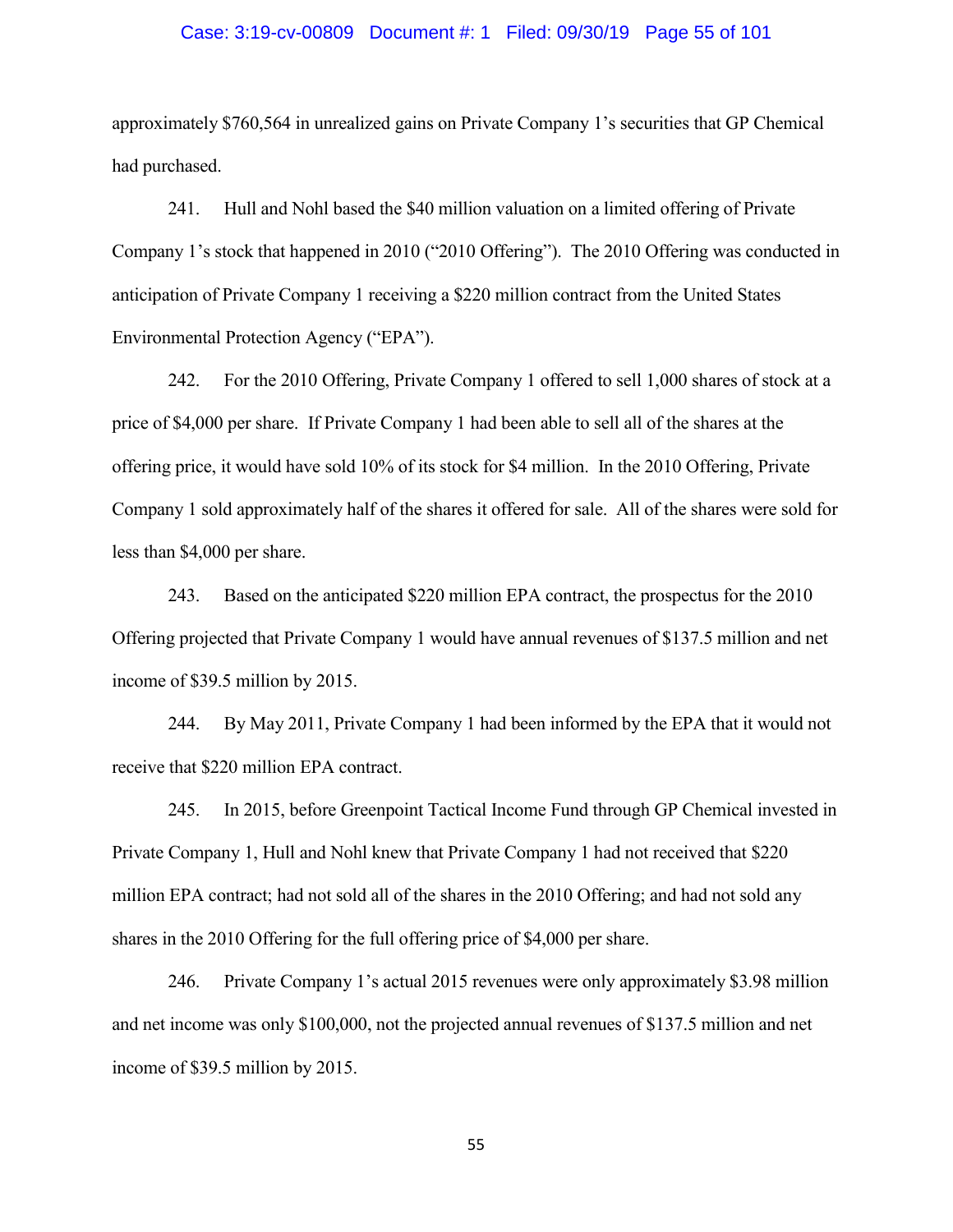### Case: 3:19-cv-00809 Document #: 1 Filed: 09/30/19 Page 56 of 101

247. Despite knowing these material facts, as of December 31, 2015 Hull and Nohl used that \$40 million value based on the price at which shares were unsuccessfully offered in the 2010 Offering as the 2015 value of Private Company 1.

248. In valuing Private Company 1 at \$40 million in 2015, Hull and Nohl ignored material facts. Their \$40 million valuation was misleading, unreasonable, and lacked an objective basis. Their \$40 million valuation was contrary to facts known to Hull and Nohl including that Private Company 1 had not received the \$220 million EPA contract and did not have revenue anywhere near \$137.5 million by 2015.

249. Hull and Nohl in the December 31, 2015 Quarterly Valuation Report falsely and misleadingly represented, "[t]he enterprise value of \$40,000,000 was established before major events that positively affected enterprise value. Since establishing that value the Company has become a tier 1 contractor with both [Major Energy Company] and [Foreign Government Entity]."

250. At the time of the December 31, 2015 Quarterly Valuation Report, Hull and Nohl knew that the \$40 million valuation was based on the 2010 Offering, which was conducted in anticipation of Private Company 1 receiving a \$220 million EPA contract, and that Private Company 1 had not received an EPA contract for \$220 million. In the December 31, 2015 Quarterly Valuation Report, Hull and Nohl ignored, withheld, and failed to disclose the material facts that the \$40,000,000 value was based on an offering price in 2010 when Private Company 1 anticipated receiving an EPA contract for \$220 million and the shares that were sold in the 2010 Offering were all sold at a lower price than the offering price. In the December 31, 2015 Quarterly Valuation Report, Hull and Nohl further ignored, withheld, and failed to disclose the material fact that Private Company 1 was notified in 2011 that it did not receive that EPA contract for \$220 million.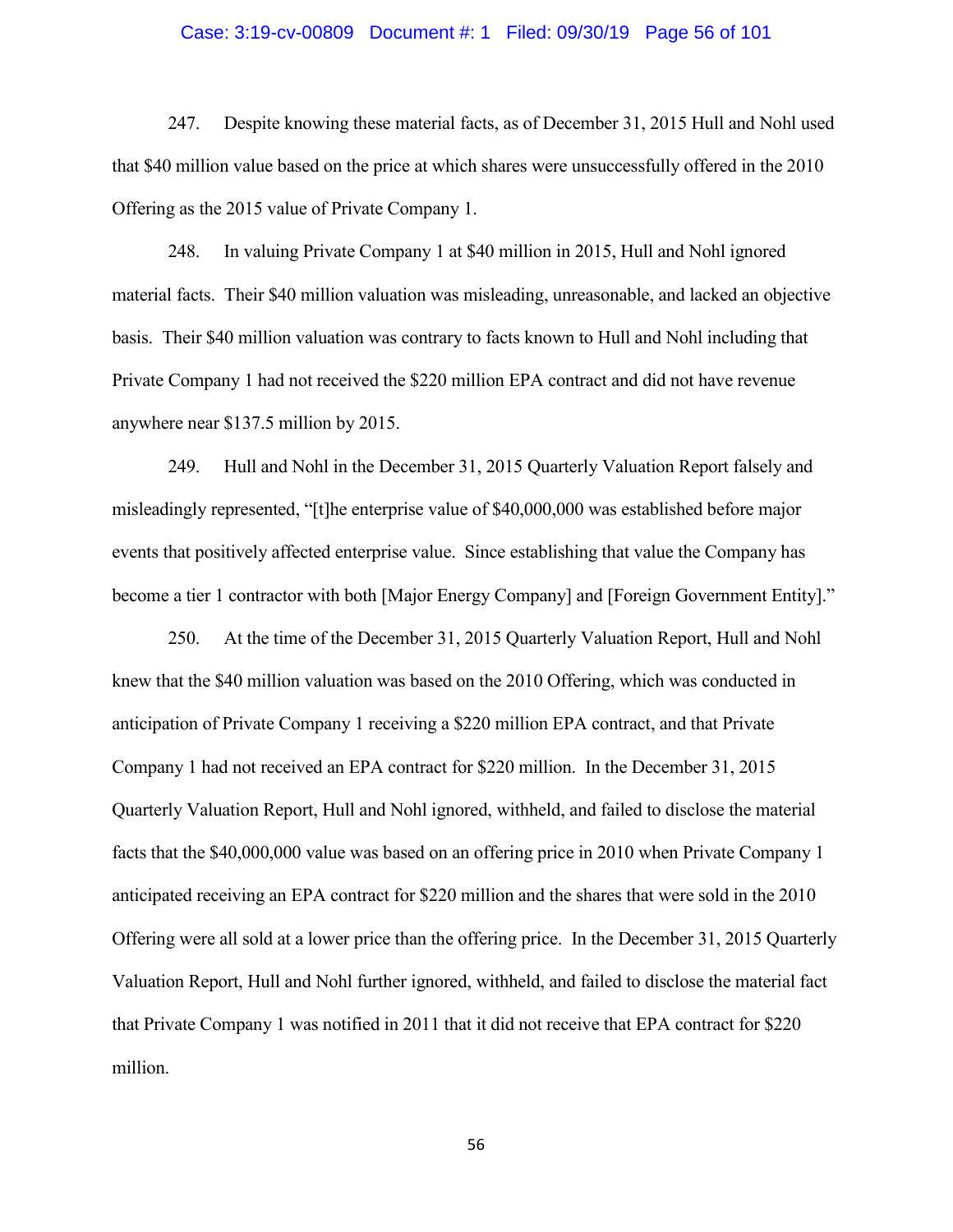### Case: 3:19-cv-00809 Document #: 1 Filed: 09/30/19 Page 57 of 101

251. As of December 31, 2015, Hull and Nohl knew that Private Company 1 did not have a contract with Major Energy Company and had not been paid any money by Major Energy Company. As of December 31, 2015, Hull and Nohl also knew that Private Company 1 did not have a contract with Foreign Government Entity and had not been paid any money by Foreign Government Entity.

252. Despite knowing these facts, Hull and Nohl in the December 31, 2015 Quarterly Valuation Report ignored, withheld, and failed to disclose the material facts that Private Company 1 did not have a contract with Major Energy Company; had not been paid any money by Major Energy Company; did not have a contract with Foreign Government Entity; and had not been paid any money by Foreign Government Entity.

253. Before the Fund invested in Private Company 1 in the fourth quarter of 2015, the company's management told Nohl and an employee of the Fund ("Fund Employee Number 1"), that the pilot program's general contractor had not paid Private Company 1 any money; only one of Private Company 1's two plants in Kuwait was operating; and the one plant of Private Company 1 that was operating was not meeting the mandated performance standards. Despite Nohl knowing these facts, Nohl in the December 31, 2015 Quarterly Valuation Report ignored, withheld, and failed to disclose any of these material facts.

254. The December 31, 2015 Quarterly Valuation Report falsely and misleadingly stated, "[d]ue to the Company's successful on-going operation of its full-scale pilot plant, it likely will be awarded a contract by the end of 2016 that will generate \$60+ million in revenue per year over an eight year period." Before December 31, 2015, Nohl knew this representation was false and misleading because he knew the plant was not operating successfully.

255. Hull and Nohl using in 2015 a \$40 million value for Private Company 1 that had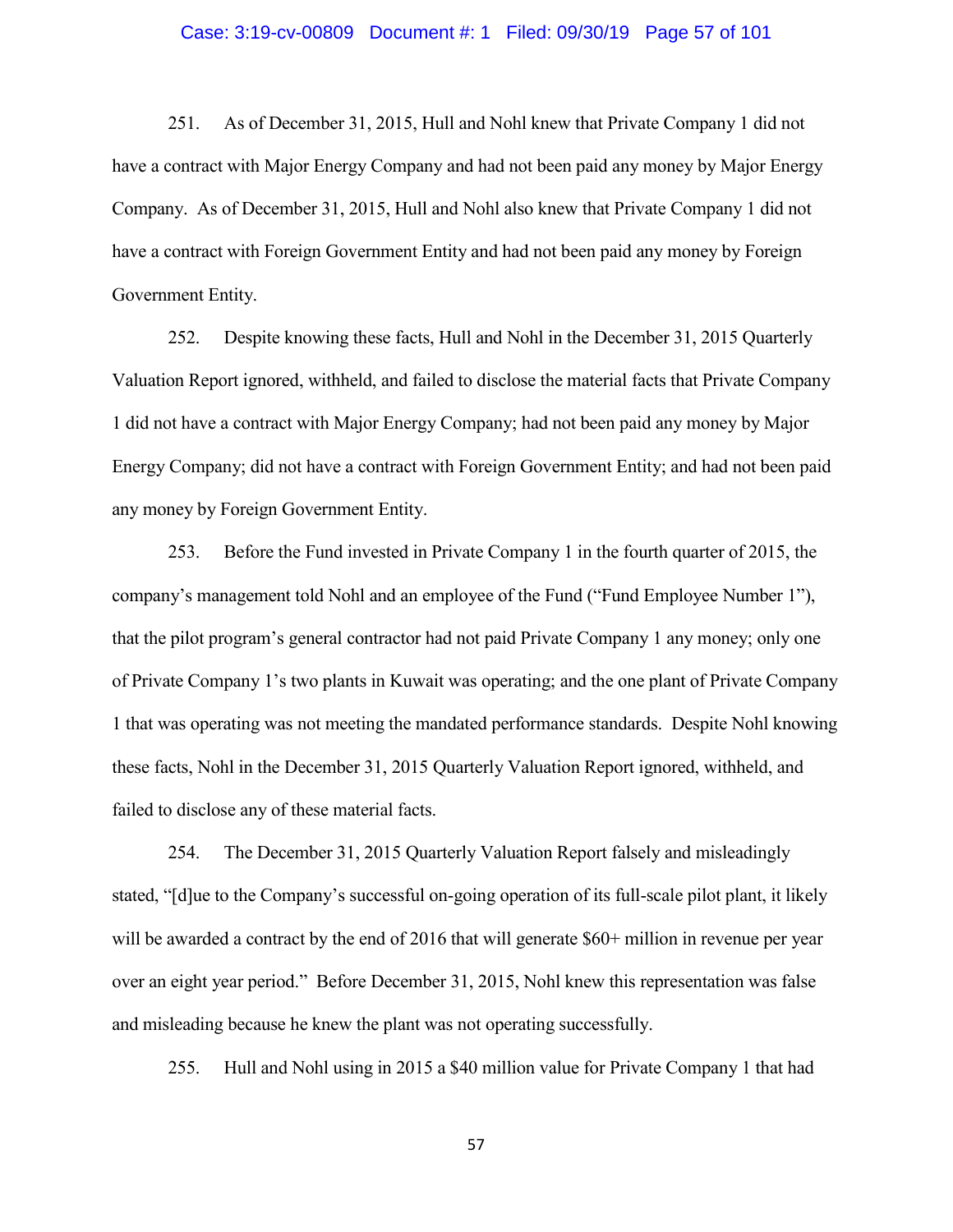### Case: 3:19-cv-00809 Document #: 1 Filed: 09/30/19 Page 58 of 101

been derived from the unsuccessful 2010 Offering conducted in anticipation of Private Company 1 receiving a \$220 million EPA contract when the company had been informed in 2011 that it would not receive the EPA contract was misleading and unreasonable. Hull and Nohl's \$40 million valuation ignored material negative facts that were known to Nohl and Hull and lacked an objective basis.

256. Hull, Nohl, Greenpoint Management II, and Chrysalis obtained money in the form of management fees by means of the misleading and unreasonable \$4,260,564 valuation of the Fund's interest in Private Company 1.

# **2. The Fund Was Chronically Late Funding Private Company 1, Which Caused The Company Not To Have The Funds It Needed To Operate**

257. On September 30, 2015, Greenpoint Tactical Income Fund through its wholly owned subsidiary GP Chemical agreed to invest \$2 million in Private Company 1 through the purchase of securities. The first payment of \$500,000 was due on October 1, 2015. The second payment of \$500,000 was due on November 1, 2015. The third payment of \$500,000 was due on December 1, 2015. The fourth payment of \$500,000 was due on January 1, 2016. By January 15, 2016, the Fund through GP Chemical had paid only \$1 million of the \$2 million it had agreed to pay.

258. Private Company 1 needed the other \$1 million that the Fund had agreed to pay. Private Company 1 was on the brink of having to shut down its operations in Kuwait. The failure to make the agreed upon investments caused Private Company 1 financial distress.

259. On December 31, 2015, the Fund gave the founder of Private Company 1 a mineral in exchange for 932 shares of Private Company 1. The Fund did not have the cash to pay for the shares. As of December 31, 2015, the Fund had paid over \$5.9 million in management and other fees to Chrysalis and Greenpoint Management II. The Fund claimed the mineral was worth \$2.5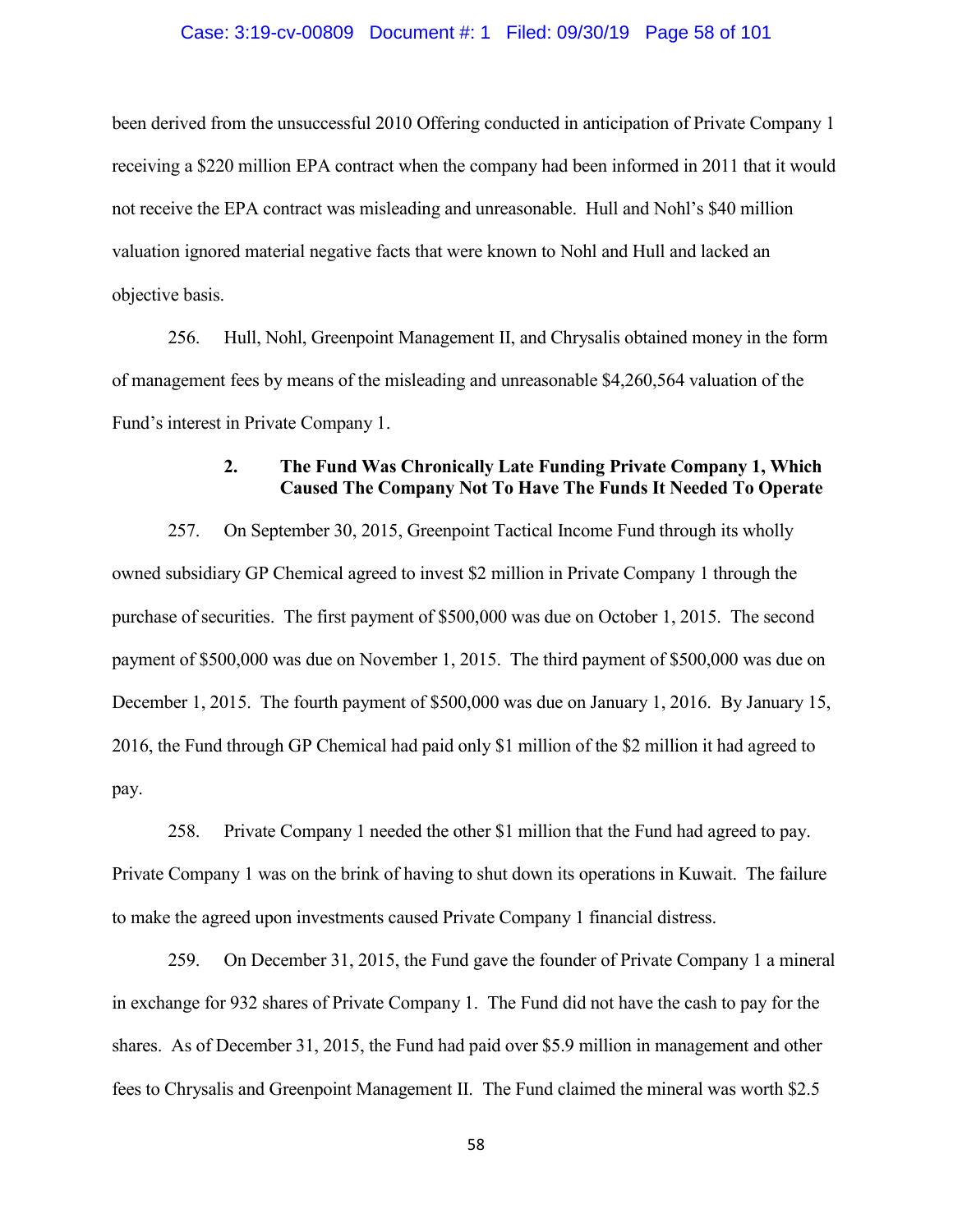#### Case: 3:19-cv-00809 Document #: 1 Filed: 09/30/19 Page 59 of 101

million. The founder of Private Company 1 has not sold the mineral so Private Company 1 never received any money for the mineral.

260. During 2016, Greenpoint Tactical Income Fund repeatedly failed to meet its funding obligations to Private Company 1.

261. In February 2016, Greenpoint Tactical Income Fund through GP Chemical purchased six option agreements to acquire additional shares of Private Company 1 for approximately \$7.6 million. GP Chemical paid \$6,000 for the option agreements. The option agreements entered into by GP Chemical on behalf of the Fund and Private Company 1 stated that time is of the essence.

262. Greenpoint Tactical Income Fund through GP Chemical agreed to exercise its options by paying for the shares of Private Company 1 on a schedule. GP Chemical's payments were consistently late and as time went on increasingly late.

263. On April 5, 2016, \$250,190.25 was due. GP Chemical did not pay the \$250,190.25 by April 5, 2016. On April 11, 2016, GP Chemical paid \$250,000.

264. On April 25, 2016, \$250,190.25 was due. GP Chemical did not pay the \$250,190.25 by April 25, 2016. On May 16, 2016, GP Chemical paid \$100,000. On May 20, 2016, GP Chemical paid \$150,190.25.

265. On May 20, 2016, \$1,000,760.50 was due. GP Chemical did not pay the \$1,000,760.50 by May 20, 2016. On May 27, 2016, GP Chemical paid \$500,000. On July 5, 2016, GP Chemical paid \$500,000.

266. On June 30, 2016, \$1,500,016.30 was due. GP Chemical did not pay the \$1,500,016.30 by June 30, 2016. On August 9, 2016, GP Chemical paid \$150,000. On August 16, 2016, GP Chemical paid \$150,000. On August 29, 2016, GP Chemical paid \$250,000. On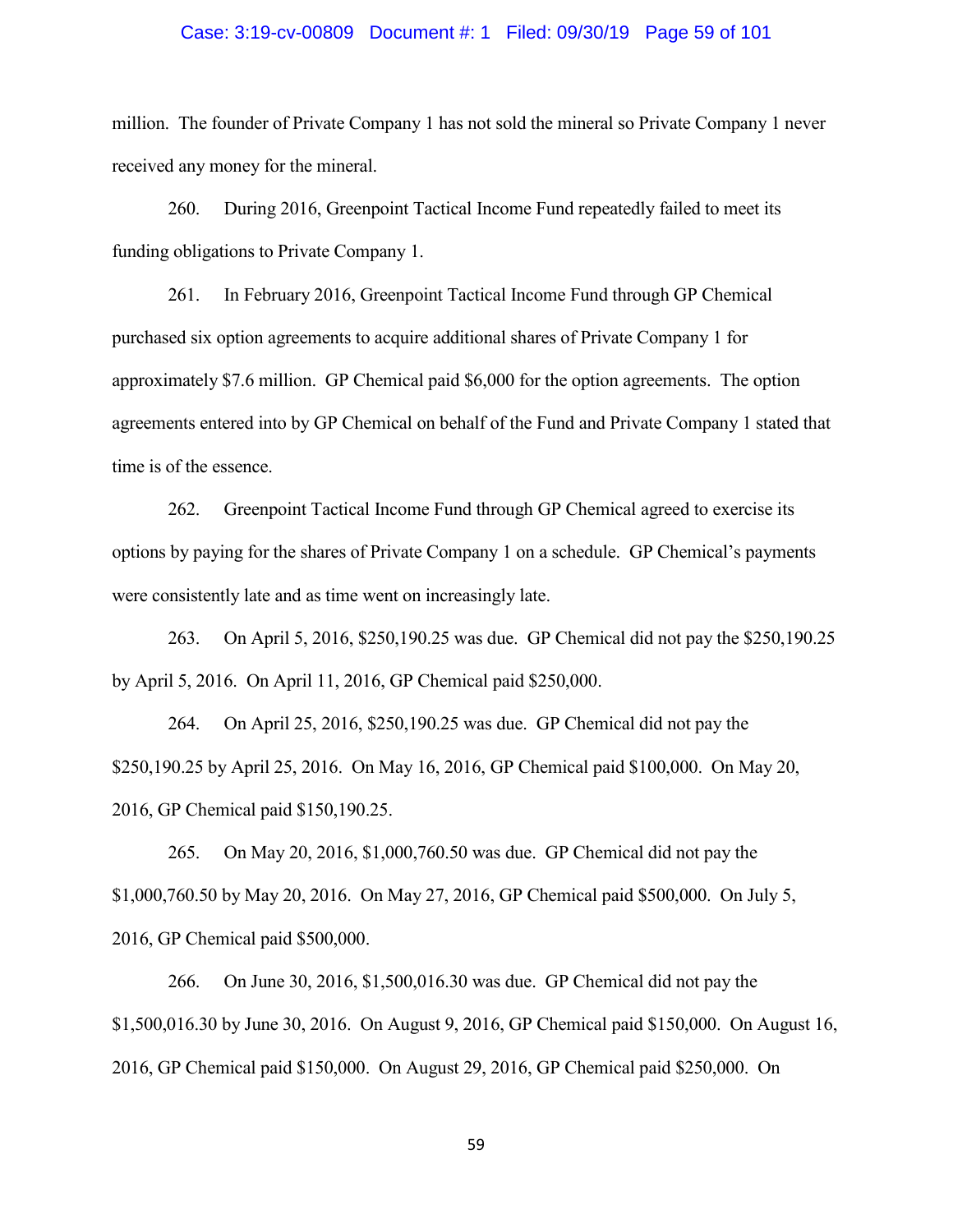September 22, 2016, GP Chemical paid \$100,000. On October 7, 2016, GP Chemical paid \$200,000. On October 21, 2016, GP Chemical paid \$100,000. On November 8, 2016, GP Chemical paid \$100,000. On November 18, 2016, GP Chemical paid \$100,000. On November 23, 2016, GP Chemical paid \$75,000. On December 8, 2016, GP Chemical paid \$300,000.

267. For a \$1,500,016.30 funding commitment that was due on June 30, 2016, Greenpoint Tactical Income Fund through GP Chemical did not finish paying the commitment until over five months after the due date.

# **3. Hull and Nohl Made False and Misleading Statements In The Fund's March 31, 2016 Financial Statements and Quarterly Valuation Report for Private Company 1**

268. Greenpoint Tactical Income Fund's financial statements for the period ended March 31, 2016 represented that the Fund's interest in Private Company 1 was valued at \$7,032,588.99.

269. Hull and Nohl through Greenpoint Management II and Chrysalis, respectively, shared authority for this valuation. Hull and Nohl's \$7,032,588.99 valuation was misleading, unreasonable, and lacked an objective basis.

270. The Fund's financial statements for the period ended March 31, 2016 were distributed to investors and used to attract new investors and new investments from existing investors in the Fund.

271. As of March 31, 2016, Greenpoint Tactical Income Fund had invested \$4,500,000 in Private Company 1, consisting of a mineral that the Fund valued at \$2.5 million and \$2,000,000 in cash.

272. For the first quarter of 2016, Hull and Nohl caused the Fund to record approximately \$1.7 million in new unrealized gains on Private Company 1's securities that GP Chemical had purchased.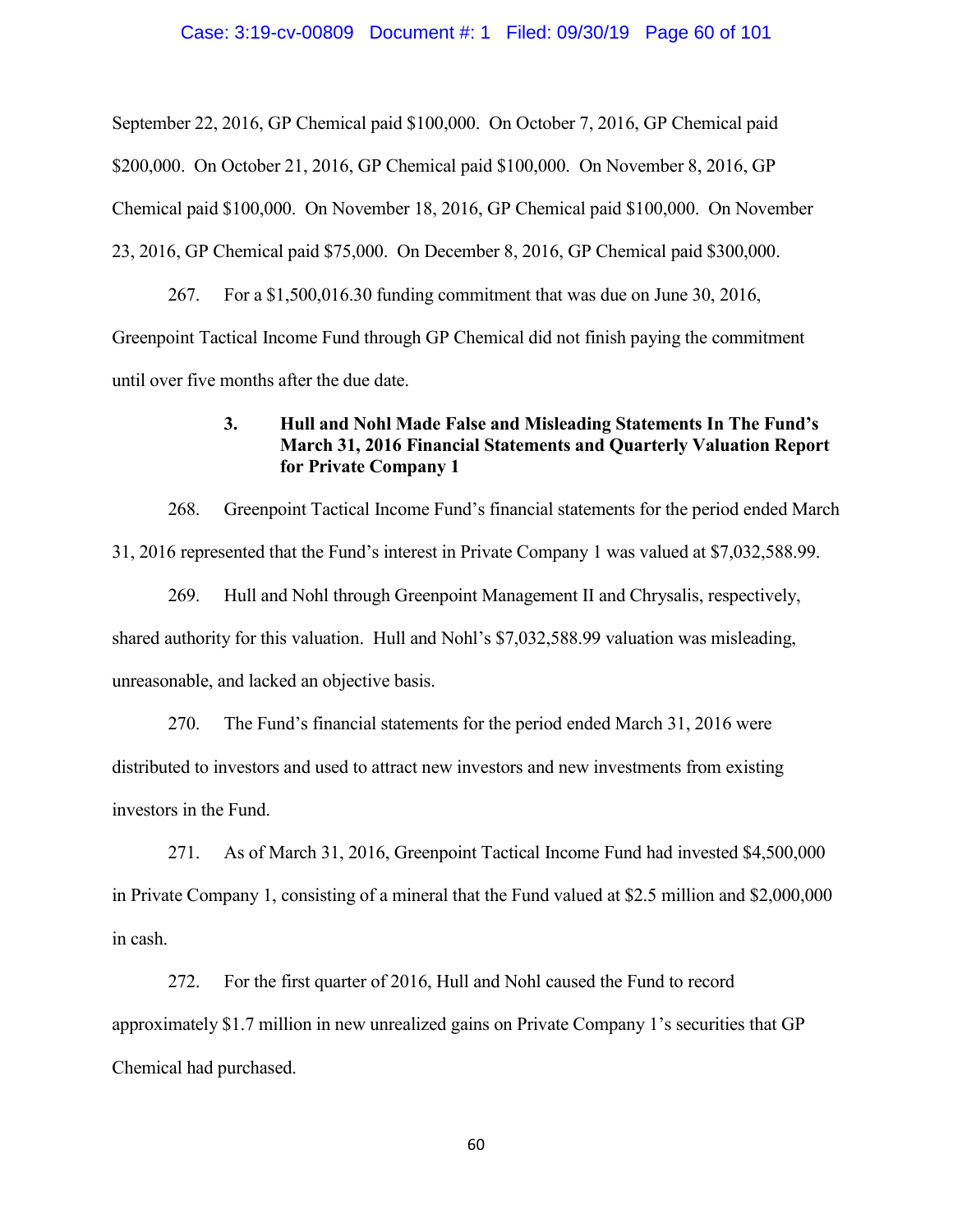#### Case: 3:19-cv-00809 Document #: 1 Filed: 09/30/19 Page 61 of 101

273. Hull and Nohl derived the \$7,032,588.99 value from the Quarterly Valuation for Private Company 1 with an evaluation effective date of March 31, 2016 ("March 31, 2016 Quarterly Valuation Report").

274. Chrysalis drafted the March 31, 2016 Quarterly Valuation Report. Hull and Nohl through Greenpoint Management II and Chrysalis, respectively, shared authority for the March 31, 2016 Quarterly Valuation Report and the valuations in the March 31, 2016 Quarterly Valuation Report.

275. The March 31, 2016 Quarterly Valuation Report was distributed to and/or made available to investors.

276. In the March 31, 2016 Quarterly Valuation Report, Hull and Nohl stated the enterprise value for Private Company 1 was \$40,390,533.06 and the investment value was \$6,033,177.25. Hull and Nohl's \$40,390,533.06 valuation of Private Company 1 as a whole and the \$6,033,177.25 valuation of the Fund's interest in the company were misleading, unreasonable, and lacked an objective basis.

277. In valuing Private Company 1 at \$40,390,533.06, Hull and Nohl ignored material negative facts that were known to Hull and Nohl.

278. In 2016, Private Company 1 was experiencing increasingly severe financial problems. It still was not being paid for the pilot program to remediate oil pollution in Kuwait. For the first quarter of 2016, Private Company 1's revenue was \$84,990 and losses were \$995,438.

279. Throughout 2016, Greenpoint Tactical Income Fund through GP Chemical was chronically late paying its funding commitments to Private Company 1.

280. Hull and Nohl in the March 31, 2016 Quarterly Valuation Report falsely and misleadingly represented: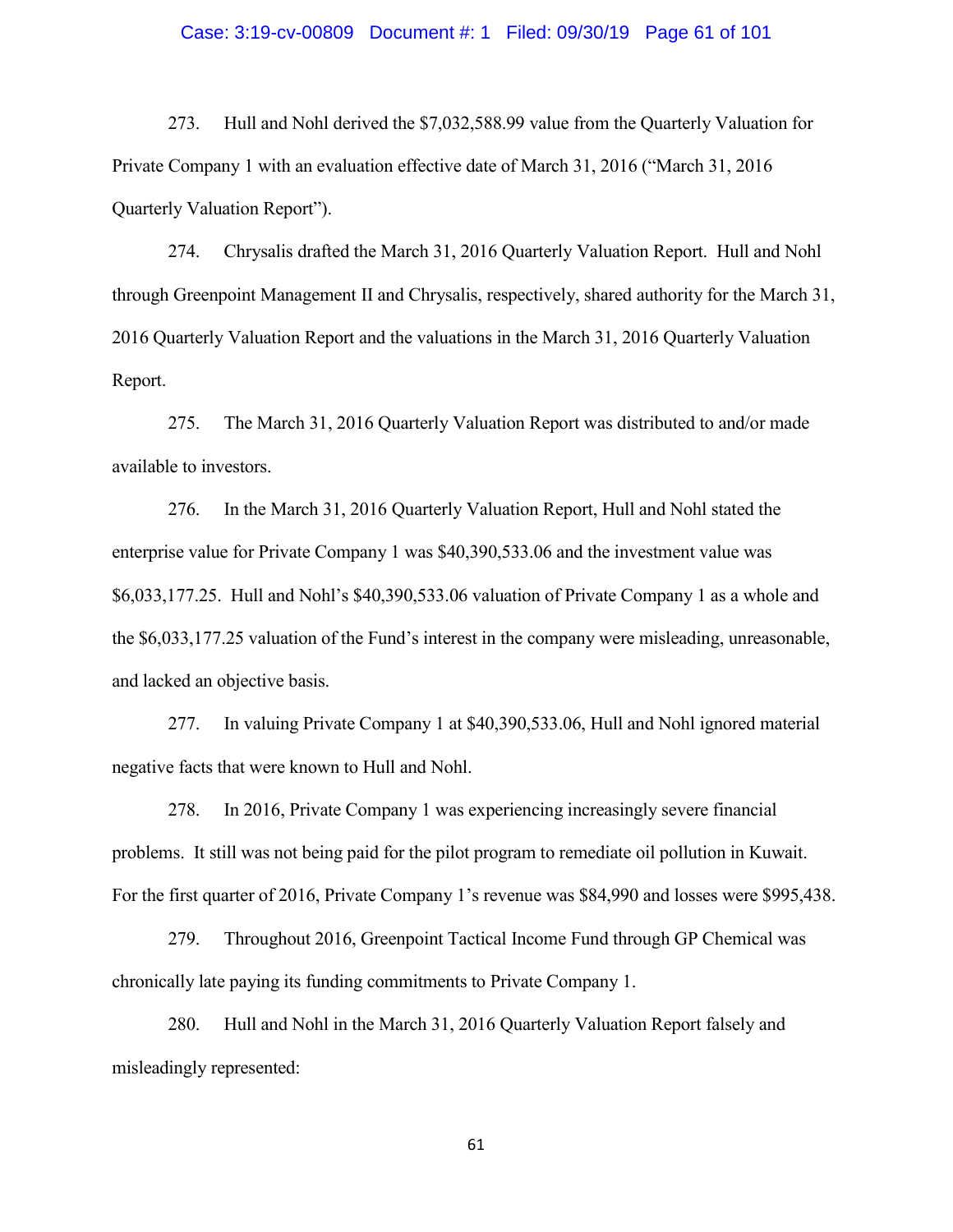## Case: 3:19-cv-00809 Document #: 1 Filed: 09/30/19 Page 62 of 101

The prior enterprise value of \$40,000,000 was established before a number of major events that positively affected enterprise value. First, the Company has become a tier 1 contractor with both [Major Energy Company] and [Foreign Government Entity]. This designation is invaluable to the Company ...

281. At the time of the March 31, 2016 Quarterly Valuation Report, Hull and Nohl knew that the \$40 million valuation was based on an unsuccessful offering in 2010 that was conducted in anticipation of Private Company 1 receiving an EPA contract for \$220 million; that Private Company 1 did not receive an EPA contract for \$220 million; and that the shares did not sell at the offering price of \$4,000 per share even when Private Company 1 anticipated receiving the \$220 million contract from the EPA. Hull and Nohl in the March 31, 2016 Quarterly Valuation Report ignored, withheld, and failed to disclose the material facts that (1) the \$40,000,000 value was based on an unsuccessful offering in 2010 that was conducted in anticipation of Private Company 1 receiving an EPA contract for \$220 million; (2) that Private Company 1 was notified in 2011 that it did not receive that EPA contract for \$220 million; and (3) the shares did not sell at the full offering price of \$4,000 per share even when Private Company 1 anticipated receiving the \$220 million contract from the EPA.

282. At the time of the March 31, 2016 Quarterly Valuation Report, Hull and Nohl knew that Private Company 1 did not have a contract with Major Energy Company and had not been paid any money by Major Energy Company. Hull and Nohl in the March 31, 2016 Quarterly Valuation Report ignored, withheld, and failed to disclose the material facts that as of March 31, 2016, Private Company 1 did not have a contract with Major Energy Company and had not been paid any money by Major Energy Company.

283. At the time of the March 31, 2016 Quarterly Valuation Report, Hull and Nohl knew that Private Company 1 did not have a contract with Foreign Government Entity and had not been paid any money by Foreign Government Entity. Hull and Nohl in the March 31, 2016 Quarterly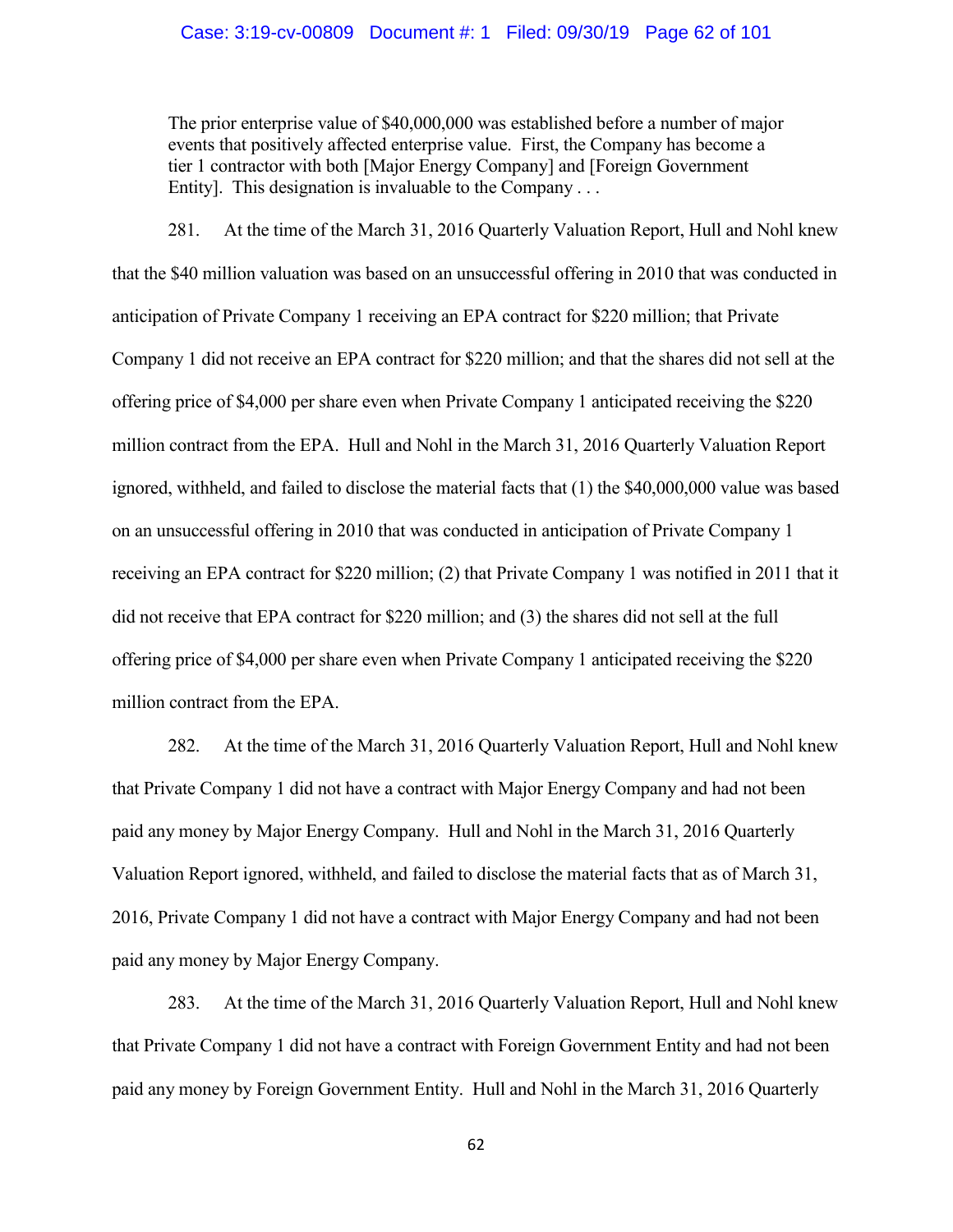#### Case: 3:19-cv-00809 Document #: 1 Filed: 09/30/19 Page 63 of 101

Valuation Report ignored, withheld, and failed to disclose the material fact that as of March 31, 2016, Private Company 1 did not have a contract with and had not been paid any money by Foreign Government Entity.

284. Hull and Nohl in the March 31, 2016 Quarterly Valuation Report falsely and misleading represented that the "two cleaning plants being used" in Kuwait and "presently each have a capacity of 60+ tons of sand/hour or 360,000 tons per year." By March 31, 2016, Hull and Nohl knew that only one plant was operating and that plaint was not meeting the mandated performance standards.

285. Hull and Nohl in the March 31, 2016 Quarterly Valuation Report falsely and misleading represented that "[p]ending continued success running the second [Foreign Government Entity] pilot in Kuwait we anticipate bidding on and winning a significant portion of; A. the SEED 2 [Foreign Government Entity] initiative at mid year with the potential to generate revenue of \$25mm/year for three years B. KERP (United Nations Funded) initiative in Q3 with potential to generate revenue as high as \$75mm/year for 5 years." As of March 31, 2016, Nohl and Hull knew that Private Company 1 was not having "continued success running" the pilot program. Hull and Nohl knew only one of two plants was operating and that plant was not meeting the performance standards. Despite knowing these material facts, in the March 31, 2016 Quarterly Valuation Report, Hull and Nohl ignored, withheld, and failed to disclose any of these material facts.

286. Hull and Nohl in the March 31, 2016 Quarterly Valuation Report falsely and misleading represented:

To maximize the advantage of the Fund's position, the Fund is acquiring newly issued non-dilutive units with which money [Private Company 1] is paying for the construction of the equipment necessary to meet the obligations of the [Foreign Government Entity] and other contracts. It is the aim of the Fund to acquire in total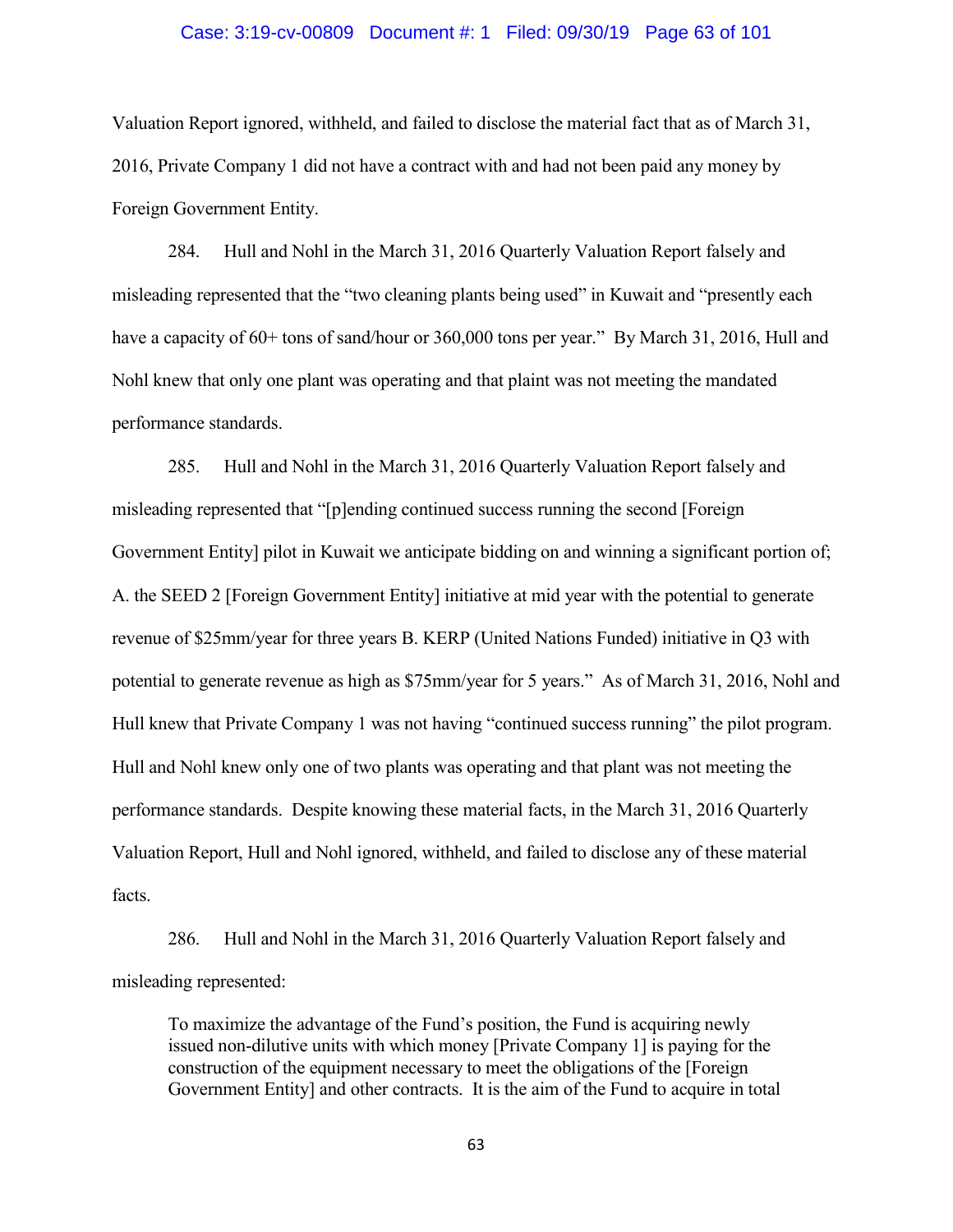between 30% and 45% of all [Private Company 1] units within the next 12 months. The intent is that this convertible debt financing serve as a means to [Private Company 1] reaching its objectives while at the same time increasing revenue for a near term exit for the Fund. When complete, the Fund will sell its full interest in [Private Company 1] to the Greenpoint Green Fund (GGF) which is currently in final document preparation. . . . At the time of the sale of the [Greenpoint Tactical Income Fund's] interest to the GGF, we expect the sale price to be between \$85MM \$100mm and \$110 MM \$140mm. Thus, provided all parties working toward this end are successful, the [Greenpoint Tactical Income Fund] will exit with net proceeds between \$31.25MM and \$48MM within the next 12 months.

287. At the time of the March 31, 2016 Quarterly Valuation Report, Hull and Nohl knew

that Greenpoint Tactical Income Fund through GP Chemical had not timely or completely paid the funding commitments to Private Company 1 in order to acquire more securities of Private Company 1; Private Company 1 needed money to operate; and Private Company 1 could not perform its remediation contracts without the Fund paying its funding commitments. Despite knowing these material facts, in the March 31, 2016 Quarterly Valuation Report, Hull and Nohl ignored, withheld, and failed to disclose any of these material facts.

288. Hull, Nohl, Greenpoint Management II, and Chrysalis obtained money in the form of management fees by means of the unreasonable and misleading \$7,032,588.99 valuation of the Fund's interest in Private Company 1.

# **4. Hull and Nohl Made False and Misleading Statements In The Fund's June 30, 2016 Financial Statements and the Quarterly Valuation Report for Private Company 1**

289. Greenpoint Tactical Income Fund's financial statements for the period ended June 30, 2016 represented that the Fund's interest in Private Company 1 was valued at \$12,637,747.71.

290. Hull and Nohl through Greenpoint Management II and Chrysalis, respectively, shared authority for the valuation. Hull and Nohl's \$12,637,747.71 valuation was misleading, unreasonable, and lacked an objective basis.

291. The Fund's financial statements for the period ended June 30, 2016 were distributed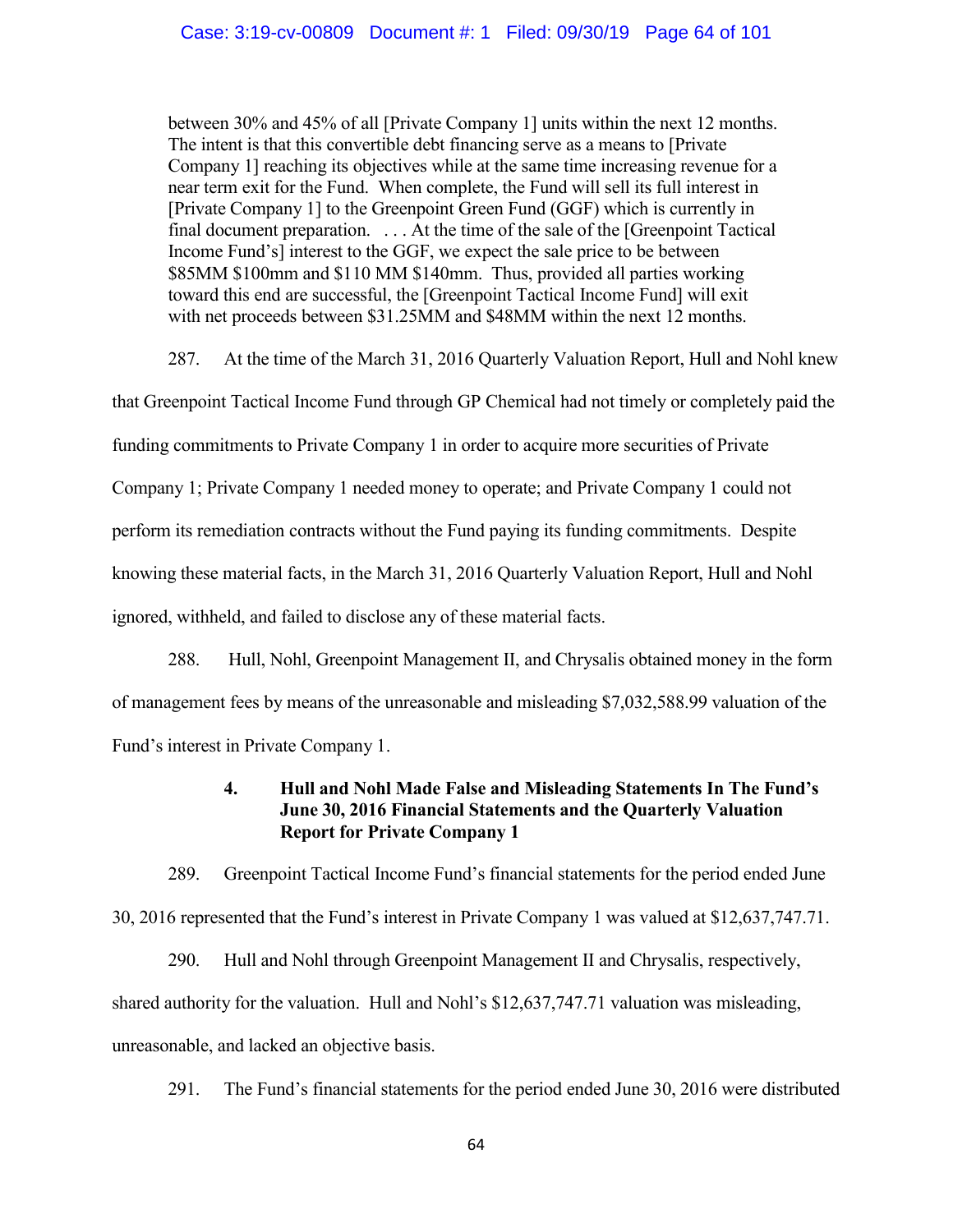#### Case: 3:19-cv-00809 Document #: 1 Filed: 09/30/19 Page 65 of 101

to investors and used to attract new investors and new investments from existing investors in the Fund.

292. For the second quarter of 2016, Hull and Nohl caused the Fund to record approximately \$1.867 million in new unrealized gains on Private Company 1's securities that GP Chemical had purchased.

293. Hull and Nohl derived the \$12,637,747.71 valuation from the Quarterly Valuation for Private Company 1 with an evaluation effective date of June 30, 2016 ("June 30, 2016 Quarterly Valuation Report").

294. Chrysalis drafted the June 30, 2016 Quarterly Valuation Report. Hull and Nohl through Greenpoint Management II and Chrysalis, respectively, shared authority for the June 30, 2016 Quarterly Valuation Report and the valuations in the report. Hull and Nohl in the June 30, 2016 Quarterly Valuation Report stated the enterprise value for Private Company 1 was \$41,501,140.50 and the investment value was \$12,000,767.71.

295. The June 30, 2016 Quarterly Valuation Report was distributed to and/or made available to investors.

296. Hull and Nohl's \$41,501,140.50 valuation of the company as a whole and the \$12,000,767.71 valuation of the Fund's interest in Private Company 1 were misleading, unreasonable, and lacked an objective basis.

297. In valuing Private Company 1 at \$41,501,140.50, Nohl and Hull ignored material negative facts that were known to Nohl and Hull.

298. In the second quarter of 2016, Private Company 1 was still experiencing severe financial problems. It still was not being paid for the pilot program to remediate oil pollution in Kuwait. Its revenue for the first two quarters of 2016 was \$430,049. Private Company 1 had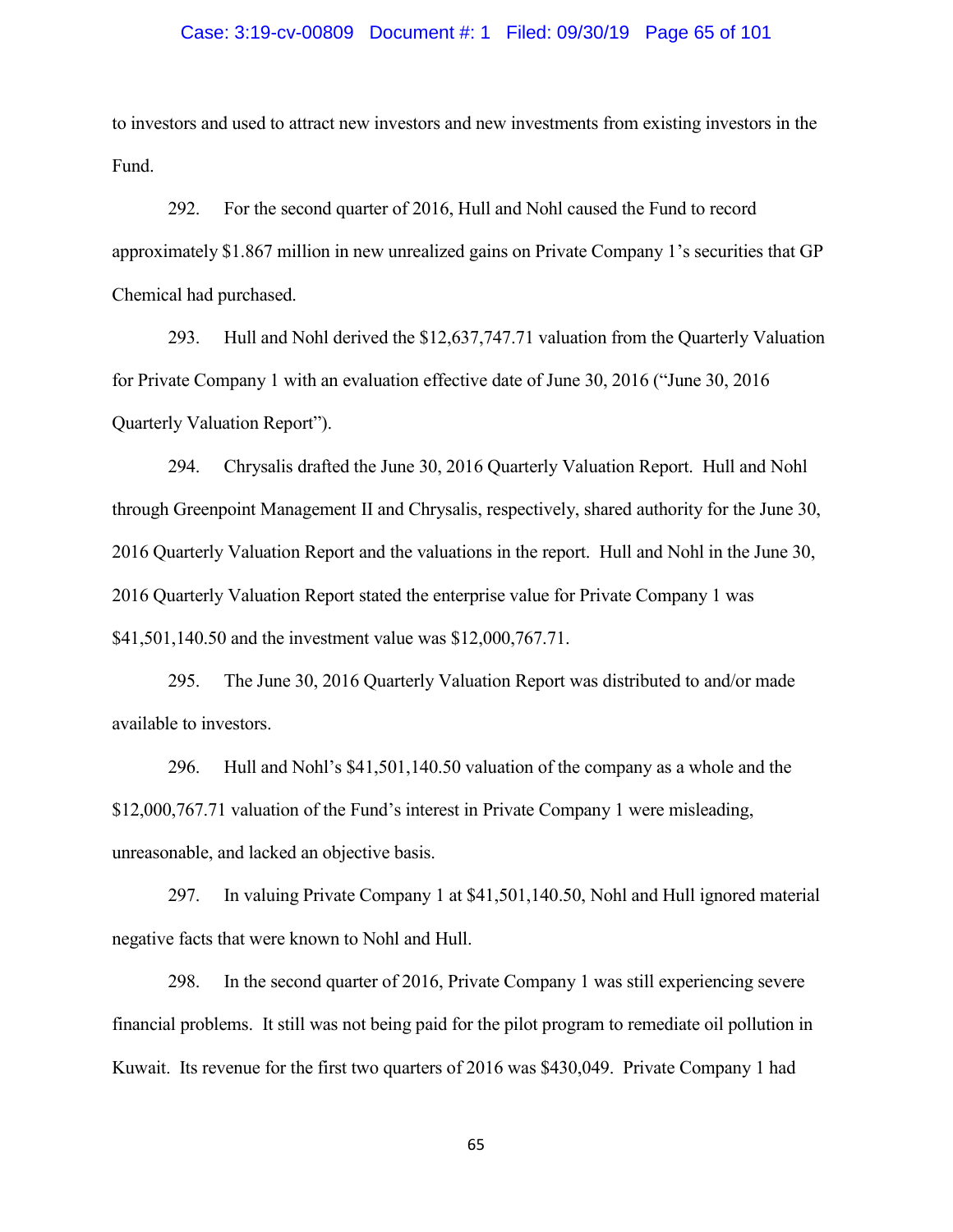### Case: 3:19-cv-00809 Document #: 1 Filed: 09/30/19 Page 66 of 101

\$1,361,719 in losses for the first two quarters of 2016. Hull and Nohl knew these facts.

299. Throughout 2016, Greenpoint Tactical Income Fund through GP Chemical was

chronically late paying its funding commitments to Private Company 1.

300. Hull and Nohl in the June 30, 2016 Quarterly Valuation Report falsely and

misleadingly represented:

In addition, the Company has strengthened its position [sic] a tier 1 contractor with both [Major Energy Company] and [Foreign Government Entity] and has been repeatedly singled-out as the best available technology for their remediation challenges. This designation is invaluable to the Company as it possesses the number one proven solution (per [Foreign Government Entity] decree) to cleaning up the Kuwaiti oil fields environmental disaster for which \$4 billion USD are already sequestered.

301. At the time of the June 30, 2016 Quarterly Valuation Report, Hull and Nohl knew that Private Company 1 did not have a contract with Major Energy Company and had not been paid any money by Major Energy Company. Hull and Nohl in the June 30, 2016 Quarterly Valuation Report ignored, withheld, and failed to disclose the material facts that as of June 30, 2016, Private Company 1 did not have a contract with Major Energy Company and had not been paid any money by Major Energy Company.

302. At the time of the June 30, 2016 Quarterly Valuation Report, Nohl and Hull knew that Private Company 1 did not have a contract with Foreign Government Entity and had not been paid any money by Foreign Government Entity. Hull and Nohl in the June 30, 2016 Quarterly Valuation Report ignored, withheld, and failed to disclose the material facts that as of June 30, 2016, Private Company 1 did not have a contract with Foreign Government Entity and had not been paid any money by Foreign Government Entity.

303. Hull and Nohl in the June 30, 2016 Quarterly Valuation Report falsely and misleadingly represented: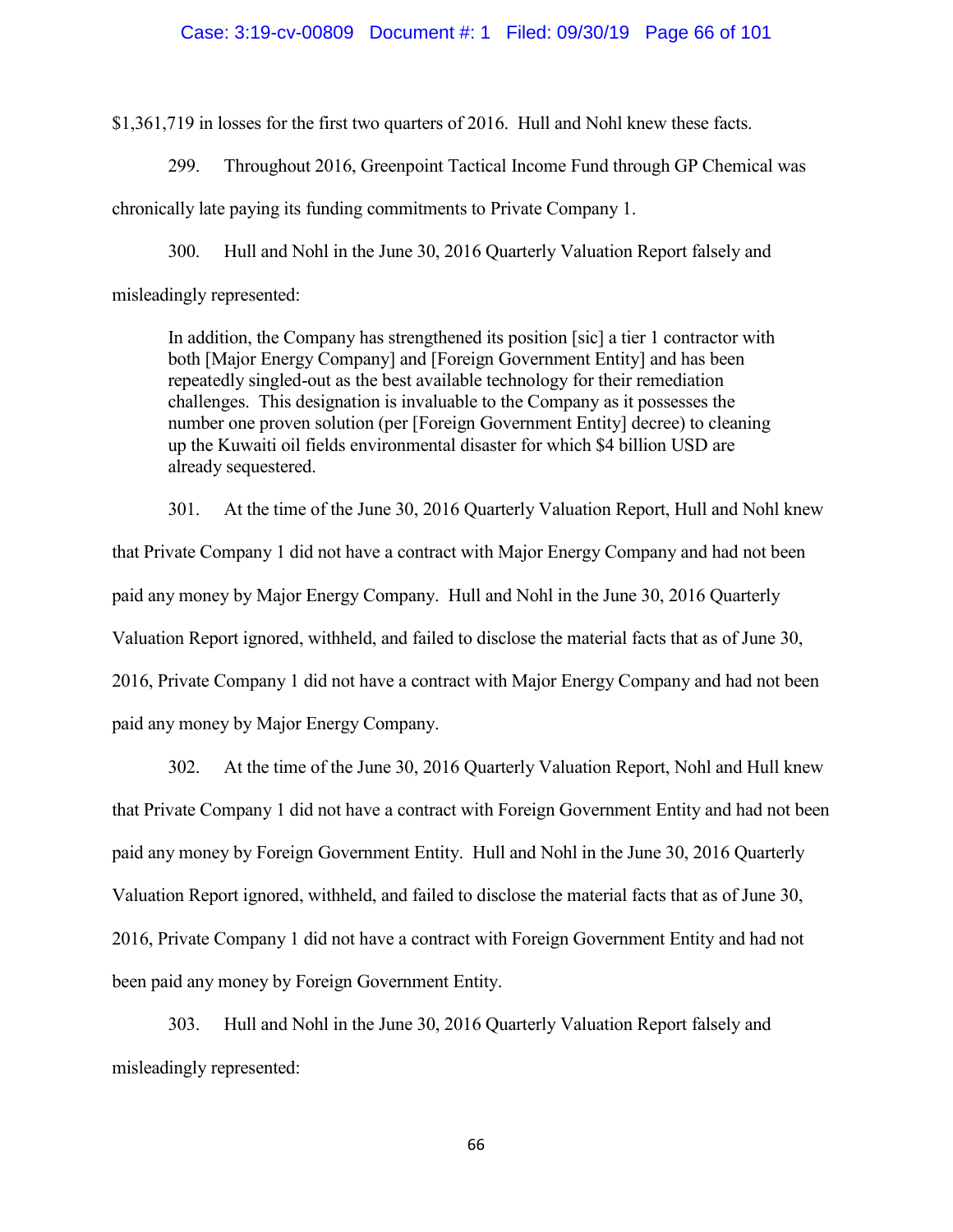To maximize the advantage of the Fund's position, the Fund is acquiring newly issued non-dilutive units with which money [Private Company 1] is paying for the construction of the equipment necessary to meet the obligations of the [Foreign Government Entity] and other contracts. It is the aim of the Fund to acquire in total between 30% and 45% of all [Private Company 1] units within the next 12 months. The intent is that this convertible debt financing serve as a means to [Private Company 1] reaching its objectives while at the same time increasing revenue for a near term exit for the Fund. When complete, the Fund will sell its full interest in [Private Company 1] to the Greenpoint Green Fund (GGF). . . . At the time of the sale of the [Greenpoint Tactical Income Fund's] interest to the GGF, we expect the sale price to be between \$85MM \$100mm and \$110 MM \$140mm. Thus, provided all parties working toward this end are successful, the [Greenpoint Tactical Income Fund] will exit with net proceeds between \$31.25MM and \$48MM within the next 12 months.

304. At the time of the June 30, 2016 Quarterly Valuation Report, Hull and knew that Greenpoint Tactical Income Fund through GP Chemical had not timely or completely paid the funding commitments to Private Company 1 in order to acquire more securities of Private Company 1; Private Company 1 needed money to operate; and Private Company 1 could not perform its remediation contracts without the Fund timely and completely paying its funding commitments. Despite knowing these material facts, in the June 30, 2016 Quarterly Valuation Report, Hull and Nohl ignored, withheld, and failed to disclose any of these material facts.

305. Hull and Nohl in the June 30, 2016 Quarterly Valuation Report falsely and misleadingly represented that "[s]ince units are still being sold via private sales of the Company with an enterprise value of \$41.50mm, that value is contemporaneously [sic] by many sales events." At the time of the June 30, 2016 Quarterly Valuation Report, Hull and Nohl knew that no other private sales of Private Company 1's securities (other than to GP Chemical) had been made in 2016, let alone at an enterprise value of \$41.5 million.

306. Hull, Nohl, and their entities obtained money in the form of management fees by means of the unreasonable and misleading \$12,637,747.71 valuation of the Fund's interest in Private Company 1.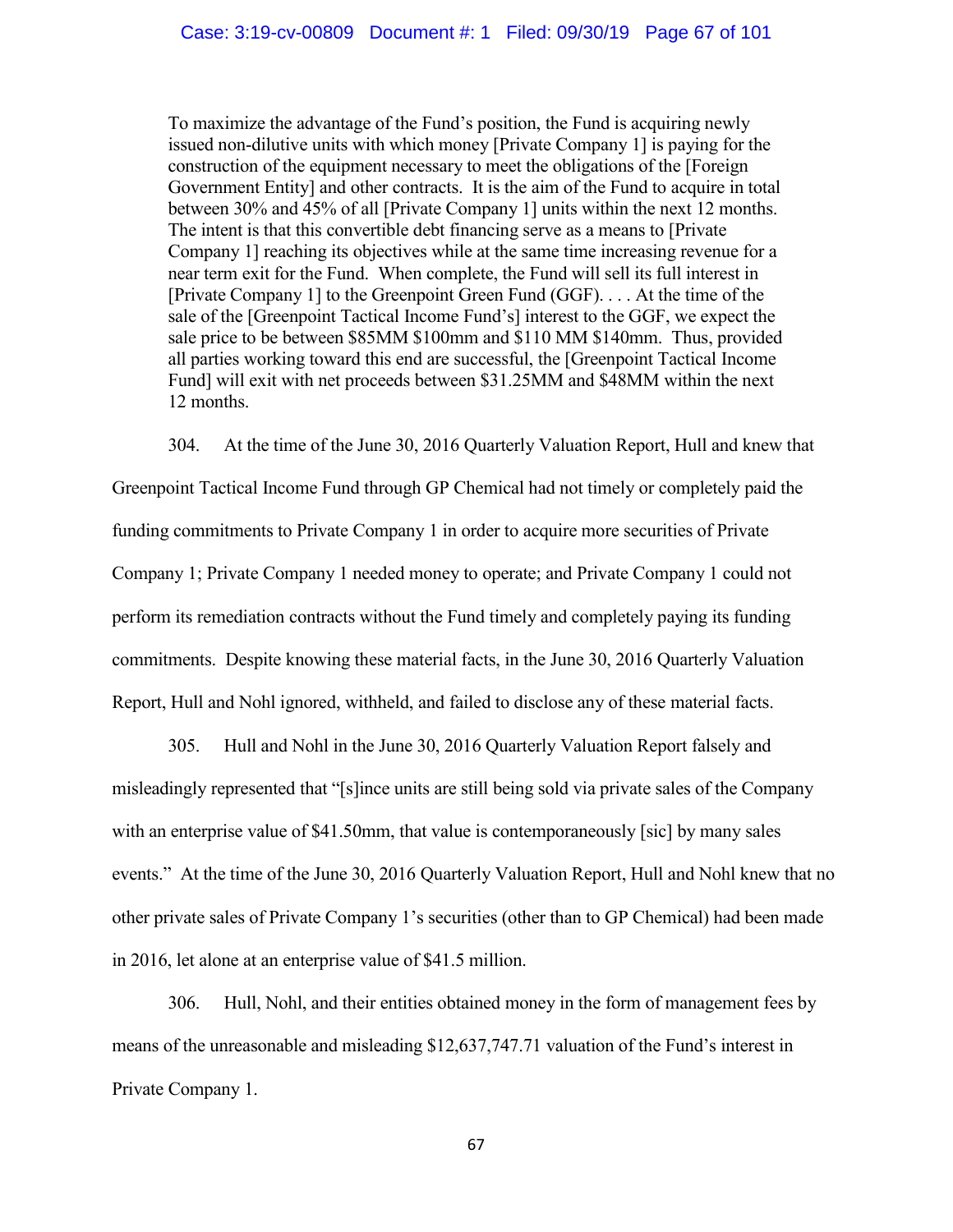**5. The Fund Continued to be Chronically Late Funding Private Company 1, Which Caused The Company Not To Have The Funds It Needed To Operate**

307. The Fund through GP Chemical continued to be late providing the agreed upon funding to Private Company 1. The funding commitments were paid in small, irregular installments. Private Company 1 needed the money the Fund had agreed to pay in order to fund its operations. On September 30, 2016, \$1,374,077.90 was due. The Fund through GP Chemical did not begin paying the September 30, 2016 commitment until almost three months after it was due. The Fund through GP Chemical made the following late and small payments:

- On December 23, 2016, \$100,000 was paid.
- On January 9, 2017, \$300,000 was paid.
- On January 12, 2017, \$200,000 was paid.
- On February 10, 2017, \$250,000 was paid.
- On February 13, 2017, \$250,000 was paid.
- On April 12, 2017, \$30,000 was paid.
- On January 3, 2018, \$20,000 was paid.
- On April 19, 2018, \$300,000 was paid.

308. For a \$1,374,077.90 funding commitment that was due on September 30, 2016, GP

Chemical did not finish paying the commitment until over 18 months after the due date.

309. Private Company 1's management regularly complained to Nohl about the late,

irregular, and incomplete payments.

# **6. Nohl And Hull Made False and Misleading Statements In The Fund's September 30, 2016 Financial Statements and Quarterly Valuation Report for Private Company 1**

310. Greenpoint Tactical Income Fund's financial statements for the period ended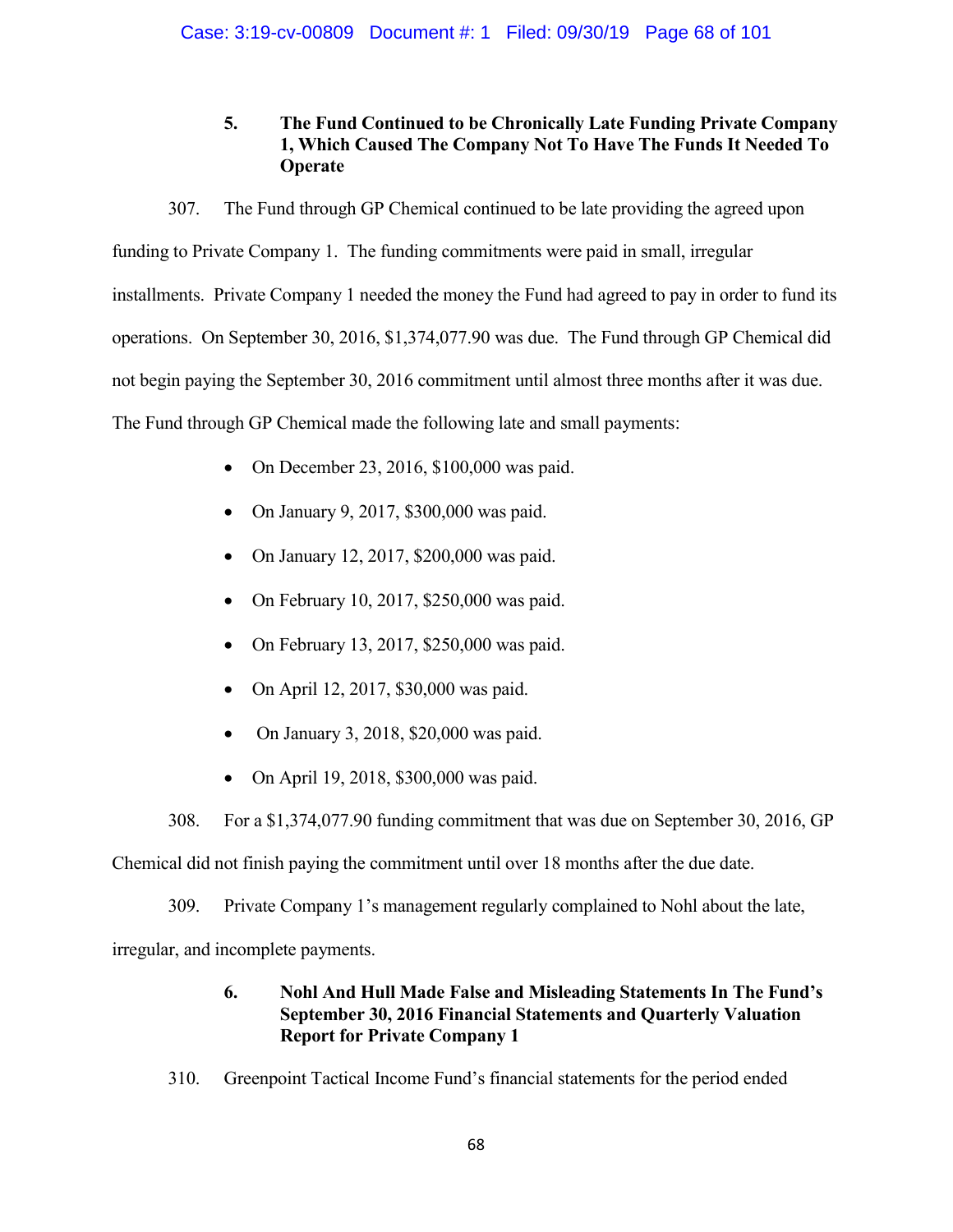#### Case: 3:19-cv-00809 Document #: 1 Filed: 09/30/19 Page 69 of 101

September 30, 2016 represented that the Fund's interest in Private Company 1 was valued at \$14,112,200.19. Hull and Nohl through Greenpoint Management II and Chrysalis, respectively, shared authority for the valuation. Hull and Nohl's \$14,112,200.19 valuation was misleading, unreasonable, and lacked an objective basis.

311. The Fund's financial statements for the period ended September 30, 2016 were distributed to investors and used to attract new investors and new investments from existing investors in the Fund.

312. As of September 30, 2016, Greenpoint Tactical Income Fund's paid in capital was \$6,650,190.25 including a mineral the Fund valued at \$2.5 million.

313. For the third quarter of 2016, Hull and Nohl caused the Fund to record approximately \$820,000 in new unrealized gains on Private Company 1's securities that GP Chemical had purchased.

314. Hull and Nohl derived the \$14,112,200.19 valuation from the Quarterly Valuation for Private Company 1 with an evaluation effective date of September 30, 2016 ("September 30, 2016 Quarterly Valuation Report").

315. Chrysalis authored the September 30, 2016 Quarterly Valuation Report. Nohl validated the September 30, 2016 Quarterly Valuation Report and the valuations. On October 28, 2016, Nohl certified the September 30, 2016 Quarterly Valuation Report stating, "[t]his report has been made according to all of the knowledge known to me at the time without omission and to the best of my ability."

316. Nohl also represented that "[t]his report is written for internal purposes to communicate and coordinate with management, staff and members, information considered relevant by the authors, editors and/or managing members at the time of this document's creation."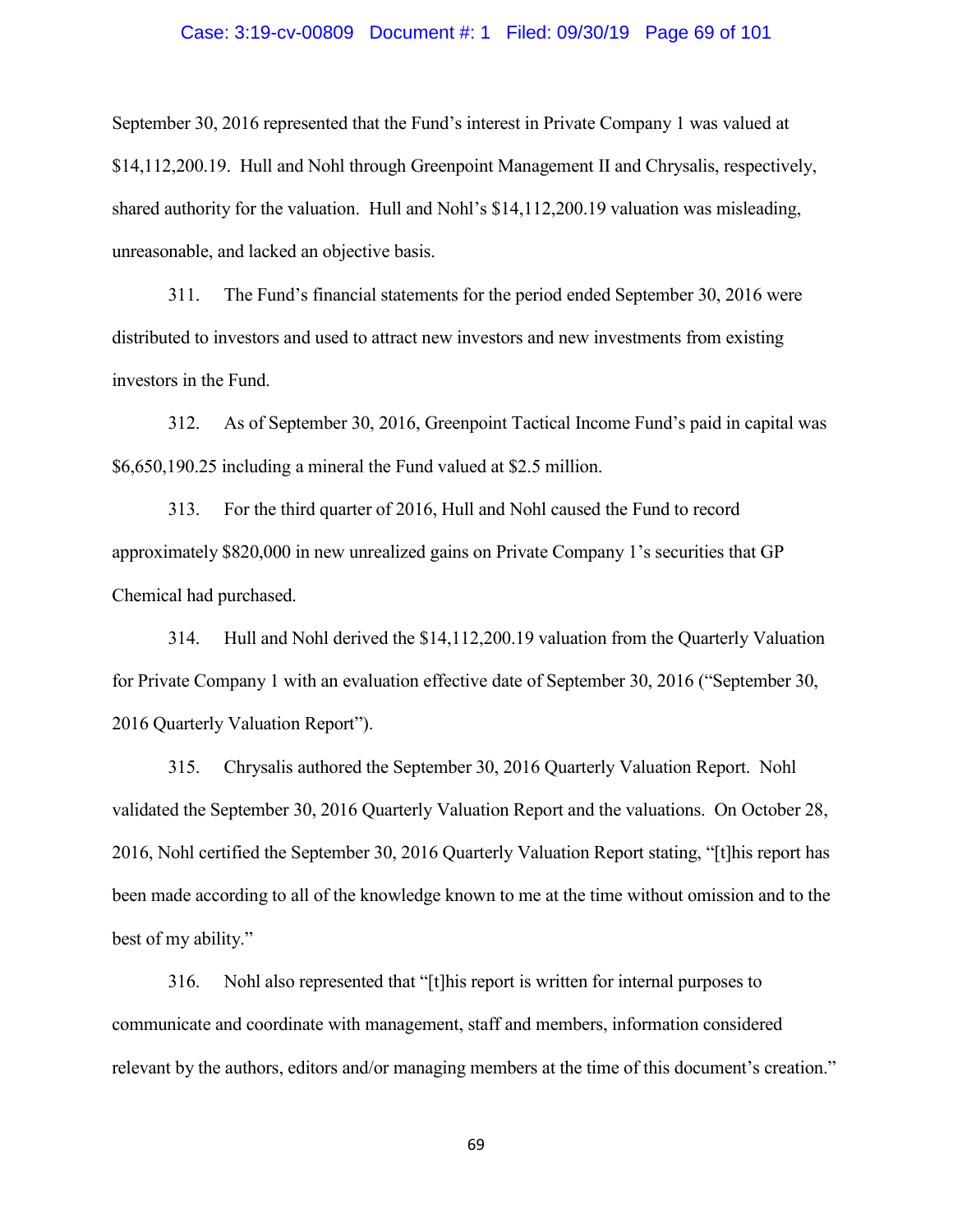### Case: 3:19-cv-00809 Document #: 1 Filed: 09/30/19 Page 70 of 101

317. In Nohl's Validator Commentary for the September 30, 2016 Quarterly Valuation Report, with respect to Private Company 1 he stated, "[t]his allowed us to restructure the Board of Directors where we hold 3 of the 6 seats."

318. The September 30, 2016 Quarterly Valuation Report was distributed to and/or made available to investors.

319. In the September 30, 2016 Quarterly Valuation Report, Hull and Nohl stated the enterprise value for Private Company 1 was \$42,150,190.00 and the period investment value was \$11,258,832.92. Hull and Nohl through Greenpoint Management II and Chrysalis, respectively, shared authority for the September 30, 2016 Quarterly Valuation Report, the \$42,150,190.00 valuation of Private Company 1 as a whole, and the \$11,258,832.92 valuation of the Fund's interest in the company. Hull and Nohl's valuations were misleading, unreasonable, and lacked an objective basis.

320. In valuing Private Company 1 at \$42,150,190.00, Nohl and Hull ignored material negative facts that were known to Nohl and Hull.

321. In the third quarter of 2016, Private Company 1 was still experiencing severe financial problems. It still was not being paid for the pilot program to remediate oil pollution in Kuwait. Its revenue through the third quarter of 2016 was \$565,615. Private Company 1 had \$1,516,022 in losses through the third quarter of 2016. Hull and Nohl knew these facts.

322. Throughout 2016, Greenpoint Tactical Income Fund through GP Chemical was chronically late paying its funding commitments to Private Company 1.

323. Hull and Nohl in the September 30, 2016 Quarterly Valuation Report falsely and misleadingly represented:

In addition, despite running over 5 months late with the start-up of plant 2 the Company has strengthened its position as a tier 1 contractor with both [Major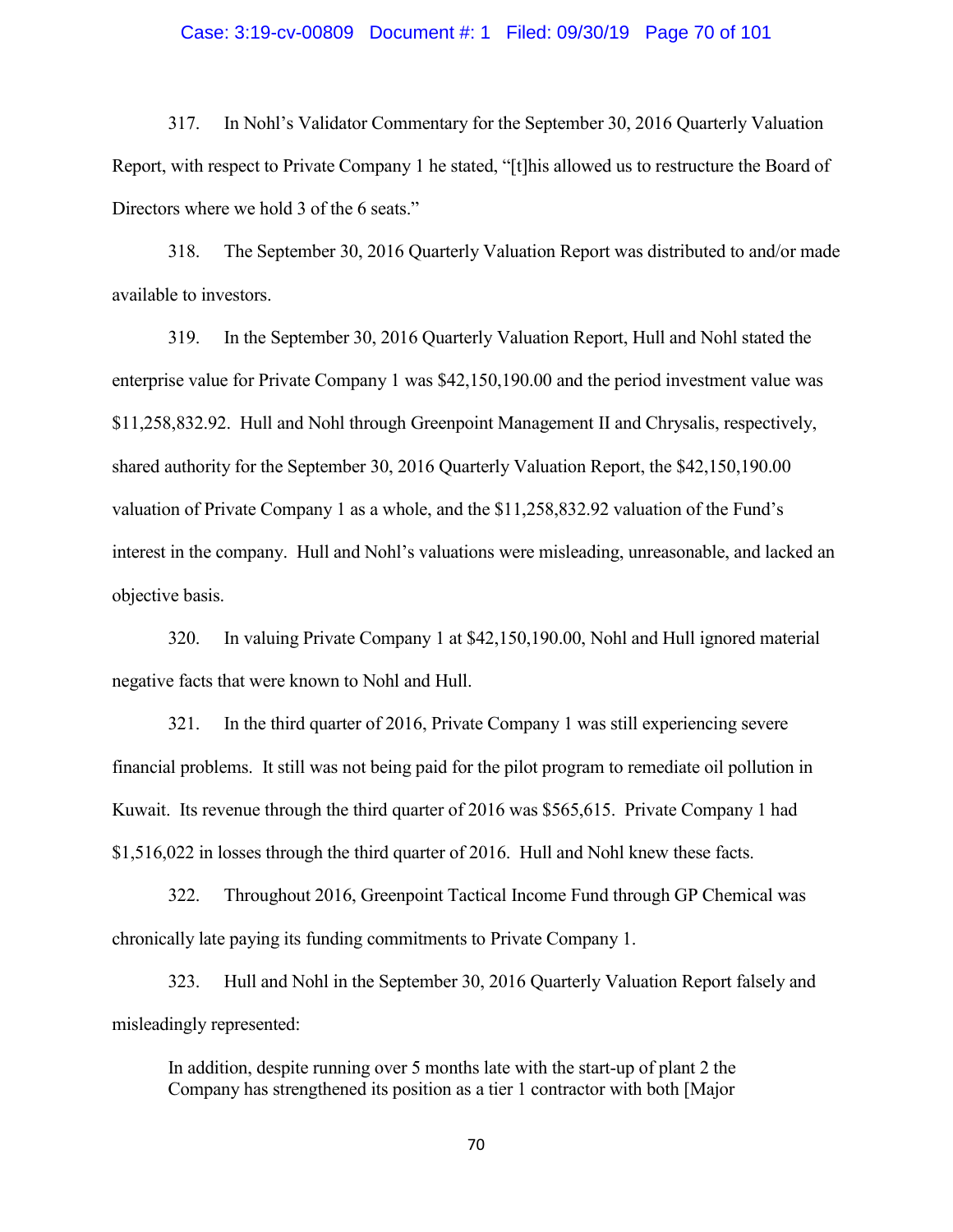## Case: 3:19-cv-00809 Document #: 1 Filed: 09/30/19 Page 71 of 101

Energy Company] and [Foreign Government Entity] and has been repeatedly singled-out as the best available technology for their remediation challenges. This designation is invaluable to the Company as it possesses the number one proven solution (per [Foreign Government Entity] decree) for cleaning up the Kuwaiti oil fields environmental disaster for which \$3 billion USD are already sequestered by the United Nations.

324. At the time of the September 30, 2016 Quarterly Valuation Report, Hull and Nohl knew that Private Company 1 did not have a contract with Major Energy Company and had not been paid any money by Major Energy Company. Hull and Nohl in the September 30 2016 Quarterly Valuation Report ignored, withheld, and failed to disclose the material facts that as of September 30, 2016, Private Company 1 did not have a contract with Major Energy Company and had not been paid any money by Major Energy Company.

325. At the time of the September 30, 2016 Quarterly Valuation Report, Nohl and Hull knew that Private Company 1 did not have a contract with Foreign Government Entity and had not been paid any money by Foreign Government Entity. Hull and Nohl in the September 30 2016 Quarterly Valuation Report ignored, withheld, and failed to disclose the material facts that as of September 30, 2016, Private Company 1 did not have a contract with and had not been paid any money by Foreign Government Entity.

326. Hull and Nohl in the September 30, 2016 Quarterly Valuation Report falsely and misleadingly represented:

To maximize the advantage of the Fund's position, the Fund's first \$2.0mm investment was in newly issued non-dilutive units with which money [Private Company 1] was and is paying for the construction of the equipment necessary to meet the obligations of the [Foreign Government Entity] and other contracts. It is the aim of the Fund to acquire in excess of 40% of all [Private Company 1] units within the next 12 months. When complete, the Fund will sell its full interest in [Private Company 1] to the GreenPoint Green Fund (GGF). The GGF is the vehicle by which the core [Private Company 1] technologies will be spun off into subsidiaries and capitalized. At the time of the sale of the [Greenpoint Tactical] Income Fund's] interest to the GGF, we expect the sale price to be between \$85MM \$100mm and \$110 MM - \$140mm. Thus, provided all parties working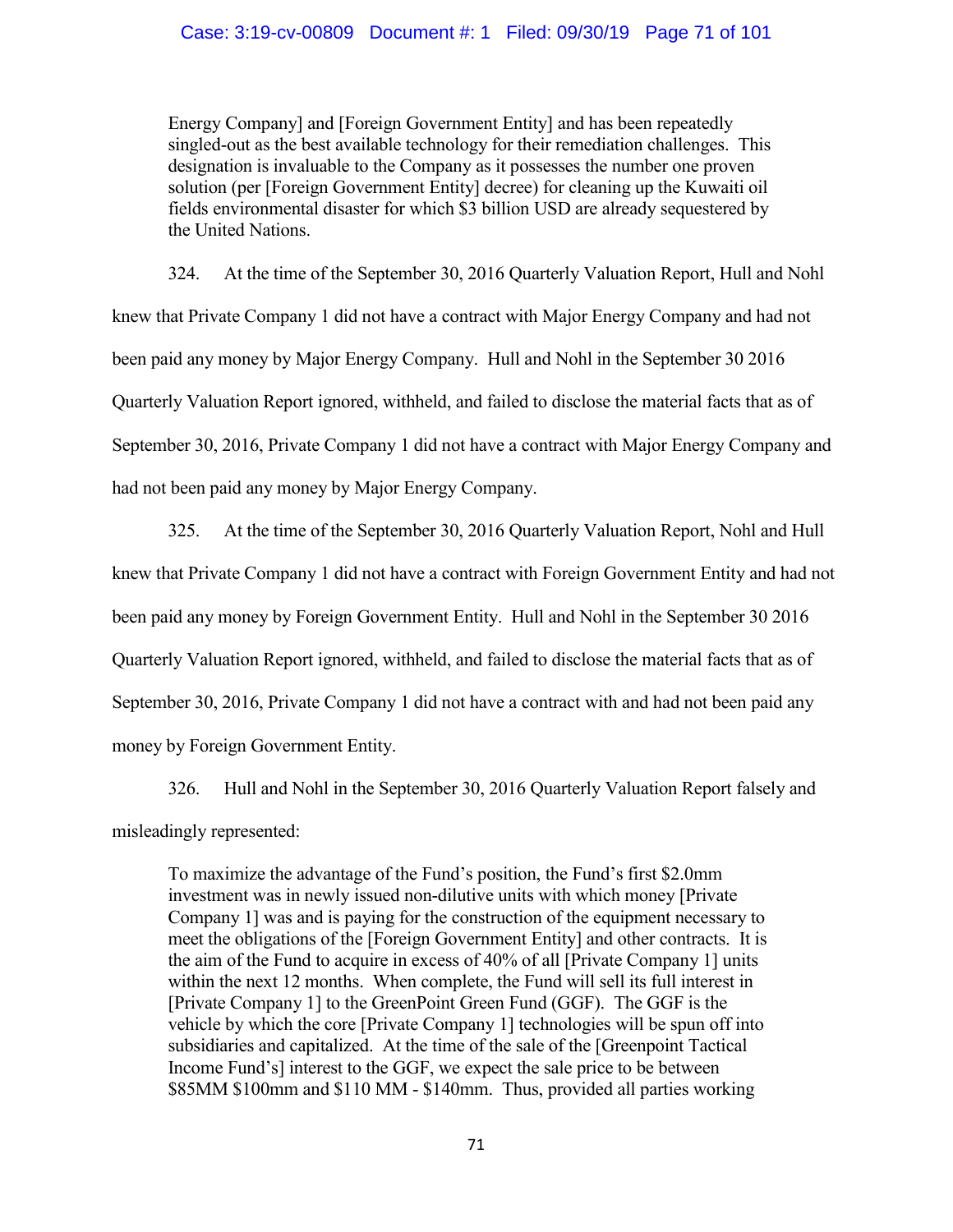### Case: 3:19-cv-00809 Document #: 1 Filed: 09/30/19 Page 72 of 101

toward this end are successful, the [Greenpoint Tactical Income Fund] will exit with net proceeds between \$31.25MM and \$48MM within the next 12 months. The likelihood of these events coming to pass is boosted by the pre-commitment of capital in an amount exceeding \$50MM for the GGF . . .

327. At the time of the September 30, 2016 Quarterly Valuation Report, Hull and Nohl knew that Greenpoint Tactical Income Fund through GP Chemical had not timely or completely paid the funding commitments to Private Company 1 in order to acquire more securities of Private Company 1; Private Company 1 needed the money to operate; and Private Company 1 could not perform its remediation contracts without the Fund timely and completely paying its funding commitments. Despite knowing these material facts, in the September 30, 2016 Quarterly Valuation Report, Hull and Nohl ignored, withheld, and failed to disclose any of these material facts.

328. Hull and Nohl in the September 30, 2016 Quarterly Valuation Report falsely and misleadingly represent that "[s]ince units are still being sold via private sales of the Company with an enterprise value of \$41.50mm, that value is contemporaneously confirmed by many sales events." At the time of the September 30, 2016 Quarterly Valuation Report, Hull and Nohl knew that no other private sales of Private Company 1's securities (other than to GP Chemical) had been made in 2016, let alone at an enterprise value of \$41.5 million.

329. Hull, Nohl, and their entities obtained money in the form of management fees by means of the unreasonable and misleading \$11,258,832.92 valuation of the Fund's interest in Private Company 1.

# **7. Hull and Nohl Made Misleading Statements In The Fund's December 31, 2016 Financial Statements and Quarterly Valuation for Private Company 1**

330. Greenpoint Tactical Income Fund's financial statements as of and for the year ended December 31, 2016 represented that the Fund's interest in Private Company 1 was valued at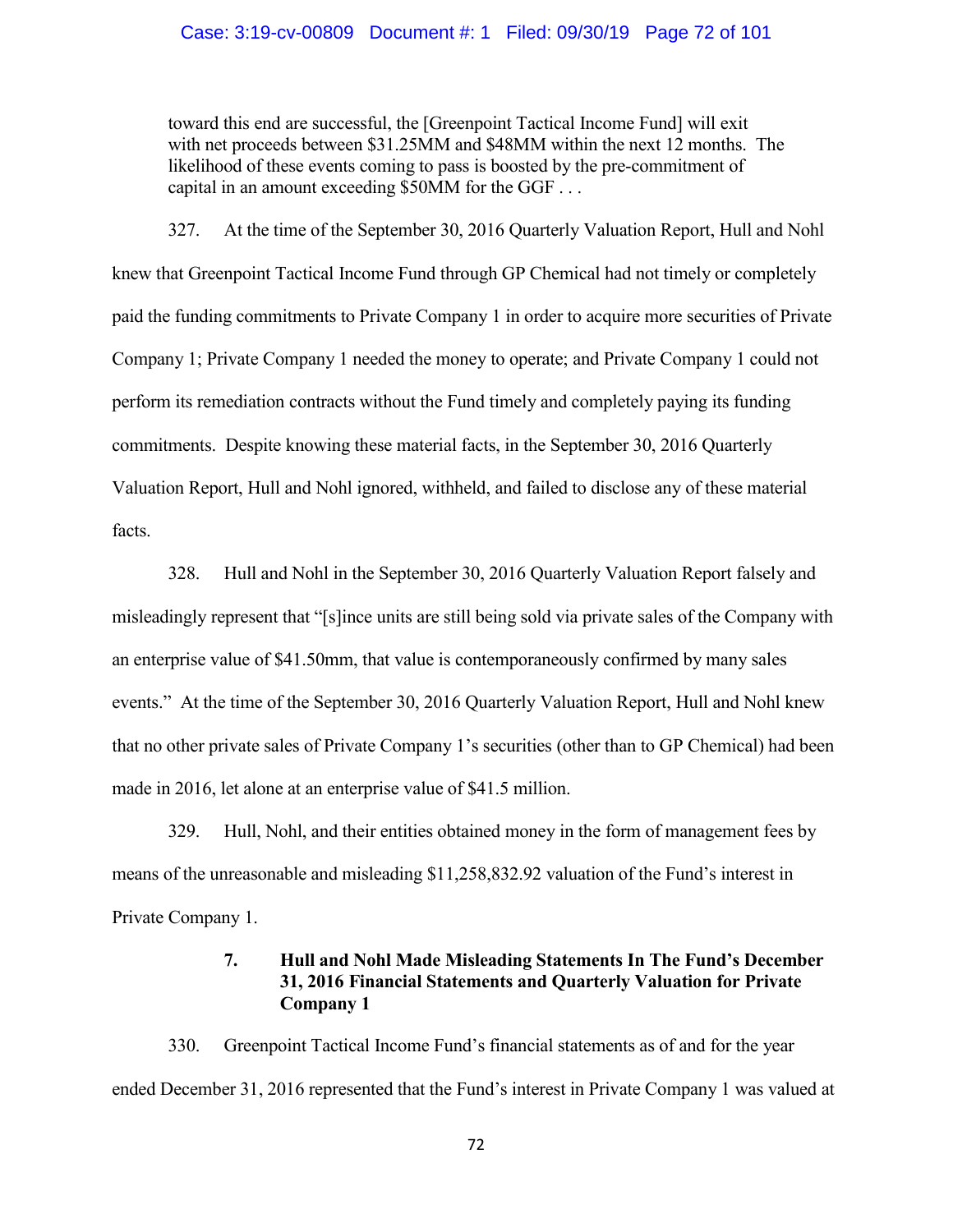## Case: 3:19-cv-00809 Document #: 1 Filed: 09/30/19 Page 73 of 101

\$16,625,977. Hull and Nohl through Greenpoint Management II and Chrysalis, respectively, shared authority for the valuation. Hull and Nohl's \$16,625,977 valuation was misleading, unreasonable, and lacked an objective basis.

331. The Fund's financial statements as of and for the year ended December 31, 2016 were distributed to investors and used to attract new investors and new investments from existing investors in the Fund.

332. As of December 31, 2016, the paid in capital by the Fund through GP Chemical was \$7,625,190.26 including the mineral the Fund valued at \$2.5 million.

333. For the fourth quarter of 2016, Hull and Nohl caused the Fund to record approximately \$2,460,000 in new unrealized gains on Private Company 1's securities that GP Chemical had purchased.

334. Hull and Nohl derived the \$16,625,977 valuation from the Quarterly Valuation for Private Company 1 with a valuation effective date of December 31, 2016 ("December 31, 2016 Quarterly Valuation Report").

335. Chrysalis authored the December 31, 2016 Quarterly Valuation Report. Nohl validated the December 31, 2016 Quarterly Valuation Report. On February 16, 2017, Nohl certified the December 31, 2016 Quarterly Valuation Report stating, "[t]his report has been made completely to the best of my ability considering all factors known to me at the time of its creation."

336. In his validation Nohl represented that he was Chief Financial Officer, Treasurer, and Board Member for Private Company 1.

337. The December 31, 2016 Quarterly Valuation Report was distributed to and/or made available to investors.

338. In the December 31, 2016 Quarterly Valuation Report, Hull and Nohl stated the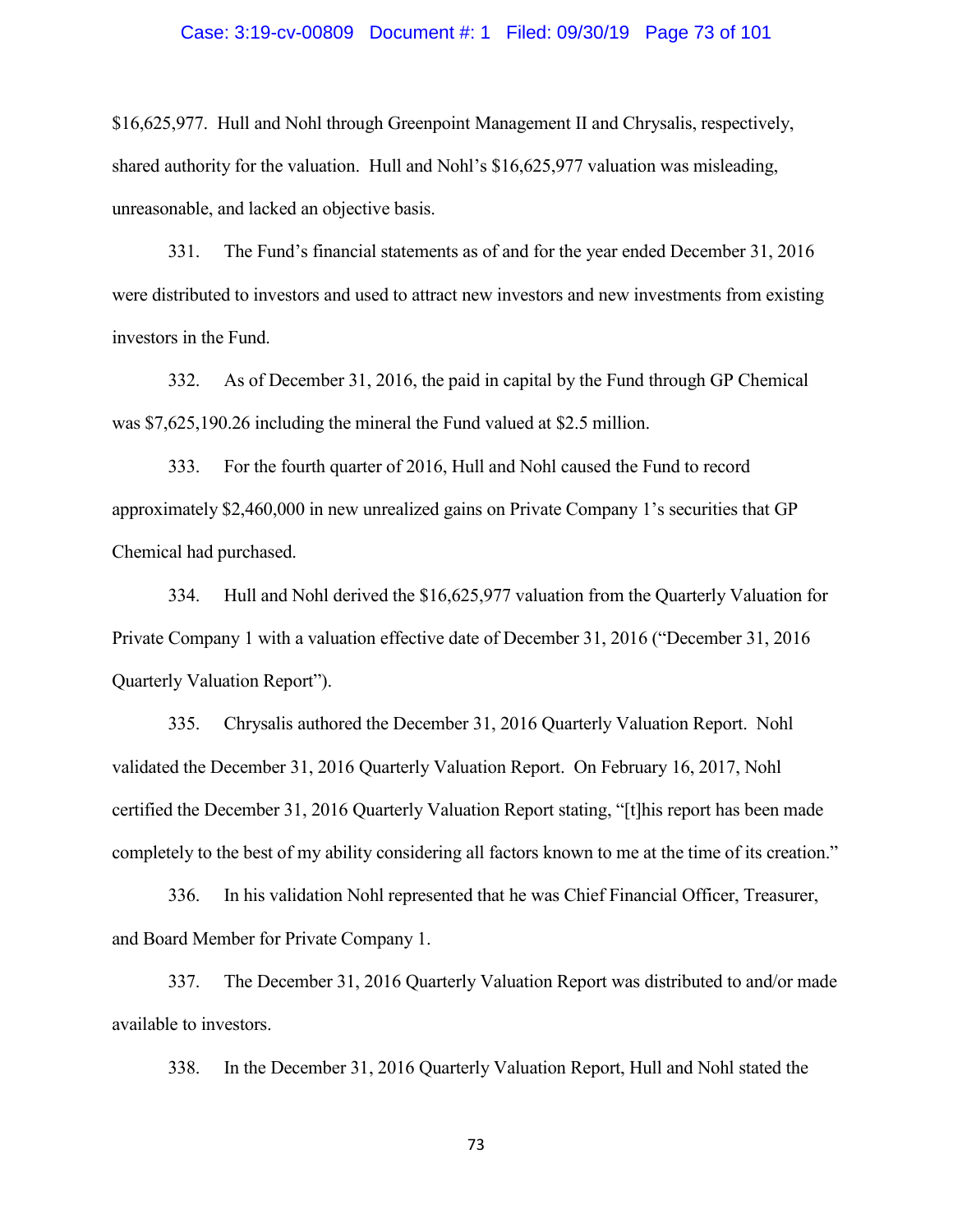## Case: 3:19-cv-00809 Document #: 1 Filed: 09/30/19 Page 74 of 101

enterprise value for Private Company 1 was \$45,168,868.80 and the period investment value was \$14,402,610.18 (\$16,625,977.45 minus \$2,223,367.27 in outstanding payables due to the founder of Private Company 1). Hull and Nohl through Greenpoint Management II and Chrysalis, respectively, shared authority for the December 31, 2016 Quarterly Valuation Report, the \$45,168,868.80 valuation of Private Company 1 as a whole, and the \$16,625,977.45 valuation of the Fund's interest in the company. Hull and Nohl's valuations were misleading, unreasonable, and lacked an objective basis.

339. In valuing Private Company 1 at \$45,168,868.80, Nohl and Hull ignored material negative facts that were known to Nohl and Hull.

340. In the fourth quarter of 2016, Private Company 1 was still experiencing severe financial problems. It still was not being paid for the pilot program to remediate oil pollution in Kuwait. Its revenue for all of 2016 was \$725,000. Private Company 1 had \$2.7 million in losses for the 2016. Hull and Nohl knew these facts.

341. The Fund through GP Chemical continued to be chronically late providing funding to Private Company 1. GP Chemical agreed to pay Private Company 1 \$1,374,077.90 by December 31, 2016 in exchange for 1,222 shares of Private Company 1. On May 25, 2018, the Fund through GP Chemical paid \$200,000 of the \$1,374,077.90. Thus, 17 months after the \$1,374,077.90 was due, the Fund through GP Chemical paid \$200,000 of the \$1,374,077.90. Hull and Nohl knew these facts.

342. During 2016, Private Company 1 needed money. On November 4, 2016, the main subsidiary of Private Company 1 took out a \$1.85 million line of credit from Bank Number 1. The line of credit was secured by all of the subsidiary's assets. Private Company 1 and all of its other subsidiaries were guarantors on the line of credit. Greenpoint Tactical Income Fund's entire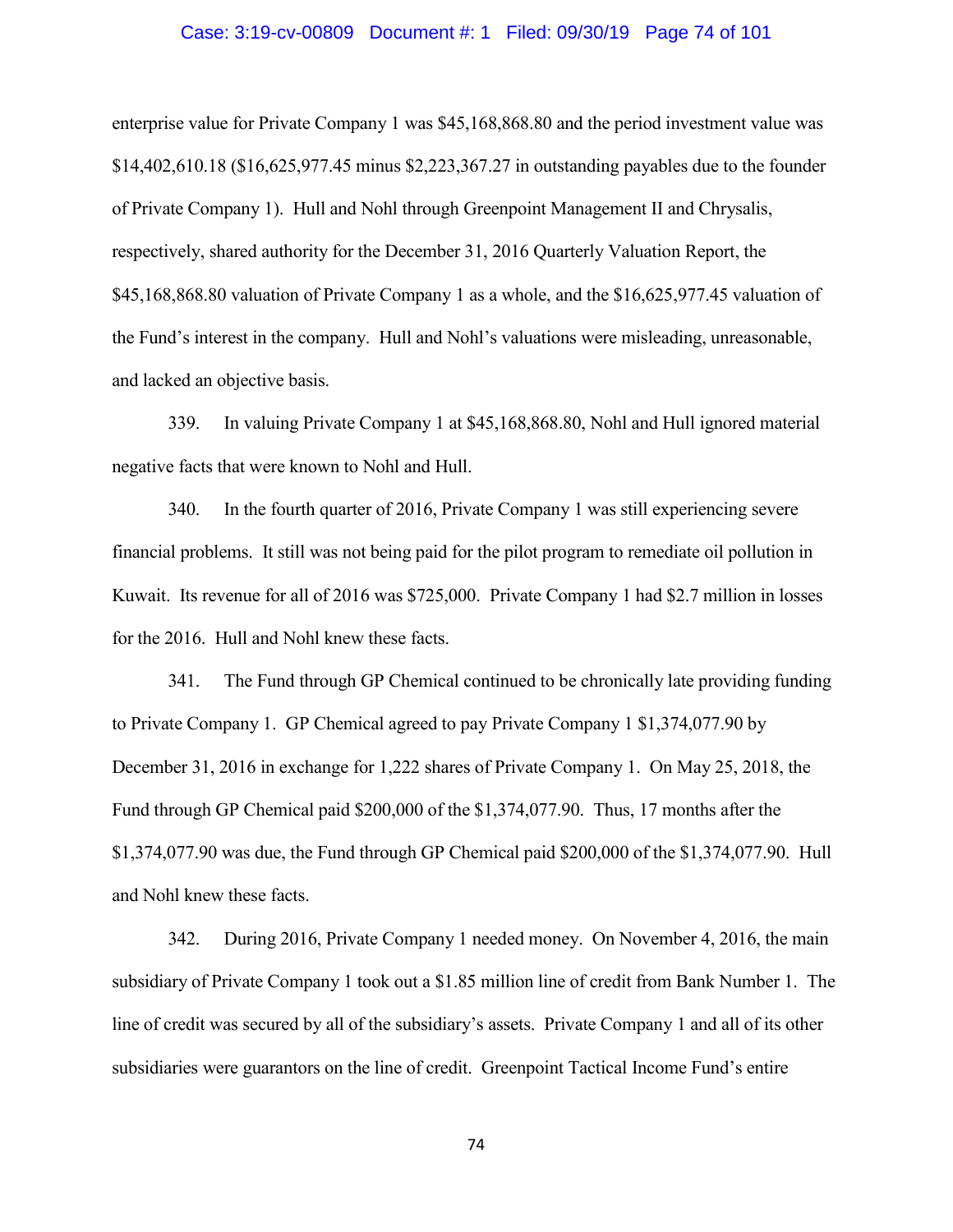## Case: 3:19-cv-00809 Document #: 1 Filed: 09/30/19 Page 75 of 101

interest in Private Company 1 was subordinated to Bank Number 1's liens. Bank Number 1's Uniform Commercial Code liens were filed with the Wisconsin Department of Financial Institutions and available to the public.

343. Hull and Nohl knew all of these material facts at the time December 31, 2016 Quarterly Valuation Report. Despite knowing these material negative facts, Hull and Nohl ignored, withheld, and failed to disclose them in the December 31, 2016 Quarterly Valuation Report or otherwise.

344. Given these material negative facts, Hull and Nohl's \$45,168,868.80 valuation of Private Company 1 as a whole and their \$16,625,977.45 valuation of the Fund's interest in the company are misleading, unreasonable, and lacked an objective basis.

345. Hull, Nohl, Greenpoint Management II, and Chrysalis obtained money in the form of management fees by means of the unreasonable and misleading \$16,625,977.45 valuation of the Fund's interest in Private Company 1.

# **8. Throughout 2017 Hull and Nohl Increased the Valuation of Private Company 1 Despite Knowing Material Negative Facts**

346. Greenpoint Tactical Income Fund's financial statements for the period ended March 31, 2017 represented that the Fund's interest in Private Company 1 was valued at \$18,433,549.16. Hull and Nohl through Greenpoint Management II and Chrysalis, respectively, shared authority for the valuation. Hull and Nohl's \$18,433,549.16 valuation was misleading, unreasonable, and lacked an objective basis.

347. The Fund's financial statements for the period ended March 31, 2017 were distributed to investors and used to attract new investors and new investments from existing investors in the Fund.

348. As of March 31, 2017, Greenpoint Tactical Income Fund's paid in capital was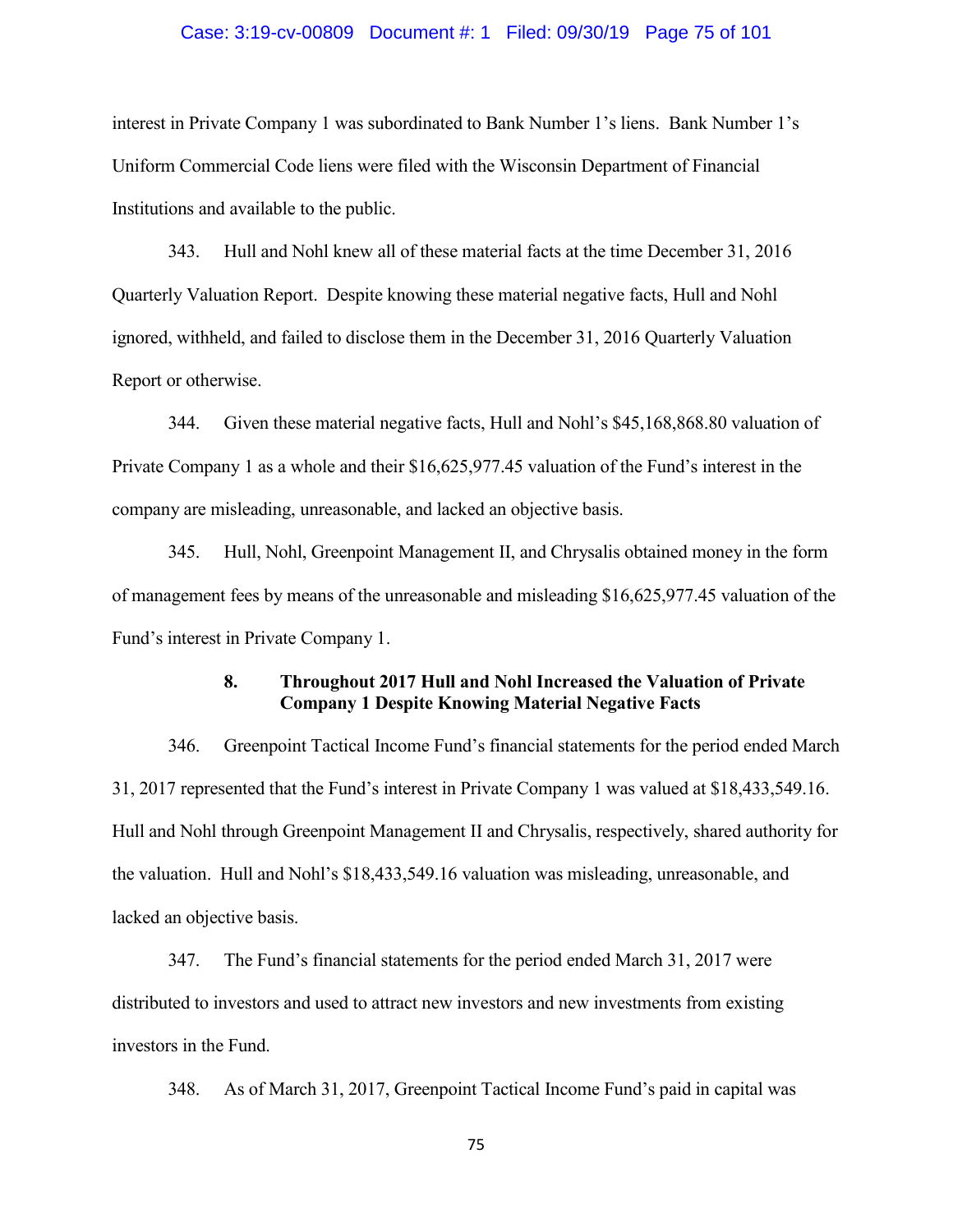#### Case: 3:19-cv-00809 Document #: 1 Filed: 09/30/19 Page 76 of 101

\$8,625,190.26 including a mineral the Fund valued at \$2.5 million.

349. For the first quarter of 2017, Hull and Nohl caused the Fund to record approximately \$2,430,938.98 in new unrealized gains on Private Company 1's securities that GP Chemical purchased.

350. Hull and Nohl derived the \$18,433,549.16 valuation from the Quarterly Valuation for Private Company 1 with a valuation effective date of March 31, 2017 ("March 31, 2017 Quarterly Valuation Report").

351. Chrysalis authored and Nohl validated the March 31, 2017 Quarterly Valuation Report. On April 18, 2017, Nohl certified the March 31, 2017 Quarterly Valuation Report stating, "[t]his report has been made completely to the best of my ability considering all factors known to me at the time of its creation."

352. The March 31, 2017 Quarterly Valuation Report was distributed to and/or made available to investors.

353. In the March 31, 2017 Quarterly Valuation Report, Hull and Nohl stated the enterprise value for Private Company 1 was \$46,693,665.93 and the period investment value was \$18,141,585.62. Hull and Nohl through Greenpoint Management II and Chrysalis, respectively, shared authority for the March 31, 2017 Quarterly Valuation Report, the \$46,693,665.93 valuation of Private Company 1 as a whole, and the \$18,141,585.62 valuation of the Fund's interest in the company. Hull and Nohl's valuations were misleading, unreasonable, and lacked an objective basis.

354. In valuing Private Company 1 at \$46,693,665.93, Nohl and Hull ignored material negative facts that were known to Nohl and Hull.

355. Hull and Nohl in the March 31, 2017 Quarterly Valuation Report falsely and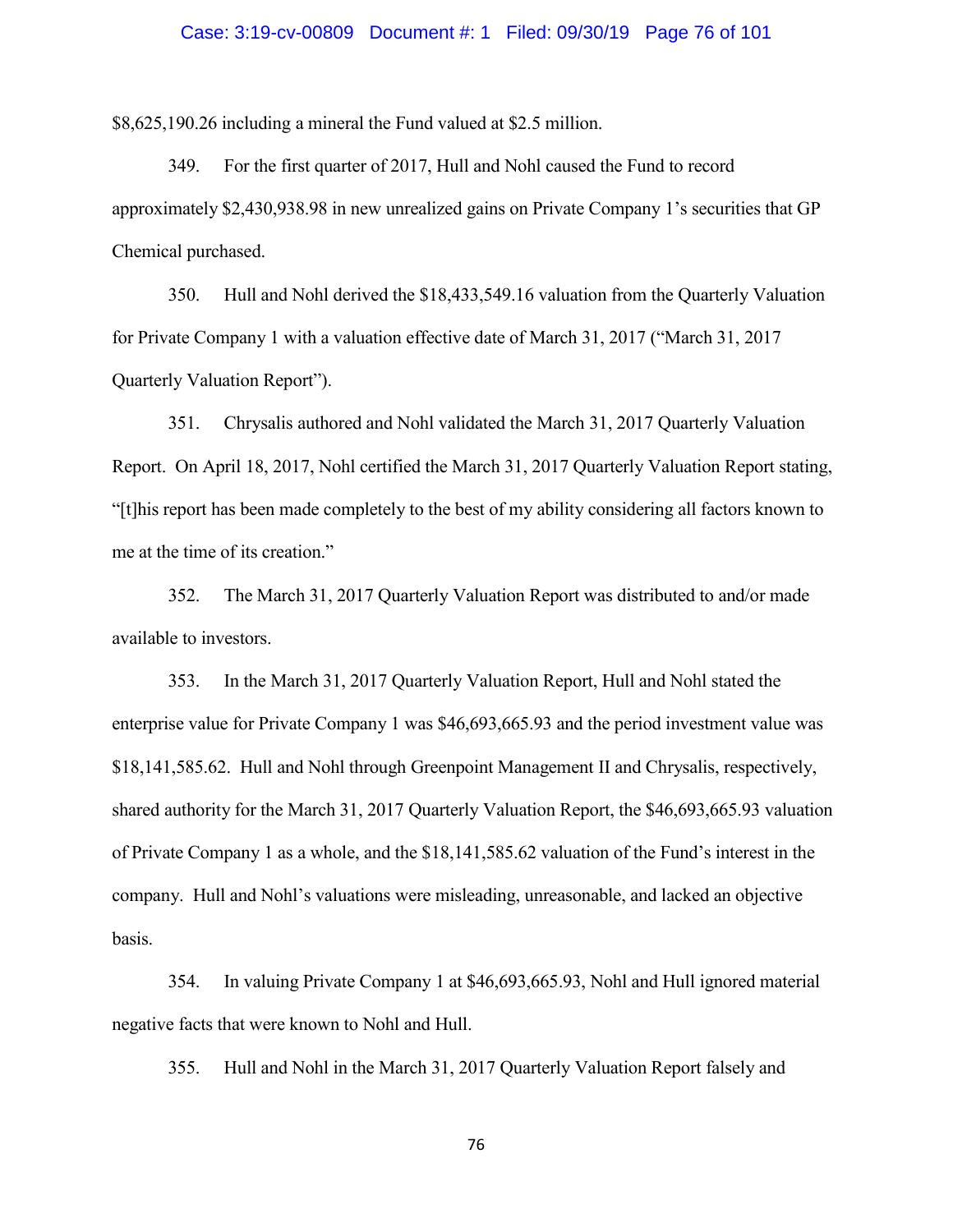misleadingly represented:

To maximize the advantage of the Fund's position, the Fund's first \$2.0mm investment was in newly issued non-dilutive units with which money [Private Company 1] was and is paying for the construction of the equipment necessary to meet the obligations of the [Foreign Government Entity] and other contracts. It is the aim of the Fund to acquire more than 40% of all [Private Company 1] units within the next six months. When complete, the Fund will sell its full interest in [Private Company 1] to the GreenPoint Green Fund (GGF). The GGF is the vehicle by which the core [Private Company 1] technologies will be spun off into subsidiaries and capitalized. At the time of the sale of the [Greenpoint Tactical Income Fund's] interest to the GGF, we expect the sale price to be between \$85MM - \$140mm. Thus, provided all parties working toward this end are successful, the [Greenpoint Tactical Income Fund] will exit with net proceeds between \$31.25MM and \$48MM within the next 12 months. The likelihood of these events coming to pass is boosted by the pre-commitment of capital in an amount exceeding \$50MM for the GGF . . .

356. At the time of the March 31, 2017 Quarterly Valuation, Hull and Nohl knew that Greenpoint Tactical Income Fund through GP Chemical had not timely or completely paid the funding commitments to Private Company 1 in order to acquire more securities of Private Company 1; Private Company 1 needed the money to operate; and Private Company 1 could not perform its remediation contracts without the Fund timely and completely paying its funding commitments. Despite knowing these material facts, in the March 31, 2017 Quarterly Valuation

Report, Hull and Nohl ignored, withheld, and failed to disclose any of these material facts.

357. Hull, Nohl, and their entities obtained money in the form of management fees by means of the unreasonable and misleading \$18,141,585.62 valuation of the Fund's interest in Private Company 1.

358. In the March 31, 2017 Quarterly Valuation Report, Hull and Nohl still ignored, withheld, and failed to disclose that the \$1.85 million line of credit from Bank Number 1 was secured by all of the assets of Private Company 1's main subsidiary; Private Company 1 was a guarantor on the line of credit; and Greenpoint Tactical Income Fund's entire interest in Private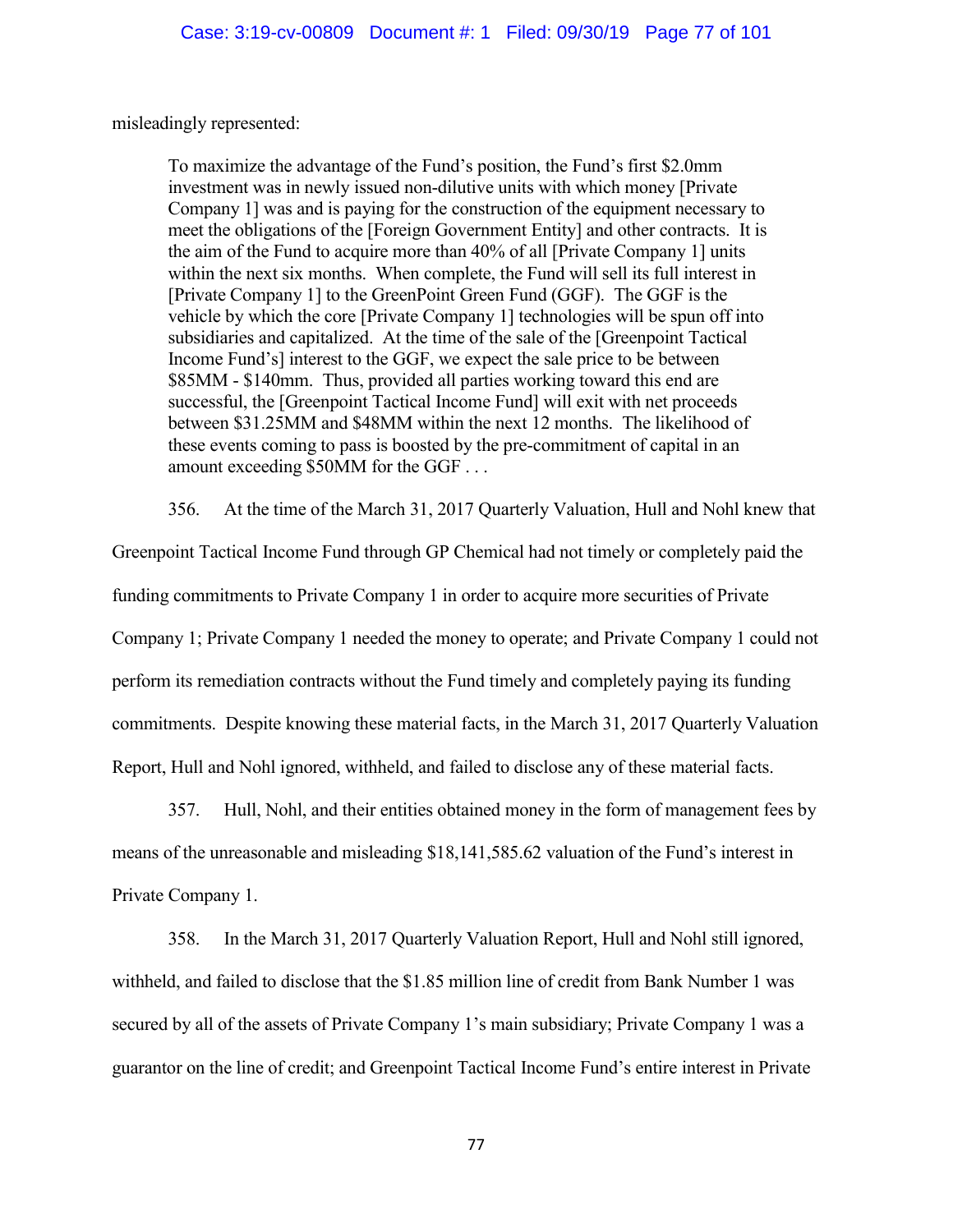#### Case: 3:19-cv-00809 Document #: 1 Filed: 09/30/19 Page 78 of 101

Company 1 was subordinated to Bank Number 1's liens.

359. Greenpoint Tactical Income Fund's financial statements for the period ended June 30, 2017, for the period ended September 30, 2017, and for the period and year ended December 31, 2017 represented that the Fund's interest in Private Company 1 was valued at \$18,285,637.25. Hull and Nohl through Greenpoint Management II and Chrysalis, respectively, shared authority for the valuation. Hull and Nohl's \$18,285,637.25 valuation was misleading, unreasonable, and lacked an objective basis.

360. The Fund's financial statements for the period ended June 30, 2017, the period ended September 30, 2017, and period and year ended December 31, 2017 were distributed to investors and used to attract new investors and new investments from existing investors in the Fund.

361. Hull and Nohl derived the \$18,285,637.25 valuation from the Quarterly Valuation for Private Company 1 with a valuation effective date of June 30, 2017 ("June 30, 2017 Quarterly Valuation Report"); from the Quarterly Valuation for Private Company 1 with a valuation effective date of September 30, 2017 ("September 30, 2017 Quarterly Valuation Report"); and from the Quarterly Valuation for Private Company 1 with a valuation effective date of December 31, 2017 ("December 31, 2017 Quarterly Valuation Report").

362. The Managing Members, namely Greenpoint Management II and Chrysalis, authored the June 30, 2017 Quarterly Valuation Report, September 30, 2017 Quarterly Valuation Report, and December 31, 2017 Quarterly Valuation Report. Nohl performed the valuations and certified all three reports as "Managing Member Representative, Chief Evaluation Officer."

363. Hull and Nohl through Greenpoint Management II and Chrysalis, respectively, shared authority for the June 30, 2017 Quarterly Valuation Report, September 30, 2017 Quarterly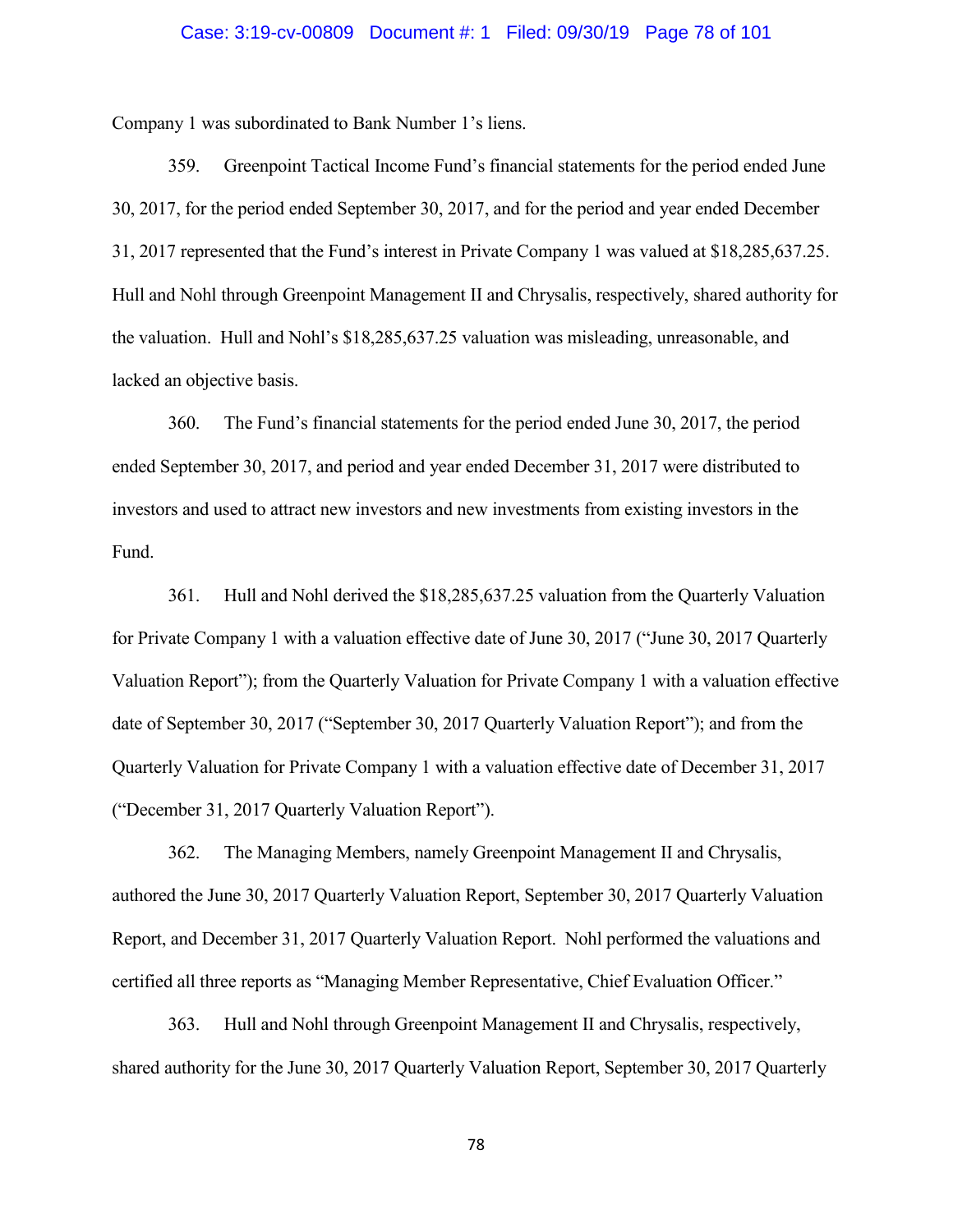#### Case: 3:19-cv-00809 Document #: 1 Filed: 09/30/19 Page 79 of 101

Valuation Report, December 31, 2017 Quarterly Valuation Report, and the valuations in the reports.

364. The June 30, 2017 Quarterly Valuation Report, September 30, 2017 Quarterly Valuation Report, and December 31, 2017 Quarterly Valuation Report were distributed to and/or made available to investors.

365. In the June 30, 2017 Quarterly Valuation report, Hull and Nohl stated the total equity interest of GP Chemical in Private Company 1 was \$18,831,731.81. Hull and Nohl shared authority for the \$18,831,731.81 valuation of the Fund's interest in the company. Hull and Nohl's valuation was misleading, unreasonable, and lacked an objective basis.

366. In valuing the Fund's interest in Private Company 1 at \$18,831,731.8, Hull and Nohl ignored material negative facts that were known to Hull and Nohl.

367. In the September 30, 2017 Quarterly Valuation report, Hull and Nohl stated the total equity interest of GP Chemical in Private Company 1 was \$18,841,738.18. Hull and Nohl shared authority for the \$18,841,738.18 valuation of the Fund's interest in the company. Hull and Nohl's valuation was misleading, unreasonable, and lacked an objective basis.

368. In valuing the Fund's interest in Private Company 1 at \$18,841,738.18, Hull and Nohl ignored material negative facts that were known to Hull and Nohl.

369. In the December 31, 2017 Quarterly Valuation report, Hull and Nohl stated the total equity interest of GP Chemical in Private Company 1 was \$18,936,288.49. Hull and Nohl shared authority for the \$18,936,288.49 valuation of the Fund's interest in the company. Hull and Nohl's valuation was misleading, unreasonable, and lacked an objective basis.

370. In valuing the Fund's interest in Private Company 1 at \$18,936,288.49, Hull and Nohl ignored material negative facts that were known to Hull and Nohl.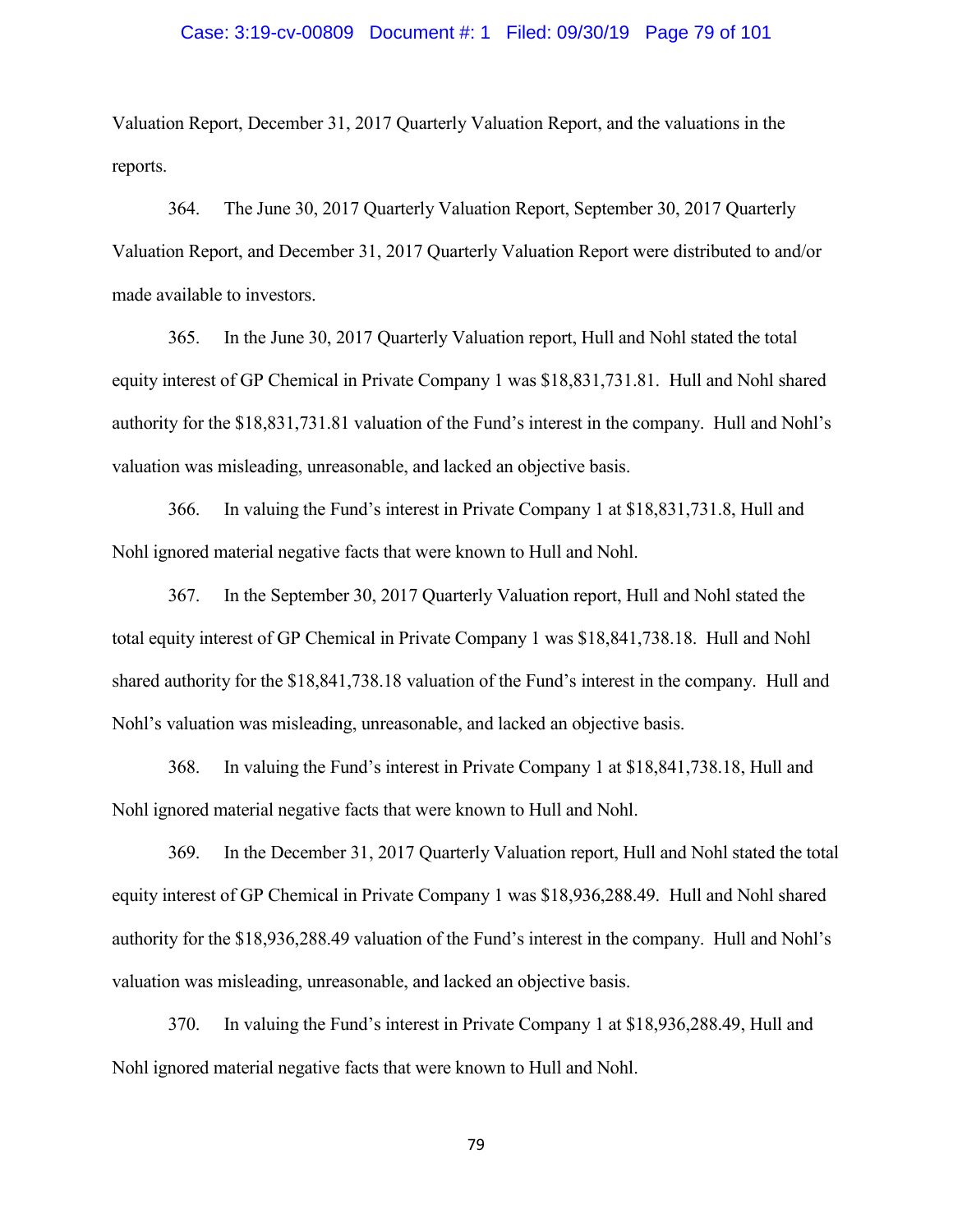#### Case: 3:19-cv-00809 Document #: 1 Filed: 09/30/19 Page 80 of 101

371. By mid-2017, the \$1.85 million line of credit was maxed out. Private Company 1 could not meet payroll. Private Company 1 had not paid its vendors, and the vendors were pursuing collections. By August 2017, the pilot program had been cancelled. Private Company 1 had never received any payment for the pilot program. Hull and Nohl knew these material facts.

372. Despite knowing these material negative facts, in the June 30, 2017 Quarterly Valuation Report, September 30, 2017 Quarterly Valuation Report, and December 31, 2017 Quarterly Valuation Report, Hull and Nohl ignored, withheld, and failed to disclose any of these material facts.

373. On or about September 11, 2017, representatives of Bank Number 1 had a meeting with representatives of Private Company 1. Nohl, Fund Employee Number 1, and Fund Employee Number 2 attended the meeting. At the meeting, Bank Number 1 informed Private Company 1, Nohl, Fund Employee Number 1, and Fund Employee Number 2 that the line of credit would not be renewed and had to be repaid when it matured on November 4, 2017. At the September 11, 2017 meeting, Bank Number 1 also informed Private Company 1, Nohl, Fund Employee Number 1, and Fund Employee Number 2 that any payments deposited into Private Company 1's bank account at Bank Number 1 would automatically be applied to the outstanding balance on the line of credit.

374. At the September 11, 2017 meeting, Nohl stated to the representatives of Bank Number 1 that he and Fund Employee 1 would serve as the points of contact relating to the line of credit.

375. Private Company 1's subsidiary failed to pay off the line of credit when it matured on November 4, 2017.

376. On or about November 14, 2017, Bank Number 1 sent a notice of delinquency to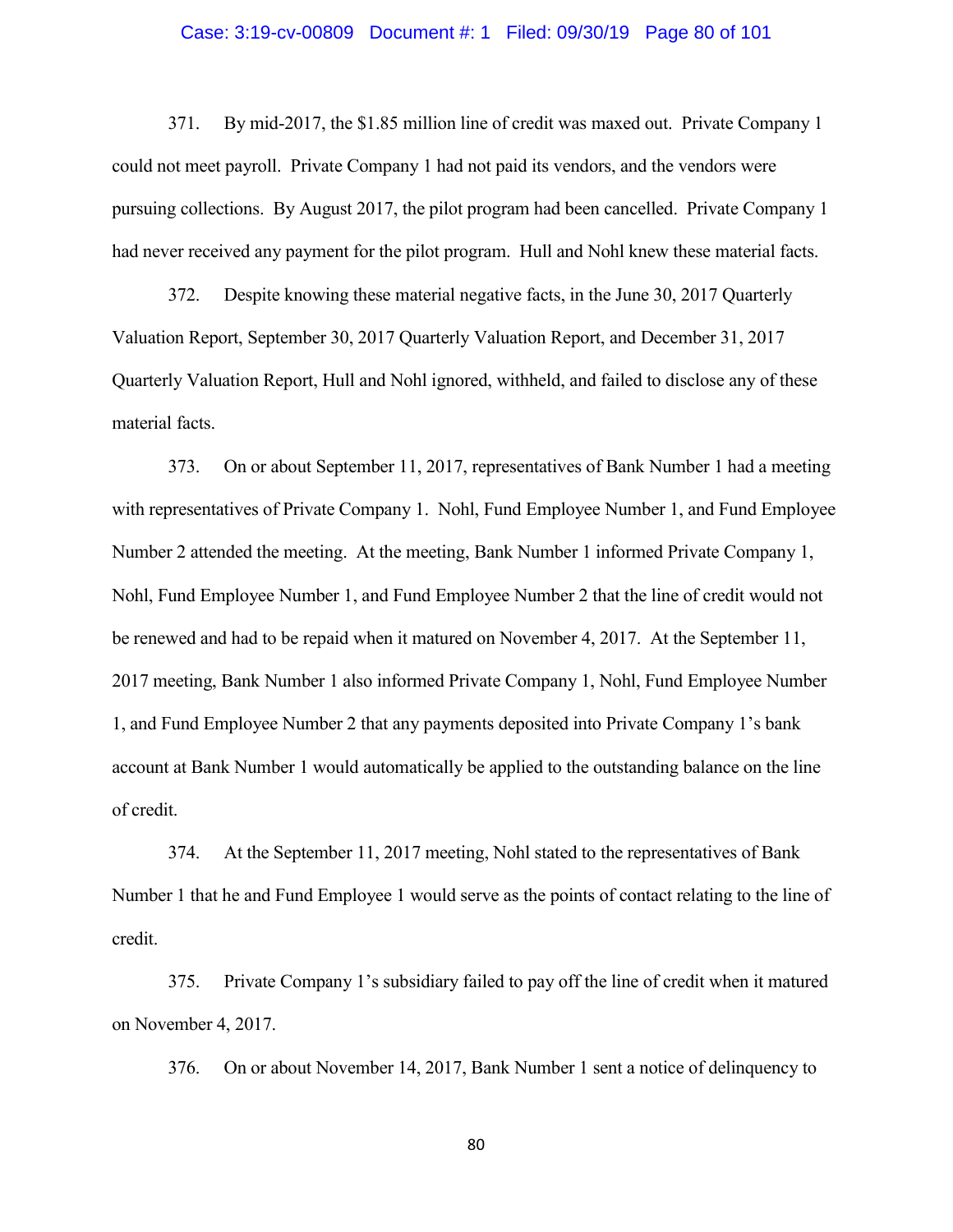the subsidiary of Private Company 1.

377. On or about November 24, 2017, Bank Number 1 sent another notice of delinquency to the subsidiary of Private Company 1.

378. On or about December 4, 2017, Bank Number 1 sent a notice of delinquency to Private Company 1.

379. On or about December 8, 2017 Bank Number 1 sent a notice of default to Private Company 1.

380. Despite knowing these material negative facts, Hull and Nohl ignored, withheld, and failed to disclose any of these material facts in the September 30, 2017 Quarterly Valuation Report and December 31, 2017 Quarterly Valuation Report.

# **9. In The First Two Quarters of 2018 Hull and Nohl More Than Doubled the Valuation of the Fund's Interest in Private Company 1 Despite Knowing Even More Material Negative Facts**

381. Greenpoint Tactical Income Fund's financial statements for the period ended March 31, 2018 represented that the Fund's interest in Private Company 1 was valued at \$38,516,264.81. Hull and Nohl through Greenpoint Management II and Chrysalis, respectively, shared authority for the valuation. Hull and Nohl's \$38,516,264.81 valuation was misleading, unreasonable, and lacked an objective basis.

382. By December 2017, Hull and Nohl knew that Private Company 1's main subsidiary was in default on the line of credit. Despite knowing this material negative fact, in the first quarter of 2018 Hull and Nohl increased the value of GP Chemical's equity interest in Private Company 1 by approximately \$20.1 million, from \$18,285,637.25 to \$38,516,264.81.

383. The Fund's financial statements for the period ended March 31, 2018 were distributed to investors and used to attract new investors and new investments from existing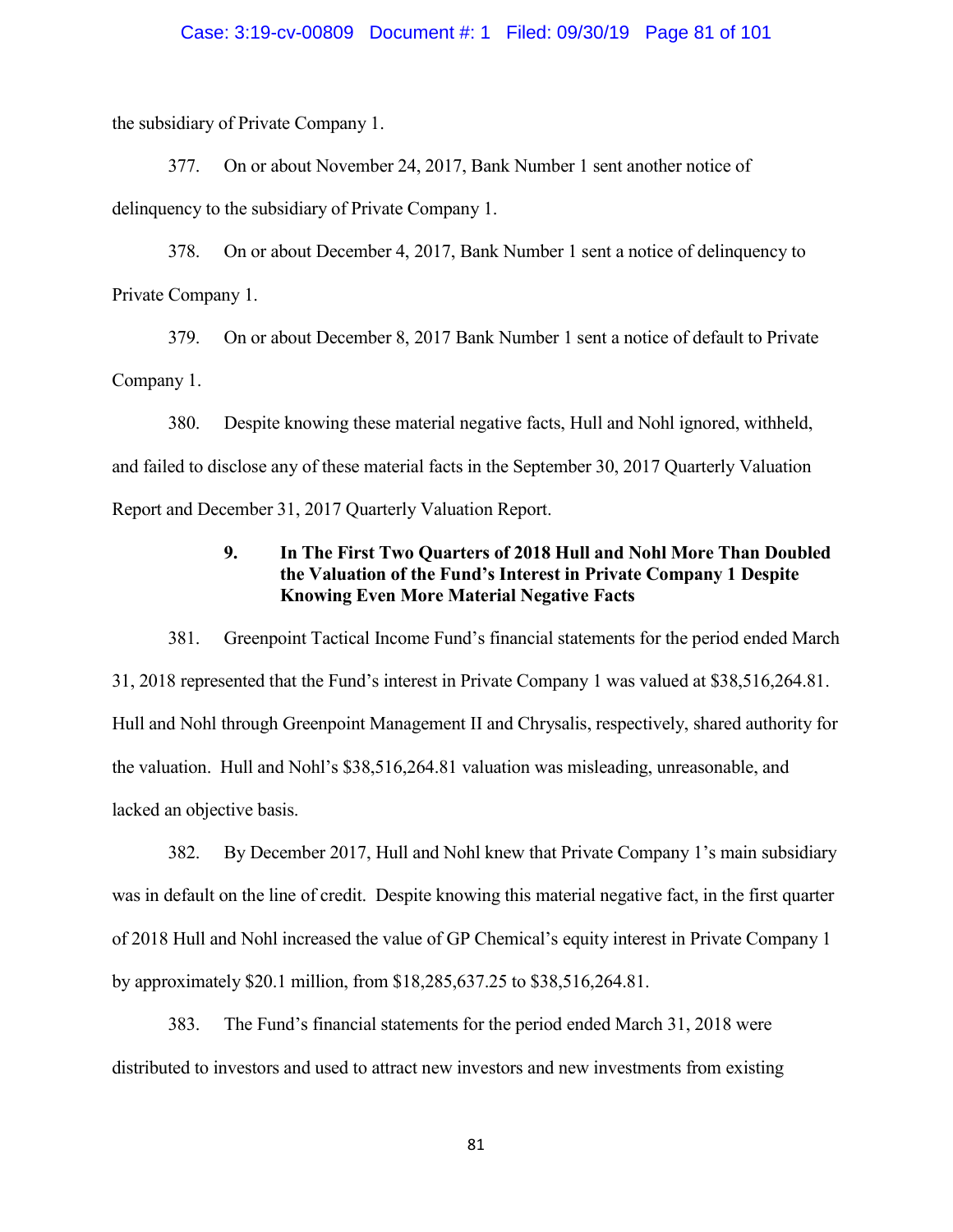#### Case: 3:19-cv-00809 Document #: 1 Filed: 09/30/19 Page 82 of 101

investors in the Fund.

384. For the first quarter of 2018, Hull and Nohl caused the Fund to record approximately \$20.1 million in new unrealized gains on Private Company 1's securities that GP Chemical had purchased.

385. Hull and Nohl derived the \$38,516,264.81 valuation from the Quarterly Valuation for Private Company 1 with a valuation effective date of March 31, 2018 ("March 31, 2018 Quarterly Valuation Report").

386. The Managing Members authored the March 31, 2018 Quarterly Valuation Report. Nohl performed the valuation and certified the report as "Managing Director." Hull and Nohl through Greenpoint Management II and Chrysalis, respectively, shared authority for the March 31, 2018 Quarterly Valuation Report.

387. The March 31, 2018 Quarterly Valuation Report was distributed to and/or made available to investors.

388. In the March 31, 2018 Quarterly Valuation Report, Hull and Nohl stated that GP Chemical's interest in Private Company 1 was valued at \$38,370,479.81 and Private Company 1 as a whole was valued approximately \$90.8 million. Hull and Nohl shared authority for the March 31, 2018 Quarterly Valuation report, the \$90.8 million valuation of Private Company 1 as a whole, and the \$38,370,479.81 valuation of the Fund's interest in the company. Hull and Nohl's valuations were misleading, unreasonable, and lacked an objective basis.

389. At the time of the March 31, 2018 Quarterly Valuation Report, Hull and Nohl knew that on or about March 2, 2018, Bank Number 1 proposed a standstill agreement to Fund Employee Number 1. Under the proposed standstill agreement Bank Number 1 would defer legal action until at least September 30, 2018 in exchange for \$500,000 followed by a payment schedule.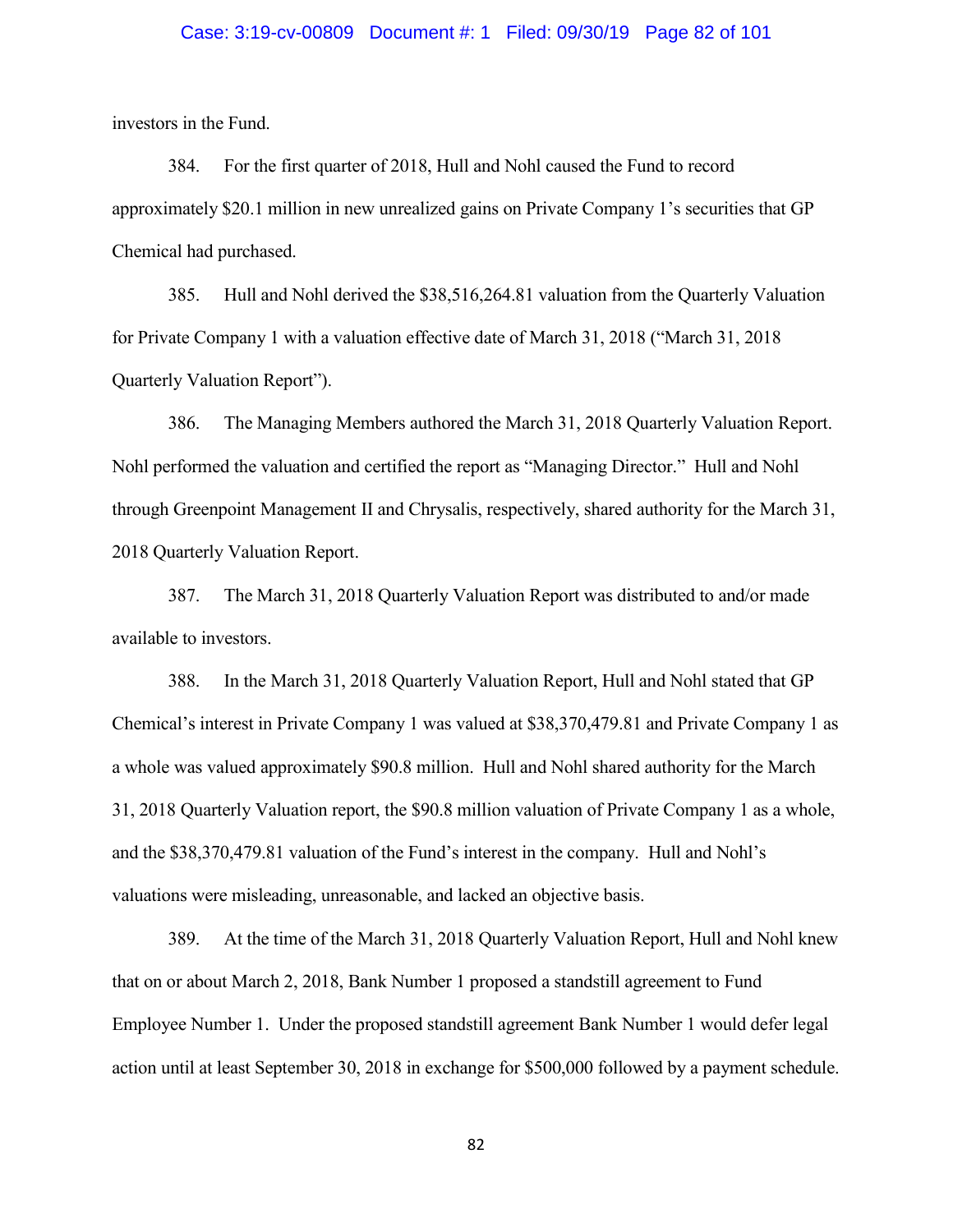#### Case: 3:19-cv-00809 Document #: 1 Filed: 09/30/19 Page 83 of 101

Hull and Nohl as managers of the Greenpoint Tactical Income Fund failed to do anything to facilitate the \$500,000 payment. The standstill agreement was never executed.

390. Despite knowing these material facts about the default on the line of credit; Private Company 1's dire financial condition; and the fact that the standstill agreement was not executed, Hull and Nohl more than doubled the value of the Fund's interest in Private Company 1 in the first quarter of 2018.

391. Hull, Nohl, and their entities obtained money in the form of management and other fees by means of the unreasonable and misleading \$38,370,479.81 valuation of the Fund's interest in Private Company 1.

392. Greenpoint Tactical Income Fund's financial statements for the period ended June 30, 2018 represented that the Fund's interest in Private Company 1 was valued at \$46,192,616.34. Hull and Nohl through Greenpoint Management II and Chrysalis, respectively, shared authority for the valuation. Hull and Nohl's \$46,192,616.34 valuation was misleading, unreasonable, and lacked an objective basis.

393. The Fund's financial statements for the period ended June 30, 2018 were distributed to investors and used to attract new investors and new investments from existing investors in the Fund.

394. For the first quarter of 2018, Hull and Nohl caused the Fund to record approximately \$7.1 million in new unrealized gains on Private Company 1's securities that GP Chemical had purchased.

395. Hull and Nohl derived the \$46,192,616.34 valuation from the Quarterly Valuation for Private Company 1 with a valuation effective date of June 30, 2018 ("June 30, 2018 Quarterly Valuation Report").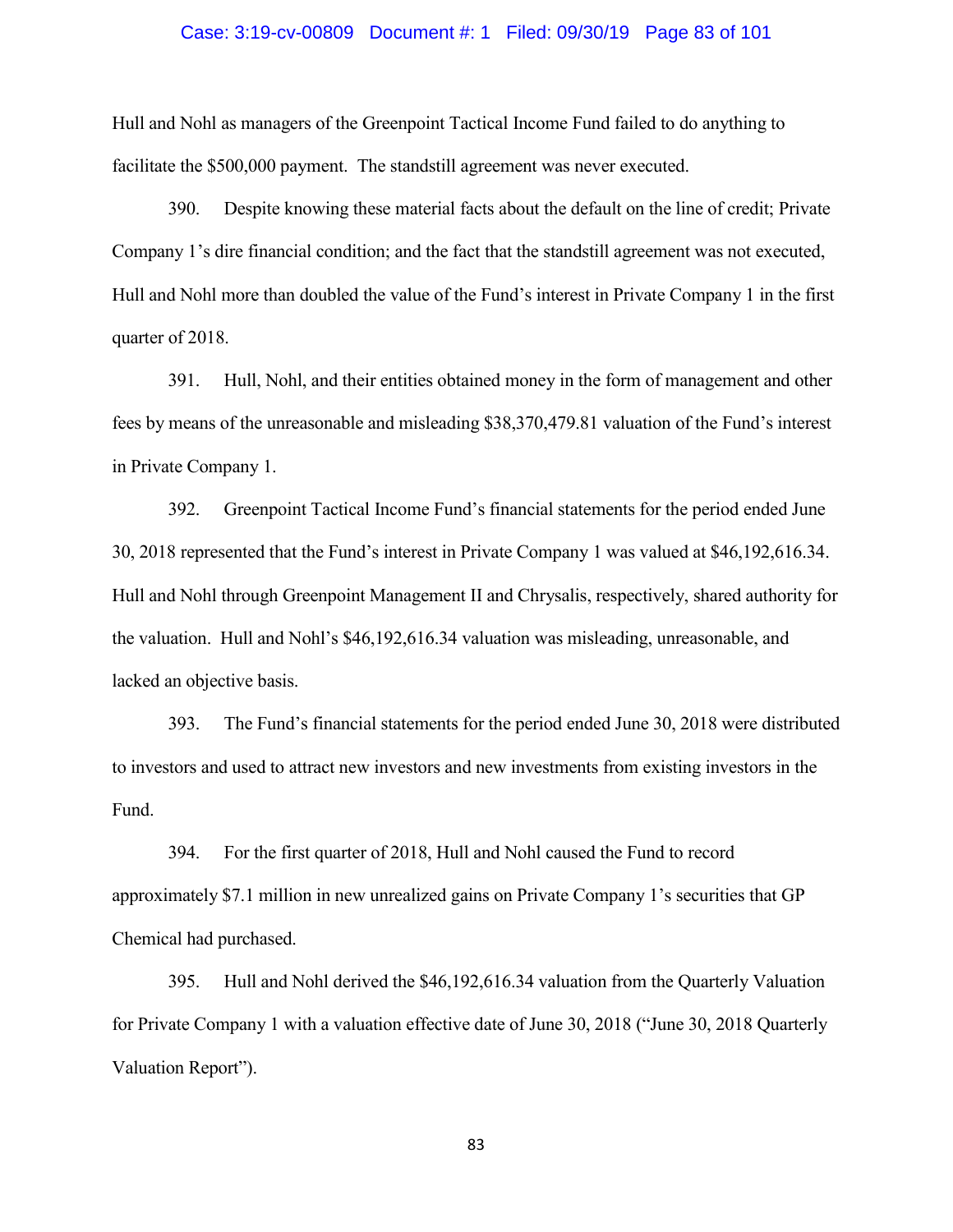## Case: 3:19-cv-00809 Document #: 1 Filed: 09/30/19 Page 84 of 101

396. The June 30, 2018 Quarterly Valuation Report was distributed to and/or made available to investors.

397. In the June 30, 2018 Quarterly Valuation Report, Hull and Nohl stated that GP Chemical's interest in Private Company 1 was valued at approximately \$45.49 million. Hull and Nohl shared authority for the June 30, 2018 Quarterly Valuation Report and the \$45.49 million valuation of the Fund's interest in the company. Hull and Nohl's valuations were misleading, unreasonable, and lacked an objective basis.

398. In May 2018, Nohl hired a debt workout firm to try to negotiate a settlement with Bank Number 1. On June 21, 2018, outside counsel for Bank Number 1 sent a demand letter to Private Company 1. Knowing that legal action by Bank Number 1 was imminent, Hull and Nohl increased the value of the Fund's interest in Private Company 1 from \$38,516,265 to \$46,192,616. Hull and Nohl ignored, withheld, and failed to disclose these material negative facts.

399. On July 5, 2018—just five days after the end of the Fund's second quarter— Bank Number 1 filed suit to foreclose on the loan.

400. On October 2, 2018, Bank Number 1 obtained a default judgment against Private Company 1.

401. Private Company 1 is now defunct and worthless. Greenpoint Tactical Income Fund's financial statements for the third quarter of 2018 have not been prepared and distributed to investors. On information and belief, the Fund has not informed the investors of the loss of more than one-third of the Fund's value.

402. Hull, Nohl, and their entities obtained money in the form of management and other fees by means of the unreasonable and misleading \$46,192,616.34 valuation of the Fund's interest in Private Company 1.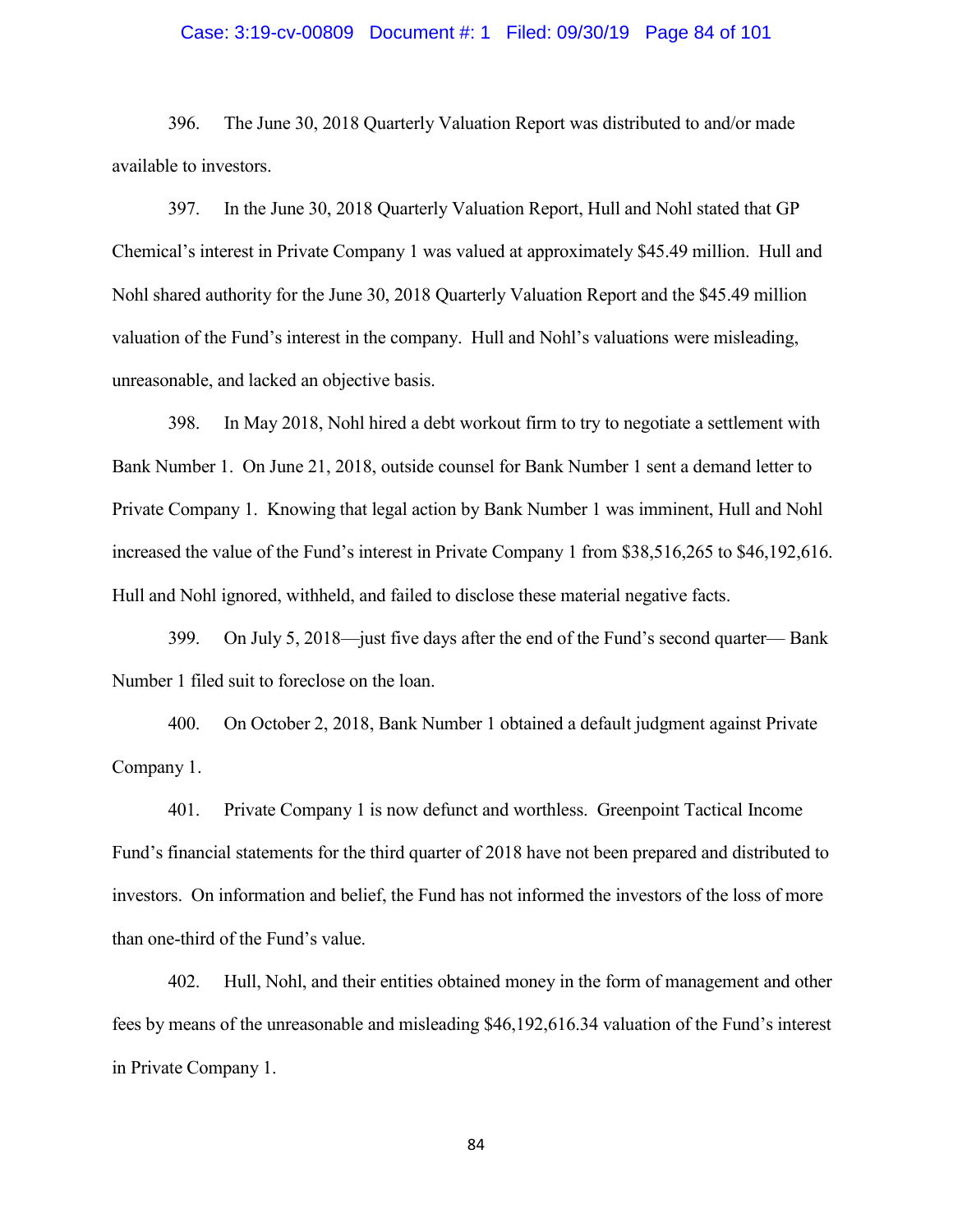## Case: 3:19-cv-00809 Document #: 1 Filed: 09/30/19 Page 85 of 101

403. Below is a table summarizing by quarter Hull and Nohl's valuations of the Fund's interest in Private Company 1 and the percentage change in those valuations from quarter to quarter, as well as Hull and Nohl's valuations of Private Company 1 as a whole and the quarterly percentage change in those valuations. The value of the Fund's interest in Private Company 1 come from the Fund's financial statements. The valuations of Private Company 1 as a whole come from Hull and Nohl's quarterly valuation reports on Private Company 1. The valuations for Private Company 1 as a whole as of June 30, 2017, September 30, 2017, and December 31, 2017 are derived from the value of the Fund's investment in and its ownership percentage of Private Company 1 as reported in Hull and Nohl's quarterly valuation reports.

| Quarter<br><b>Ending</b> | <b>Value of</b><br><b>Investment</b> in<br><b>Private Company</b><br>1 per Fund<br><b>Financial</b><br><b>Statements</b> | % Change in<br><b>Investment</b><br>Value | <b>Value of Private</b><br>Company 1 per<br><b>Fund Valuation</b><br><b>Reports</b> | % Change in<br><b>Private Company</b><br>1 Value |
|--------------------------|--------------------------------------------------------------------------------------------------------------------------|-------------------------------------------|-------------------------------------------------------------------------------------|--------------------------------------------------|
| Dec. 31, 2015            | \$4,260,564                                                                                                              |                                           | \$40,390,533                                                                        |                                                  |
| March 31, 2016           | \$7,032,589                                                                                                              | 65%                                       | \$40,390,533                                                                        | $0\%$                                            |
| June 30, 2016            | \$12,637,748                                                                                                             | 80%                                       | \$41,501,140                                                                        | 3%                                               |
| Sept. 30, 2016           | \$14,112,200                                                                                                             | 12%                                       | \$42,150,190                                                                        | 2%                                               |
| Dec. 31, 2016            | \$16,625,977                                                                                                             | 18%                                       | \$45,168,869                                                                        | 7%                                               |
| March 31, 2017           | \$18,433,549                                                                                                             | 11%                                       | \$46,693,666                                                                        | 3%                                               |
| June 30, 2017            | \$18,285,637                                                                                                             | $-1\%$                                    | \$47,079,330                                                                        | $1\%$                                            |
| Sept. 30, 2017           | \$18,285,637                                                                                                             | $0\%$                                     | \$47,104,345                                                                        | $0\%$                                            |
| Dec. 31, 2017            | \$18,285,637                                                                                                             | $0\%$                                     | \$47,128,641                                                                        | $0\%$                                            |
| March 31, 2018           | \$38,516,265                                                                                                             | 111%                                      | \$90,800,000                                                                        | 93%                                              |
| June 30, 2018            | \$46,192,616                                                                                                             | 20%                                       |                                                                                     |                                                  |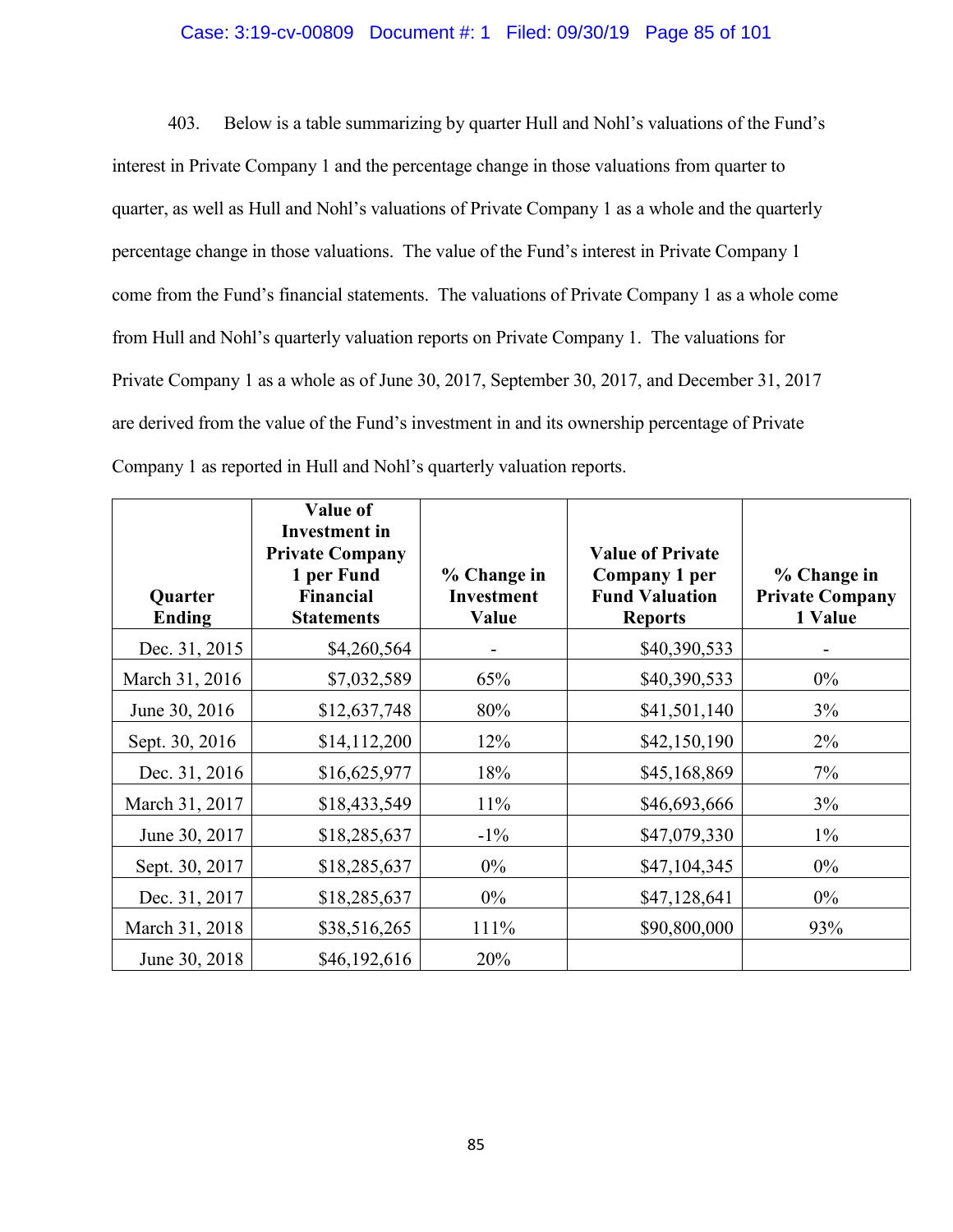### **COUNT I**

# **Violations of Section 17(a)(1) of the Securities Act (Against Defendants Hull, Nohl, Greenpoint Management II, Chrysalis, and Bluepoint)**

404. The SEC realleges and incorporates by reference paragraphs 1 through 403 as though fully set forth herein.

405. By engaging in the conduct described above including engaging in undisclosed self-dealing and related party transactions and misleading investors about the Fund and their investments and about how the fund was being operated and valuing its assets, Defendants Hull, Nohl, Greenpoint Management II, Chrysalis, and Bluepoint in the offer or sale of securities, by use of the means and instruments of transportation or communication in interstate commerce or by use of the mails, directly or indirectly, employed devices, schemes, and artifices to defraud.

406. Defendants Hull, Nohl, Greenpoint Management II, Chrysalis, and Bluepoint acted with *scienter* in that each knowingly or recklessly engaged in the fraudulent conduct described above.

407. By reason of the foregoing, Defendants Hull, Nohl, Greenpoint Management II, Chrysalis, and Bluepoint violated Section 17(a)(1) of the Securities Act [15 U.S.C. § 77q(a)(1)].

# **COUNT II**

# **Violations of Section 17(a)(2) of the Securities Act (Against Defendants Hull, Nohl, Greenpoint II, Chrysalis, and Bluepoint)**

408. The SEC realleges and incorporates by reference paragraphs 1 through 403 as though fully set forth herein.

409. By negligently engaging in the conduct described above including making false and misleading verbal statements and making false and misleading statements in the Confidential Investment Letters, financial statements, valuation reports, and other offering materials,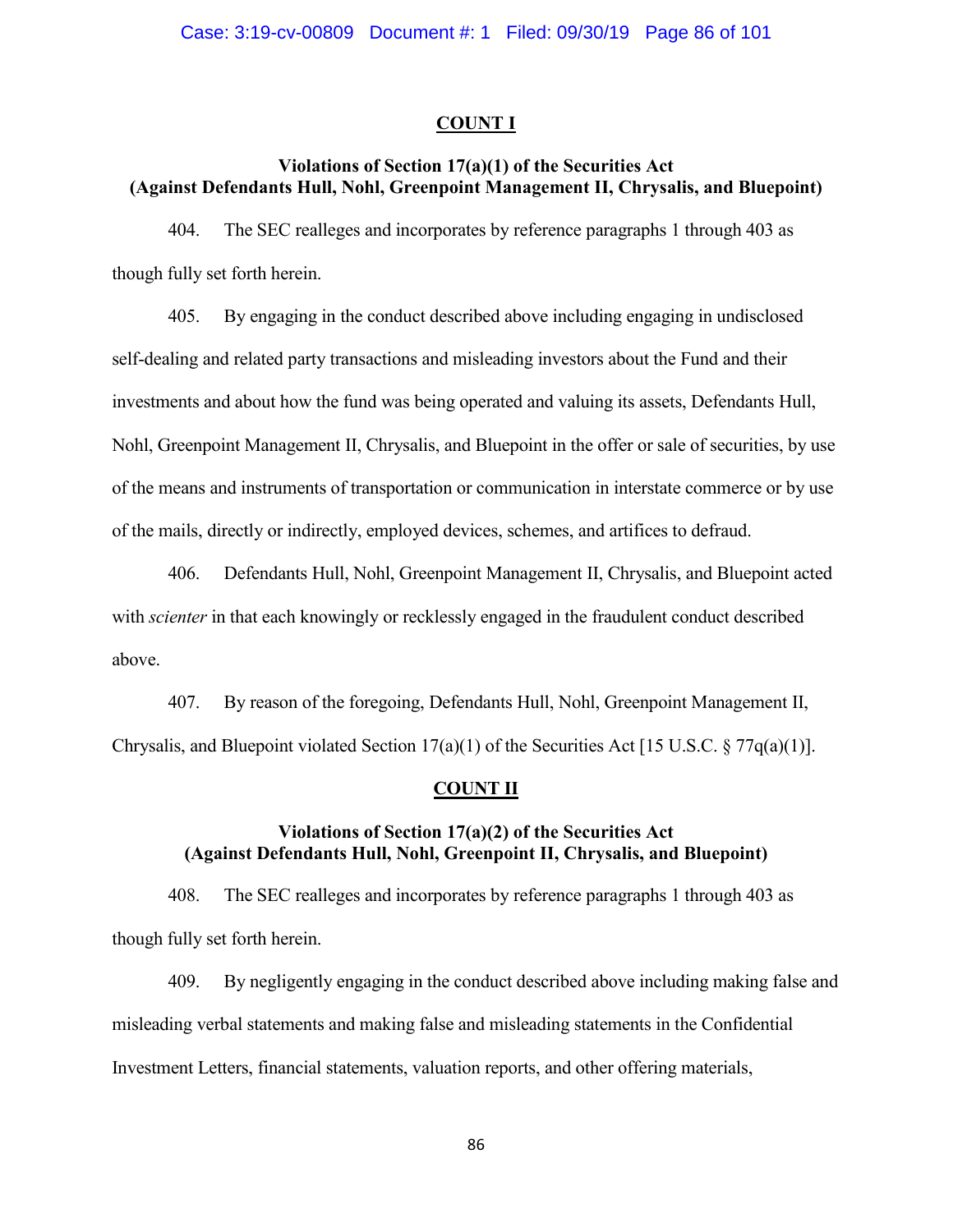## Case: 3:19-cv-00809 Document #: 1 Filed: 09/30/19 Page 87 of 101

Defendants Hull, Nohl, Greenpoint Management II, Chrysalis, and Bluepoint in the offer or sale of securities, by use of the means and instruments of transportation or communication in interstate commerce or by use of the mails, directly or indirectly, have obtained money or property by means of any untrue statement of a material fact and any omission to state a material fact necessary in order to make the statements made, in light of the circumstances under which they were made, not misleading.

410. By reason of the foregoing, Defendants Hull, Nohl, Greenpoint Management II, Chrysalis, and Bluepoint violated Sections 17(a)(2) of the Securities Act [15 U.S.C. § 77 $q(a)(2)$ ].

## **COUNT III**

# **Violations of Section 17(a)(3) of the Securities Act (Against Defendants Hull, Nohl, Greenpoint II, Chrysalis, and Bluepoint)**

411. The SEC realleges and incorporates by reference paragraphs 1 through 403 as though fully set forth herein.

412. By negligently engaging in the conduct described above including engaging in undisclosed self-dealing and related party transactions and misleading investors about the Fund and their investments and about how the fund was being operated and valuing its assets, Defendants Hull, Nohl, Greenpoint Management II, Chrysalis, and Bluepoint in the offer or sale of securities, by the use of the means and instruments of transportation or communication in interstate commerce or by use of the mails, directly or indirectly, have engaged in transactions, practices, and courses of business which operated or would operate as a fraud or deceit upon the purchasers of such securities.

413. By reason of the foregoing, Defendants Hull, Nohl, Greenpoint Management II, Chrysalis, and Bluepoint violated Section 17(a)(3) of the Securities Act [15 U.S.C. § 77q(a)(3)].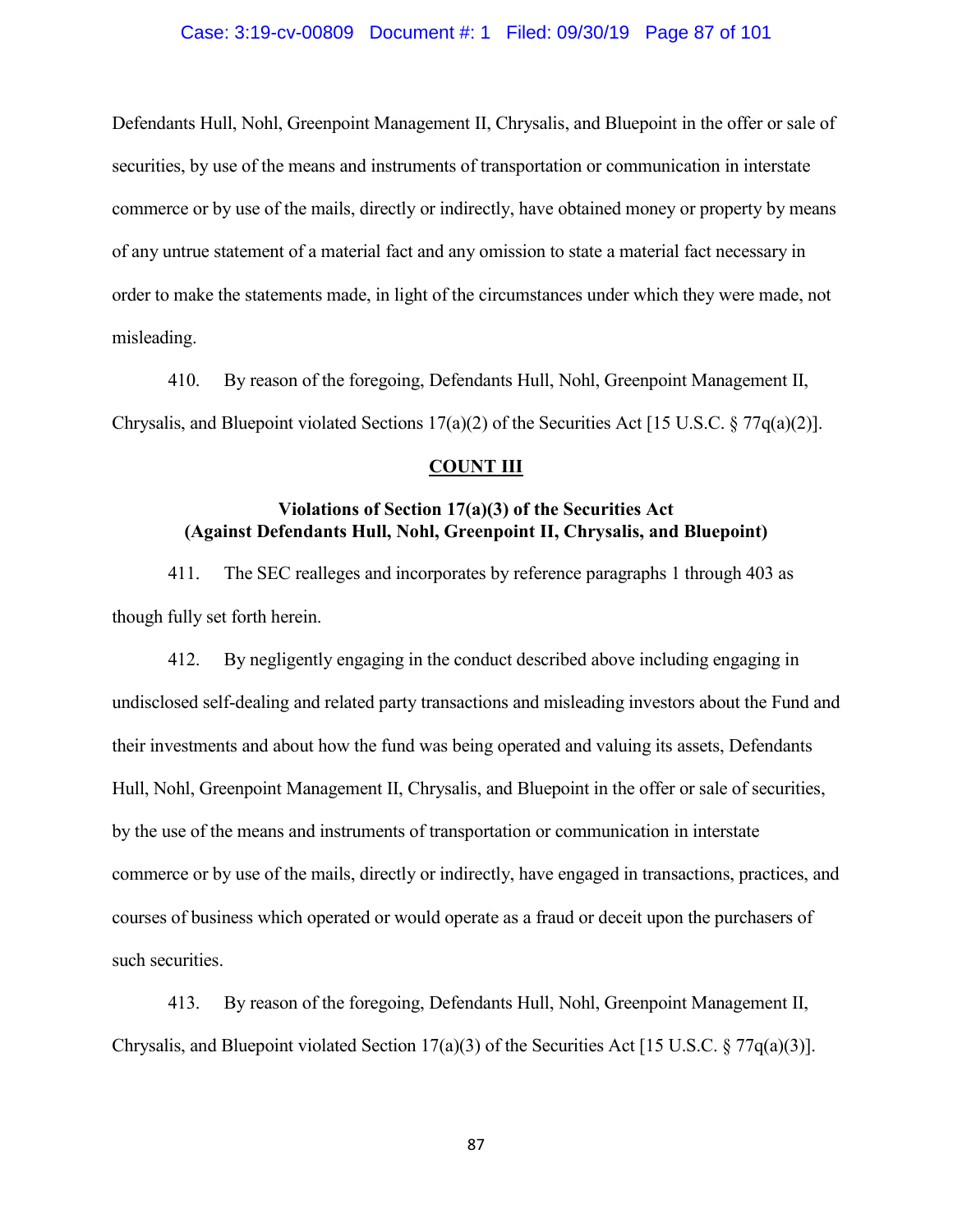## **COUNT IV**

# **Violations of 10(b) of the Exchange Act and Exchange Act Rule 10b-5 (Against Defendants Hull, Nohl, Greenpoint II, Chrysalis, and Bluepoint)**

414. The SEC realleges and incorporates by reference paragraphs 1 through 403 as though fully set forth herein.

415. By engaging in the conduct described above including making false and misleading verbal statements; making false and misleading statements in the Confidential Investment Letters, financial statements, valuation reports, and other offering materials; engaging in undisclosed selfdealing and related party transactions; and misleading investors as to how they were operating the Fund and valuing its assets, Defendants Hull, Nohl, Greenpoint Management II, Chrysalis, and Bluepoint in connection with the purchase or sale of securities, by the use of any means or instrumentalities of interstate commerce or by the use of the mails, or any national securities exchange, directly and indirectly: used and employed devices, schemes, and artifices to defraud; made untrue statements of material fact and omitted to state a material fact necessary in order to make the statements made, in light of the circumstances under which they were made, not misleading; and engaged in acts, practices, and courses of business which operated or would have operated as a fraud or deceit upon sellers and purchasers and prospective purchasers of securities.

416. Defendants Hull, Nohl, Greenpoint Management II, Chrysalis, and Bluepoint acted with *scienter* in that each knowingly or recklessly engaged in the fraudulent conduct described above.

417. By reason of the foregoing, Defendants Hull, Nohl, Greenpoint Management II, and Chrysalis violated Section 10(b) of the Exchange Act [15 U.S.C. §78j(b)] and Rule 10b-5 thereunder [17 C.F.R. 240.10b-5].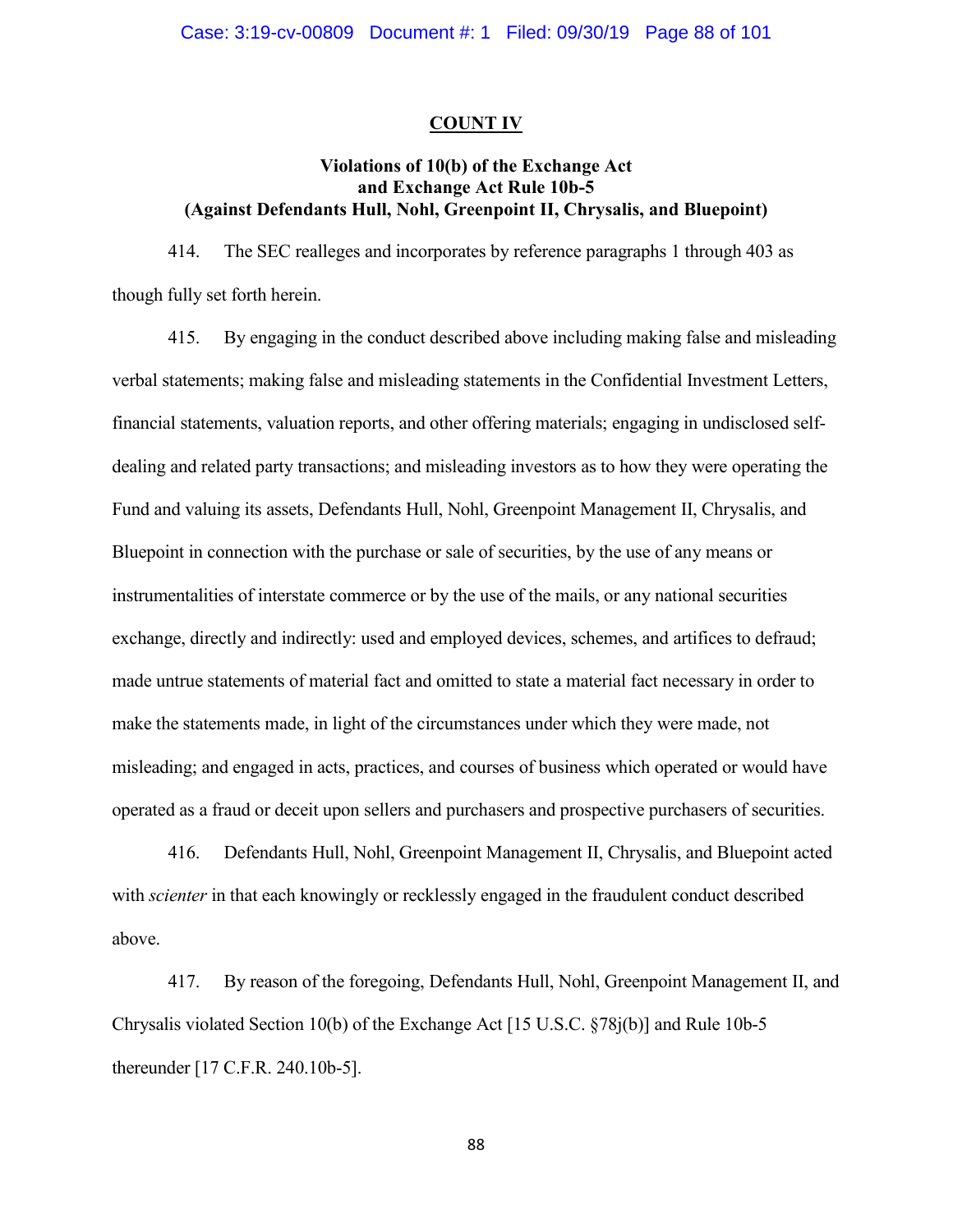## **COUNT V**

# **Violations of Section 206(1) of the Advisers Act (Against Defendants Hull, Nohl, Greenpoint Management II, and Chrysalis)**

418. The SEC realleges and incorporates by reference paragraphs 1 through 403 as though fully set forth herein.

419. At all relevant times, Chrysalis and Greenpoint Management II were investment advisers to Greenpoint Tactical Income Fund. They made investment decisions in exchange for compensation.

420. By engaging in the conduct described above including engaging in undisclosed self-dealing and undisclosed related party transactions; operating the Fund and valuing its assets in violation of the operating agreements; and valuing its assets without an objective basis and by ignoring material negative facts, Chrysalis and Greenpoint Management II by use of the mails or means or instrumentalities of interstate commerce, directly or indirectly, employed devices, schemes, and artifices to defraud one or more clients or prospective clients.

421. Chrysalis and Greenpoint Management II acted with *scienter* in that each knowingly or recklessly engaged in the devices, schemes, and artifices to defraud one or more clients or prospective clients.

422. At all relevant times, Hull controlled and co-owned Greenpoint Management II. Greenpoint Management was an investment adviser to Greenpoint Tactical Income Fund in exchange for compensation. Hull thereby acted as an investment adviser to Greenpoint Tactical Income Fund. Hull made investment decisions in exchange for compensation. Hull also acted as an investment adviser to Greenpoint Global Mittelstand Fund and Greenpoint Fine Art Fund. Hull made investment decisions in exchange for compensation.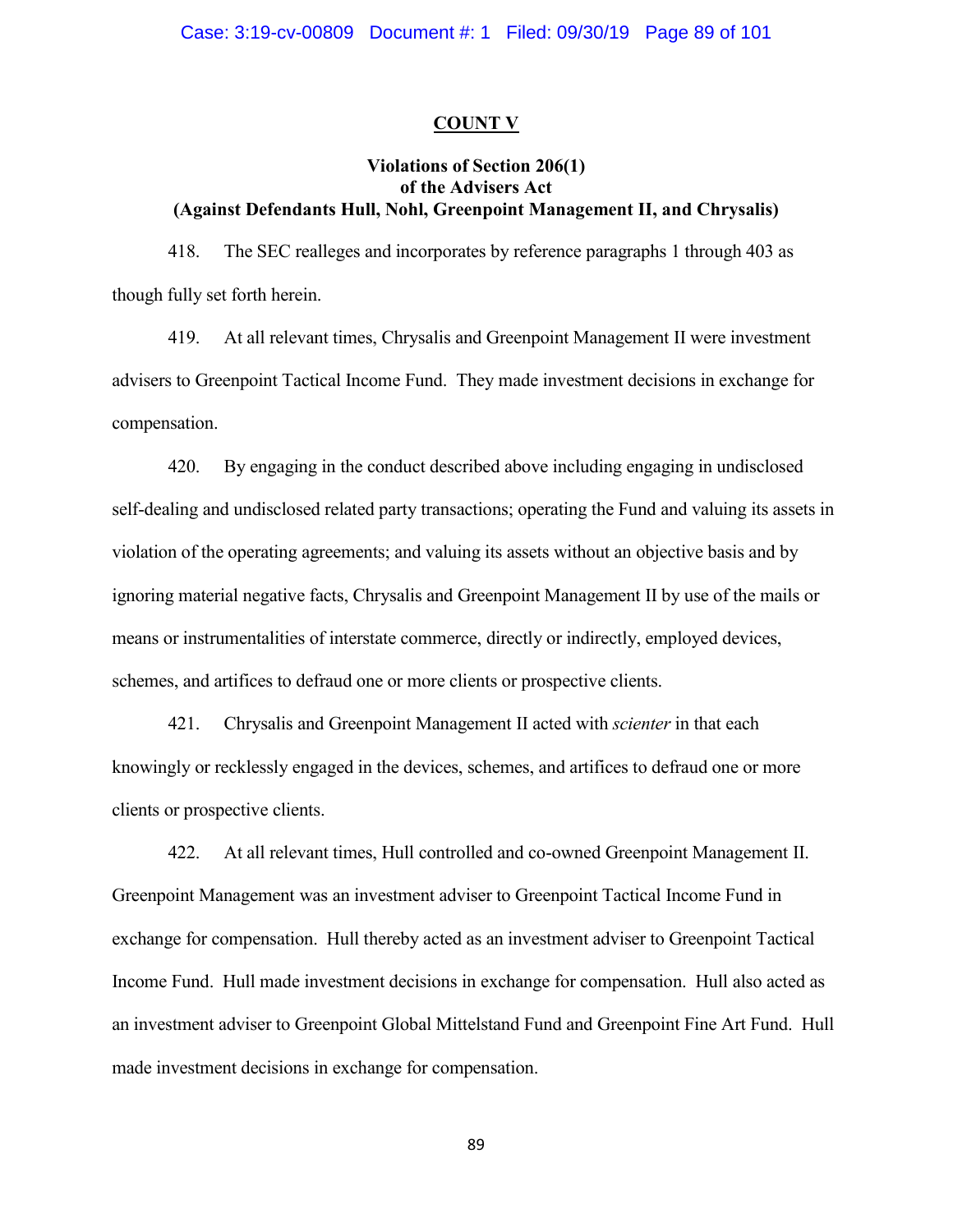#### Case: 3:19-cv-00809 Document #: 1 Filed: 09/30/19 Page 90 of 101

423. At all relevant times, Nohl controlled and owned Chrysalis. Chrysalis was an investment adviser to Greenpoint Tactical Income Fund in exchange for compensation. Nohl thereby acted as an investment adviser to Greenpoint Tactical Income Fund. He made investment decisions in exchange for compensation.

424. By engaging in the conduct described above including engaging in undisclosed self-dealing and undisclosed related party transactions; operating the Fund and valuing its assets in violation of the operating agreements; and valuing its assets without an objective basis and by ignoring material negative facts, Hull and Nohl by use of the mails or means or instrumentalities of interstate commerce, directly or indirectly, employed devices, schemes, and artifices to defraud Greenpoint Tactical Income Fund.

425. By engaging in the conduct described above including engaging in undisclosed self-dealing and undisclosed related party transactions and operating the funds in violation of the offering documents, Hull by use of the mails or means or instrumentalities of interstate commerce, directly or indirectly, employed devices, schemes, or artifices to defraud Greenpoint Global Mittelstand Fund and Greenpoint Fine Art Fund.

426. Hull and Nohl acted with *scienter* in that each knowingly or recklessly engaged in the devices, schemes, or artifices to defraud one or more clients or prospective clients.

427. By reason of the foregoing, Hull, Nohl, Greenpoint Management II, and Chrysalis violated Section 206(1) of the Advisers Act [15 U.S.C. § 80b-6(1)].

## **COUNT VI**

# **Violations of Section 206(1) of the Advisers Act (Against Defendants Bluepoint and Hull)**

428. The SEC realleges and incorporates by reference paragraphs 1 through 403 as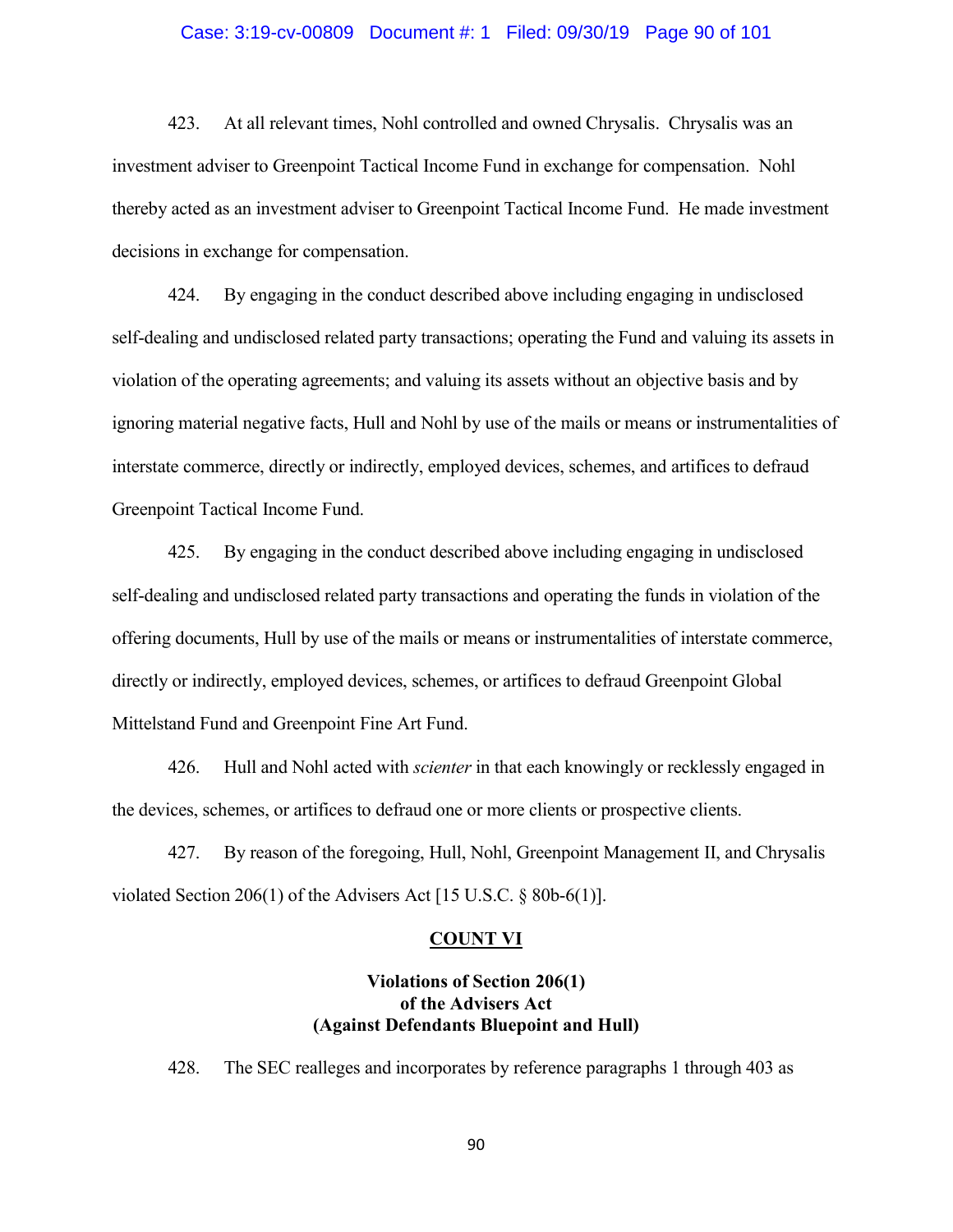#### Case: 3:19-cv-00809 Document #: 1 Filed: 09/30/19 Page 91 of 101

though fully set forth herein.

429. At all relevant times, Bluepoint was an investment adviser. Bluepoint made investment decisions in exchange for compensation. Hull was a principal and an investment adviser representative of Bluepoint.

430. At all relevant times, Hull controlled and co-owned Bluepoint and received compensation through Bluepoint for providing investment advice to its clients. Bluepoint through Hull advised all of Bluepoint's individual clients to invest in the Greenpoint Funds. For a majority of these individual clients, all of their assets under Bluepoint's management were invested in the Greenpoint Funds.

431. By engaging in the conduct described above including Hull and Bluepoint through Hull recommending that all of Bluepoint's individual clients and nearly all of the assets under management be invested in the Greenpoint Funds without regard for each investor's individual needs and circumstances and contrary to disclosures in Bluepoint's Form ADV; making false and misleading verbal statements; and engaging in undisclosed self-dealing and related party transactions, Bluepoint and Hull by use of the mails or means or instrumentalities of interstate commerce, directly or indirectly, employed devices, schemes, or artifices to defraud one or more of these clients or prospective clients.

432. Bluepoint acted with *scienter* in that it knowingly or recklessly engaged in the devices, schemes, and artifices to defraud one or more clients or prospective clients.

433. Hull acted with *scienter* in that he knowingly or recklessly engaged in the devices, schemes, and artifices to defraud one or more clients or prospective clients.

434. By reason of the foregoing, Bluepoint and Hull violated Section 206(1) of the Advisers Act [15 U.S.C. § 80b-6(1)].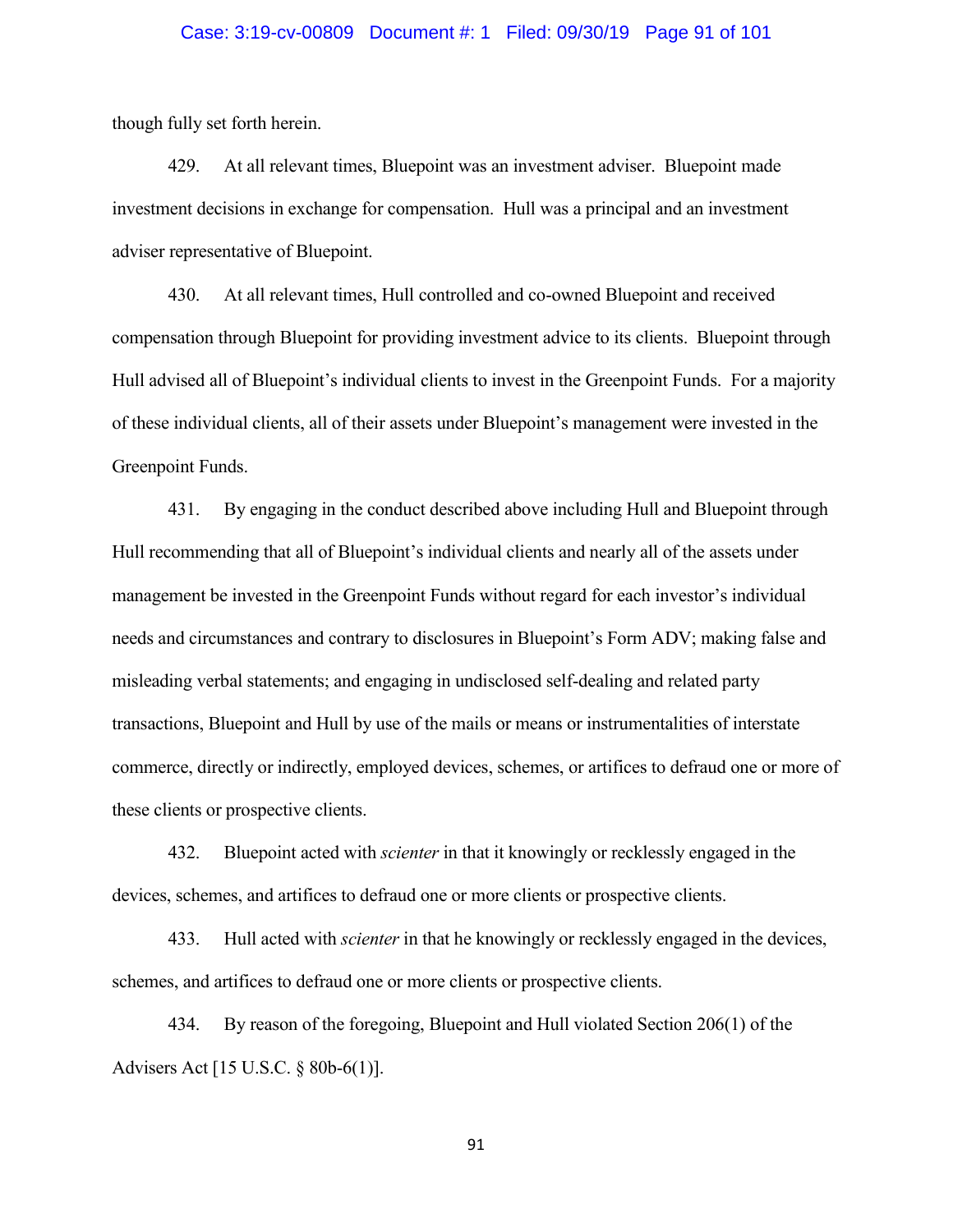## **COUNT VII**

# **Aiding and Abetting Violations of Section 206(1) of the Advisers Act (Against Defendants Hull and Nohl)**

435. The SEC realleges and incorporates by reference paragraphs 1 through 403 as though fully set forth herein.

436. As alleged, Bluepoint, Chrysalis, and Greenpoint Management II, acting as investment advisers, violated Section 206(1) of the Advisers Act [15 U.S.C. § 80b-6(1)].

437. By engaging in the conduct described above, Hull knowingly or recklessly aided, abetted, counseled, commanded, induced, or procured Greenpoint Management II's violations of Section 206(1) of the Advisers Act [15 U.S.C. § 80b-6(1)].

438. By engaging in the conduct described above, Hull knowingly or recklessly aided, abetted, counseled, commanded, induced, or procured Bluepoint's violations of Section 206(1) of the Advisers Act [15 U.S.C. § 80b-6(1)].

439. By engaging in the conduct described above, Nohl knowingly or recklessly aided, abetted, counseled, commanded, induced, or procured Chrysalis' violations of Section 206(1) of the Advisers Act [15 U.S.C. § 80b-6(1)].

440. By reason of the foregoing, Hull aided and abetted Greenpoint Management II's violations of Section 206(1) of the Advisers Act [15 U.S.C. § 80b-6(1)].

441. By reason of the foregoing, Hull aided and abetted Bluepoint's violations of Section 206(1) of the Advisers Act [15 U.S.C. § 80b-6(1)].

442. By reason of the foregoing, Nohl aided and abetted Chrysalis' violations of Section 206(1) of the Advisers Act [15 U.S.C. § 80b-6(1)].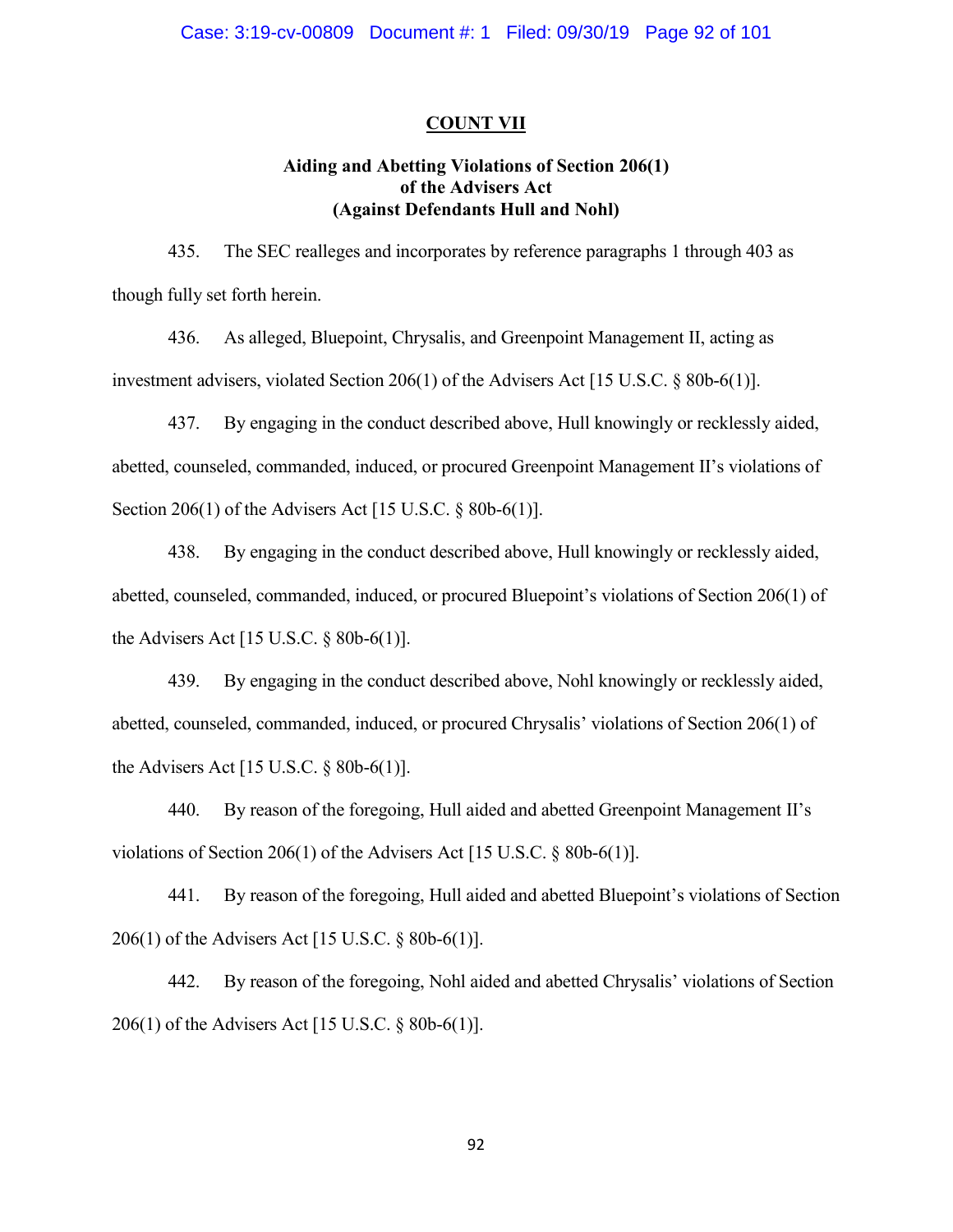## **COUNT VIII**

# **Violations of Section 206(2) of the Advisers Act (Against Defendants Hull, Nohl, Greenpoint Management II, and Chrysalis)**

443. The SEC realleges and incorporates by reference paragraphs 1 through 403 as though fully set forth herein.

444. At all relevant times, Chrysalis and Greenpoint Management II were investment advisers to Greenpoint Tactical Income Fund. They made investment decisions in exchange for compensation.

445. By engaging in the conduct described above including engaging in undisclosed self-dealing and undisclosed related party transactions; operating the Fund and valuing its assets in violation of the operating agreements; and valuing its assets without an objective basis and by ignoring material negative facts, Chrysalis and Greenpoint Management II by use of the mails or means or instrumentalities of interstate commerce, directly or indirectly, engaged in transactions, practices, and courses of business which operated as a fraud or deceit upon Greenpoint Tactical Income Fund.

446. Chrysalis and Greenpoint Management II negligently engaged in the transactions, practices, and courses of business which operated as a fraud or deceit upon one or more clients or prospective clients

447. At all relevant times, Hull controlled and co-owned Greenpoint Management II. Greenpoint Management II was an investment adviser to Greenpoint Tactical Income Fund in exchange for compensation. Hull thereby acted as an investment adviser to Greenpoint Tactical Income Fund. Hull made investment decisions in exchange for compensation. Hull also acted as an investment adviser to Greenpoint Global Mittelstand Fund and Greenpoint Fine Art Fund. Hull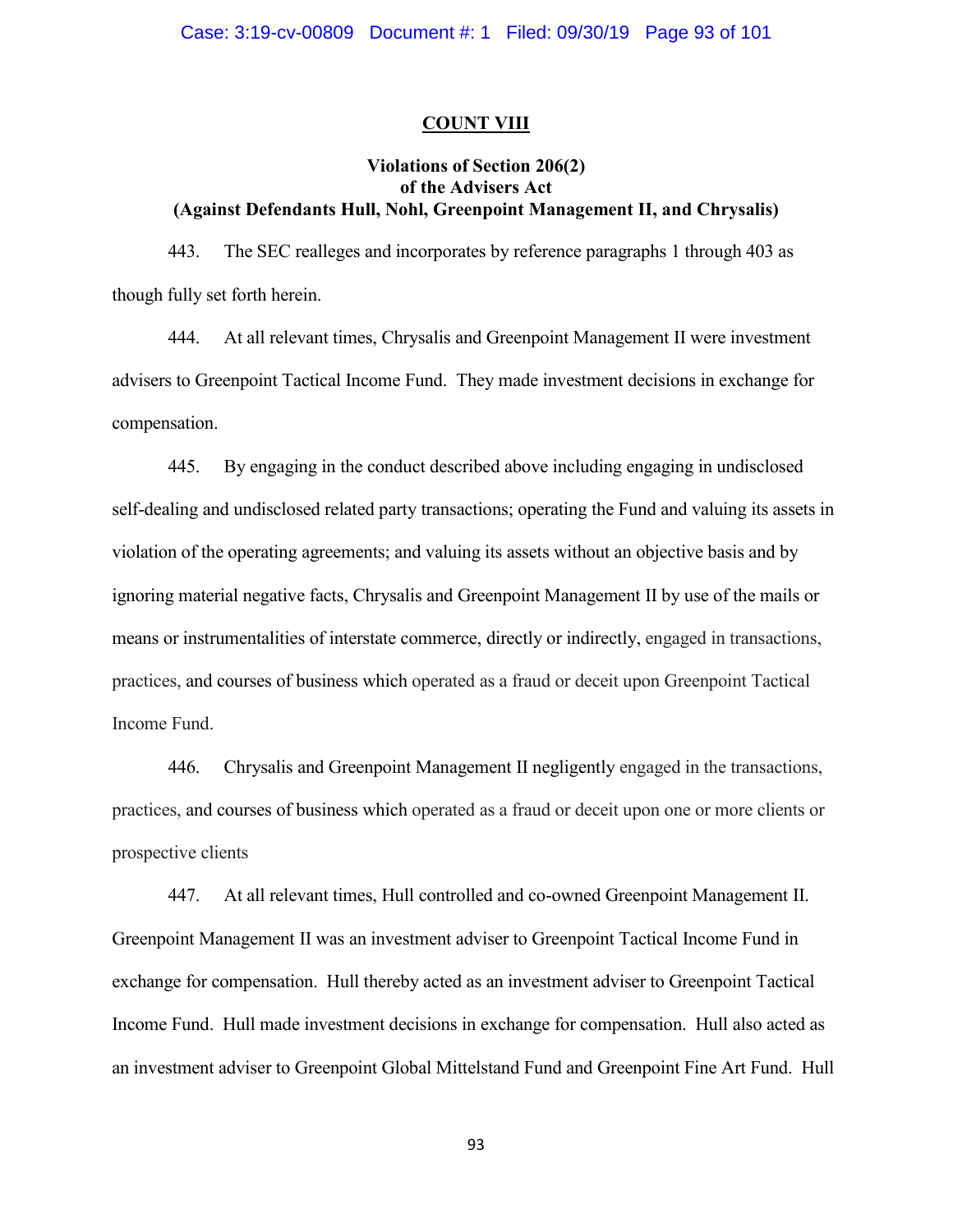## Case: 3:19-cv-00809 Document #: 1 Filed: 09/30/19 Page 94 of 101

made investment decisions in exchange for compensation.

448. At all relevant times, Nohl controlled and owned Chrysalis. Chrysalis was an investment adviser to Greenpoint Tactical Income Fund in exchange for compensation. Nohl thereby acted as an investment adviser to Greenpoint Tactical Income Fund. Nohl made investment decisions in exchange for compensation.

449. By engaging in the conduct described above including engaging in undisclosed self-dealing and undisclosed related party transactions; operating the Fund and valuing its assets in violation of the operating agreements; and valuing its assets without an objective basis and by ignoring material negative facts, Hull and Nohl by use of the mails or means or instrumentalities of interstate commerce, directly or indirectly, engaged in transactions, practices, and courses of business which operated as a fraud or deceit upon Greenpoint Tactical Income Fund.

450. By engaging in the conduct described above including engaging in undisclosed self-dealing and undisclosed related party transactions and operating the funds in violation of the offering documents, Hull by use of the mails or means or instrumentalities of interstate commerce, directly or indirectly, employed devices, schemes, and artifices to defraud Greenpoint Global Mittelstand Fund and Greenpoint Fine Art Fund.

451. Hull and Nohl negligently engaged in the transactions, practices, and courses of business which operated as a fraud or deceit upon one or more clients or prospective clients.

452. By reason of the foregoing, Hull, Nohl, Chrysalis, and Greenpoint Management II violated Section 206(2) of the Advisers Act [15 U.S.C. § 80b-6(2)].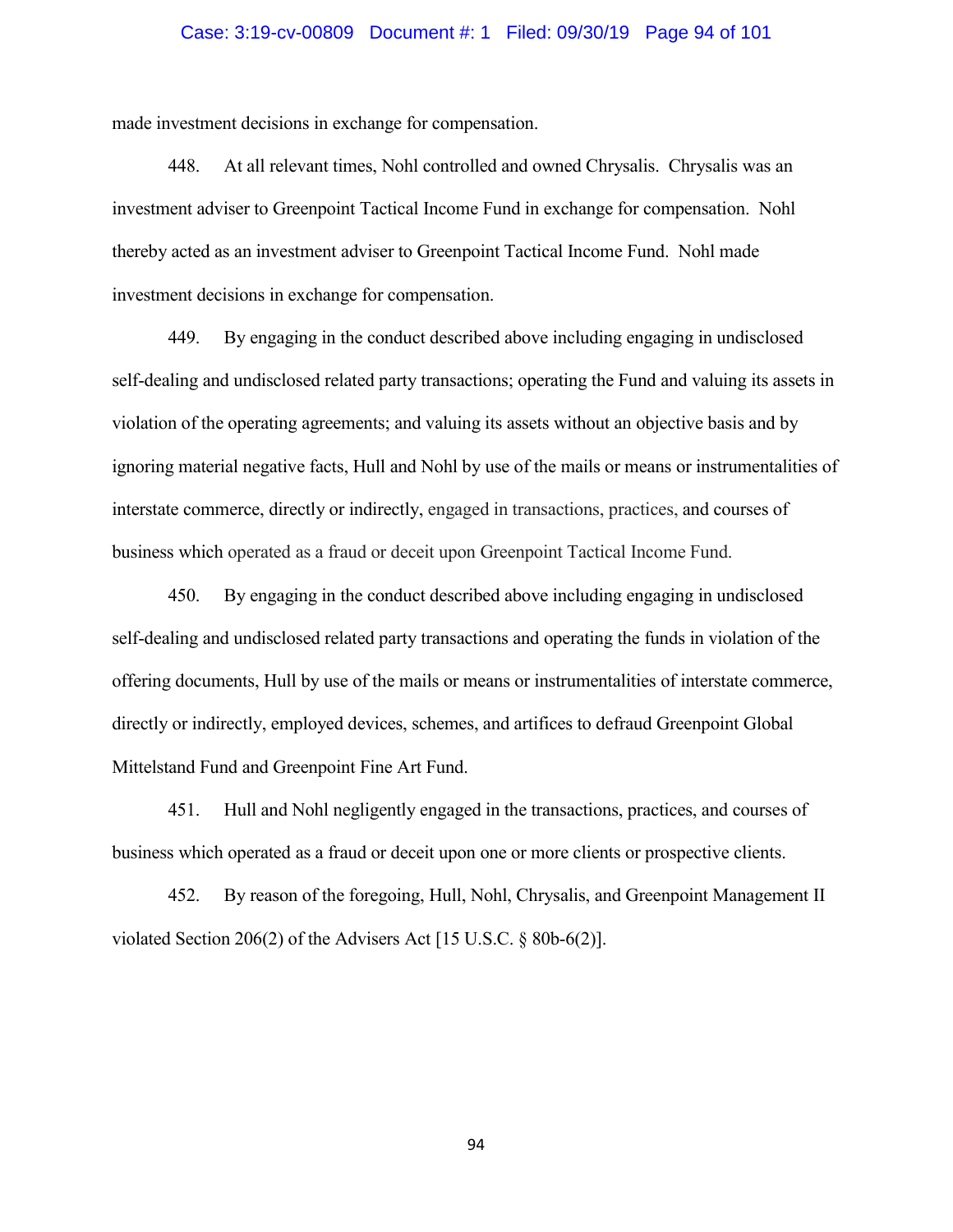#### **COUNT IX**

# **Violations of Section 206(2) of the Advisers Act (Against Defendants Bluepoint and Hull)**

453. The SEC realleges and incorporates by reference paragraphs 1 through 403 as though fully set forth herein.

454. At all relevant times, Bluepoint was an investment adviser in exchange for compensation. Hull was a principal and an investment adviser representative of Bluepoint.

455. At all relevant times, Bluepoint through Hull advised all of Bluepoint's individual clients to invest in the Greenpoint Funds. For a majority of these individual clients, all of their assets under management by Bluepoint were invested in the Greenpoint Funds.

456. By engaging in the conduct described above including Hull and Bluepoint through Hull recommending that all of Bluepoint's individual clients and nearly all of the assets under management be invested in the Greenpoint Funds without regard for the investor's individual needs and circumstances and contrary to disclosures in Bluepoint's Form ADV; making false and misleading verbal and written statements; and engaging in undisclosed self-dealing and related party transactions, Bluepoint and Hull by use of the mails or means or instrumentalities of interstate commerce, directly or indirectly, engaged in transactions, practices, and courses of business which operated as a fraud or deceit upon one or more clients or prospective clients.

457. Bluepoint negligently engaged in the transactions, practices, and courses of business which operated as a fraud or deceit upon one or more clients or prospective clients.

458. Hull negligently engaged in the transactions, practices, and courses of business which operated as a fraud or deceit upon one or more clients or prospective clients.

459. By reason of the foregoing, Bluepoint and Hull violated Section 206(2) of the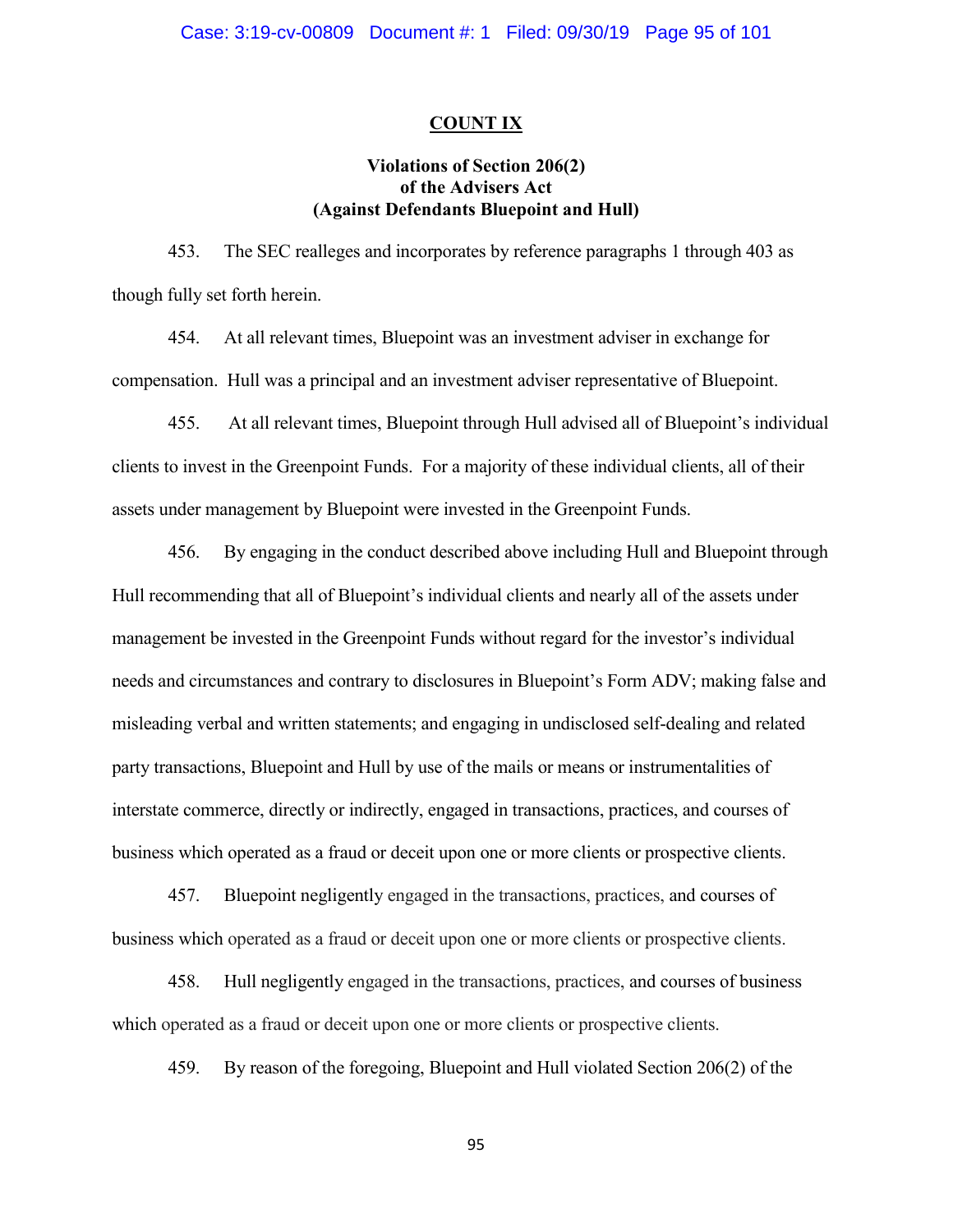Advisers Act [15 U.S.C. § 80b-6(2)].

## **COUNT X**

# **Aiding and Abetting Violations of Section 206(2) of the Advisers Act (Against Defendants Hull and Nohl)**

460. The SEC realleges and incorporates by reference paragraphs 1 through 403 as though fully set forth herein.

461. As alleged, Bluepoint, Chrysalis, and Greenpoint Management II, acting as investment advisers, violated Section 206(2) of the Advisers Act [15 U.S.C. § 80b-6(2)].

462. By engaging in the conduct alleged above, Hull knowingly or recklessly aided, abetted, counseled, commanded, induced, or procured Greenpoint Management II's violations of Section 206(2) of the Advisers Act [15 U.S.C. § 80b-6(2)].

463. By engaging in the conduct alleged above, Hull knowingly or recklessly aided, abetted, counseled, commanded, induced, or procured Bluepoint's violations of Section 206(2) of the Advisers Act [15 U.S.C. § 80b-6(2)].

464. By engaging in the conduct alleged above, Nohl knowingly or recklessly aided, abetted, counseled, commanded, induced, or procured Chrysalis' violations of Section 206(2) of the Advisers Act [15 U.S.C. § 80b-6(2)].

465. By reason of the foregoing, Hull aided and abetted Greenpoint Management II's violations of Section 206(2) of the Advisers Act [15 U.S.C. § 80b-6(2)].

466. By reason of the foregoing, Hull aided and abetted Bluepoint's violations of Section 206(2) of the Advisers Act [15 U.S.C. § 80b-6(2)].

467. By reason of the foregoing, Nohl aided and abetted Chrysalis' violations of Section 206(2) of the Advisers Act [15 U.S.C. § 80b-6(2)].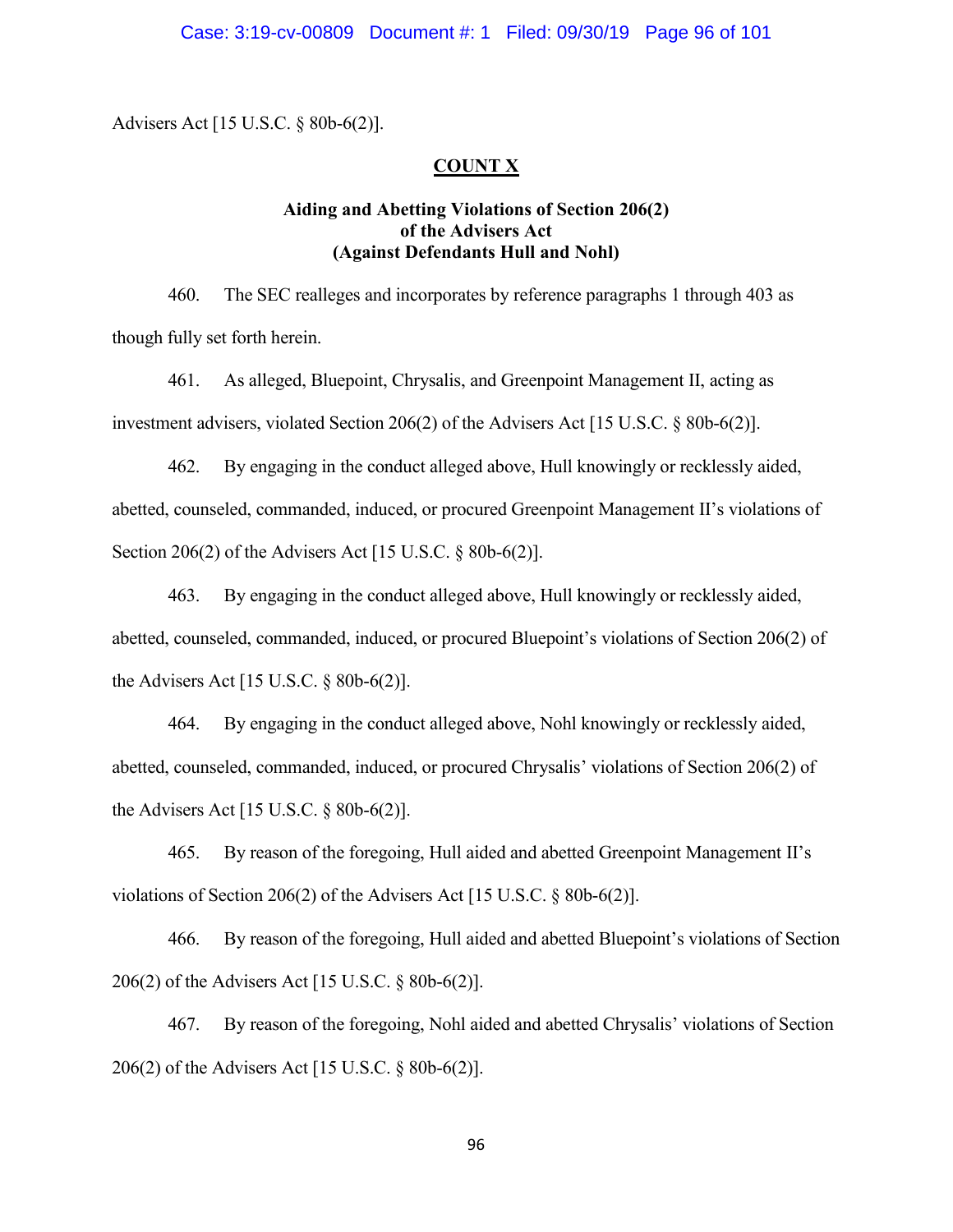### **COUNT XI**

## **Violations of Section 206(4) of the Advisers Act and Rule 206(4)-8 (Against Defendants Hull, Nohl, Greenpoint Management, II, and Chrysalis)**

468. The SEC realleges and incorporates by reference paragraphs 1 through 403 as though fully set forth herein.

469. From at least January 1, 2018, Chrysalis and Greenpoint Management II were investment advisers to a pooled investment vehicle including Greenpoint Tactical Income Fund.

470. By engaging in the conduct described above including making false and misleading statements in the Confidential Investment Letters, financial statements, valuation reports, and other offering materials; engaging in undisclosed self-dealing and undisclosed related party transactions; operating the Fund and valuing its assets in violation of the operating agreements; and valuing its assets without an objective basis and by ignoring material negative facts, Chrysalis and Greenpoint Management by use of the mails or means or instrumentalities of interstate commerce, directly or indirectly, negligently made untrue statements of material fact and omitted to state material facts necessary to make the statements made, in the light of the circumstances under which they were made, not misleading, to one or more investors or prospective investors in the pooled investment vehicle; and engaged in acts, practices, and courses of business that were fraudulent, deceptive, or manipulative with respect to one or more investors or prospective investor in the pooled investment vehicle.

471. At all relevant times, Hull controlled and co-owned Greenpoint Management II. Hull thereby was an investment adviser to a pooled investment vehicle including Greenpoint Tactical Income Fund.

472. At all relevant times, Nohl controlled and owned Chrysalis. Nohl thereby was an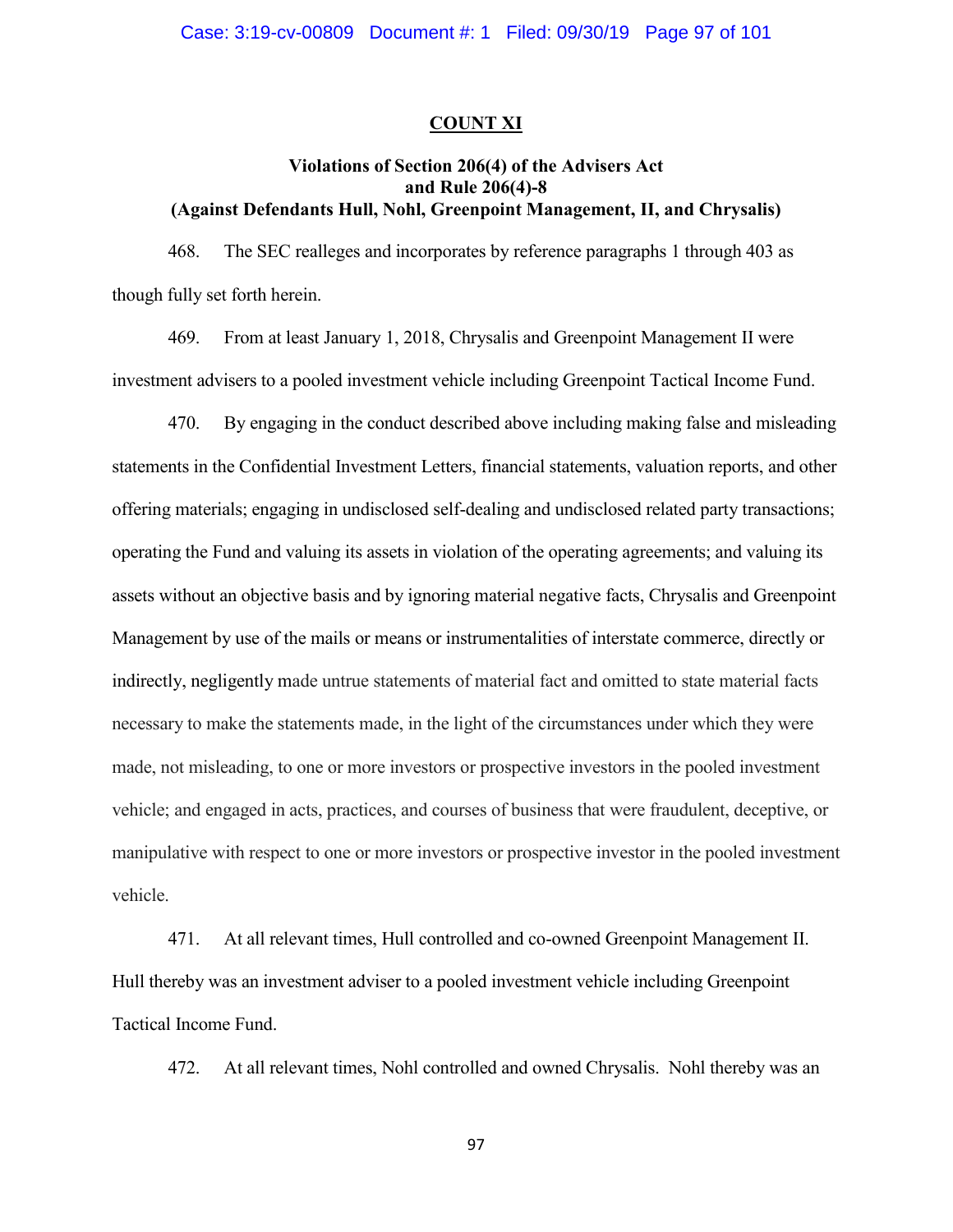## Case: 3:19-cv-00809 Document #: 1 Filed: 09/30/19 Page 98 of 101

investment adviser to a pooled investment vehicle including Greenpoint Tactical Income Fund.

473. By engaging in the conduct described above including making false and misleading statements in the Confidential Investment Letters, financial statements, valuation reports, and other offering materials; engaging in undisclosed self-dealing and undisclosed related party transactions; operating the Fund and valuing its assets in violation of the operating agreements; and valuing its assets without an objective basis and by ignoring material negative facts, Hull and Nohl by use of the mails or means or instrumentalities of interstate commerce, directly or indirectly, negligently made untrue statements of material fact and omitted to state material facts necessary to make the statements made, in the light of the circumstances under which they were made, not misleading, to one or more investors or prospective investors in the pooled investment vehicle; and engaged in acts, practices, and courses of business that were fraudulent, deceptive, or manipulative with respect to one or more investors or prospective investor in the pooled investment vehicle.

474. By reason of the foregoing, Hull, Nohl, Chrysalis, and Greenpoint Management II violated Section 206(4) of the Advisers Act [15 U.S.C. § 80b-6(4)] and Rule 206(4)-8 [275.206(4)- 8].

### **COUNT XII**

# **Aiding and Abetting Violations of Section 206(4) of the Advisers Act and Rule 206(4)-8 (Against Defendants Hull and Nohl)**

475. The SEC realleges and incorporates by reference paragraphs 1 through 403 as though fully set forth herein.

476. As alleged, Chrysalis and Greenpoint Management II, were investment advisers to a pooled investment vehicle including Greenpoint Tactical Income Fund.

477. At all relevant times, Hull controlled and co-owned Greenpoint Management II.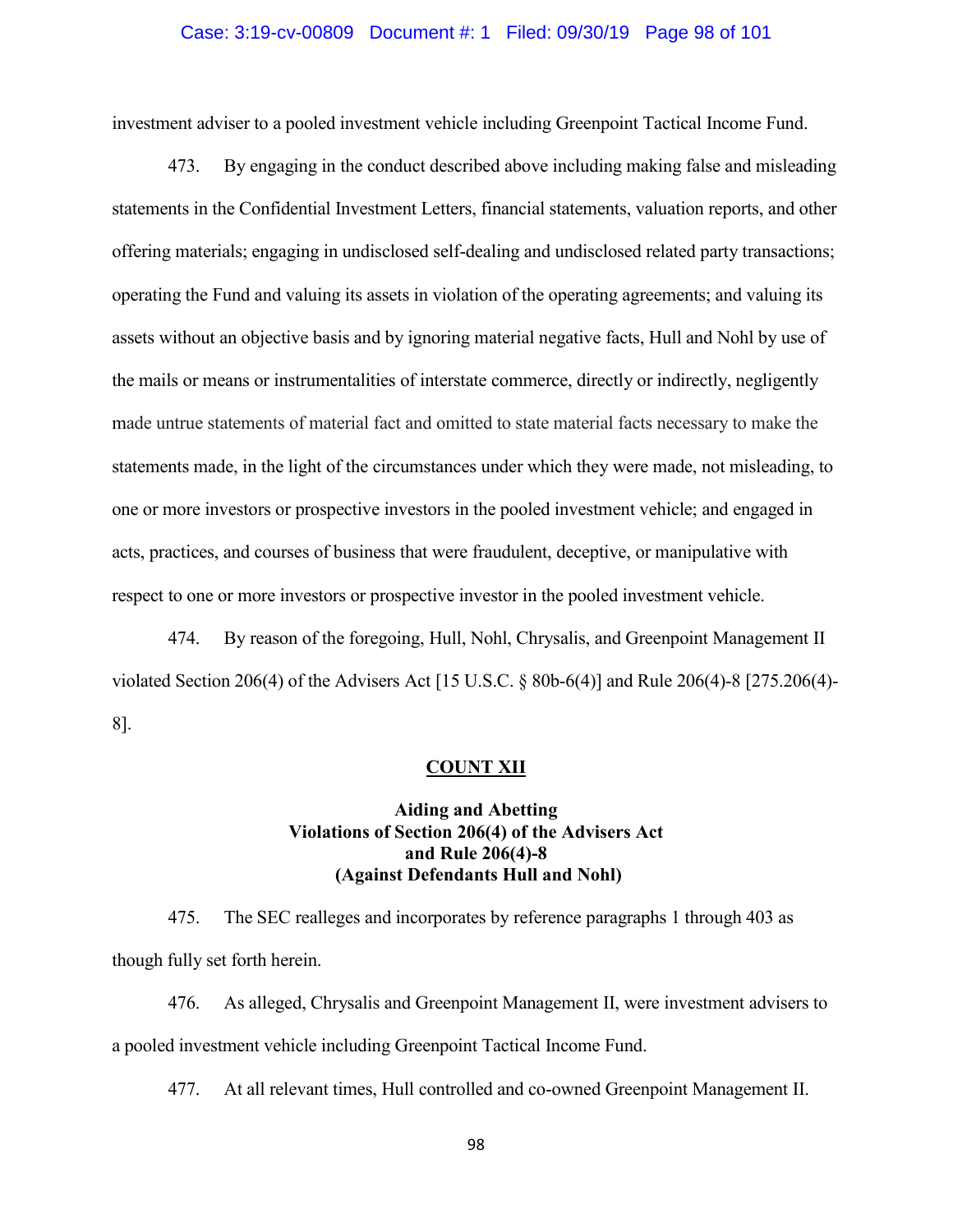#### Case: 3:19-cv-00809 Document #: 1 Filed: 09/30/19 Page 99 of 101

478. At all relevant times, Nohl controlled and owned Chrysalis.

479. By engaging in the conduct described above, Hull knowingly or recklessly aided, abetted, counseled, commanded, induced, or procured Greenpoint Management II's violations of Section 206(4) of the Advisers Act [15 U.S.C. § 80b-6(4)] and Rule 206(4)-8 [275.206(4)-8].

480. By engaging in the conduct described above, Nohl knowingly or recklessly aided, abetted, counseled, commanded, induced, or procured Chrysalis' violations of Section 206(4) of the Advisers Act [15 U.S.C. § 80b-6(4)] and Rule 206(4)-8 [275.206(4)-8].

481. By reason of the foregoing, Hull aided and abetted Greenpoint Management II's violations of Section 206(4) of the Advisers Act [15 U.S.C. § 80b-6(4)] and Rule 206(4)-8 [275.206(4)-8].

482. By reason of the foregoing, Nohl aided and abetted Chrysalis' violations of Section 206(4) of the Advisers Act [15 U.S.C. § 80b-6(4)] and Rule 206(4)-8 [275.206(4)-8].

#### **RELIEF REQUESTED**

**WHEREFORE,** the SEC respectfully requests that this Court:

#### **I.**

Issue findings of fact and conclusions of law that Defendants Hull, Nohl, Bluepoint, Chrysalis, and Greenpoint Asset Management II committed the violations charged and alleged herein.

# **II.**

Enter an Order of Permanent Injunction restraining and enjoining Defendants Hull, Nohl, Bluepoint, Chrysalis, and Greenpoint Management II from, directly or indirectly, engaging in the transactions, acts, practices, and courses of business described above, or in conduct of similar purport and object, in violation of Section 17(a) of the Securities Act [15 U.S.C.  $\S 77q(a)$ ];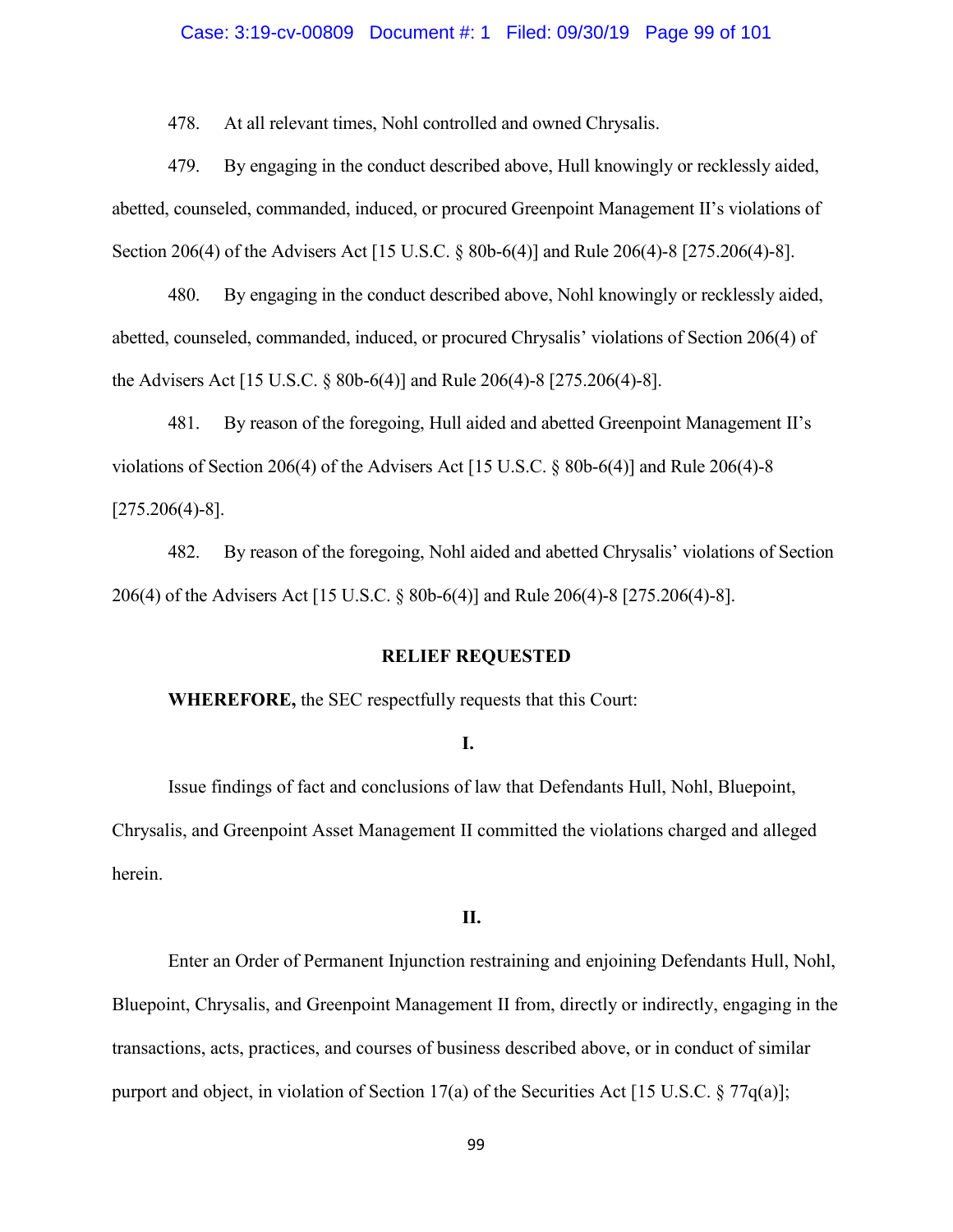#### Case: 3:19-cv-00809 Document #: 1 Filed: 09/30/19 Page 100 of 101

Section 10(b) of the Exchange Act [15 U.S.C. §78j(b)] and Rule 10b-5 thereunder [17 C.F.R. 240.10b-5]; and Sections 206(1) and 206(2) of the Advisers Act [15 U.S.C §§ 80b-6(1) and 80b-6(2)], and as to Defendants Hull, Nohl, Chrysalis, and Greenpoint Management II enter an Order of Permanent Injunction restraining and enjoining them from, directly or indirectly, engaging in the transactions, acts, practices, and courses of business described above, or in conduct of similar purport and object, in violation Section 206(4) of the Advisers Act [15 U.S.C § 80b-6(4)] and Rule 206(4)-8 thereunder [17 C.F.R. § 275.206(4)-8].

### **III.**

Enter an Order requiring Defendants Hull, Nohl, Bluepoint, Chrysalis, and Greenpoint Management II to disgorge all of their ill-gotten gains received as a result of the violations alleged in this Complaint including prejudgment interest.

# **IV.**

With regard to Defendants Hull's, Nohl's, Bluepoint's, Chrysalis', and Greenpoint Management II's violative acts, practices, and courses of business set forth herein, issue an Order imposing upon Defendants Hull, Nohl, Bluepoint, Chrysalis, and Greenpoint Management II appropriate civil penalties pursuant to Section 20(d) of the Securities Act [15 U.S.C. § 77t(d)], Section 21(d)(3) of the Exchange Act [15 U.S.C. § 78u(d)(3)], and Section 209(e) of the Advisers Act [15 U.S.C § 80b-9(e)].

### **V.**

Retain jurisdiction of this action in accordance with the principals of equity and the Federal Rules of Civil Procedure in order to implement and carry out the terms of all orders and decrees that may be entered or to entertain any suitable application or motion for additional relief within the jurisdiction of this Court.